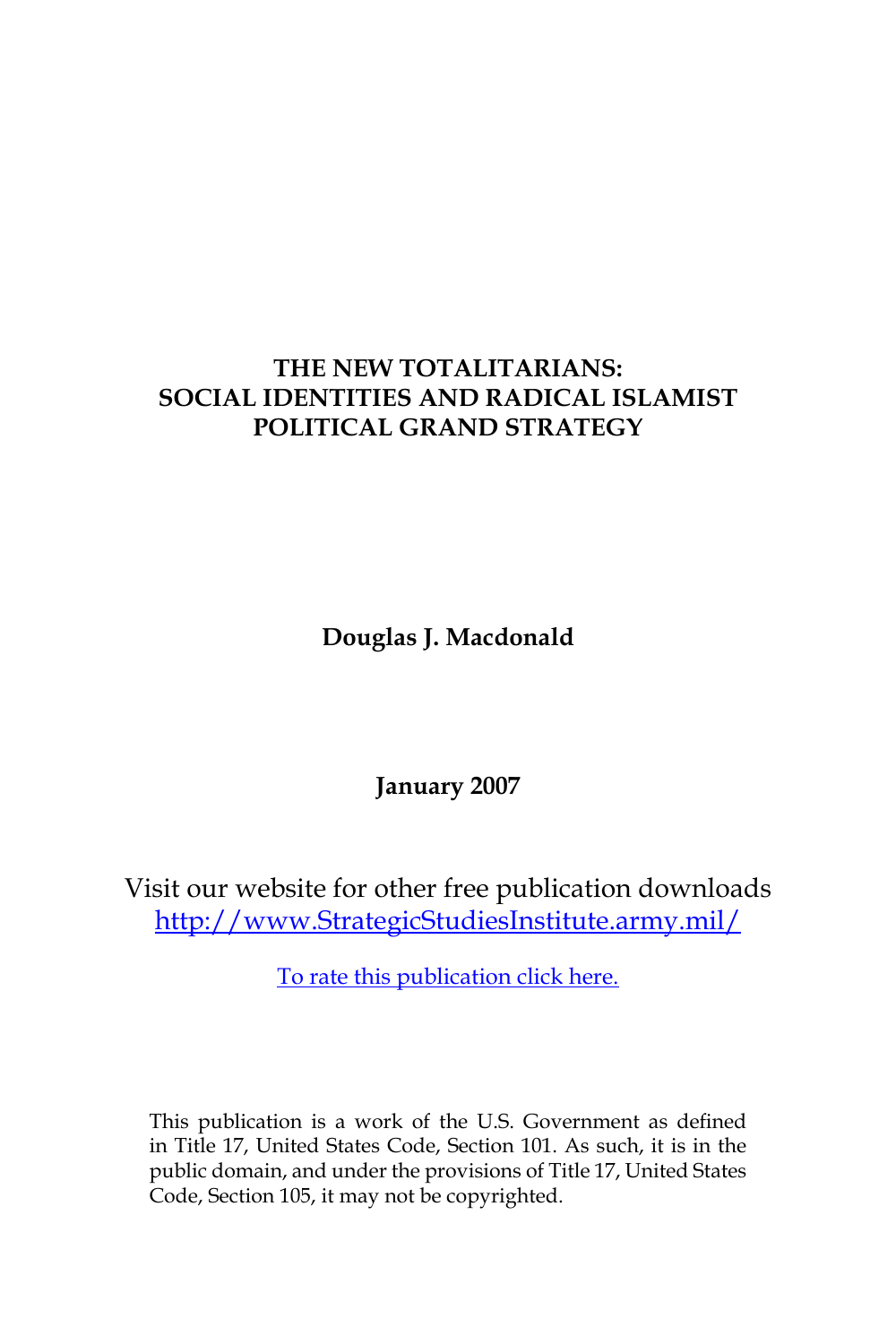\*\*\*\*\*

The views expressed in this report are those of the author and do not necessarily reflect the official policy or position of the Department of the Army, the Department of Defense, or the U.S. Government. This report is cleared for public release; distribution is unlimited.

\*\*\*\*\*

I would like to thank Ms. Jaime Nizer Brown, Colonel Alex Crowther, Dr. Tony Echevarria, Lieutenant Colonel Nate Freier, Ms. Barbara Gallagher, Jeff Goodwin, Dr. Bob Jervis, Dr. Bob Kaufman, Minister Bilahari Kausikan, Dr. Tim Lomperis, Professor Douglas Lovelace, Dr. William Macdonald, Bob Meehan, Dr. Steve Metz, Lieutenant Colonel Ray Millen, Professor John Quinn, Dr. David Rivera, Dr. Andrew Scobell, Dr. Bob Snyder, Dr. Andy Terrill, Dr. Jim Wirtz, Dr. John Zimmerman, and Dr. Sherifa Zuhur for discussing the issues, providing sources, and/or reading earlier drafts. I especially appreciate the U.S. Army War College and its Strategic Studies Institute for the support of this research. Any shortcomings or mistakes in the analysis, of course, are mine alone.

Comments pertaining to this report are invited and should be forwarded to: Director, Strategic Studies Institute, U.S. Army War College, 122 Forbes Ave, Carlisle, PA 17013-5244.

\*\*\*\*\*

\*\*\*\*\*

All Strategic Studies Institute (SSI) publications are available on the SSI homepage for electronic dissemination. Hard copies of this report also may be ordered from our homepage. SSI's homepage address is: *www.StrategicStudiesInstitute.army.mil*.

\*\*\*\*\*

The Strategic Studies Institute publishes a monthly e-mail newsletter to update the national security community on the research of our analysts, recent and forthcoming publications, and upcoming conferences sponsored by the Institute. Each newsletter also provides a strategic commentary by one of our research analysts. If you are interested in receiving this newsletter, please subscribe on our homepage at *www.StrategicStudiesInstitute.army.mil*/*newsletter/.*

ISBN 1-58487-274-8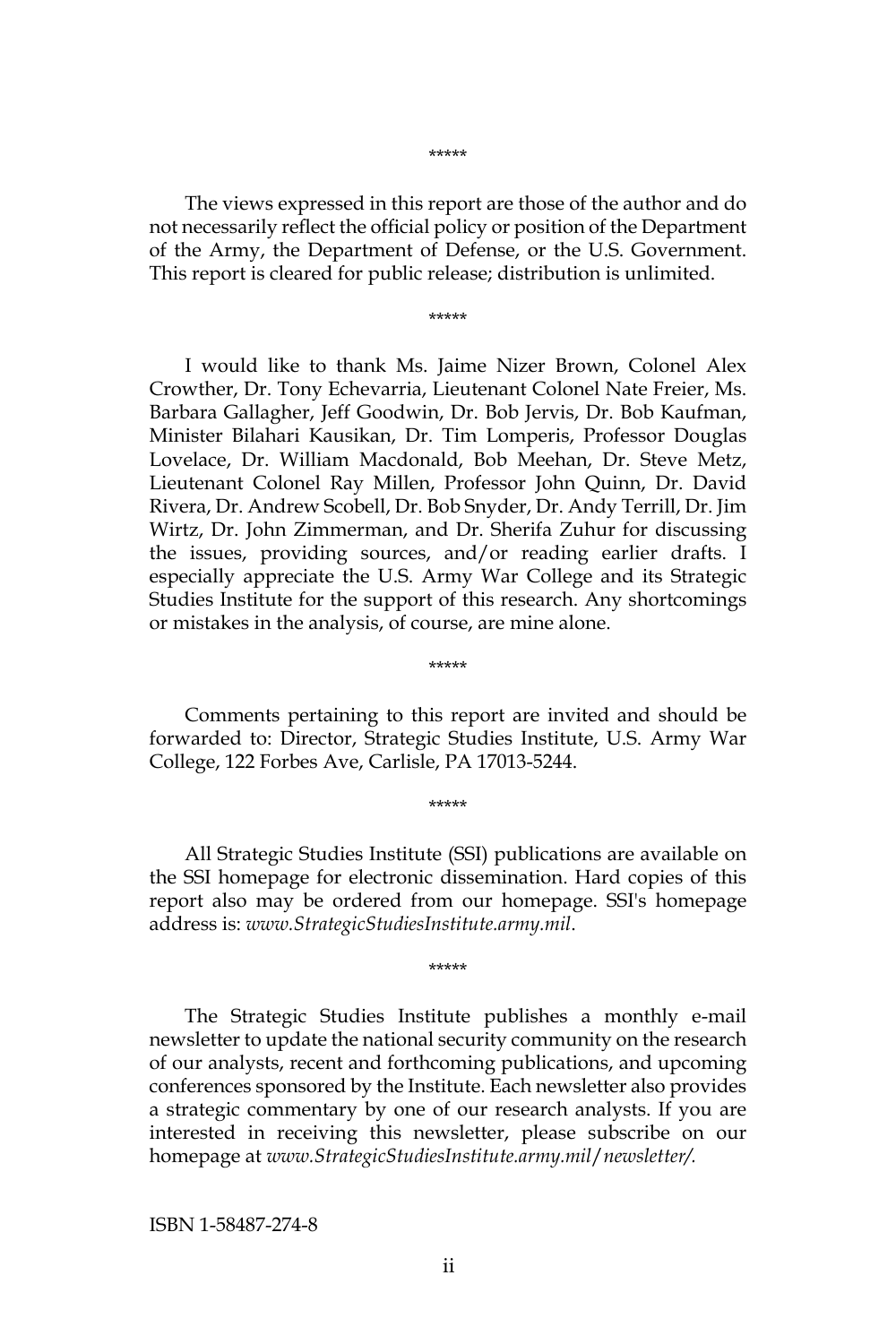#### **FOREWORD**

Much discussion has occurred over a possible "clash of civilizations" between the Muslim world and the West for the last decade. While controversial, the "clash" thesis has had a large influence in the debate over the causes of, and possible remedies for, the spread of terrorist activity.

Dr. Douglas Macdonald argues that the social identity theory behind the "clash" thesis is useful for analyzing the tasks before us in the "Long War" on Terrorism. The "clash of civilizations" is not actually occurring, he argues, but is rather the end goal of radical Islamist political grand strategy. This is largely the result of the totalitarian nature of the beliefs of the radical Islamist terrorists: like the Fascists and Communists before them, they ultimately cannot allow alternative value systems to exist in areas they control. Their goal is to spread such totalitarian beliefs to the *ummah,* that is, the entire Muslim world, in order to create a violent "clash" with non-Muslim societies, and, in some versions, radical Islam is expected to spread to the entire world. Unlike some recent academic calls for negotiations with the radical Islamists and arguments that their goals are limited and negotiable, Dr. Macdonald argues that the first thing to understand about the enemy is that there is nothing to negotiate with them because of their radical totalitarian nature. He warns that, historically, Western liberals have had difficulty understanding this type of threat.

Dr. Macdonald argues that the first imperative of any strategy in the "Long War" on Terror must be to prevent such a totalitarian *ummah* from being created in order to prevent a "clash of civilizations." This can best be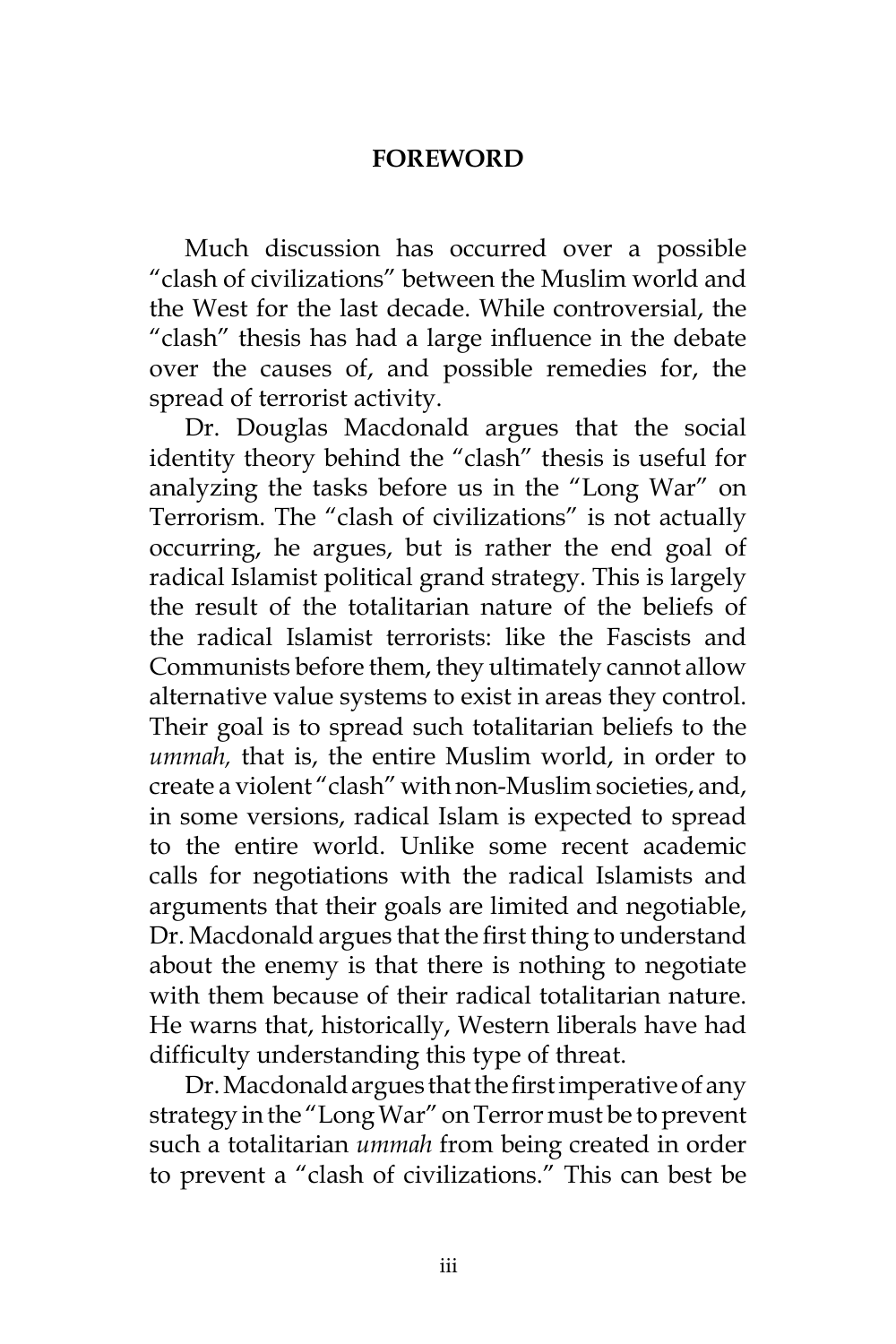accomplished by supporting the majority of mainstream Muslims, rewarding moves towards moderation, and avoiding unnecessary irritants to Muslim sensibilities. He also argues that we should promote the adoption of "dual identities," one Muslim, one national, to detract from the lure of pan-Islamism. This approach has been adopted in separatist insurgencies in Indonesia and the Philippines, and initial results are encouraging, at least in Indonesia. The singular "national identity" approach in Thailand has been much less successful thus far, and already has failed in the Philippines. Perhaps more controversial to some, he also advocates continuing to support the spread of democracy and free markets, despite inherent resistance to such "Globalization," as a part of the "Long War" on Terrorism. But this also must be accompanied by robust security vigilance. Such combined strategies of attraction and attrition, he feels, are the most likely to succeed over the long run.

The debate over grand strategy in the "Long War" on Terrorism is a robust one. Dr. Macdonald's use of social identity theory to provide a framework to understand the terrorist enemy and how to deal with him moves that debate forward. The Strategic Studies Institute is pleased to present that analytical framework for our readers' consideration.

ll ?- Kel DOUGLAS C. LOVELACE, JR.

Director Strategic Studies Institute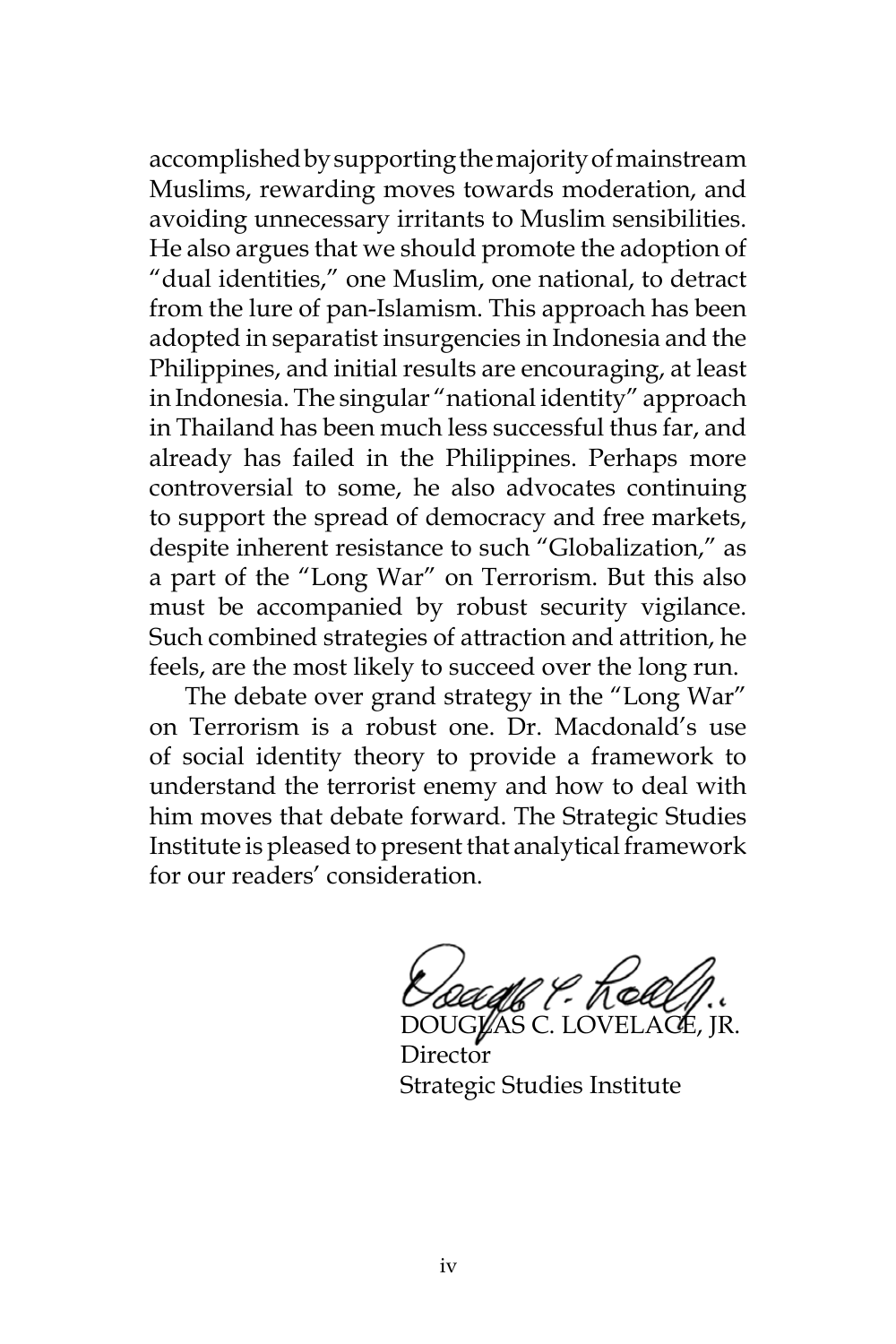### **BIOGRAPHICAL SKETCH OF THE AUTHOR**

DOUGLAS J. MACDONALD is a Visiting Research Professor of National Security Affairs at the Strategic Studies Institute. He is on temporary leave from Colgate University where he has taught for 18 years in the Department of Political Science, and is a former director of the university's International Relations Program. He served in the U.S. Air Force from 1967 to 1971. Dr. Macdonald's doctoral dissertation won the American Political Science Association's Helen Dwight Reid Award for best dissertation in the field of international relations in 1986-1987. The dissertation was published by Harvard University Press in 1992 as *Adventures in Chaos: American Intervention for Reform in the Third World*. In addition, Dr. Macdonald has published articles in *International Security*, *Security Studies*, and various edited collections. His latest article on the Philippines is being published under the auspices of the Center for Civil-Military Relations located at the Naval Postgraduate School in Monterey, CA. Dr. Macdonald was awarded a John M. Olin Post-doctoral Fellowship in National Security Affairs at Harvard University in 1985-86, and a Senior Research Fellowship at the Norwegian Nobel Institute in 1998. His research interests center on American foreign policy formation, especially towards the Pacific region. He is currently writing a book on ideology and international conflict. Dr. Macdonald received his B.A. from the University of Massachusetts, and the M.A., M.Phil., and Ph.D. from Columbia University, New York.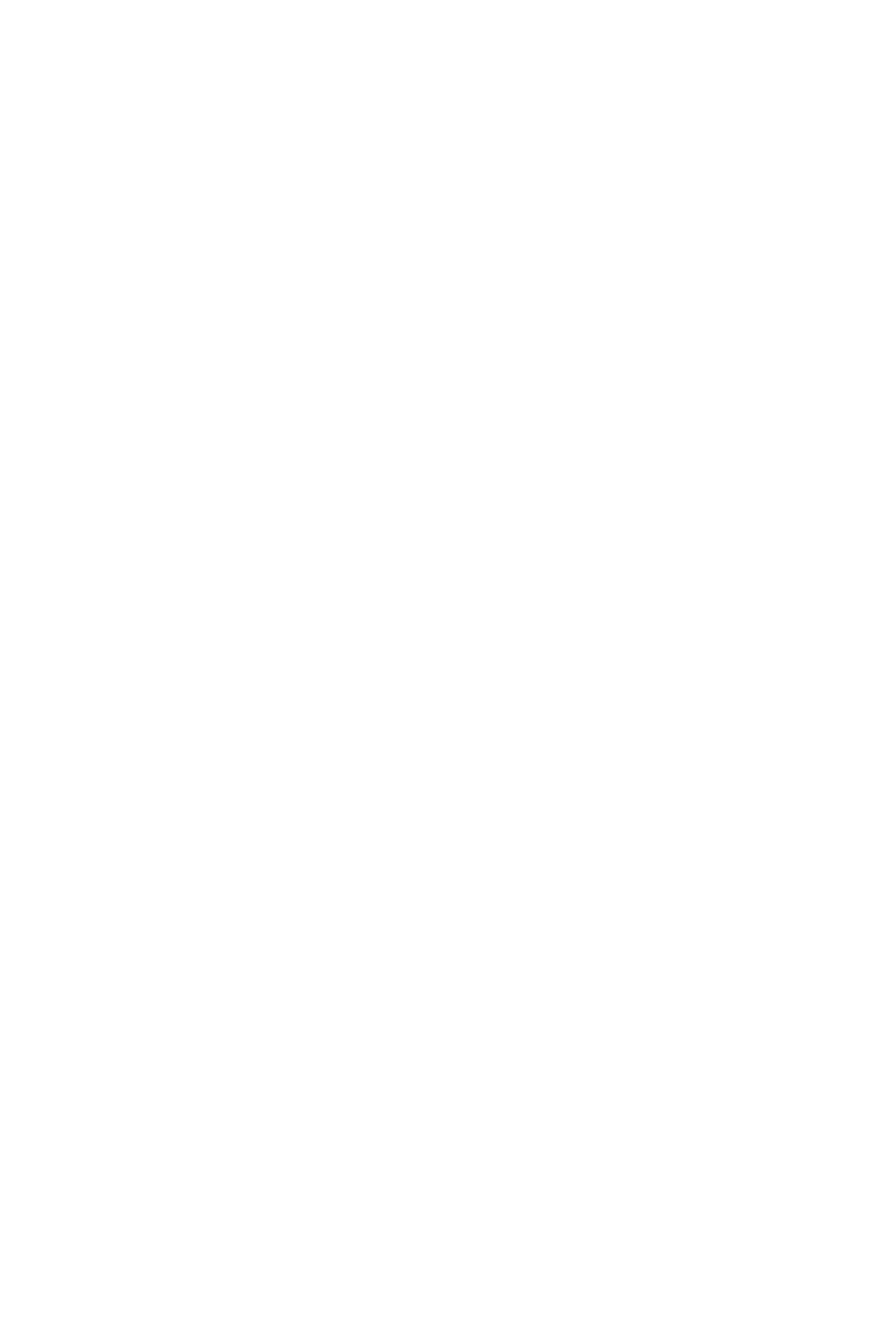### **SUMMARY**

Academic and journalistic critics of the American "Long War" on Terrorism (LWT) who are calling for negotiations with radical Islamist groups, to attempt to appease such groups by meeting their allegedly limited demands, or to accept that they do not represent a major threat to the United States and its interests, are fundamentally wrong. There are many reasons for this, but the major flaw in such reasoning is a lack of understanding of the ideologically-driven grand political strategy of the Islamist extremists, which represents a totalitarian, transnational, and, in many versions, universalist social revolutionary movement. Moderate rationalists steeped in bargaining over flexibly defined interests have difficulty understanding the rigidity of historical "necessity" or moral imperatives in the totalitarian mindset. Policy advice that flows from such misunderstanding is therefore fatuous, if not dangerous. A proper understanding of the grand political strategy chosen by the terrorists is a prerequisite for constructing effective counterpolicies.

A useful framework for understanding the ideology and grand political strategy of extremist Islamist terrorist groups such as those affiliated with al-Qa'ida is through the use of social identity theories. The radical Islamists are attempting to alter the social identity of the entire Muslim world (the *ummah*) in a direction of civilizational unity in order to struggle subsequently against other civilizational groups, often defined religiously, but including secular humanists also. Samuel Huntington's theory of an emerging "clash of civilizations" may or may not have a universal applicability, but it is highly relevant to studying the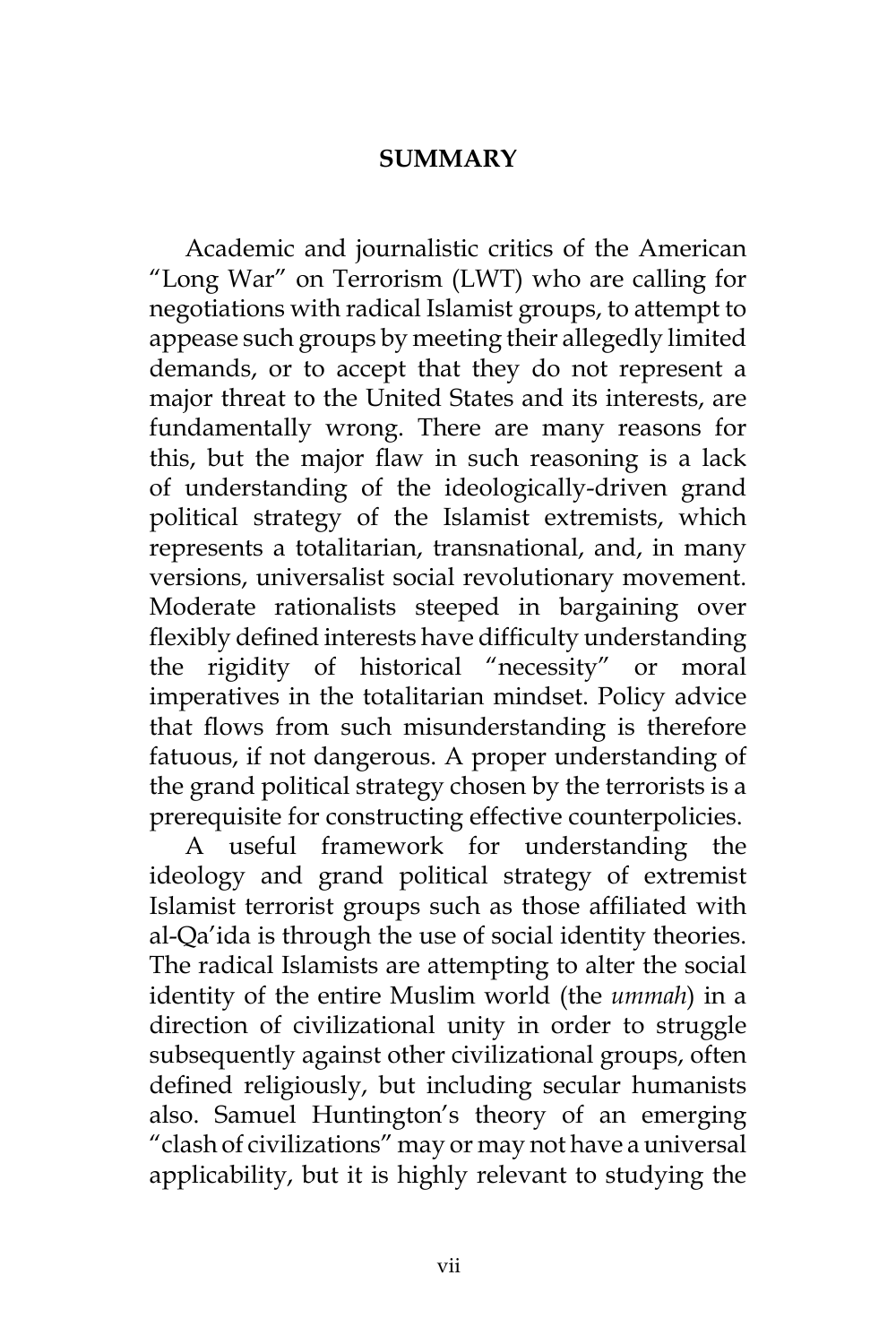grand political strategy of certain Islamist extremist groups. Radical Islamist group leaders such as Osama bin Laden and Indonesia's Emir Abu Bakar Bashir openly advocate such a clash in civilizational social identity terms. Indeed, bin Laden has declared that it already has been begun by the West.

The ideas behind the political grand strategy to bring about a clash of civilizations have long historical roots. Yet they evolved rapidly into more terrorist means following the 1967 Arab war with Israel. Ideally, the strategy was to follow two stages. The first stage was to be the overthrow of secularist or moderate Muslim governments, the "near enemy," to unify the *ummah*  under strict *sharia* (Islamist, God-given, Koranic) law and totalitarian Islamist political leadership. The second was to be a now-unified *ummah* confronting the rest of the world, the "far enemy," with the ultimate triumph of radical Islam on a global scale. This timetable was upset, and the political grand strategy altered, when the former Union of Soviet Socialist Republics (USSR) invaded Afghanistan in 1979. This led to attacks on the Soviet "far" enemy, and the radicalizing and unifying experience of defeating the Soviets in that country. Muslims from all over the *ummah* participated in the Afghani *jihad*. Returning veterans of the anti-Soviet war often created radical Islamist movements upon their return to their country of origin, for example, Abu Sayyaf in the Philippines. Once the Soviets were defeated, the radical Islamists turned to attacking the "far" and "near" enemies simultaneously in the 1990s, with the "far" enemy receiving snowballing attention.

The invasion of Iraq in 1991, and the stationing of allied troops in Saudi Arabia to deter and maintain a sanctions regime against Saddam Hussein, captured the attention of the radical Islamists and, with the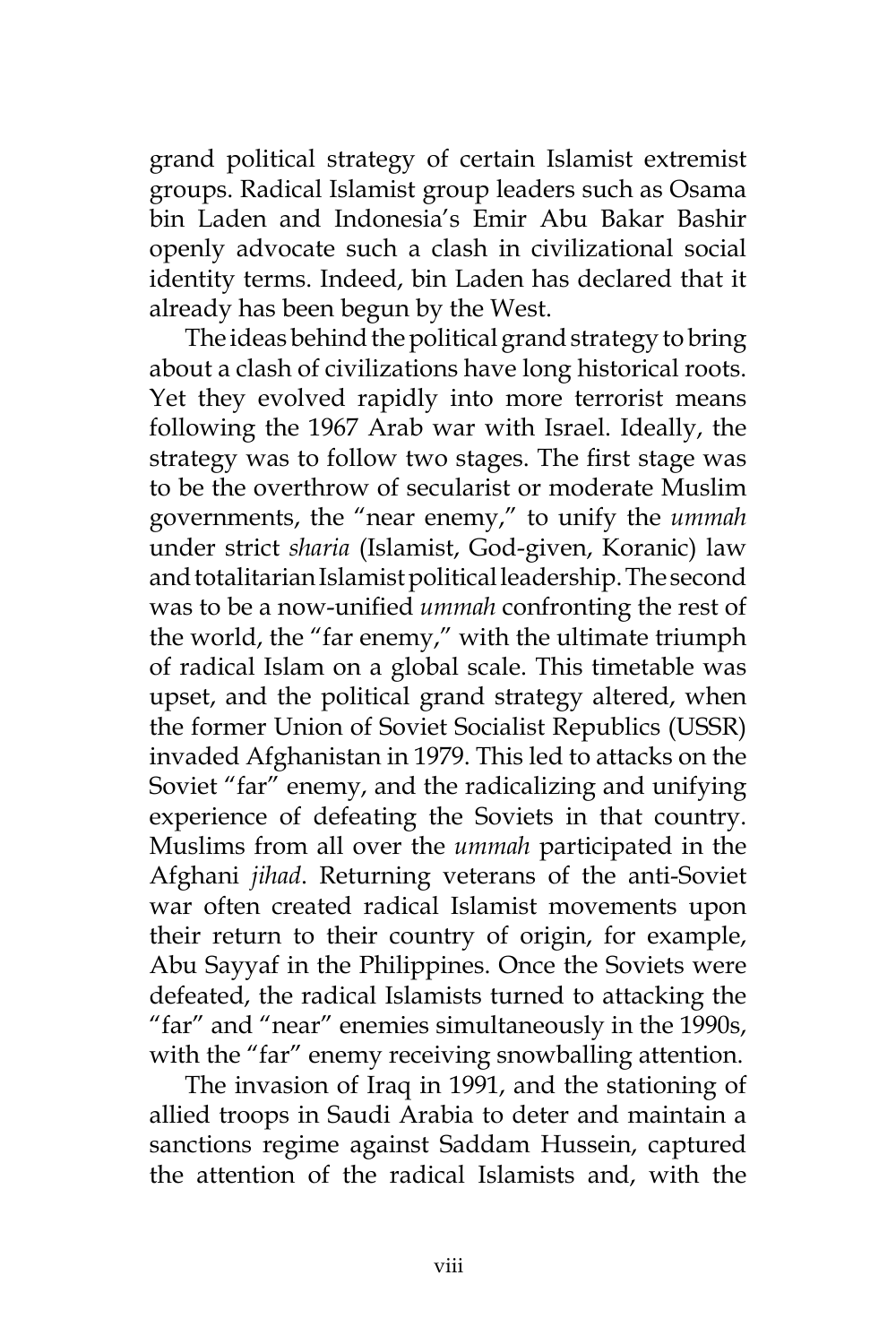collapse of the USSR, placed the United States first on the list among the "far enemies." What bin Laden and others perceived as the tepid American response to various provocations, and earlier American withdrawals from Vietnam in 1975, Beirut in 1983, and Somalia in 1993, among other examples, as well as the heady success of defeating the former Soviet Union in Afghanistan, emboldened the radical Islamists to the point of occasional delusions of grandeur. Attacks on Americans and U.S. interests continued periodically throughout the 1990s, culminating in the destruction of the Twin Towers in New York City on September 11, 2001 (9/11). The subsequent American-led allied invasions of Afghanistan and Iraq cemented the position of the United States as the great enemy of Islam to the extremists, and even many moderates.

The radical Islamists have used these developments in their recruiting efforts, arguing that the United States has declared war on Islam. They also state this in civilizational social identity terms. Anger in the Muslim world at American actions has offered some recruitment opportunities for the radical Islamists. But thus far they have failed to shape the consciousness of the vast majority of Muslims in a civilizational direction of their choosing. A top priority of American foreign policy must be that this pan-Islamic political grand strategy continues to fail.

The study makes the following policy recommendations:

1. A greater coordination of efforts, both material and ideational, with allies to prevent the LWT from turning into a "clash of civilizations" over social identities as planned by radical Islamist terrorists;

2. More sophisticated and less ethnocentric outreach programs to the non-Western world to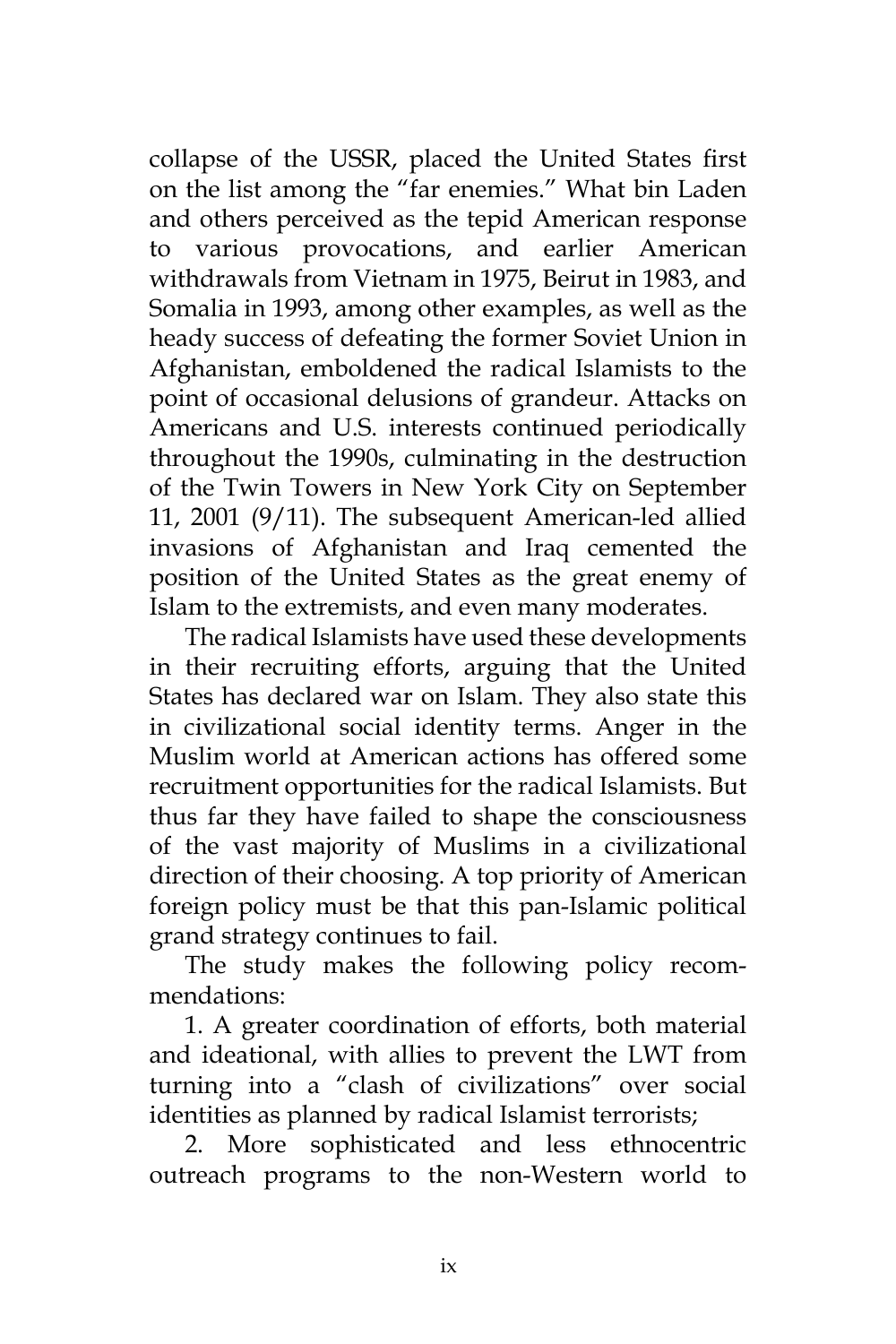explain the American role in and the potential benefits of Globalization to moderate groups, and a greater emphasis on areas of value congruence;

3. The implementation of a combined "attrition/ attraction" strategy in dealing with insurgent groups; and,

4. The promotion of a moderate nationalism and "dual identities" to fend off the potential appeals of a widespread change toward a civilizational identity in the Muslim world, even if at the short-term expense of American economic interests.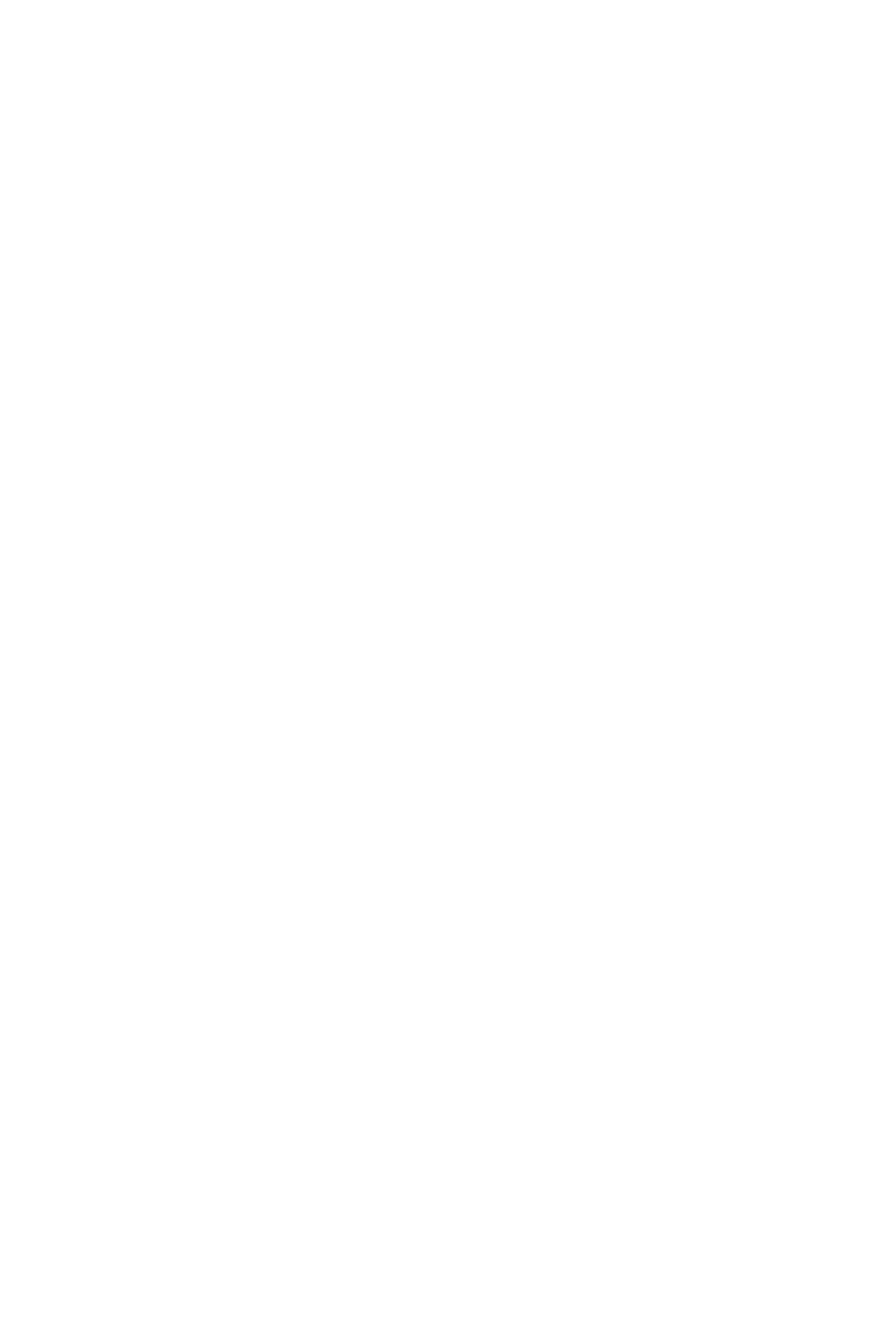## **THE NEW TOTALITARIANS: SOCIAL IDENTITIES AND RADICAL ISLAMIST POLITICAL GRAND STRATEGY**

So let us not be blind to our differences, but let us also direct attention to our common interests and the means by which those differences can be resolved. And if we cannot end now our differences, at least we can help make the world safe for diversity. For in the final analysis, our most basic common link is that we all inhabit this small planet. We all breathe the same air. We all cherish our children's futures. And we are all mortal.<sup>1</sup>

President John F. Kennedy, June 1963

Radical Islamist groups resolutely reject this pluralistic and liberal vision of world order articulated by President Kennedy in 1963.<sup>2</sup> The war between these groups and America is more than a mere struggle for power, as many self-proclaimed "Realists" would have it, although it is that. It is also a battle over core values. Because of this, the greatest security threat facing the United States in the early 21st century is the terrorist activity propagated by Islamist extremists.<sup>3</sup>

Although the primary American response understandably has been military and security-oriented in the aftermath of September 11, 2001 (9/11), this threat cannot be met by material means and methods alone. As Chairman of the Joint Chiefs of Staff Marine General Peter Pace put it in late 2005, in this war "ideas are as important as bullets."<sup>4</sup> Australian foreign minister Alexander Downer agrees: "The campaign against this misinterpretation of Islam by terrorist groups involves a battle of ideas."5 It is that realm of ideas in terms of extreme Islamist political grand strategy, of which its military grand strategy is only one subordinate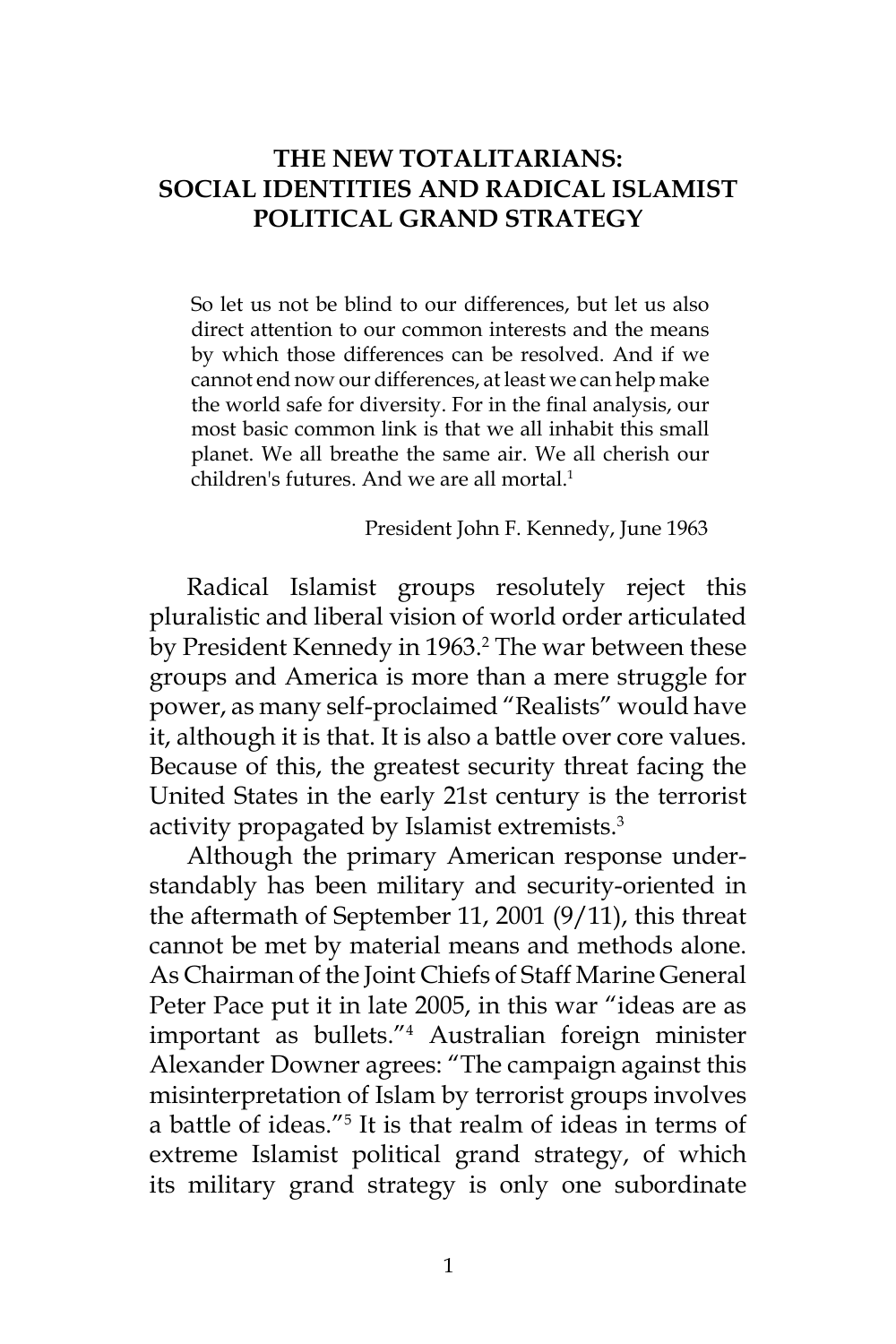element, which this monograph seeks to analyze and explain.<sup>6</sup>

What follows is an analysis of the political grand strategy of a particular type of that extremism, that is, the attempt to unite the entire Muslim world under an Islamist political order, a politicized transnational *ummah,* or Muslim community, stretching from Morocco (in some versions, Spain and Portugal) to the Philippines, and from Nigeria and Mauritania to Uzbekistan. This is the ultimate goal of the political grand strategy of al-Qa'ida and associated Islamist groups in other regions such as Jemaah Islamiya and Abu Sayyaf in Southeast Asia, although sometimes an eventual global Muslim *ummah* is also posited, at least in their most radical incantations. This virulent strain of Islamism presents the greatest threats to American interests, including homeland defense, through the systematic use of terrorist violence.<sup>7</sup>

## **ANALYTICAL CAVEATS**

Some brief analytical caveats are in order. For the sake of brevity, understanding, and ease of communication, analytical generalizations must be made. I have attempted to be judicious in doing so. Groups will be discussed at times as if they were unified and coherent entities, although they not always are.<sup>8</sup> It is useful to remember that, on an individual basis, people coming from the same socio-economic groupings, the same countries, the same religion, the same region, even the same family, can have very different reactions to their environment and external stimuli. Individual choices must be made in becoming a terrorist or supporting terrorist behavior.

Nonetheless, it is instructive to identify those group dynamics that make such choices more likely if we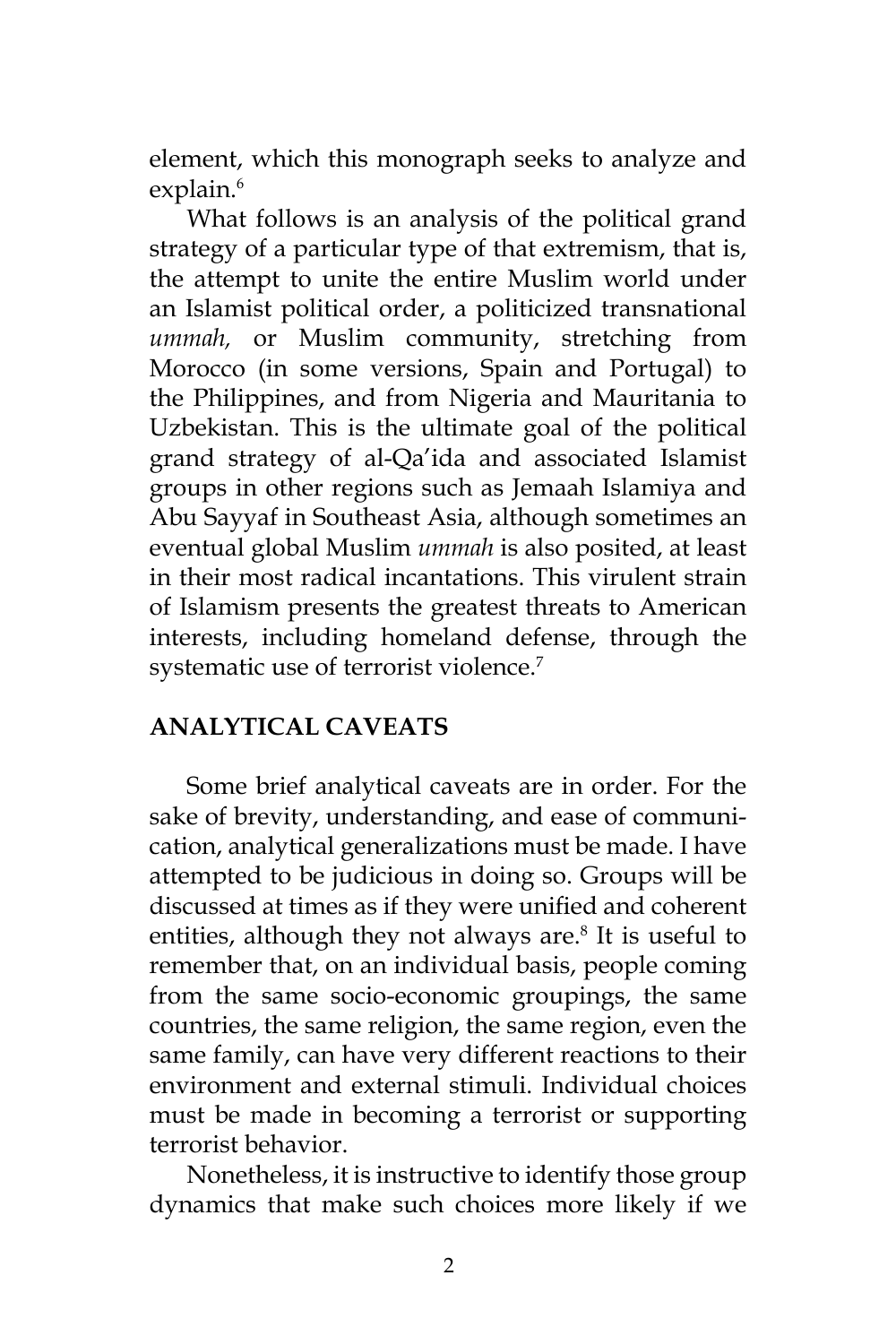hope to eradicate, to the extent possible, such choices being made in the first place. Most people would agree that this is the ideal way to fight terrorism: eliminate it from occurring, that is, in social science jargon, prevent the in-group political processes from regenerating the terrorist organization through recruitment.<sup>9</sup> There are former terrorists, but a better strategy would be to influence these people in a moderate direction before they join in the violence. As Jerrold Post, a psychiatrist experienced in dealing with captured terrorists, puts it, "**Terrorists whose only sense of significance comes from being terrorists cannot be forced to give up terrorism, for to do so would be to lose their very reason for being.**<sup>"</sup> [Emphasis in the original.]<sup>10</sup> Prevention is thus the best counterstrategy. But prior to creating a preventative strategy, we must first try to understand what the extreme Islamists are trying to accomplish.

Secondly, much of the content of the Islamist political grand strategy that is accessible comes from public statements of its leaders, the writings of influential radical thinkers, or the statements of captured terrorists. These sources could be filled with disinformation, misinformation, bravado, "cheerleading," recruitment overtures, and the like. Doctrinal statements are sometimes contradictory, even within the same document. This is because it is likely that extremist Islamist spokesmen contract or expand their messages, depending on the primary target audience.<sup>11</sup>

Clearly, many of their statements and apparent beliefs are contradictory. The leader of the al-Qa'idaaffiliated, Indonesian-based Islamist terror group Jemaah Islamiya,<sup>12</sup> Abu Bakar Bashir, for example, supported the view at various times in the same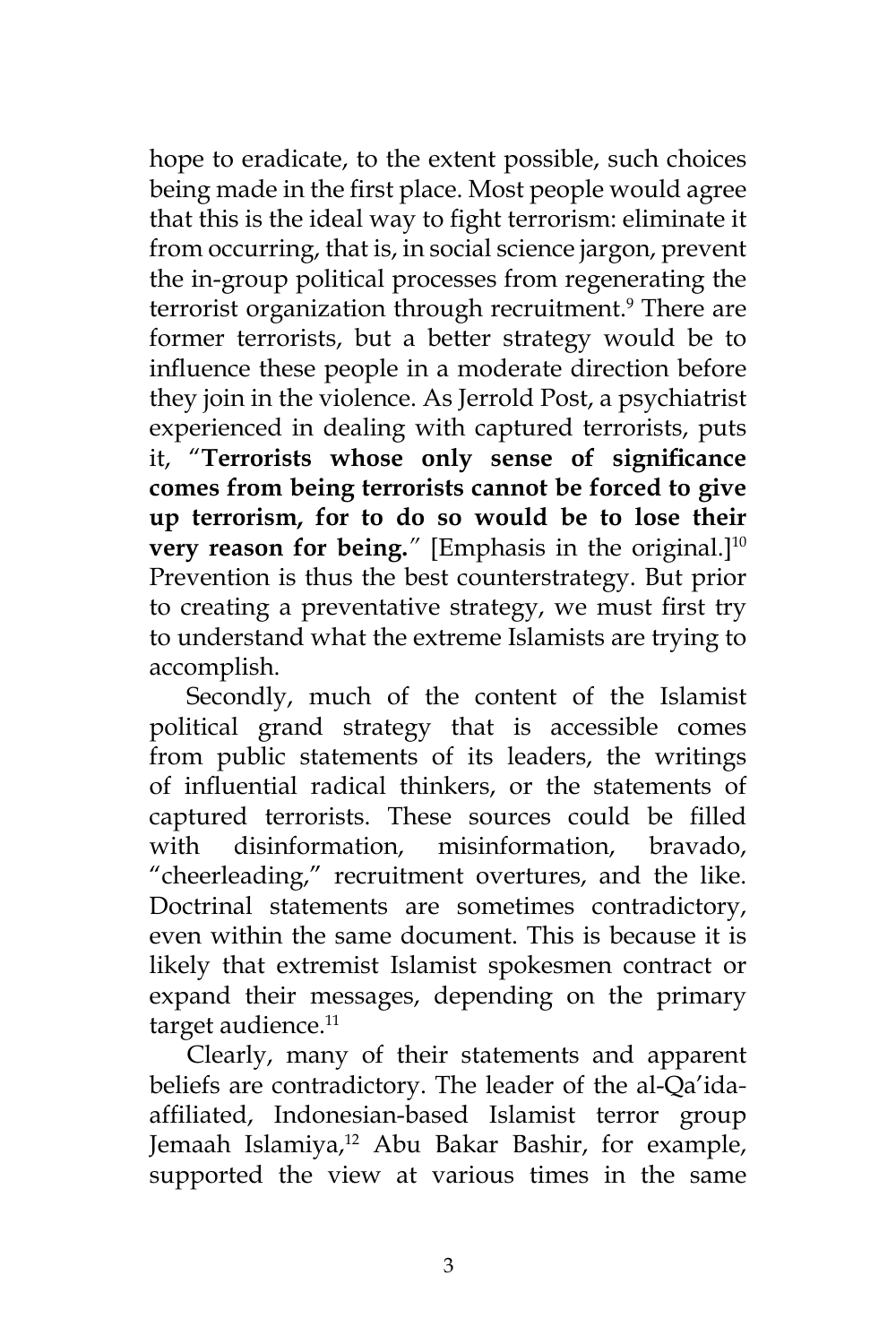interview that the ultimate goal of his group is: a) a Muslim "super state" limited to Southeast Asia; b) a transnational caliphate encompassing the entire Muslim world; and/or, c) a world in which there will be no non-Muslims at all.<sup>13</sup> With this sort of strategic flexibility—some would argue strategic incoherence it is difficult, although not impossible, to explicate a rational strategy held by leading members of the important terror organizations.

The widespread repetition of major themes and stated goals over time, actions taken that are within the parameters of and seemingly inspired by these political grand strategic claims, and the existence of similar ideas in all sorts of captured intelligence materials worldwide which have demonstrated clear communications and connections among the groups, all strongly suggest that, varied utopian goals notwithstanding, there is a coherent political grand strategy that can be understood as animating and loosely coordinating extreme Islamist terrorism of this type. This *political* grand strategy also is supported by a distinctive *military* grand strategy to attain the political goals. The extreme Islamists have been quite forthcoming in advocating those plans. But do they mean what they say? Or are such ideas merely so much palaver to string along the gullible, as many "Realists" might argue?

An instructive lesson can be drawn from the study of the former Soviet Union following the Cold War and the partial opening of confidential files of the Union of Soviet Socialist Republics (USSR). Contrary to what revisionist Sovietologists and "Realists" would have predicted, no great disparity existed between what was being said privately by the regime in its inner *sanctum* and what was being said publicly. These analysts predicted that privately Soviet leaders would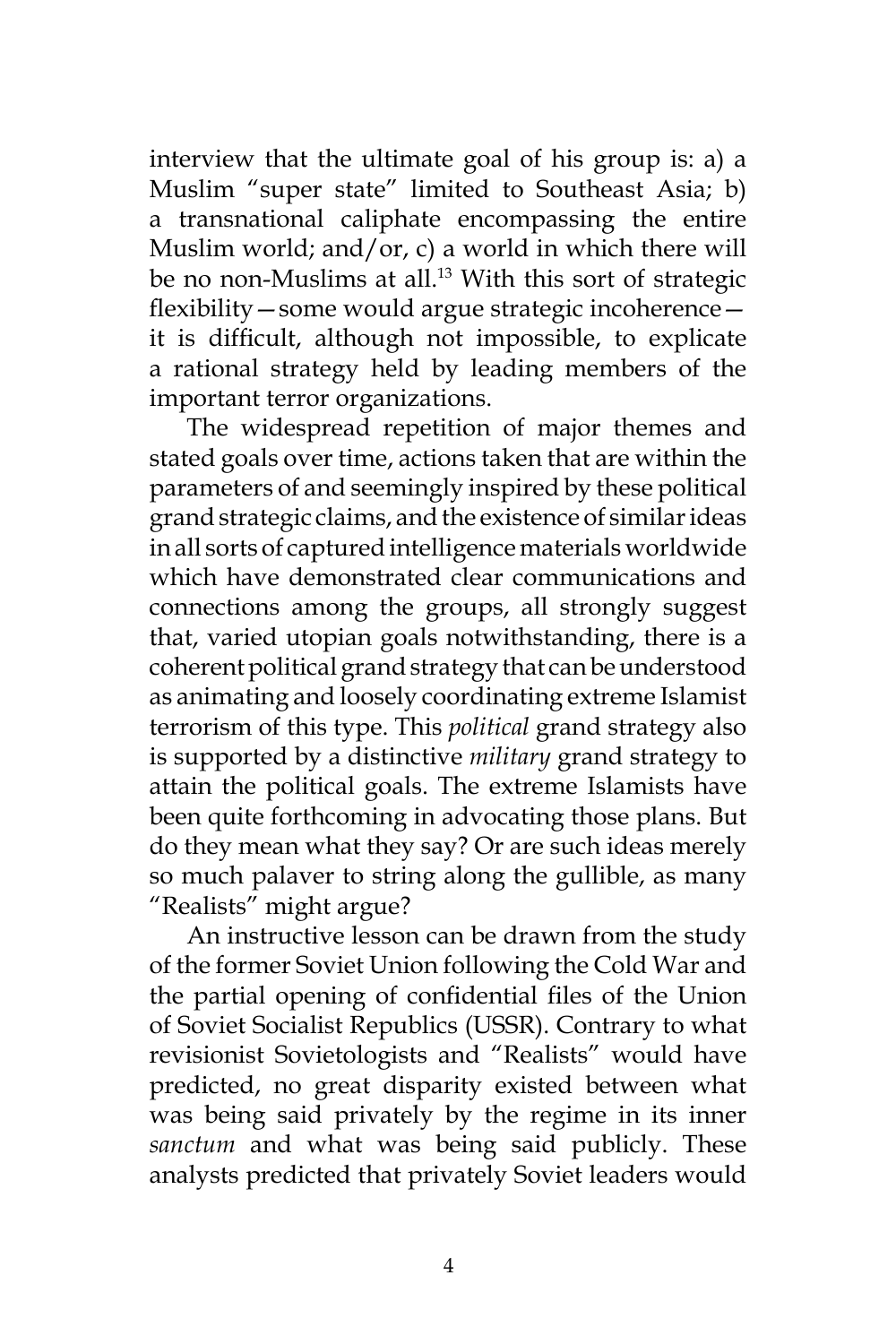have eschewed ideology and spoken in the sparse, instrumental tones of *realpolitik.* That is, they predicted that the USSR would be shown to be a "normal" great power, not an ideologically-driven state.

Unfortunately for this view, the records did not demonstrate that when finally released. To be sure, at times tactics and instrumental policies were discussed in blunt *realpolitik* terms. Some separation was made between issues of "principle" and issues of "propaganda." But for the most part, the Soviet leaders spoke in ideological terms, sought ideologicallyderived goals, viewed the United States and other non-Leninist regimes in ideological terms, and were constrained by the tenets of their belief systems in most areas of policy. As one of the foremost historians of Stalinist diplomacy, Vojtech Mastny, noted in 1996:

Perhaps the greatest surprise so far to have come out of the Russian archives is that there was no surprise: the thinking of the insiders conformed substantially to what Moscow was publicly saying. Some of the most secret documents could have been published in *Pravda* without anybody's noticing. There was no double bookkeeping; it was the single Marxist-Leninist one whose defects spelled the bankruptcy of the Soviet enterprise in the long run. $14$ 

This same reluctance to believe the ideological statements of the extreme Islamists among Western analysts remains a problem today.15 James Robbins argues that the fundamental problem lies in the liberal Enlightenment-driven mindset and its endemic, reified rationalism:

Western liberals, who prize reason, are subject to the tendency to explain away beliefs they consider unreasonable. Progress and freedom are inevitable because they are the natural courses of history.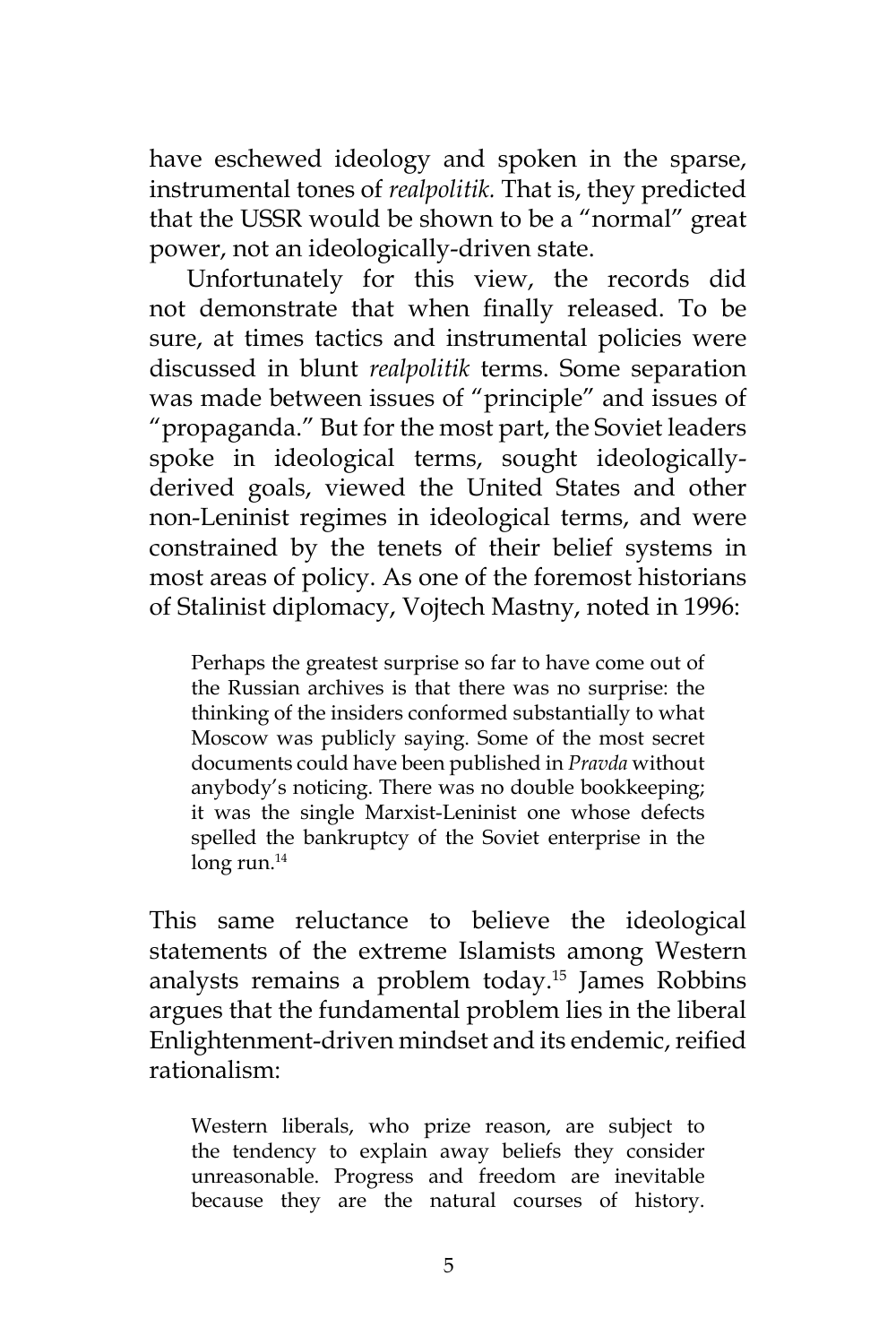Ideologies that do not fit our predetermined vision of the future are not worth taking seriously. Extremism cannot triumph because it does not make sense. Therefore, the Bolsheviks and their successors were not really after global Communist revolution, even though they said they were. The Nazis would not really commit armed aggression and genocide, even though they advocated both. And while Khmer Rouge military leader Khieu Samphan's 1959 doctoral thesis identified the urban bourgeoisie as a parasite class that had to be removed to the countryside, they wouldn't really empty Phnom Penh of its 2.5 million citizens and subject them to collectivization, reeducation, and execution, would they? Isn't that just plain crazy?<sup>16</sup>

Tragically, these belief systems did not turn out to be "crazy" in the events, but rather, in retrospect, consisted of warnings misunderstood by many. Even among the ranks of the most vile radicals, moderate rationalists will attempt to find signs of corresponding moderation in them, at least enough to "do business." It is an article of liberal and "Realist" faith.<sup>17</sup>

Yet while liberals and other moderate rationalists think in terms of *interests,* many of which are malleable and can be bargained over and compromised as in liberal political systems, extremist Islamists think in terms of *moral imperatives* and goals that are fixed and unassailable.<sup>18</sup> Among their catalog of crimes committed by moderate, secular, or "apostate" Muslim governments and groups is exactly that they "do business" with the non-Islamic world. Unless they can be deprogrammed to think in different ways, they have to be incarcerated or killed. There is no compromise.

The 9/11 Commission called the cause of that horrible day primarily a "failure of imagination." We cannot afford such failures in the future. Until proven otherwise, the radical Islamists must be taken at their word.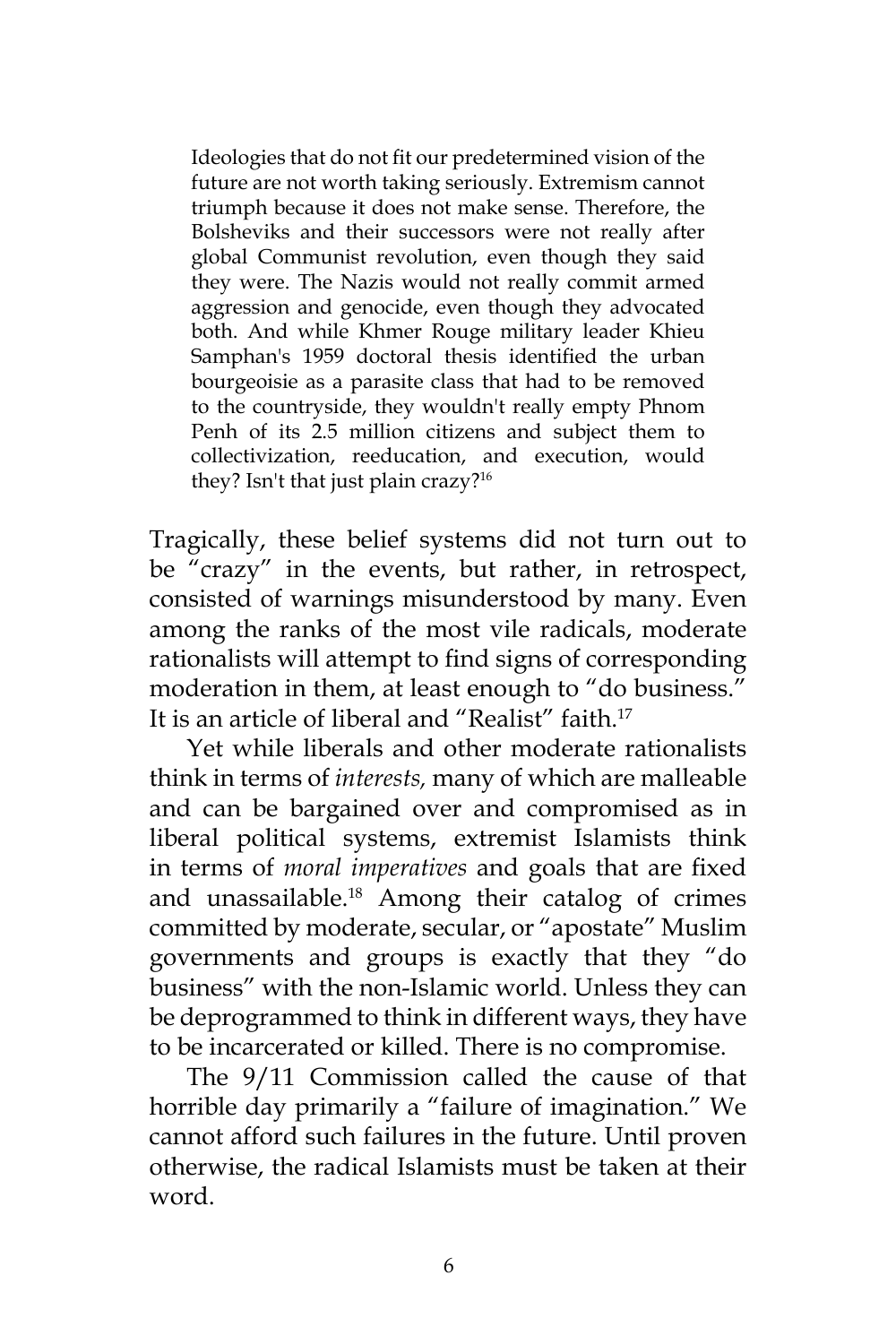This monograph proceeds as follows: an examination of radical Islamism as a totalitarian ideology and its similarities with other totalitarian ideologies; a general overview of what comprises a *political* grand strategy, as opposed to the more narrow subset of military grand strategy; the ideational template of the extreme Islamist political grand strategy and its interconnection with their military strategy; and some implications for U.S. policies, with some modest policy recommendations.

#### **RADICAL ISLAMISM AS TOTALITARIANISM**

I argue here, in contrast to some recent observers, that the radical Islamists are *not* driven toward a "political, limited, and evasive war of attrition" that makes a negotiated settlement possible, if not likely, as a Harvard scholar would have it.<sup>19</sup> Nor are they merely following a limited strategic logic based on national liberation from "occupying" armies, as other scholars aver.<sup>20</sup> Nor has the American response to 9/11 been an overreaction to a relatively isolated event, as a Pulitzer Prize-winning historian would have us believe.<sup>21</sup> Nor is the terrorist threat largely a figment of the American imagination, as some academics appear to argue. $^{22}$ 

These views merely describe Islamist short-term *tactics* for the current situation, which the terrorists themselves have declared to be temporary, without any attention given to the long-term and ultimate goals of the extremist Islamist social and political movement, that is, to its totalistic ideology. Rather, an examination of the political grand strategy of the Islamists demonstrates that they place no inherent limits on either the ends they seek or the means they are willing to utilize in pursuit of those ends.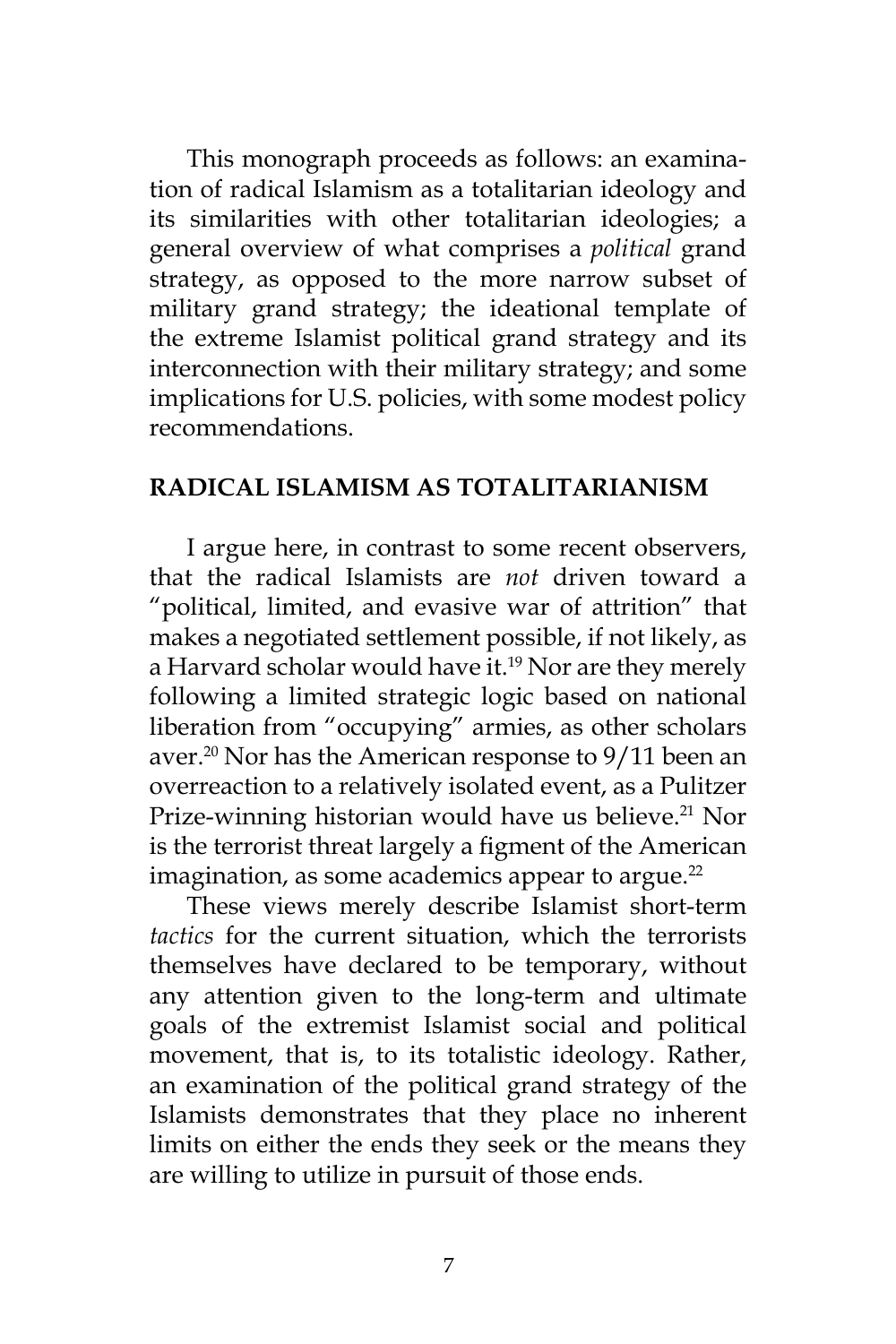Moreover, the extremist Islamist political belief system is totalitarian, that is, it ultimately forbids value and moral pluralism (which often is referred to as a form of "polytheism" and a rejection of the one true  $God)^{23}$  and claims the exclusive right to determine the entire way of life of people under its control. Like Fascism domestically and Leninism universally, radical Islamism seeks the complete eradication of alternative forms of moral, social, and political thought. Some versions desire this totalitarian goal for the *ummah,*  that is, the Muslim world as defined by them. Other versions, as we shall see in the statements of Jemaah Islamiya co-founder Abu Bakar Bashir, an Indonesian cleric, aim at gaining the entire world for their view of Islamism. It is therefore incorrect to state, as has CNN's Peter Bergen in an otherwise very valuable book, that radical Islamism has "articulated no vision of the world it aims to create."<sup>24</sup> Although some parts of this articulated set of ultimate goals remain vague and varying definitions have been articulated, this is not unusual for any ideology.

What follows is not an attempt to pour new wine into old bottles, or to force the current dilemmas faced into a World War II or Cold War framework. Yet the United States and the other liberal states of the world have faced totalitarians before, and it would be foolish for us not to learn from those experiences what we can, as different as they were in many respects. As we shall see, there are also many key similarities with those movements of the past, both in their political nature and in their policies in challenging liberalism.

Since totalitarianism is a contested concept, further explanation of what is meant here is in order.<sup>25</sup> Though for analytical coherence disparate groups and their members will be lumped under similar categories (for example, radical Islamist*,* Jemaah Islamiya*,* al-Qa'ida,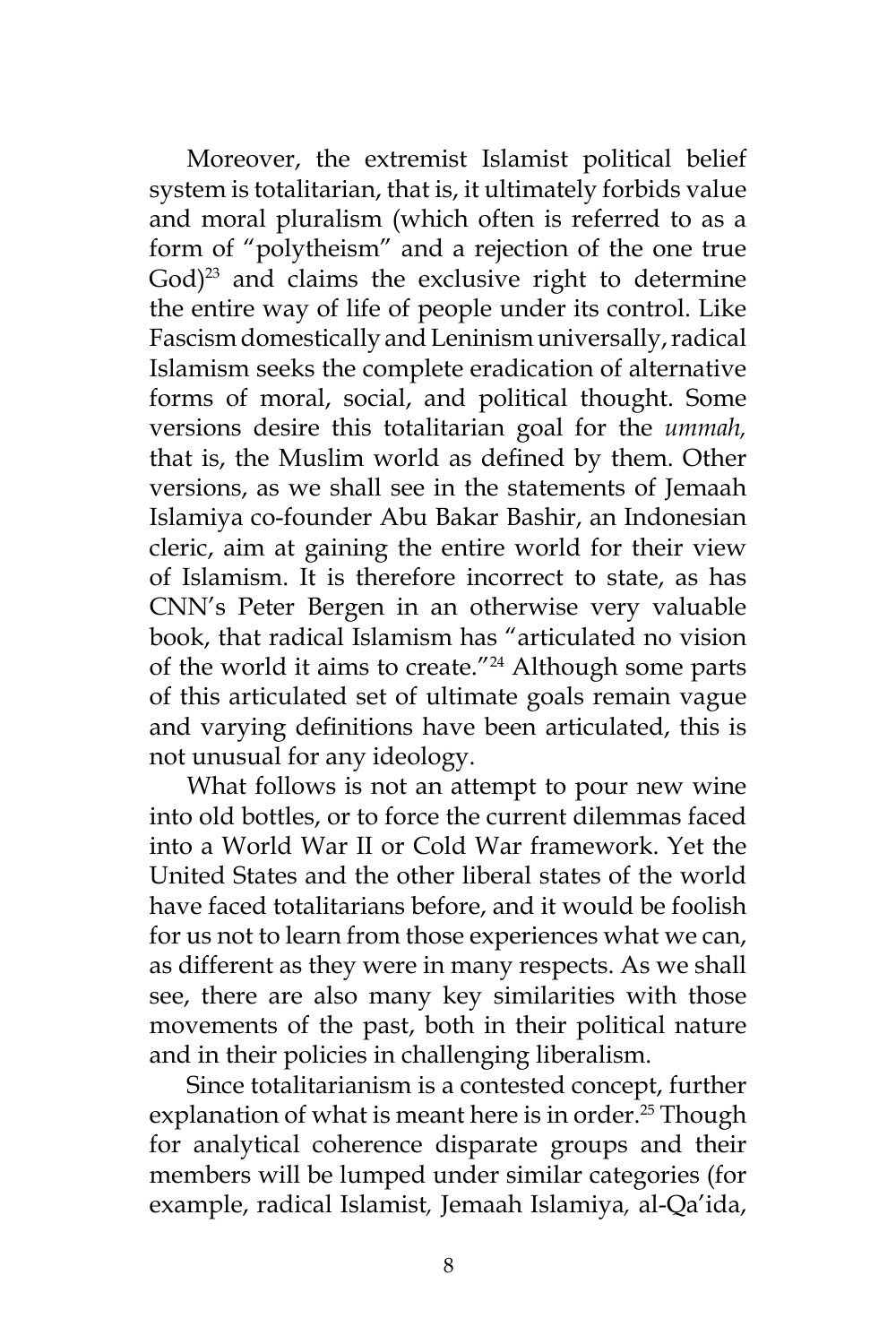etc.), it should be emphasized that few such groups are truly monolithic. This raises the important question of whether a totalitarian system has to be highly centralized, as one might intuitively assume, to qualify as totalitarian. I argue here that it does not.

An almost universal belief in the counter terror literature is that al-Qa'ida and its global affiliates are loosely organized groups pursuing similar ultimate ends.<sup>26</sup> This centrifugal tendency has increased in the aftermath of the invasions of Afghanistan and Iraq by coalition troops following  $9/11.^{27}$  Factional disagreements over the means and pace of achieving those ends are virtually inevitable, as they are among all ideological groupings, perhaps especially among totalitarian ones. Yet such groups have enough organizational and ideological contact based on financial and social networks, and general agreement on comparable ultimate ends, so that they can function as a decentralized yet coherent force that is especially difficult to counter for that very reason. Similarities in strategies and tactics of other totalitarian ideologies therefore become useful for typological comparison. The Leninists, for example, like the extremist Islamists, compare somewhat in their emphasis on a small, conspiratorial elite whose task is to raise the consciousness of inattentive masses and spread their belief system globally and universally.

A comparison with the totalitarian regime *par excellence,* Nazi Germany, may help demonstrate the point more clearly. Most people think of a totalitarian system as a highly unified, monolithic, highly disciplined polity, but that is hardly the case. It is rather the *scope* of the *political*, that is, what areas of life the state, party, or leadership can interfere in, that largely makes a political system totalitarian or not. A totalitarian system, in fact, can be quite decentralized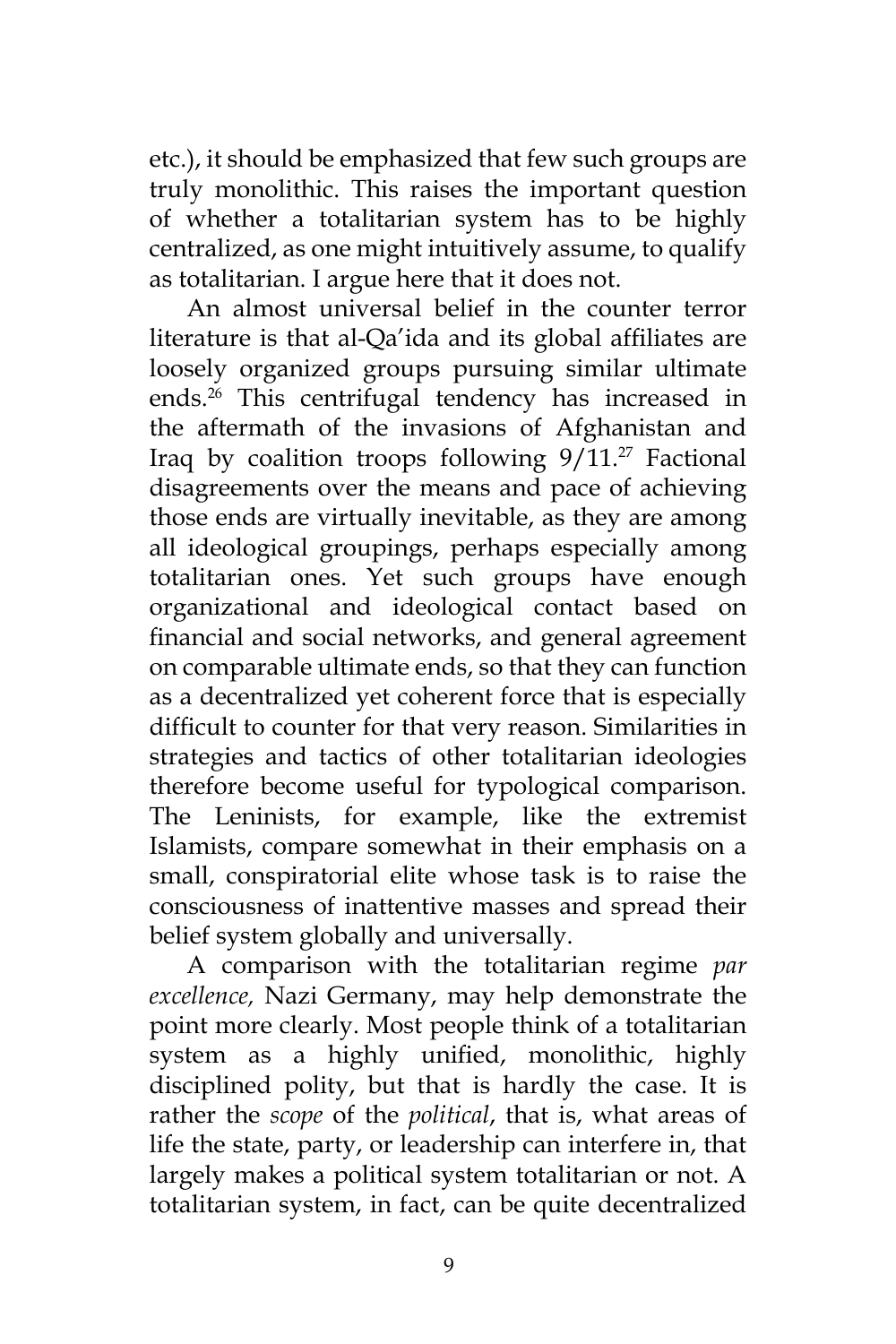in many ways. As the late Sir Alan Bullock insightfully noted, what made Nazism and Leninism totalitarian was not that the government could intervene in people's lives *everywhere*—that is impossible. It is that the totalitarian polity can intervene *anywhere*—thereby creating an expectation of interference that does not take day-to-day supervision or complete behavioral control to implement. Setting the strategic goals and inspiring local innovation is enough to create a de facto totalitarian relationship.<sup>28</sup>

Radical Islamism is somewhat akin to how Ian Kershaw describes the Nazi system (reputedly one of the most centralized regimes in history): Hitler at the center, setting the tone, financing activities, creating the limits (or lack thereof), and the general direction of the movement and government, with thousands of "little Hitlers," including not only top Nazis but also the *gauleiters* (provincial party leaders) and their staffs chosen from the "old fighters" for their sympathetic brutality and street training in systematic cruelty, and various other thugs filling the middle leadership positions in the bureaucracy. The "little Hitlers" spent their energy "working toward the *Fuehrer*," that is, anticipating the wishes of the leader from his statements, ideology, and actions, but taking the initiative locally.<sup>29</sup>

The al-Qa'ida global network is best understood as "little bin Ladens" financed, trained, and guided from "the base," but planning attacks according to local conditions and capabilities. As bin Laden himself said of the 1998 bombings of two American embassies in Africa: "Our job is to instigate and, by the grace of God, we did that, and certain people responded to this instigation."<sup>30</sup> It is a part of a "think globally, act locally" political grand strategy relying on distinct signals given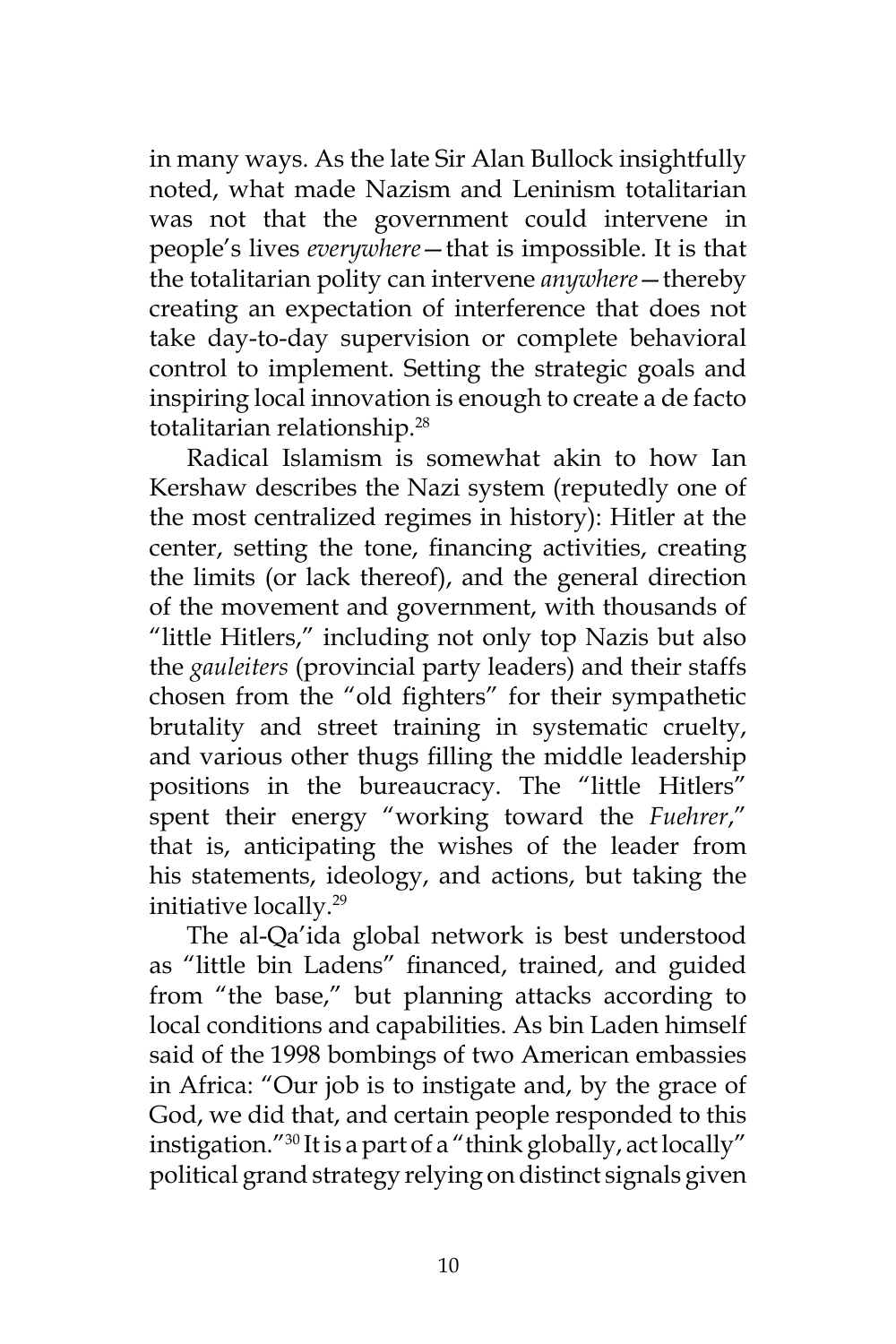from the top. Following a spate of bombings seemingly "instigated" by a public message from al-Qa'ida*'s*  primary ideologist in late 2005, terrorism expert Walid Phares noted: "It's like the 'Prime Minister Zawahiri's' note comes first, and then the local leader has his note."<sup>31</sup>

Let us be clear: bin Laden is not Hitler, and al-Qa'ida is not a Great Power. It is not even a state. Yet enough similarities are apparent between their organizational behavior in the pursuit of totalitarian ends, and in the role of how their ideas shape their policies that therefore lead to systemized actions, to warrant useful comparisons for understanding the nature of the movements. And their respective ultimate goals are clearly totalitarian: the political, social, theological, and/or moral exclusion of all other forms of thought in a particular political entity, or even universally, as an ultimate goal. The level of analysis at which that political entity is pursued as an active policy—whether communal, national, regional, or global—is a matter of shifting tactical priorities based on perceptions of immediate political fortunes and levels of resistance that have to be faced. But the goals remain fixed.

Additional organizational similarities exist between the radical Islamists and other totalitarian movements.<sup>32</sup> The Islamists*,* Nazis, and Leninists, for example, share the disdain for, in fact outright opposition to, the separation of public and private lives, a hallmark of liberalism. As Robert Ley, the Nazi director of the German Labor Front, put it with typical cynicism: "The only people who still have a private life in Germany are those who are asleep."33 Totalitarians' respective belief systems are *complete ways of life*, and intrude into every area of human activity, at least in the abstract.<sup>34</sup> Islamism is no less encompassing for its adherents. As bin Laden put it bluntly as recently as 2004: "Islam is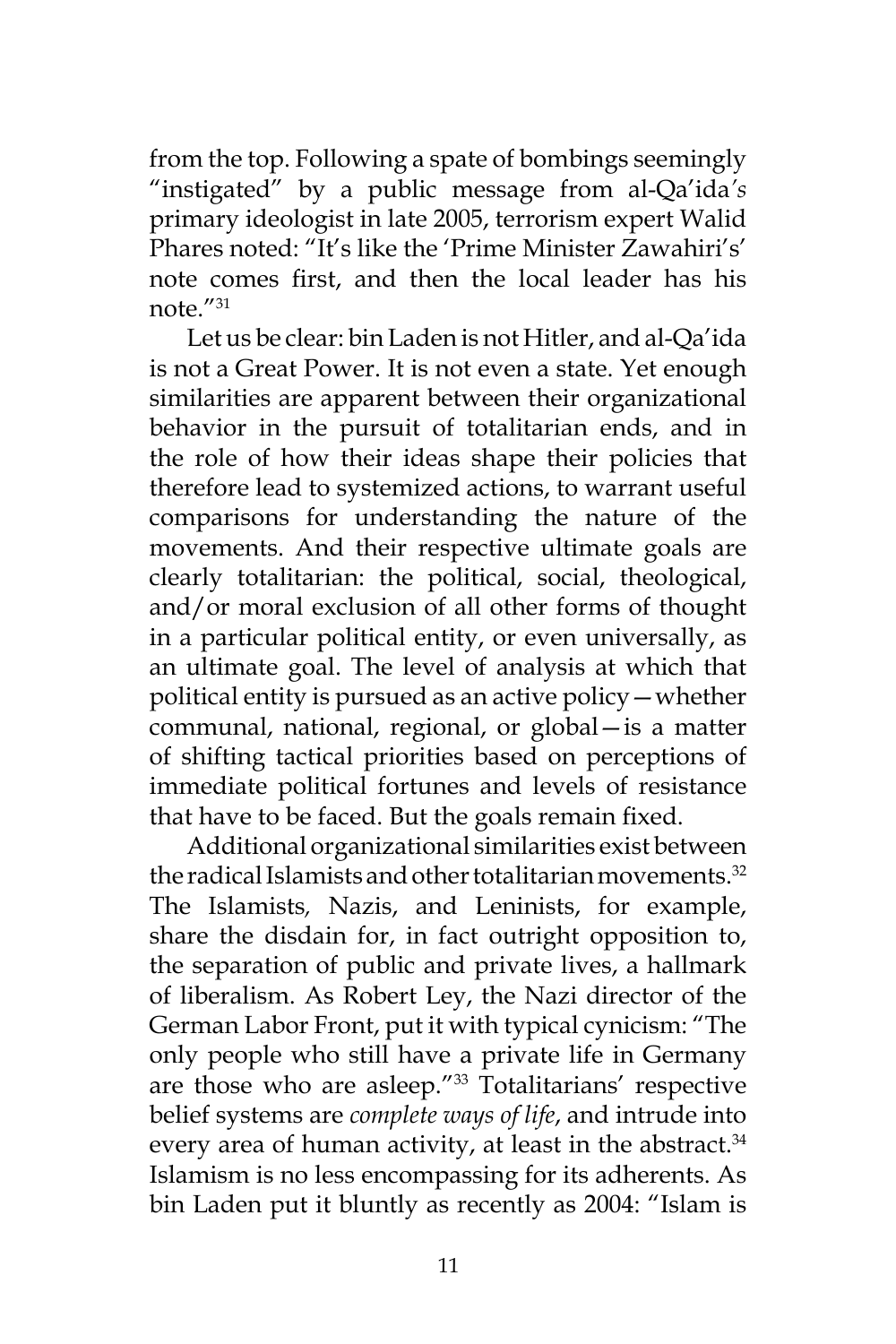one unit that can not be divided," and "a way of life revealed by God for men to abide by all of its aspects in all their affairs."<sup>35</sup>

Radical Islamist theorist the late Syed Abul A'La Mawdudi made a comparison to other totalitarian ideologies even more explicit. Writing of the *sharia*ruled state, he noted that it:

. . . cannot restrict the scope of its activities. Its approach is universal and all-embracing . . . (sic) In such a state no one can regard any field of his affairs as personal and private. Considered from this aspect the Islamic state bears a kind of resemblance to the Fascist and Communist states.<sup>36</sup>

This is not irrational behavior as some critics of ideology would have it. But it consists of an ends-means analysis carried out within a restricted cognitive framework severely bounded by a system of values, in this case religiously driven.<sup>37</sup>

Such fixed, totalitarian ends of the Islamists open up the possibility of truly expansive means to pursue them. A fundamental mistake made by those who denigrate ideology and belief systems as useful analytical tools is to view contradictory behavior that is difficult to square with the stated ideals of the ultimate goals of the belief system as evidence that those ideals do not matter, or at least do not matter much. The fanatic always has puzzled the moderate or skeptic, and they are reluctant to believe that the former really exists in a position of power, preferring to see ideology as some sort of ideational gloss used to cover "real" motivations, which are materialistic and interest-based.<sup>38</sup>

Yet the domestic revolutionary ends of both Nazism and Leninism were implemented incrementally through a series of temporary compromises with political reality, by "revolution by installments" or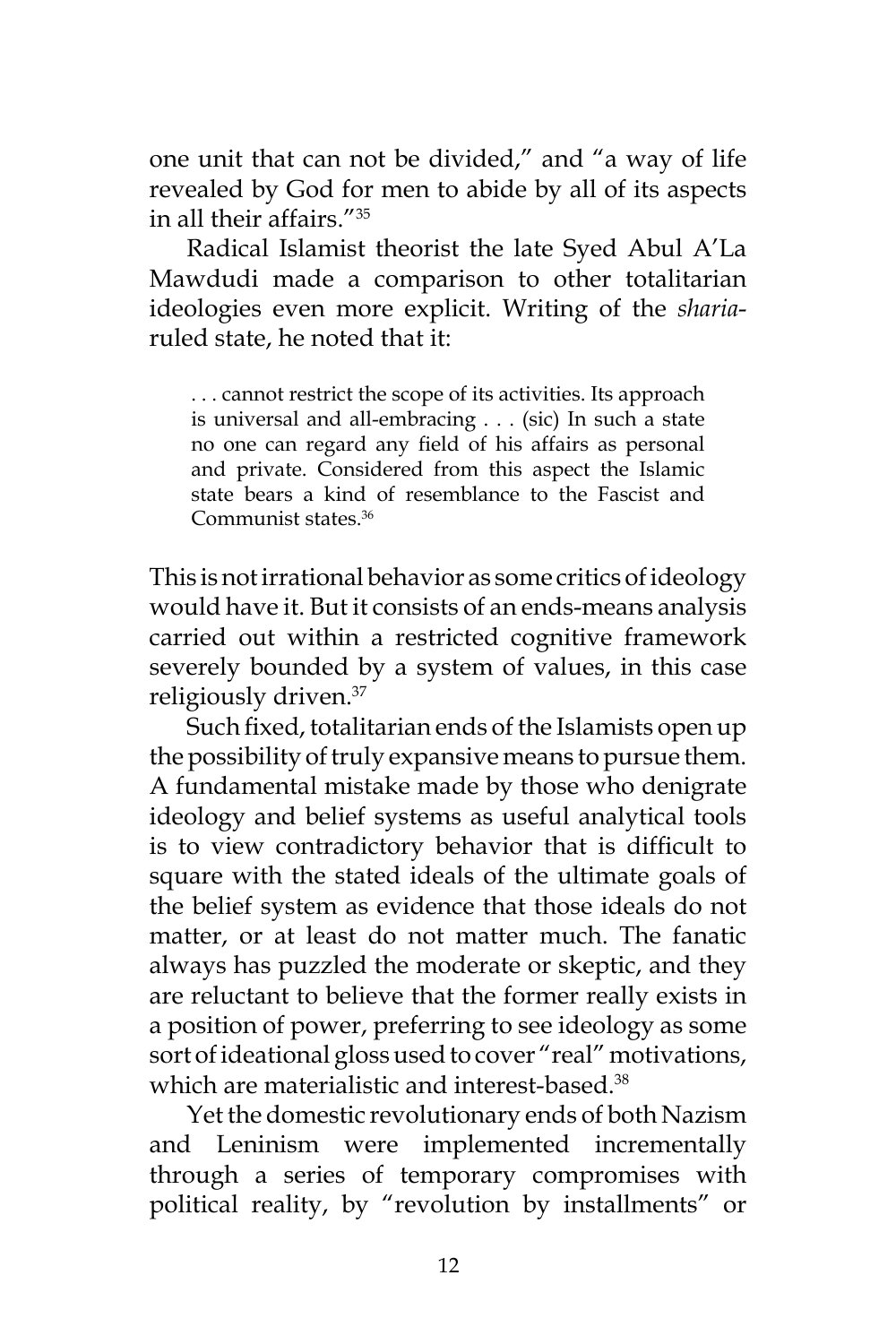revolution by "dosage" respectively.<sup>39</sup> As Bullock notes, "Like Hitler, Stalin could afford to be an opportunist because, unlike his opponents, he was clear about his aims."<sup>40</sup> Such temporary tactical, expedient behavior does not disprove anything about an ideologist and his ultimate goals. Totalitarianism thus remains a useful analytical tool for understanding the behavior of groups or organizations that adhere to such an ideology or belief system if one assumes that there will be sporadic contradictions between ideas and behavior, as there must be for an ideologist in power (as opposed to sitting on the sidelines.) $41$ 

We often define something partly by what it is not, and this is also true for radical Islamism*.* There are many other, mainstream Muslim groups—which comprise the majority of the Muslim world—that are more open to the adoption of pluralistic ideals, find a "live-andlet-live" ecumenical ethos congenial politically, and believe Islam to be compatible with these beliefs. This is especially true in Southeast Asian Islam for historical reasons that we need not go into here. As we shall see, this contention between pluralism and totalitarianism is a major source of a long-term identity crisis in the Muslim world that has gathered force once again since the beginning of the latest self-conscious Muslim cultural and political "revival" emerging at least from the 1950s, but more probably from the creation of the state of Israel in 1948.<sup>42</sup> It is also a basis of the war being waged between the radical Islamists and those Muslims who disagree with them, the "near enemy."

#### **POLITICAL GRAND STRATEGY**

Grand strategy in its most basic form is the overall geostrategic plan that a political entity has in place to protect or pursue its interests and core values, no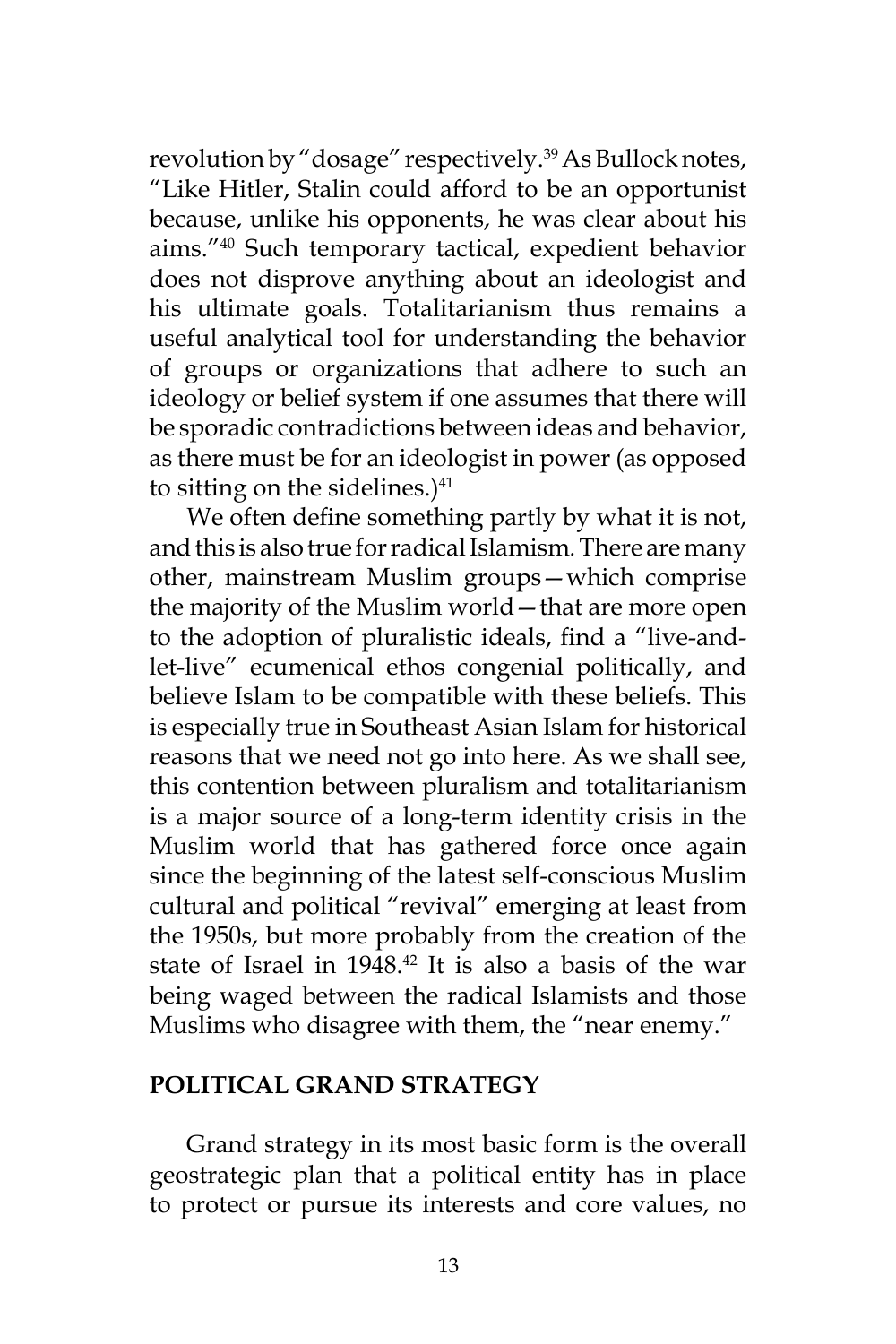matter how they are defined. A *political* grand strategy must include political, economic, social, ideational, and other factors, as all impinge on the political process in some way. More specifically, there are three areas of immediate concern in political grand strategy, in contrast to the normal military formulation of endsways-means: *ends, means,* and *enemies*. Political enemies are chosen in part because of their capabilities, but it is their ends that are in contradiction that creates the political conflict in the first place. Political grand strategies, then, are at once both abstract templates of ultimate ends and proposed concrete actions to achieve those ends, the latter being the means used in pursuit of the former. They also have much to do with identifying who is the enemy in the sense of those presenting obstacles or threats to the implementation of the political grand strategy.<sup>43</sup>

### **Ends and the Battle of Ideas.**

The ends of a political grand strategy are the ultimate goals being sought by the political entity, be it an alliance, a state, a party, a political movement, an insurgency, or a terrorist group. The late American strategist, John R. Boyd, argued that the basis for any grand strategy required a political "unifying vision" and historical mission that would cohere all contributory actions into one avowed direction: a set of ultimate political goals in the form of a particular political order. Political grand strategy, as defined here, requires:

A grand ideal, overarching theme, or noble philosophy that represents a coherent paradigm within which individuals as well as societies can shape and adapt to unfolding circumstances—yet offers a way to expose flaws of competing or adversary systems. Such a unifying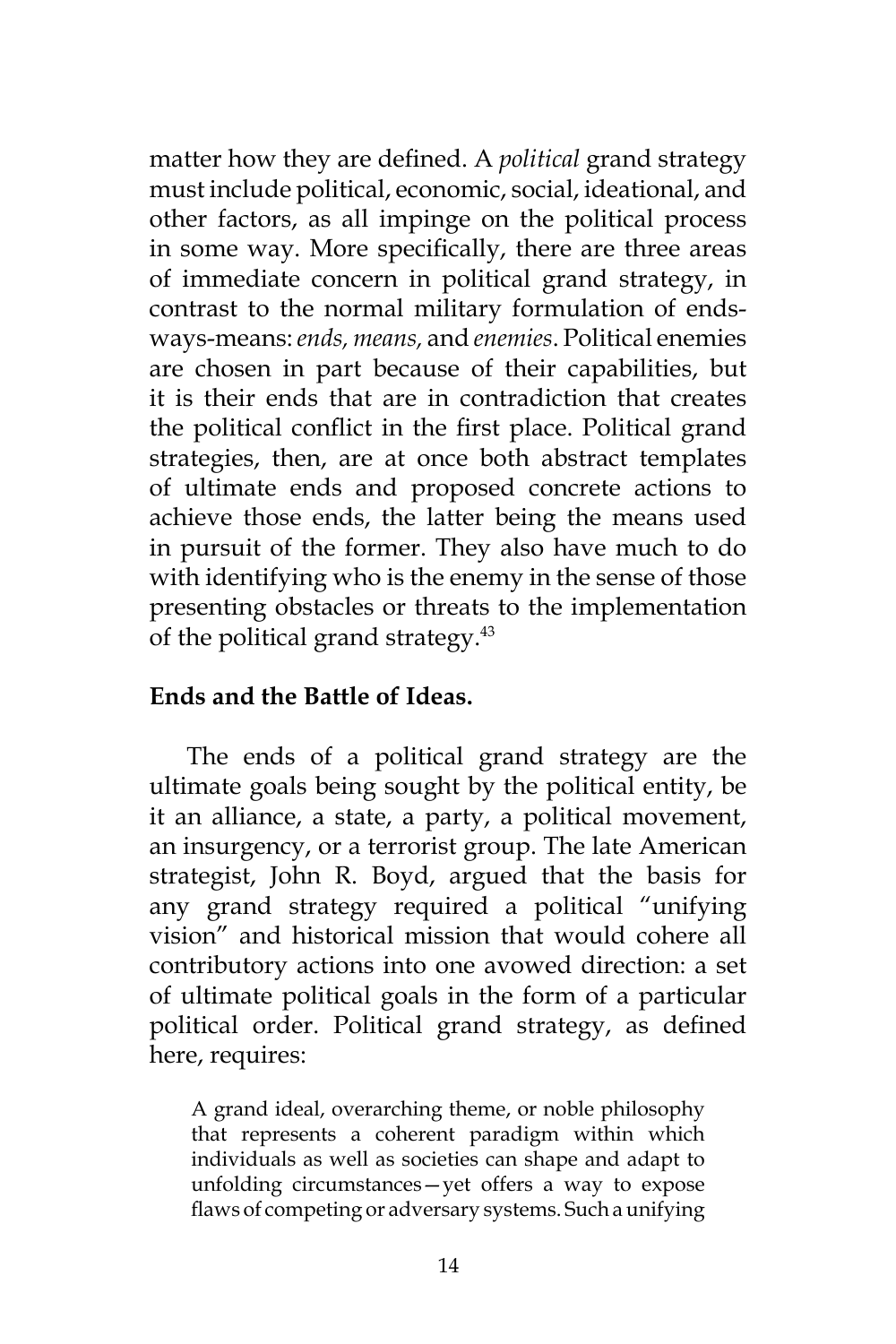vision should be so compelling that it acts as a catalyst or beacon around which to evolve those qualities that permit a collective entity or organic whole to improve its stature in the scheme of things.<sup>44</sup>

Terrorist political visions typically, but not always, contain an idealized version of a "lost paradise,"<sup>45</sup> an idealized prediction of a brilliant future, or a "found paradise," and an extremely negative view of the status quo. The unacceptable status quo serves as the main recruitment tool in seeking new adherents and new actions. It remains a truism: one is less likely to act riskily for change if one is satisfied with the way things are.

Such notions may seem vague, and often the ultimate ends sought by political action are rather cloudy and imprecise. What, after all, was "communism" in Marxist theory really supposed to mean? Poetry in the morning and jackhammer in the afternoon, as Marx more or less once put it? It is likely even Marx did not really know. But clearly it was aimed at the eventual "liberation of all mankind," not a minor task. Or what about the "thousand year Reich" of the Nazis? How could any rational person believe that one could predict history for a thousand years? Yet millions of Germans apparently did in the 1930s. And tens and tens of millions of people died from the pursuit of such illusions.<sup>46</sup> But rationalism was not a hallmark of the so-called "Third Reich." One young Nazi explained at the time: "One does not die for a program that one can understand, one dies for a program that one loves."<sup>47</sup> Many young totalitarians of other political persuasions could say the same thing. Indeed, as one British Muslim said of the 2005 London bombers, non-Muslims "need to understand, *al-Qa'ida* is inside [in the heart]."48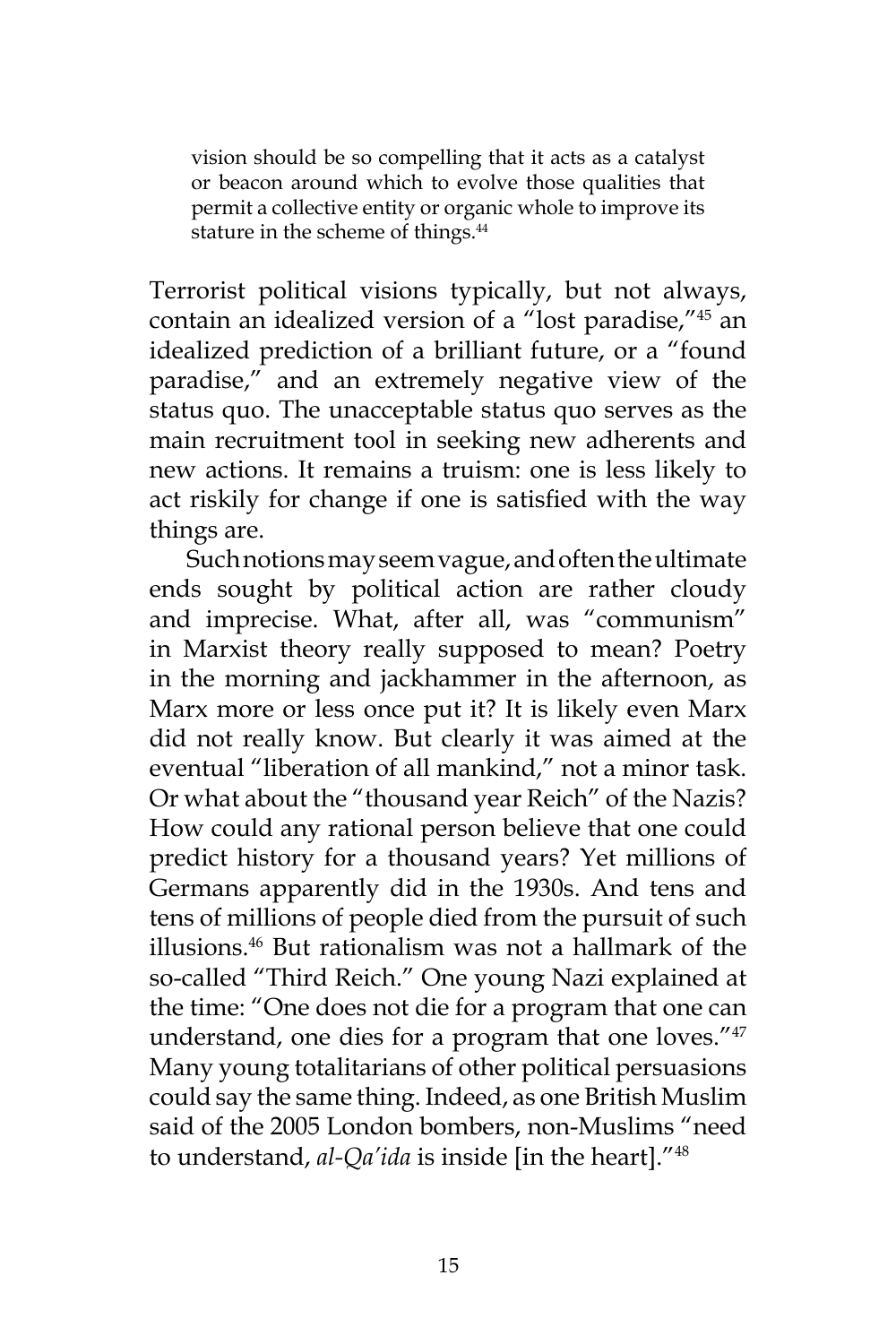Not only totalitarians reach for the rhetorical stars in animating their followers to pursue grand ultimate goals. President Theodore Roosevelt attempted to give America a new vision of its role in the world with his "New Nationalism." President Woodrow Wilson wanted to enter World War I, among other reasons, in order to "make the world safe for democracy" by promoting self-determination and republican government. President Franklin Roosevelt told Americans that they were fighting World War II not only in self-defense but in support of the "Four Freedoms." British Prime Minister Winston Churchill characterized it as a struggle over civilization itself. We have seen that President Kennedy articulated a vision of a world made "safe for diversity." Shortly after his second inauguration in 2005, President George W. Bush told a news conference, in support of the "Long War" on Terrorism (LWT), that the United States would pursue liberty globally, and that:

Because our own freedom is enhanced by the expansion of freedom in other nations, I set out the long-term goal of ending tyranny in our world. This will require the commitment of generations. But we're seeing much progress in our own time.<sup>49</sup>

Thus, a political grand strategy requires, as a necessary yet insufficient component, an animating, unifying political vision of why action needs to be taken<sup>50</sup> and sacrifices made, mixed with a belief in the necessity of changing some element—or all elements for totalitarians—of the status quo, that is, the existing political order, domestically and/or internationally.<sup>51</sup> If such a vision cannot be maintained credibly, support for the pursuit of the strategy could dissipate, especially if severe sacrifices are being asked of adherents.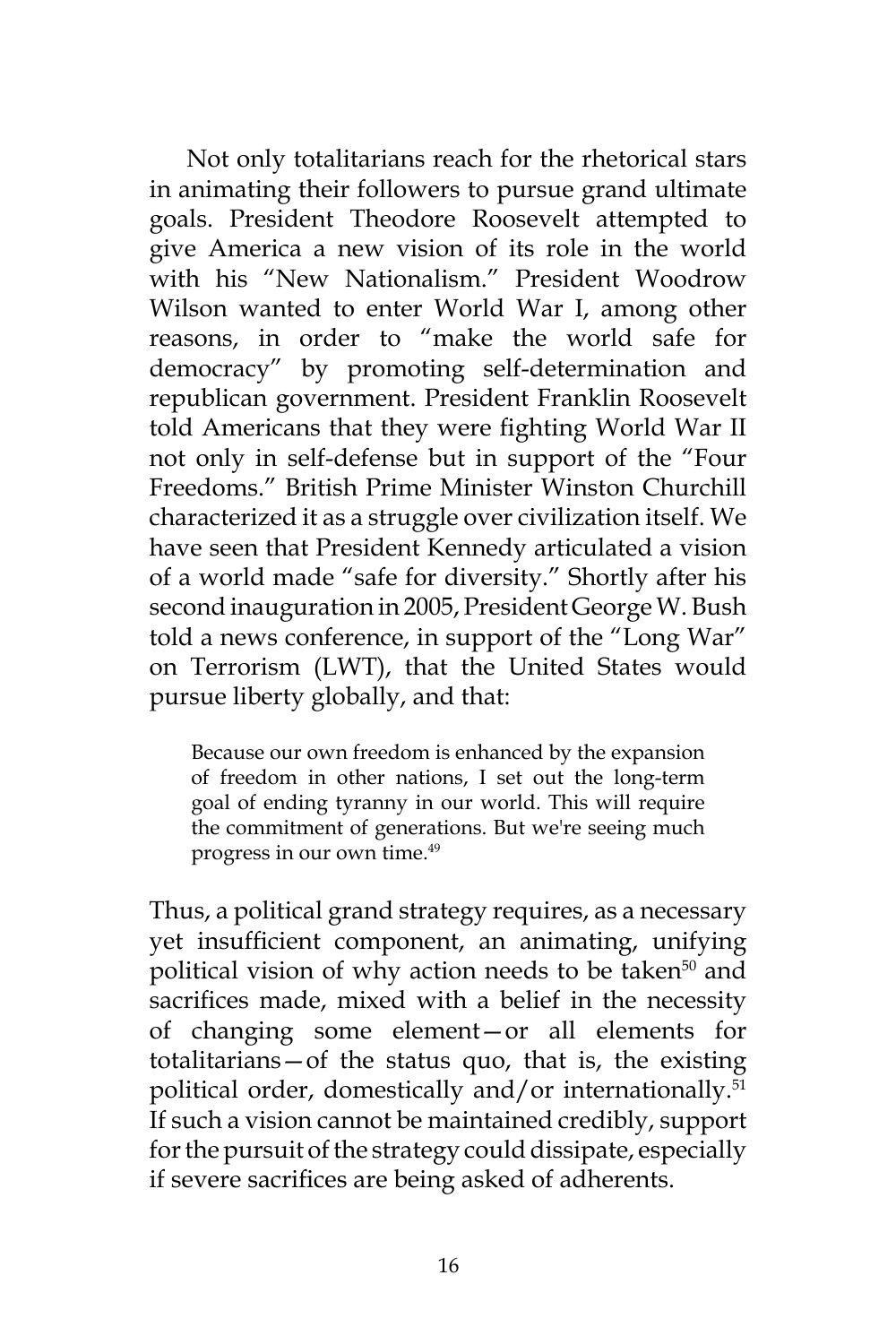As noted, the animating, unifying vision for the extremist Islamists is a unified Islamic world, under strict s*haria* law, uncorrupted by Western, materialist, or modernist political influences. Such a utopia is often said to have existed in the distant past. Some versions, such as that of "alleged" Jemaah Islamiya leader (he denies he is the leader, or even that there is such an organization), Indonesian cleric Abu Bakar Bashir, predict that eventually the entire world will *have* to become Islamic, or there can be no peace.<sup>52</sup> Osama bin Laden has been a little more restrained, but in an open address to the American people, in reply to his self-posed question, "What do we want from you?" answered at the top of the list: "The first thing we are calling you to is Islam."<sup>53</sup> Such exalted ends, ranging from survival to transforming the world, can be used to justify some very nasty means if the political entity is so inclined, as in Bali<sup>54</sup> or  $9/11$ , especially if it is driven by self-defined desperation.

### **Ways and Means.**

The extremist Islamists utilize a variety of means in pursuit of their goals, ranging from simple proselytization to suicide bombing involving mass murder. A recitation of their variety would serve no purpose here, and is undoubtedly accessible to anyone who has seen the headlines in any country over the last decade or so, and especially since 1988 when extremist Islamist networks rapidly expanded globally. They run the gamut from the very crude, as in the October 2005 Bali bombings, to the sophisticated, as in 9/11 or the Madrid bombings. But it would be a mistake to believe that the sometimes crude technology used demonstrates that the extremist Islamists lack the capacity for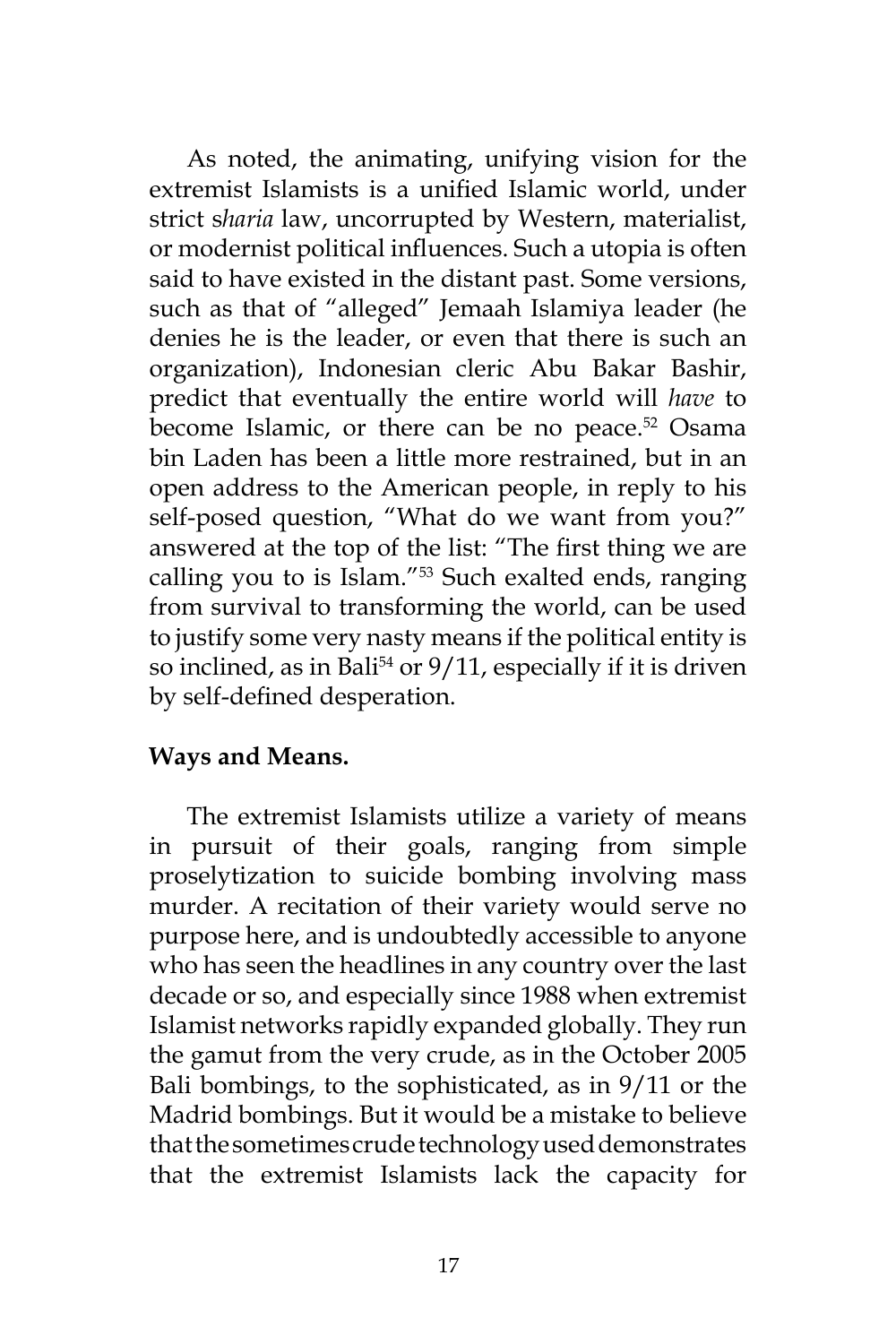destruction or maintaining global networks. Many of the new Islamists tend to be sophisticated technically and computer savvy, and these means of projecting their message is also very important in their political strategy.<sup>55</sup> Indeed, many of them are engineers or other technically trained professionals.<sup>56</sup>

The technology issue also affects the "battle of ideas." The ability to communicate instantly and globally is an important means for pursuing the Islamist political grand strategy, and differentiates the new terror from similar past calls for a transnational *ummah*. The technical sophistication of modern Islamists thus separates them from their predecessors. Osama bin Laden publicly has made a similar point himself.<sup>57</sup> Al-Qa'ida, for example, uses the open sources of the internet for effective and inexpensive intelligence gathering. An extremist Islamist training manual captured in Afghanistan declared that, "Using public sources openly and without resorting to illegal means, it is possible to gather at least 80 percent of all information required about the enemy."<sup>58</sup>

The spreading means of modern mass communications such as the internet, compact discs, cell phone technology, and satellite television also have expanded the opportunities and processes of recruitment. Thus, the ability to spread the radical Islamist message in the communications age has greatly increased its potential influence. Some analysts have explored the emergence of what could be called a *virtual ummah* with global reach that not only quickens the sharing of information and transcends national borders, but also projects an Islamist civilizational identity that is used for recruitment.<sup>59</sup> The construction of a web site called "The Voice of the Caliphate" has been completed.<sup>60</sup> Would-be extremist Islamists can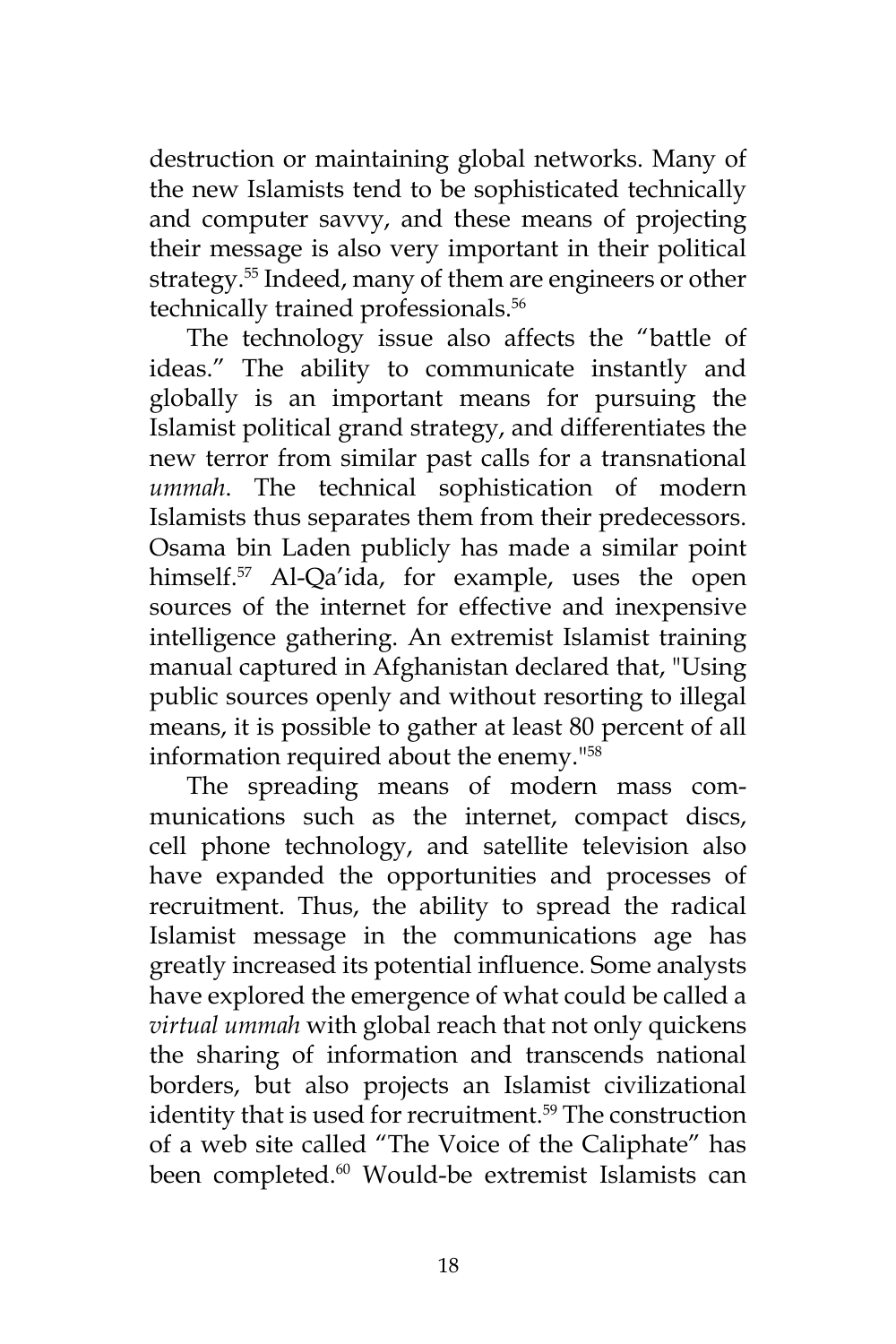now swear an actual blood oath to Osama bin Laden online.<sup>61</sup> The Islamists also are becoming more proactive in developing electronic warfare techniques.<sup>62</sup>

The most interesting and terrifying thing about the means that are allowed in the radical Islamist political grand strategy is that, at least rhetorically, they are only limited by the capabilities that the terrorists possess. In other words, if greater capability of destruction can be acquired, no obvious internal scruples or external moral considerations exist that would prevent them from using them against their enemies. In almost every instance, captured or failed terrorists have proclaimed that the purpose of their terrorist act was to kill as many people as possible.

Ramzi Yousef, for example, one of the masterminds of the first bombing of the World Trade Center in 1993, stated in captivity that he wished to kill tens of thousands of Americans. He was deeply disappointed when "only" six were killed.<sup>63</sup> Osama bin Laden has been quoted by a follower as saying that when he obtains nuclear weapons, he will visit a "Hiroshima" on the United States.<sup>64</sup> The radical Islamists*'* demonstrated lack of concern for human life, even Muslim lives, is so extreme it may have begun to cause a backlash among many formerly sympathetic or neutral Muslims.<sup>65</sup> Even Osama bin Laden's close friend and brother-in-law, and the man who set up his network of organizations in the Philippines in the 1980s and 1990s, Jamal Khalifa, has apparently reached a breaking point, whether for prudential or moral reasons: "Osama is doing these things, which (sic) it's not logical, not Islamic, and not even strategic. I'm very sorry. I love him. I really love him, but really he is doing very big mistakes (sic). He is really destroying the image of Islam."<sup>66</sup>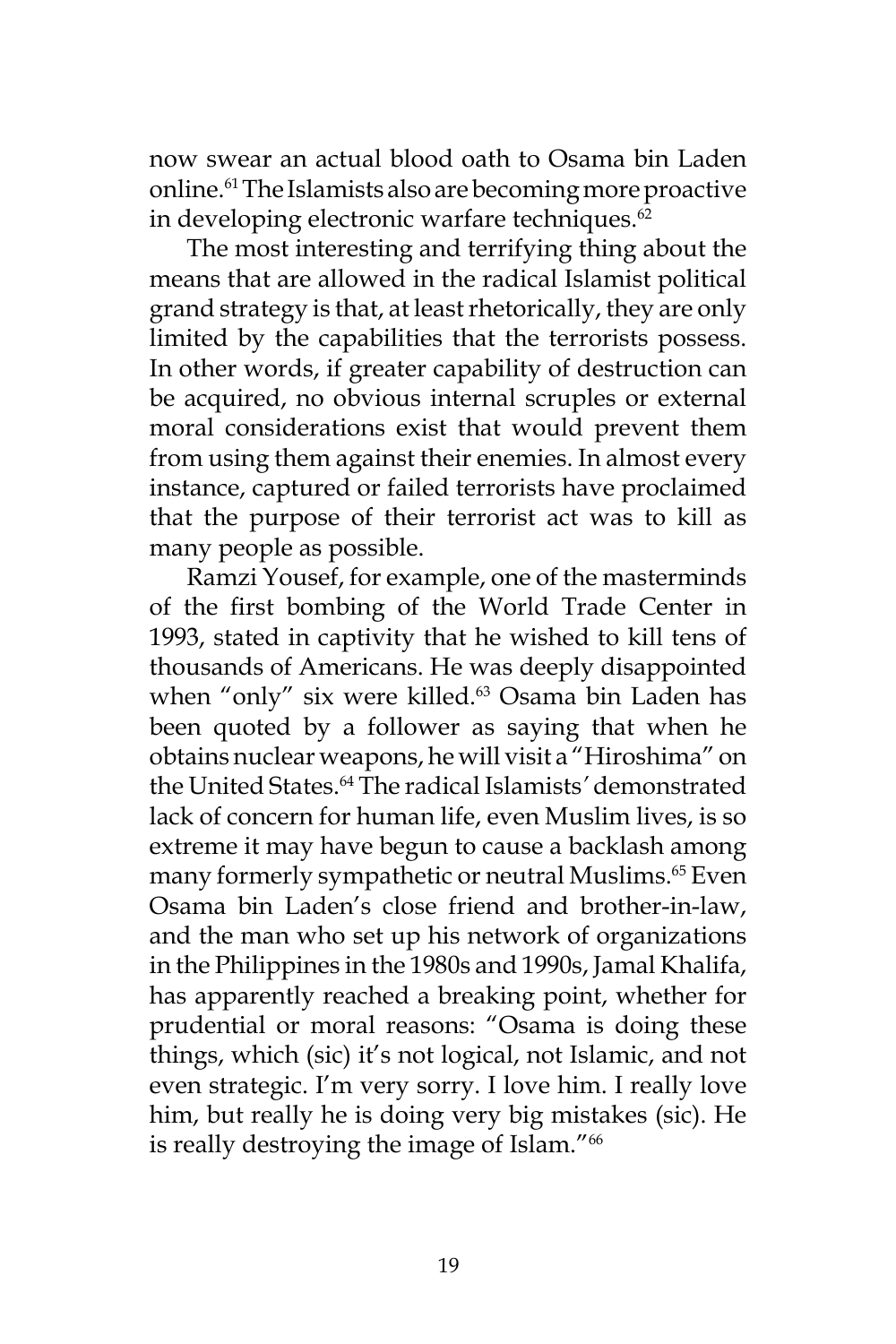#### **Enemies and Politics.**

One of the primary functions of a political grand strategy is to help identify potential or real enemies. This task cannot be accomplished through balance of power analysis alone, as *realpolitik* theories suggest. As has often been noted elsewhere, the United States looks at Israel's possession of nuclear weapons very differently than it would, for example, Iran's. Similarly, during the Cold War the United States did not feel threatened by the French or British nuclear deterrents, but was notably threatened by the Soviet and Chinese nuclear deterrents.

These perceptions have less to do with the possession of nuclear weapons per se than with the perceived intentions and political nature of the nations possessing them. Power analysis is crucial to *prioritizing* enemies, but far less important for defining them in the first place. Defining an enemy is based on three major criteria: 1) a potentially threatening capacity for violent attack; 2) a perception of hostile intentions; and, 3) a ruling ideology that is seen as quite distant and hostile.<sup>67</sup> The extremist Islamists encompass all three characteristics for the United States, as does the United States for the radical Islamists, even though the civilizational Islamists no longer have a state to call their own with their political expulsion from Sudan and their military defeat in Afghanistan. In recent years, Iran apparently has been trying to fill that void.

Thus the totalitarian nature of the Islamist belief system, and the political grand strategy that follows from it, views all nonbelievers as defined by them as enemies. Like totalitarians before them, they have declared war on most of the world, including, in their case, most of the Muslim world.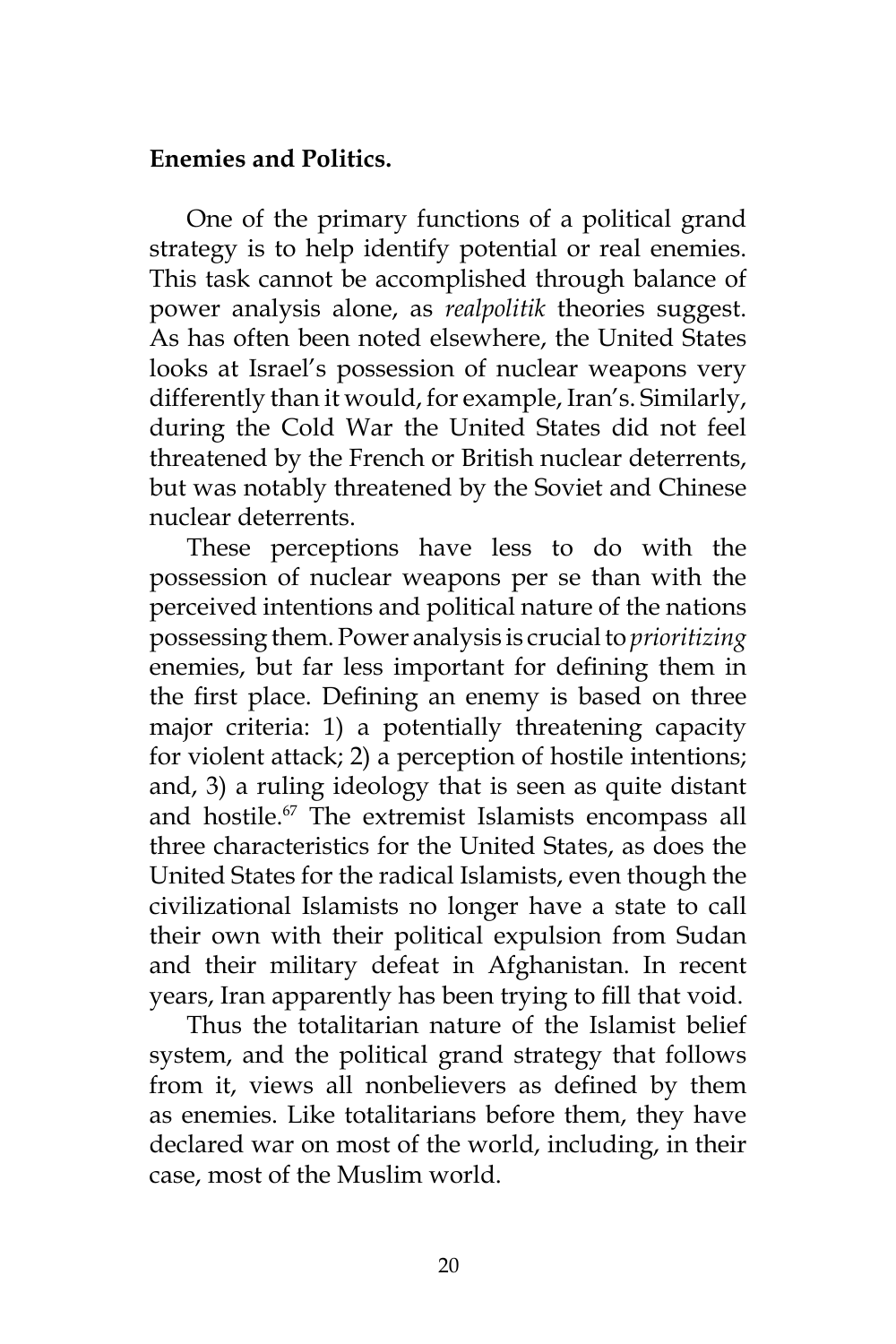# **RADICAL ISLAMIST POLITICAL GRAND STRATEGY**

### **The Theory: "Near" and "Far" Enemies.**

Radical Islamist political grand strategy has evolved over time. In its original manifestation, the reason for the deterioration of the Islamic world was viewed as primarily internal, the "near enemy," although external, non-Islamic factors, the "far enemy," obviously played a role. But how indigenous, largely secularist internal forces interacted with those external factors, and insufficiently resisted their influences, was the main cause of their immediate discontent. This was not the least because those internal secularist forces were repressing them politically as obstacles to modernization. The focus of their strategy originally therefore was internal-external ("near"-"far") rather than external-internal ("far"-"near").<sup>68</sup> This was to change over time due to intervening events.

Following World War II, much of the Muslim world was liberated from colonialism as the European empires gradually dissolved. This, of course, led to the question of what was to replace the colonial systems. In the 1950s and 1960s, the dominant paradigm was generally a secularist, nationalist path of imitation of Western patterns of societal organization along authoritarian lines, with notable exceptions such as the theocracy in Saudi Arabia. Characteristic leaders of this type were represented by men such as Egypt's Gamal Adbel-Nasser and Indonesia's Sukarno.<sup>69</sup> Marc Sageman has argued that the humiliating defeat in the 1967 war with Israel discredited the secularist imitative model of development in the minds of many Muslims, especially among the young.<sup>70</sup> Radical Islamist authors such as Muhammad Rashid Rida (1865-1935), Hasan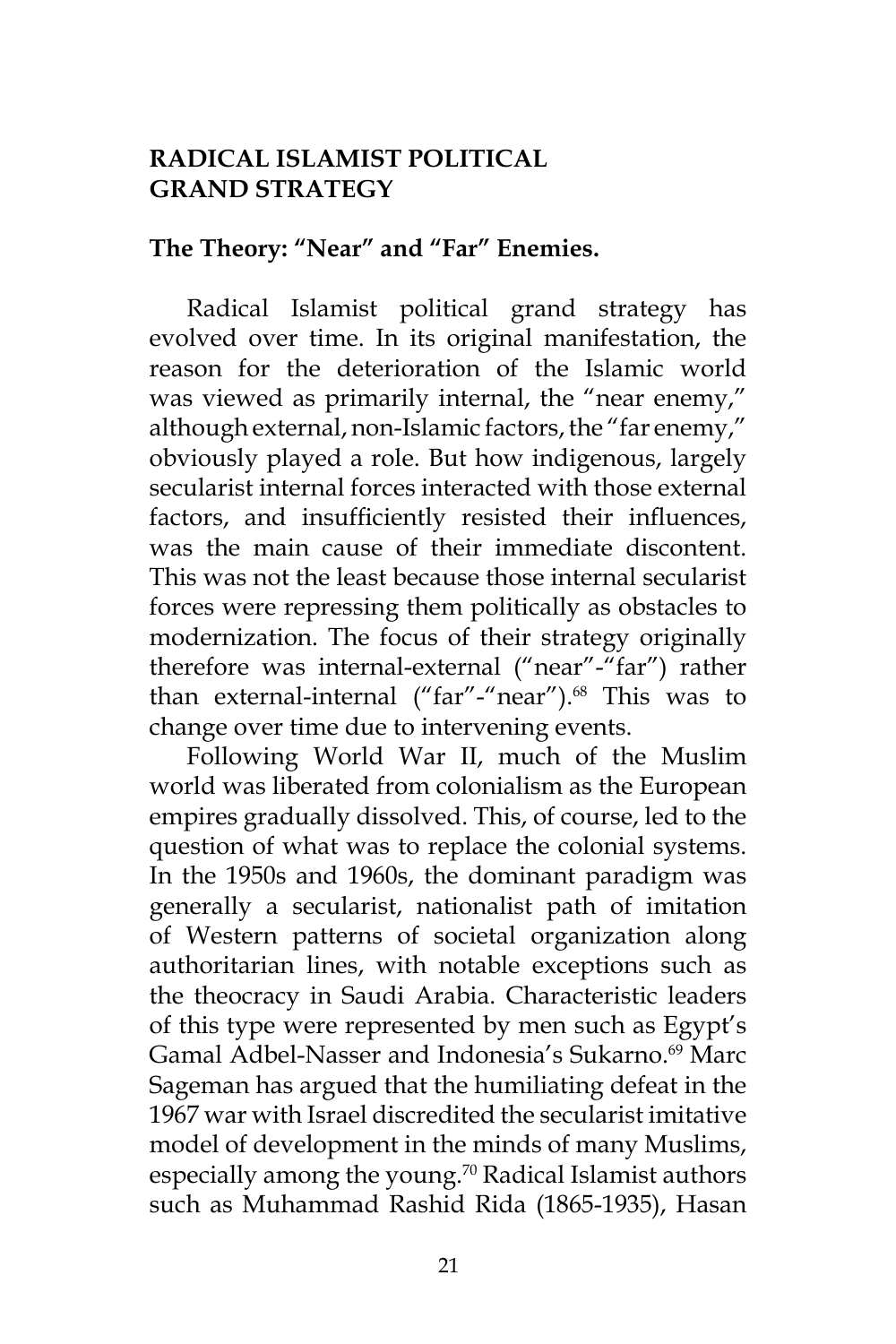al-Banna (1906-49), Sayyid Abul A'la Mawdudi (1903- 79), and Sayyid Qutb (1903-66) became influential with the younger generation of students.<sup>71</sup> The fact that Qutb was tortured and executed by Nasser for his radicalism made him something of a martyr, and discredited the secularists even more in the eyes of many young extremists.<sup>72</sup>

In a necessarily simplified overview, the Islamist historical argument, steeped in an idealized past, generally goes something like what follows.<sup>73</sup> Islam was great in medieval times, but in recent centuries, and especially after the collapse of the Ottoman Empire in World War I, has fallen on especially hard times. The best way to return to the days of Islamic greatness is to return to the "true" Islam of the earlier period, unsullied by modernism and Western notions of the individual, feminism, and the rule of man-made laws. In this sense, radical Islamism, as defined among these adherents, is opposed rigidly to democracy, socialism, capitalism, equality of the sexes, and, in some cases, nationalism. All of these modernist ideologies are decadent, introduced to the *ummah* by infidels, and aimed at dividing and conquering Islam. Thus, the Islamists see the various competing ideologies of modernity as largely responsible for the decline of Islam relative to other civilizations, especially the West. Since they are radically conspiratorially-minded, they view the promotion in the *ummah* of modern forms of political, economic, and social organization as part of a plot to keep Muslims weak.

The "far enemy," especially the Western "imperialists," has taken advantage of the moral disarray of post-colonial Islam, the narrative goes on, and oppressed the Islamic peoples. Since independence following World War II, the "far enemy" has exploited them economically and politically through support for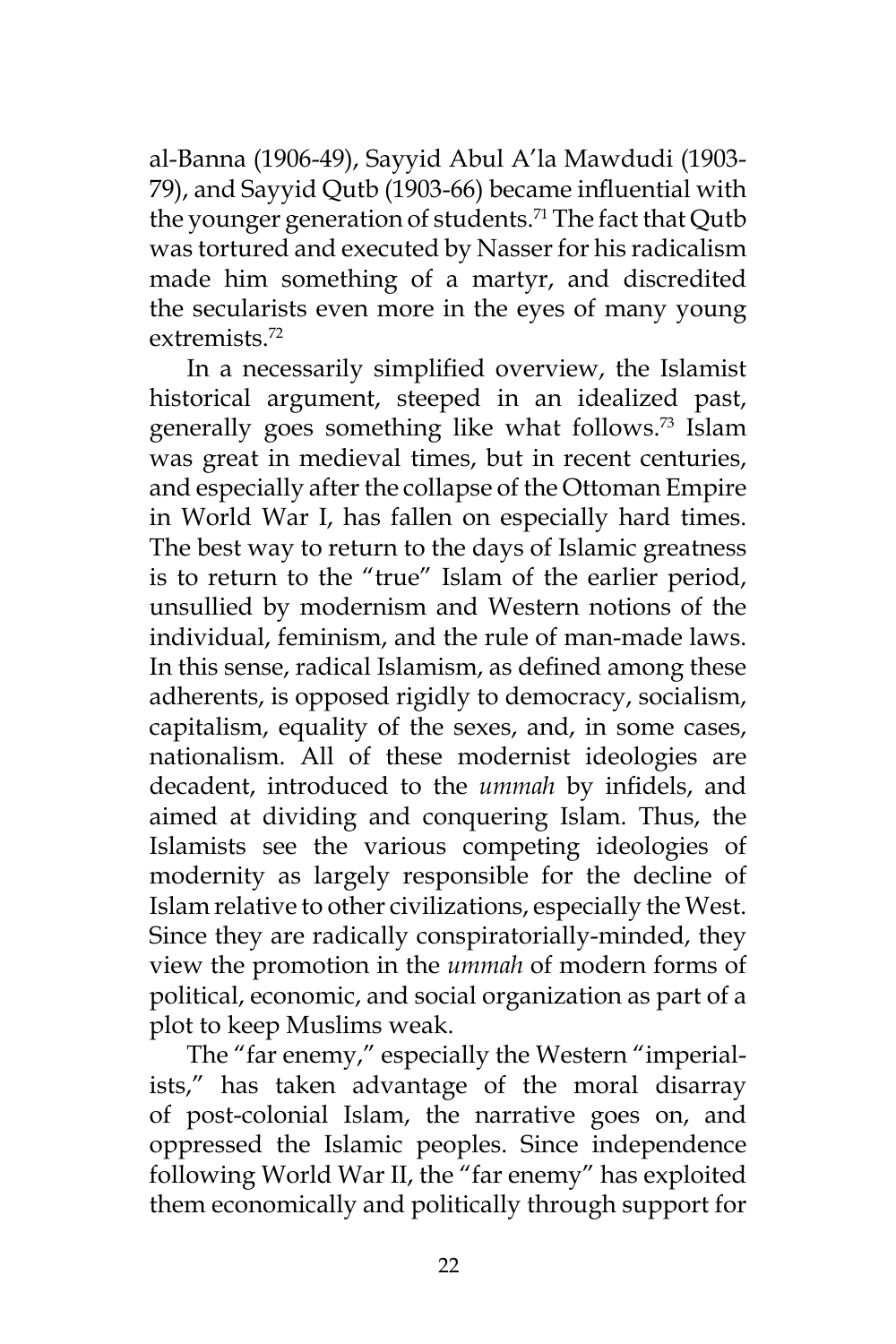secularist or apostate modernizing local governments and ideologies in the Muslim world, i.e., the "near enemy," to keep believers divided and deprived of true Islam, despite nominal independence.<sup>74</sup> Among such Islamists, including al-Qa'ida and Jemaah Islamiya*,* even nationalism can be an enemy because it has fractured the *ummah*. <sup>75</sup> Who, after all, drew most of the modern borders in the Muslim world? The "far enemy" did so. And if you fanatically believe, as many radical Islamists do, that virtually all actions taken by the West are aimed at weakening the Muslim world, this charge makes logical sense. To these militants, pro-nationalist actions by the West and the "near enemy" are still part of a broader conspiracy. Thus modern development and Globalization are not part of the solution for the Muslim world's suffering to the Islamists*,* but the crux of the problem. Cheery promises of future material progress through Globalization, even if supported by performance, therefore do not appeal to them. Their hatred of the status quo is far more ideological and theological than material.<sup>76</sup>

Specifically, what we are concerned with here are those groupings of Islamists who are attempting to transform the communal and nationalist identities of Muslim populations, often with objective and understandable communal and national grievances, into those of a transnational, "superordinate" identity $\frac{7}{7}$ of, to borrow Benedict Anderson's concept of the nation, a transnational "imagined community" of radical Islamist Muslims.<sup>78</sup> Anderson argues that such a community is imagined "because the members of even the smallest nation will never know most of their fellowmembers, meet them, or even hear of them, yet in the minds of each lives the image of their communion."<sup>79</sup> The virtual *ummah* of modern communications and the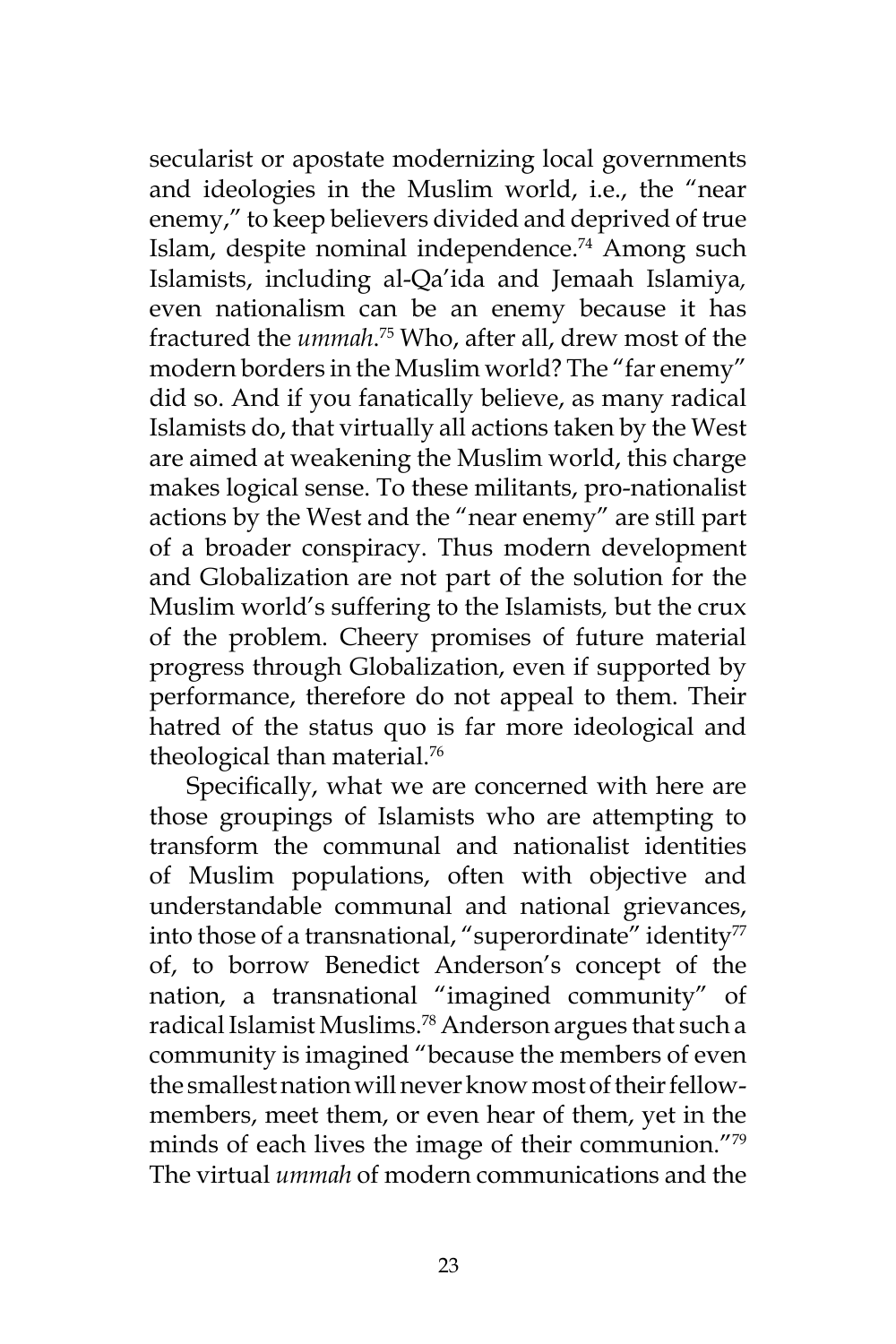internet makes the transnational community far easier to imagine and enjoin loyalties.

The new radicals, although varied in a number of ways, shared this vision of the problems facing the Islamic world: the indigenous governments that had replaced colonialism—the "near enemy"—had moved too far away from Islamic norms, were cooperating with and aping the former oppressors—the "far enemy"—while leading the "sedentary"<sup>80</sup> Muslim masses down the wrong path, and causing a moral crisis in the *ummah* that led to the humiliation of the Islamic peoples. Since the most serious primary problem was internal to the societies involved and morally-based, it affected the entire Muslim world, not merely the Arab world or particular countries.<sup>81</sup> Thus the new radicalism began to emerge as a pan-Islamist and civilizational movement rather than the pan-Arabist or nationalist movements that one tended to see in the first several decades after colonialism ended.

In the abstract, the ideal form of the Islamist political grand strategy could be represented as shown in Figure 1.



**First Political Strategic Stage (The Struggle for Civilizational Unity)**

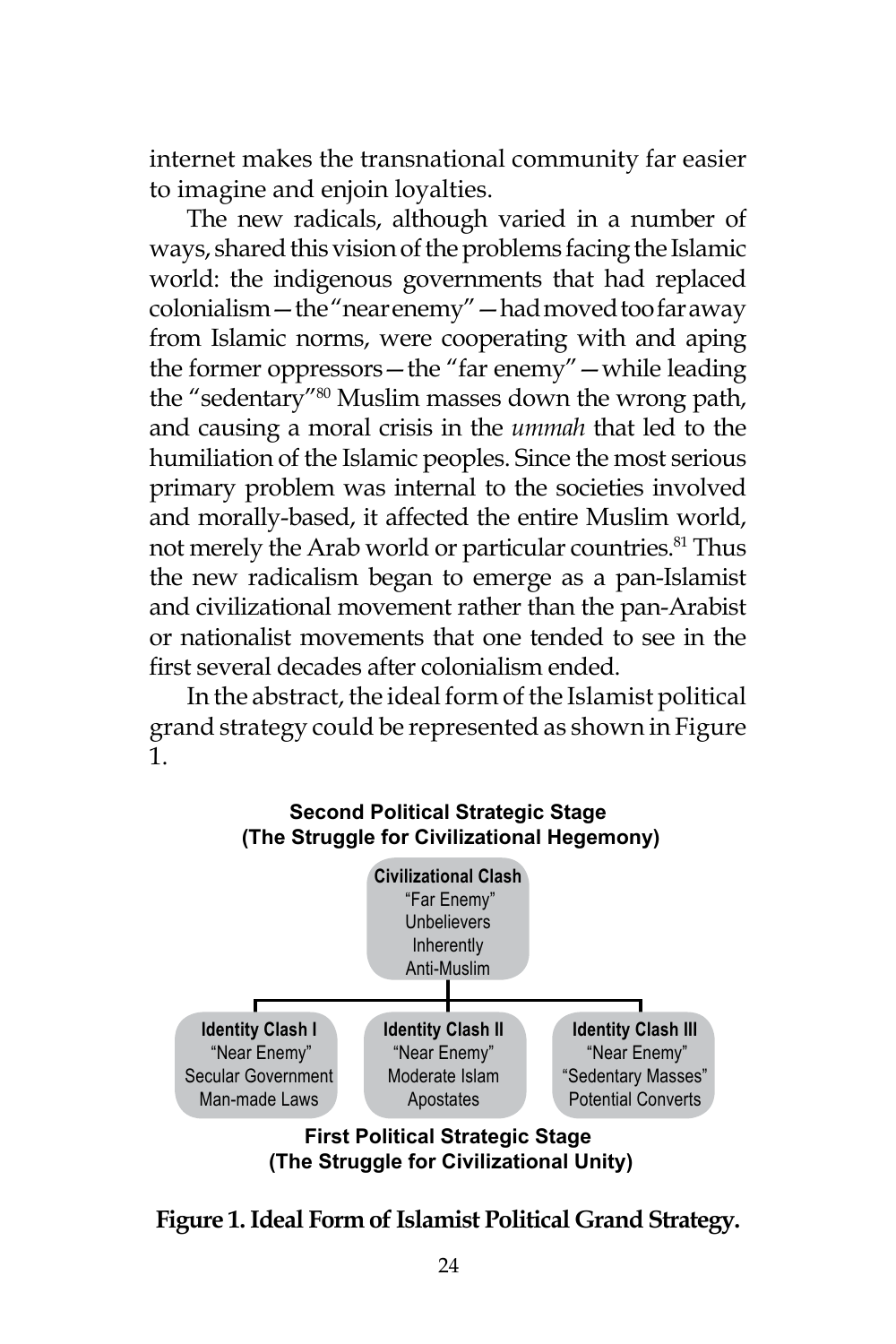As the political grand strategy emerged in the 1950s and 1960s, the first strategic stage was supposed to consist of conquering the "near enemy" secular or apostate governments in Muslim nations, followed by confrontation of the "far enemy" with a unified *ummah*. The Soviet military presence in the region beginning in 1979 shifted that sequence to fighting the "far" enemy first. The growing American presence after 1991 shifted priorities once more to fighting both the "near" and "far" enemies simultaneously.

Of course, these typologies overlap, and we again are generalizing from some of the plans of the most radical Islamist groups*,* but these simultaneous conflicts over identity questions represent the ideational template or framework within which the violence of much Islamist terror is being waged. Other non-Muslim civilizations are deemed enemies also, but the West, and especially the United States, being the most powerful and the most involved in supporting secularist and moderate governments in Muslimdominant countries, is the first among equals among the "infidels."82

The proposed attacks on the "near enemy" entail fundamental shifts in identity such that it is only partially a strategy of violence. It also entails propaganda, theological confrontation, formal and informal education, and recruitment. Thus, an inner struggle in the Muslim world exists over religious identities and over the role of secularism in that identity. Osama bin Laden's standard of who is a believer predictably is quite severe: if any Muslim offers even one word in "helping the infidels," he is deemed a nonbeliever, that is, an infidel himself.<sup>83</sup> Other top al-Qa'ida leaders agree on the rigid codes of behavior. To Jordanian terrorist Abbu Masab al-Zarqawi, the late leader of al- Qa'ida in Iraq*,* democracy was also the enemy, and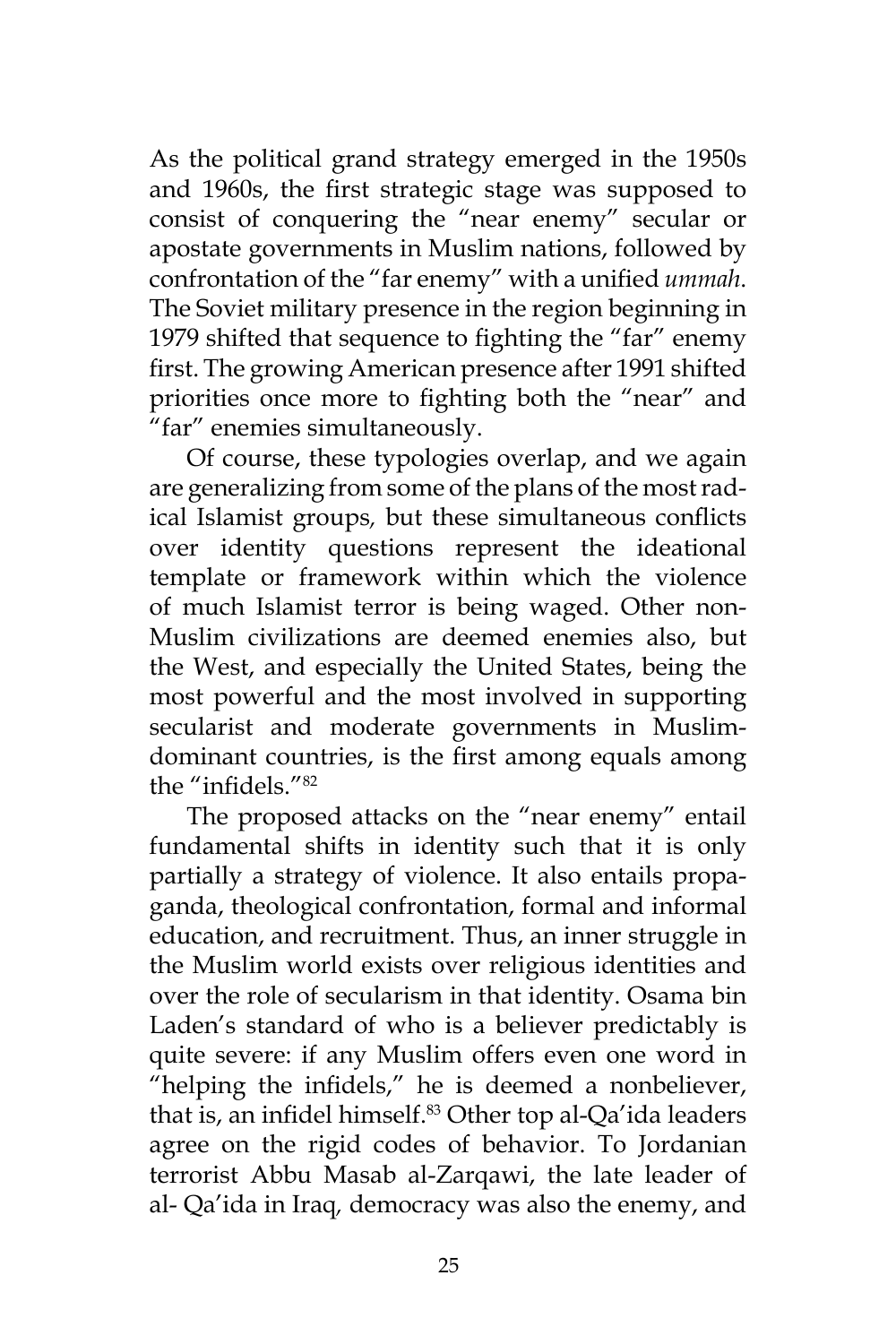he declared a "bitter war" against it anywhere in the u*mmah.* Elections, representative government, and popular sovereignty are the "essence of infidelity and deviation from the true path." Anyone promoting this "malicious ideology" will be treated as an infidel and dealt a death sentence.<sup>84</sup>

The radical Islamists want to eradicate secularism and modernism from Muslim societies, while maintaining many of the material benefits that appear to be a product of such societies, and they see Muslims who do not agree with this view as heretics and apostates who are part of the problem. Although clear differences with materialist and other religious philosophies exist, Islamism has strong totalitarian roots in its rigid exclusivity toward other systems of thought and a similarly powerful in-group/out-group hatred.<sup>85</sup>

Non-Islamist Muslims of the "near" enemy also can be judged expendable in the struggle for the *ummah*. To the terrorists of Jemaah Islamiya captured in Singapore in 2002, for example, "even Muslims who did not subscribe to militant jihad were seen as infidels."<sup>86</sup> Similarly, Zacarias Moussaoui, the French citizen who was the so-called "twentieth hijacker" on 9/11, was cited at his trial as believing that "it was Islamically proper to engage in violent actions against 'infidels' (nonbelievers) even if others might be killed by such actions, because if the others [i.e., other believers] were 'innocent,' they would go to paradise, and if they were not 'innocent,' they deserved to die."87 Thus even "sedentary," innocent Muslims are expendable in service to the Islamist cause, although they are not targeted specifically.

It should be noted that this particularly radical version of Islamism is not accepted by everyone in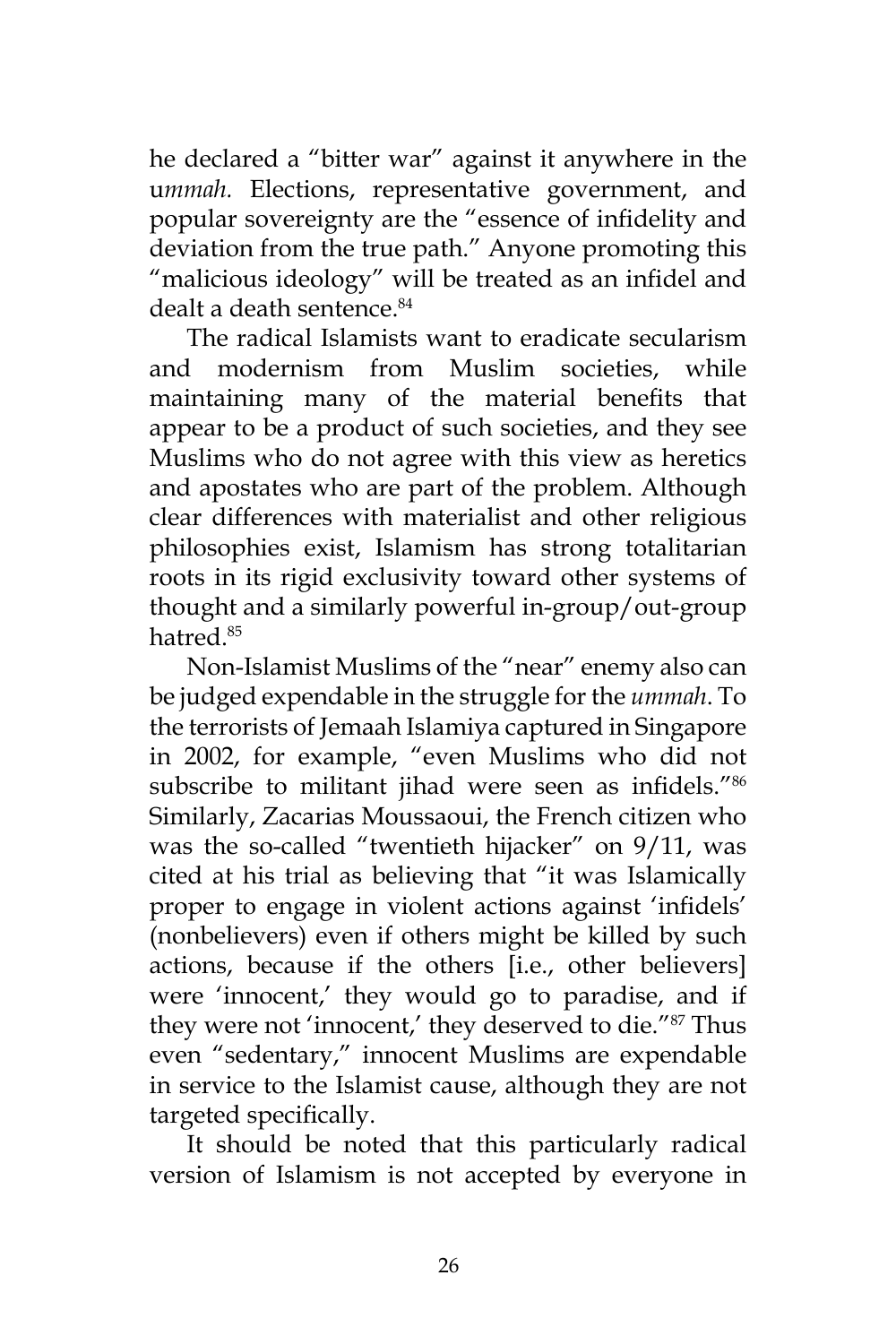the extremist movement, not even everyone in the al-Qa'ida-affiliated Southeast Asian group, Jemaah Islamiyah. Although it is unclear how deep and wide the divisions are, according to intelligence sources and defectors, some factions in Jemaah Islamiya are distinctly uncomfortable in killing other Muslims, or even attacking secular governments of the "near enemy." This appears to be for both moral and prudential reasons. The hard liners, on the other hand, apparently see these deaths as necessary collateral damage in their quest for theological purity and civilizational greatness.<sup>88</sup> Unfortunately, as one might expect, the operational control over terror missions is apparently in the hands of the hard liners.

Faced with this desperate status quo, as they see it, and the frustration of not achieving their longterm vision of the *ummah*, according to the hard line Islamist view, a wholesale Muslim cultural revolution is necessary and can only be attained by the resurgence of "true" Islam, which generally is defined as a form of a radical Wahabbist/Salafist vision of *sharia* law, and the complete rejection of "corrupt" and "damaging" modernizing ideologies, of the West in particular. The means, and the only means, to this end is violent revolution leading to civilizational clashes.

# **The Multiple Roles of Social Identity in Islamist Political Grand Strategy.**

The radical Islamist political grand strategy is based on its desire to reshape the identities of the entire Islamic world. Identities make up a person's very selfperception, and exist at multiple levels. They also can vary greatly in intensity at various levels, and will be invoked in some situations but not in others. Samuel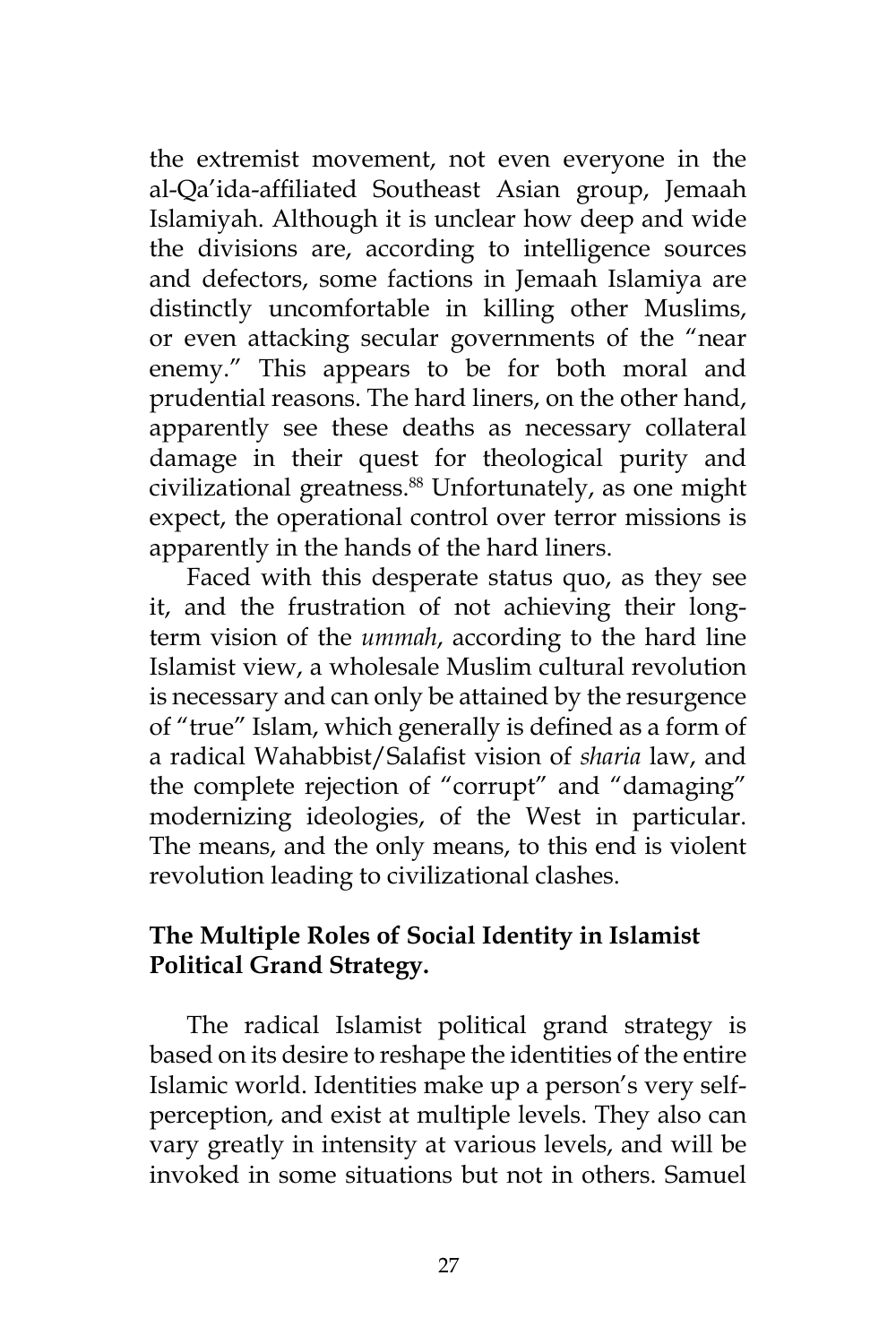Huntington explains in further detail, and it is worth quoting him at length:

Villages, regions, ethnic groups, nationalities, religious groups, all have distinct cultures at different levels of cultural heterogeneity. The culture of a village in southern Italy may be different from that of a village in northern Italy, but both will share in a common Italian culture that distinguishes them from German villages. European communities, in turn, will share cultural features that distinguish them from Chinese or Hindu communities. Chinese, Hindus, and Westerners, however, are not part of any broader cultural entity. They constitute civilizations. **A civilization is thus the highest cultural identity people have short of that which distinguishes humans from other species.** It is defined both by common objective elements, such as language, history, religion, customs, institutions, and by the subjective self-identification of people. [Emphasis added.]<sup>89</sup>

Huntington's version of the clash of civilizations has been controversial, yet very influential, both with those who agree with it and those who disagree. The United Nations (UN), for example, as early as 1998 named 2001 the "Year of Dialogue Among Civilizations" in reaction to predictions of cultural clashes.<sup>90</sup> More recently, at the instigation of Spain, the UN has been called on to create something called the "Alliance of Civilizations" to help prevent such a clash.<sup>91</sup> In France, following the widespread Muslim rioting that afflicted that country in late 2005, President Jacques Chirac declared in January 2006: "In numerous countries, radical ideas are spreading, advocating a confrontation of civilizations."92 An anonymous French official averred at the same time, "This is more than a clash of civilizations. It is a cancer within our country that, if unchecked, will destroy all of France."<sup>93</sup> In a poll taken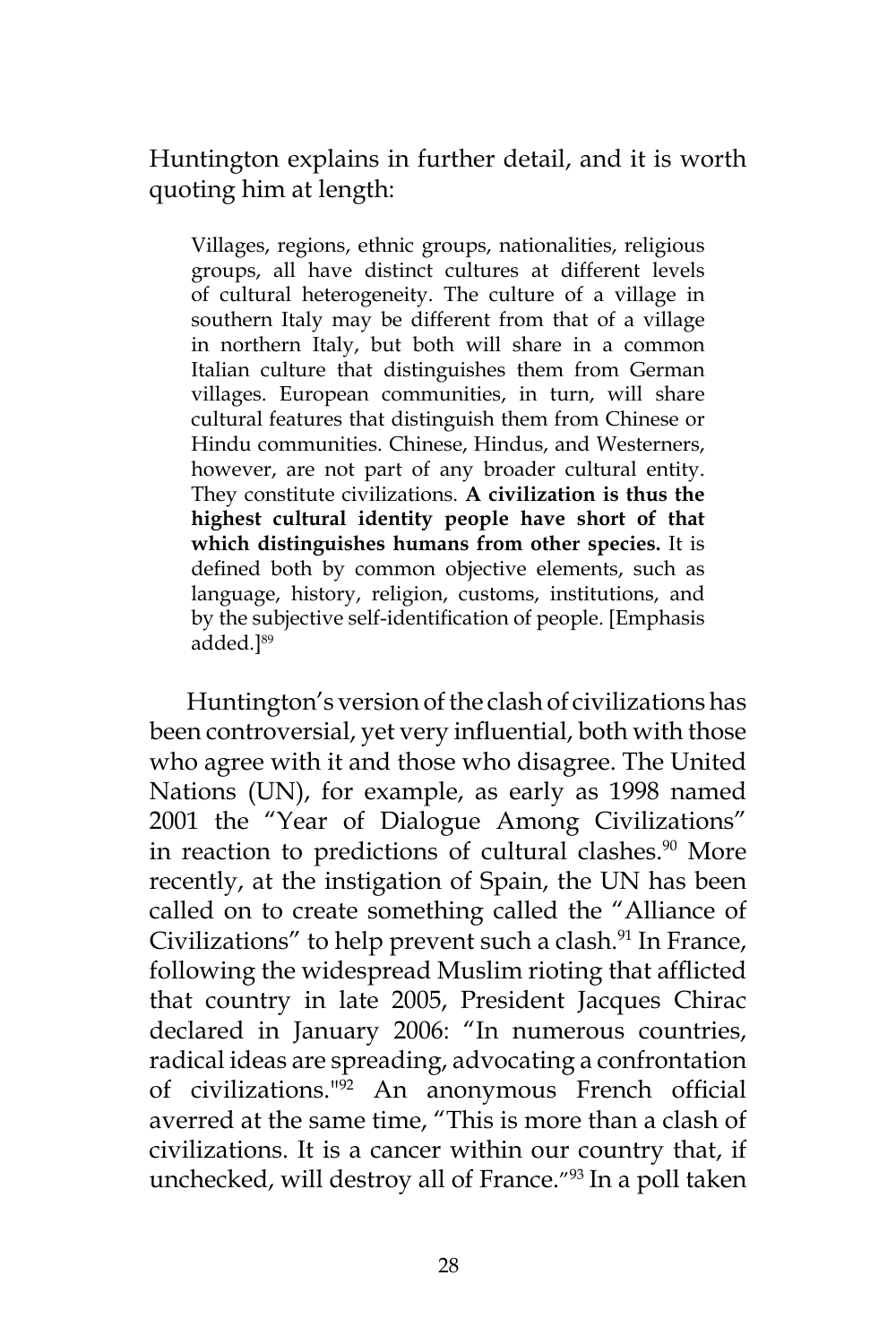in Germany in May 2006, 61 percent believed that a "clash of cultures" with Islam already had begun.<sup>94</sup> The scent of civilizational clashes is in the air in the early 21st century.

Yet Huntington's concept of civilization as the highest rung of the identity ladder is only partially useful in understanding the ultimate goals of the radical Islamists and the place of social identities in their political grand strategy. He importantly leaves out identities of groups that seek global hegemony or universal dominion for their civilizational adherents. He argues that the era of universalizing ideologies is  $over<sub>1</sub><sup>95</sup>$  and the demise of the popularity of Leninism and Fascism as "waves of the future" in the late 20th century appears to bear this out. Yet the more visionary versions of an extremist Islamist global *ummah* demonstrate that social identities and the resulting political goals do not always end at the particularistic civilizational level as his theory predicts. Like some ideologies, civilizational identities, especially if tied to one of the world's universalizing religions such as Islam, will have universalistic aspirations, and sometimes violent ones.

As noted, identities are elastic and malleable concepts. Yet they can become so important to an individual that they dominate his entire view of the world and drive a majority of his actions. Huntington argues that identities essentially are negative: "People define their identity by what they are not."96 But that is too narrow a definition to understand the power that identities can have over people. Identities are both negative (I am American because I am not French) and positive (I am American because I like being American.) As the social psychologists put it, group identity is made up of both the need to be different and the need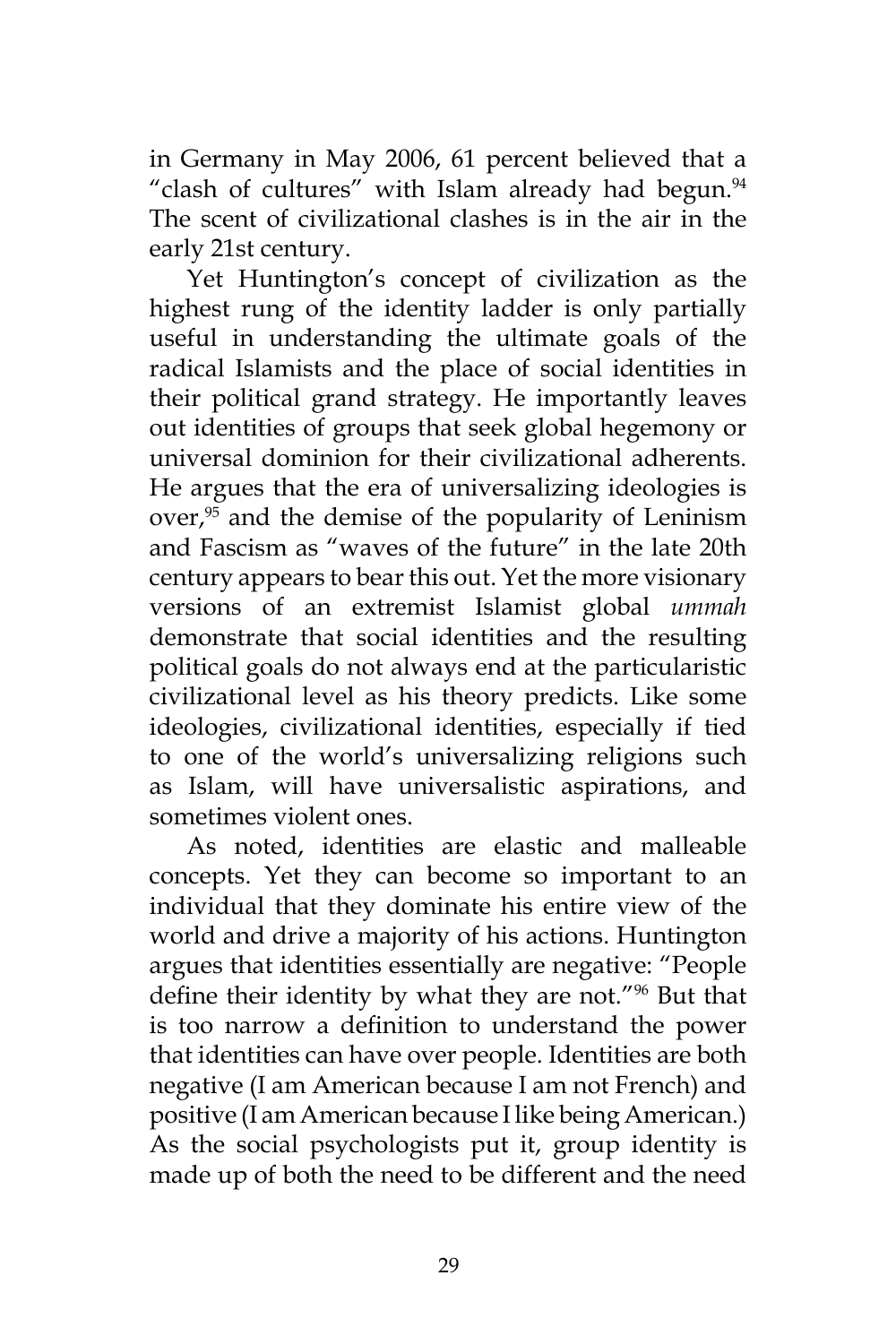to belong.<sup>97</sup> Each need reinforces the other and can create extreme in-group loyalty that can surpass other identities such as community, family, and the like.

This behavior is not unique to radical Islamists or the easily duped. When Eleanor Philby, wife of the famous English communist spy Kim Philby, asked him who came first, her and the children or the party, Philby, an educated and sophisticated man, replied unhesitatingly, "The Party, of course."98 When one puts in-group loyalty before even immediate family, one's identity as usually formed in most societies in the world has been transformed radically. It is unlikely that Philby made this transformation simply because he identified as a noncapitalist—he was in love with the Revolution more than his children. This extreme kind of group loyalty, the kind that can lead people to blow themselves up, also must be based on being for something, and intensely so. It is important to understand this mentality in order to understand the threat we face.

Social identity can be usefully separated into five general categories and levels: **communal** (i.e., familial, clan, tribal, and localist), **national, regional, civilizational**, and, in its most vague manifestation, **global**. <sup>99</sup> The extremist Islamist political grand strategy in its most radical form seeks to move the entire Muslim world (minus their various excluded "near enemy" members) up the identity ladder, starting from its largely "sedentary" current state, moving to national purification along radically Islamist-defined *sharia* law, norms, and standards (their model appears to the former Taliban government of Afghanistan), then regionally, then to civilizational unity in the Islamist *ummah*, and, in some versions, then to global civilizational hegemony in the entire world.<sup>100</sup>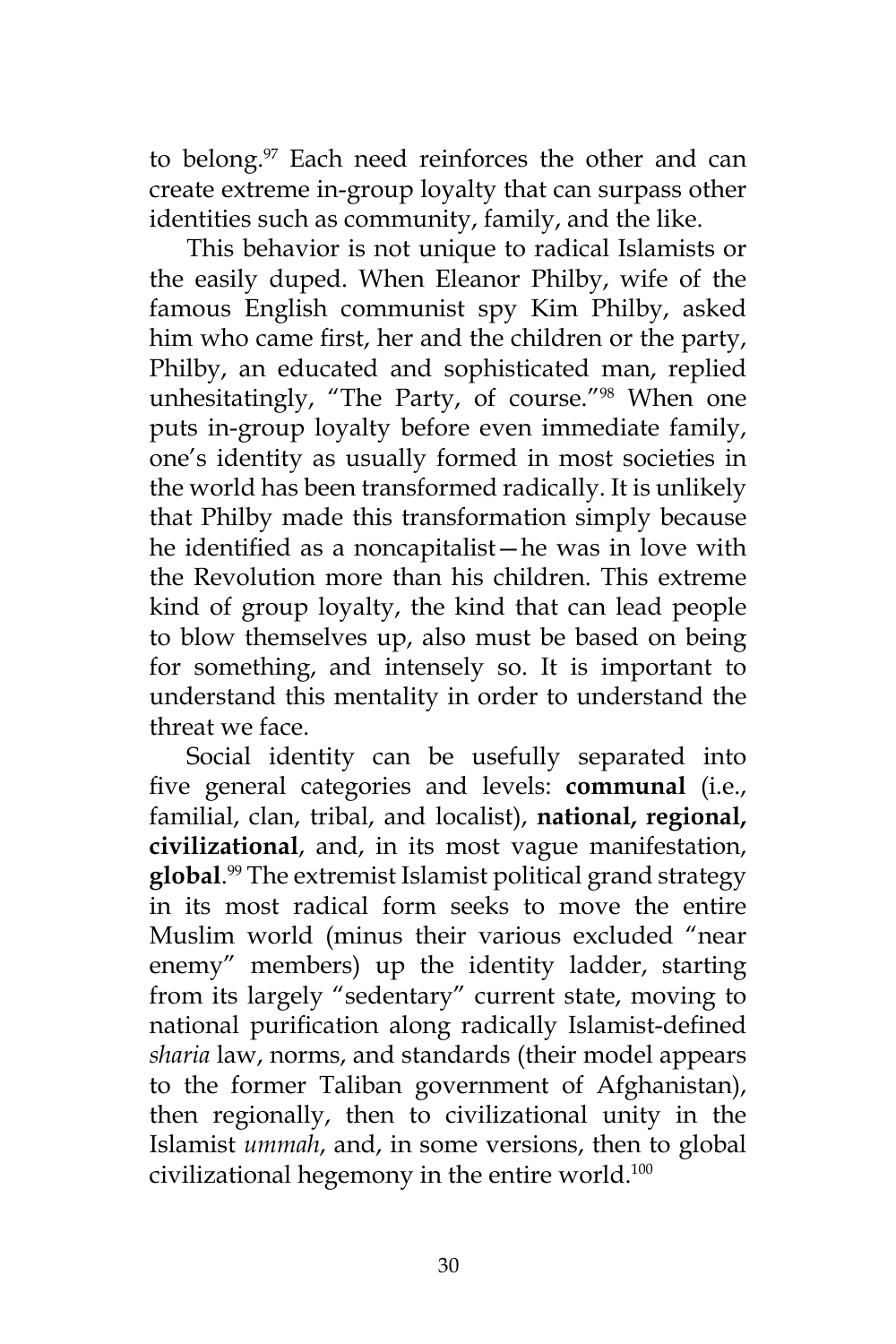The al-Qa'ida*-*affiliated Abu Sayyaf group in the Philippines arguably has exhibited this rough pattern of evolution of social identities to the civilizational level. Most of its original members came from the Tausig tribe in Mindanao, and their original armed conflicts with the Filipino government appear to have been largely local and tribal. Infused with new Islamist leadership from returning Jihadists in the late 1980s fresh from fighting the Soviets in Afghanistan, the group was created formally in 1991 and began a terrorist campaign in favor of nationalistic separatism. Finally, the Abu Sayyaf joined with al-Qa'ida*,* Jemaah Islamiya, and other Islamist elements to coordinate policies in pursuit of a "super-state" in Southeast Asia comprised of all Muslims in the region that eventually would join with the transnational *ummah*. 101 The Moro Islamic Liberation Front (MILF), another, larger Filipino separatist terror group, arguably followed a similar path of identity development, $102$  although if its peace negotiations with the Filipino government at the time of this writing are in good faith, the group may well have abandoned that path.

Thus, the Abu Sayyaf Group and MILF roughly have followed the desired path mapped out by the extremist Islamist political grand strategy: communal identity, to national identity, to civilizational identity, to regional super state, to, perhaps, global civilizational hegemony, at least as far as their ultimate political goals go. It is a rare, yet striking, limited success story for the extremist Islamist project, and if allowed to succeed in the Philippines, undoubtedly would encourage the group to try elsewhere, as well as giving it a territorial base from which to try.

The radical Islamist*s* certainly have been pursuing such a political strategy. As Pakistan's former prime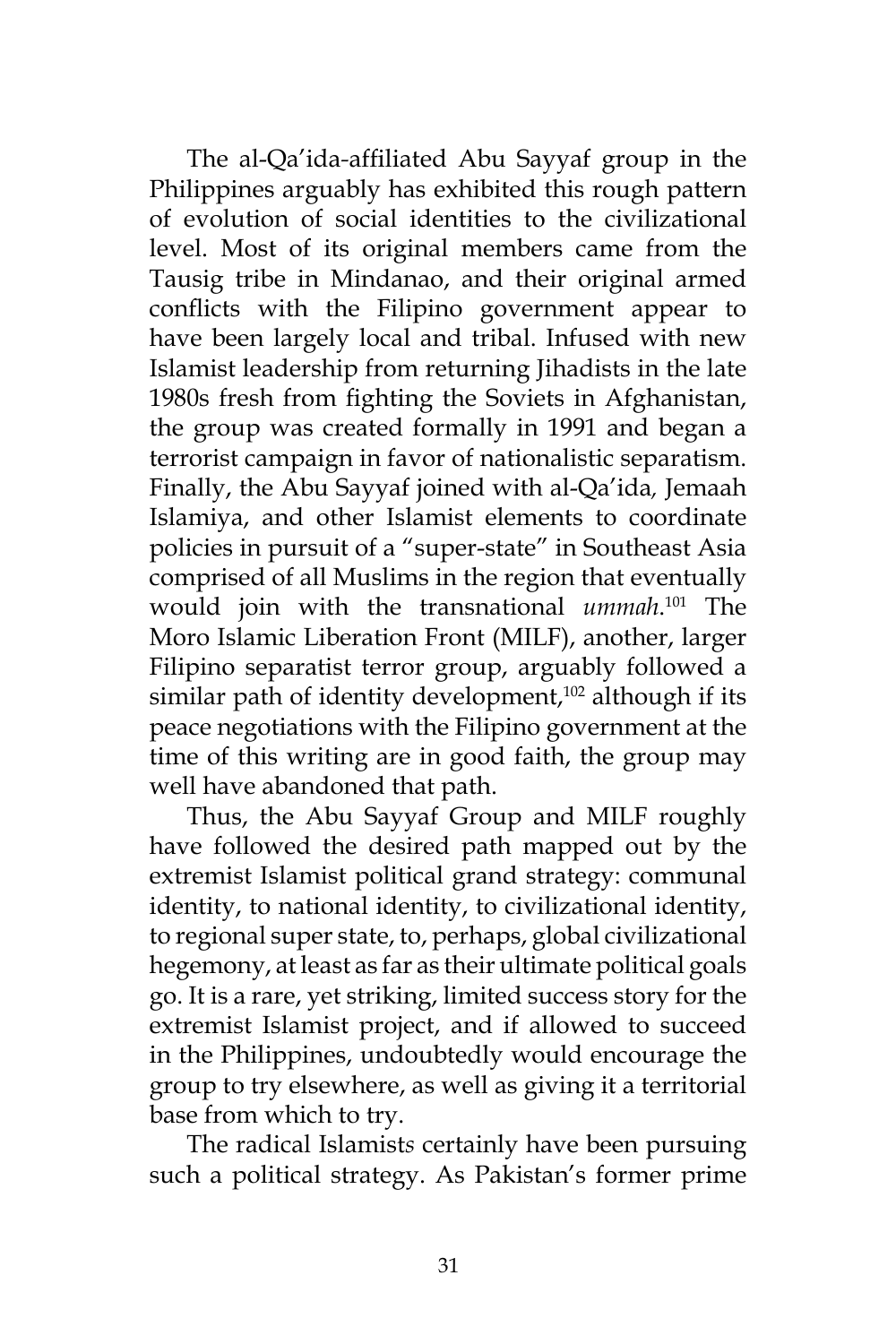minister, Benazir Bhutto, has put it, "[bin Laden] was able to tap different youths in different regions on different issues by pegging it all as a war between Islam and the West, but, in fact, he was [worsening] the regional conflicts for his own agenda, which was to topple important Muslim countries and seize power for himself."<sup>103</sup> This is the cynical view of an experienced politician, but it has much truth in it. While correct about the tactics that bin Laden has been utilizing, Bhutto mistakenly sees bin Laden's goal as merely seeking power for himself. His real end game, as we have seen, is creating a new Muslim transnational political order based on strict *sharia* principles.

### **RADICAL ISLAMIST MILITARY GRAND STRATEGY**

The extremist Islamists have articulated a military grand strategy that is integrated with the means and ends of their political grand strategy. According to a book entitled *The Management of Barbarism*, posted on the internet by an al-Qa'ida organization, its military strategy is planned to advance through three stages.<sup>104</sup> The first is the "Disruption and Exhaustion" phase, which is the period of the present. In this phase, the goals are to: "a) exhaust the enemy's forces by stretching them through dispersal of targets," and "b) attract the youth through exemplary targeting such as occurred at Bali, Al-Muhayya and Djerba."

After Phase One succeeds in clearing a "zone" where the Islamists are in control, the Second Phase, "The Management of Barbarism" will ensue. This second plan apparently was formulated in reaction to the perceived mistakes made by the Taliban in Afghanistan in the wake of the fall of the USSR. It calls for the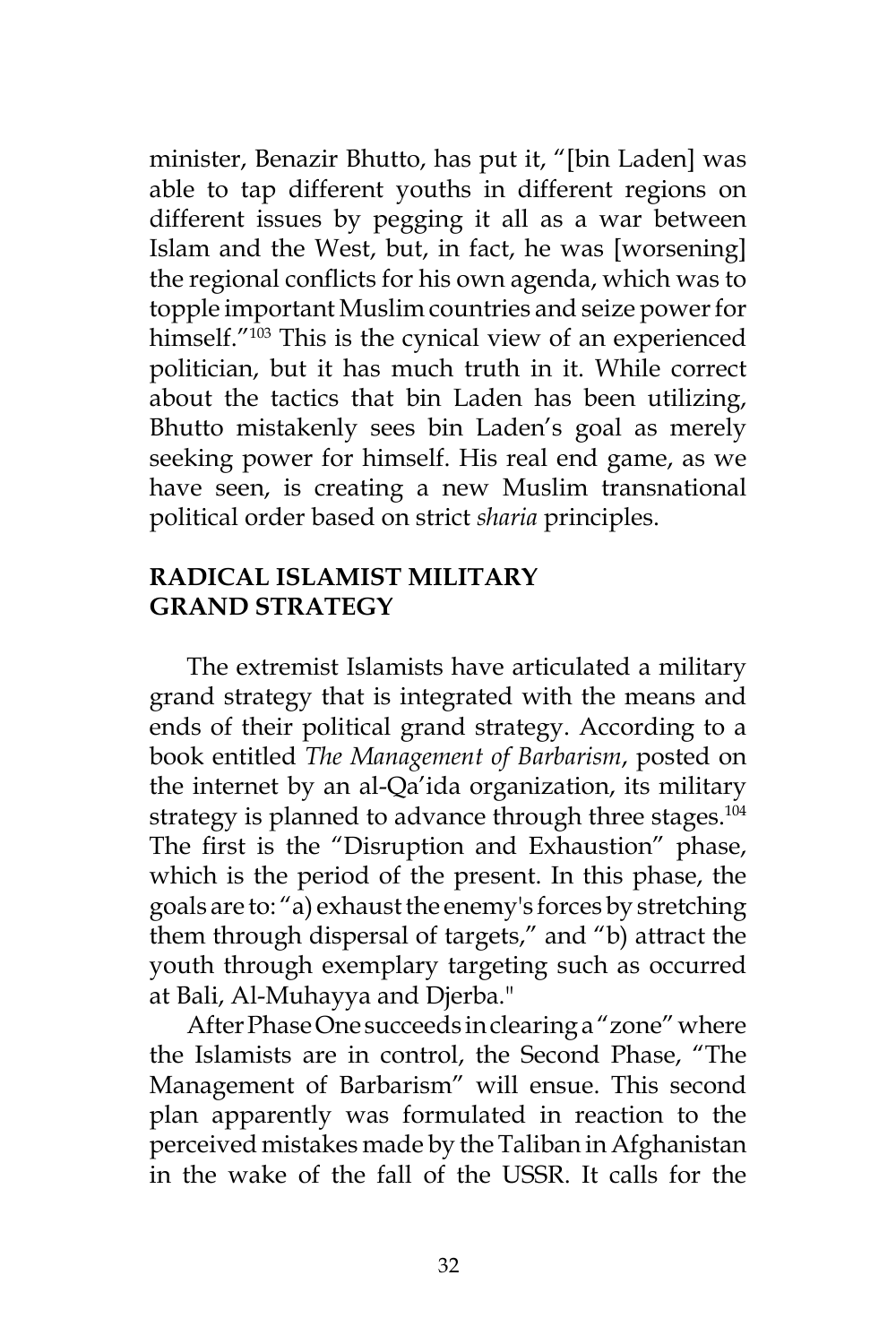rapid establishment of an Islamist order to: "establish internal security, ensure food and medical supplies, defend the zone from external attack, establish Shari'ah (sic) justice, an armed force, an intelligence service, provide economic sufficiency, defend against [public] hypocrisy and deviant opinions and ensure obedience, and the establishment of alliances with neighboring elements that are yet to give total conformity to the Management, and improve management structures." Thus some Islamist ideologists view the record of the Taliban regime in Afghanistan as having been in some respects *insufficiently totalitarian* by not setting up *sharia*  law and a coercive, totalistic state quickly enough, and they plan to correct that defect in the future. No moral, theological, or social "barbarism" is to be allowed.

Once Phase Two is accomplished, the military grand strategy calls for the extension of the new order in Phase Three through repetition of the phases in an "Empowerment" phase, as a self-expanding politicomilitary process. Eventually this process will encompass the entire *ummah*, and, as noted in their political grand strategy, they then will be ready to confront other civilizations from a position of strength*.* 105

Tactically, the strategy uses terrorist attrition to wear down a stronger enemy, attacking soft targets where possible (the book specifically suggests tourist areas as targets), a classic insurgent test-of-wills approach. As Stephen Ulph notes about the Islamist strategy mapped out in the book, "After discussing the necessity of establishing a proper chain of command, in both the doctrinal and military fields, the [Islamist] author outlines important military principles (striking with the heaviest force at the weakest point; a superior enemy is defeated by economic and military attrition)."106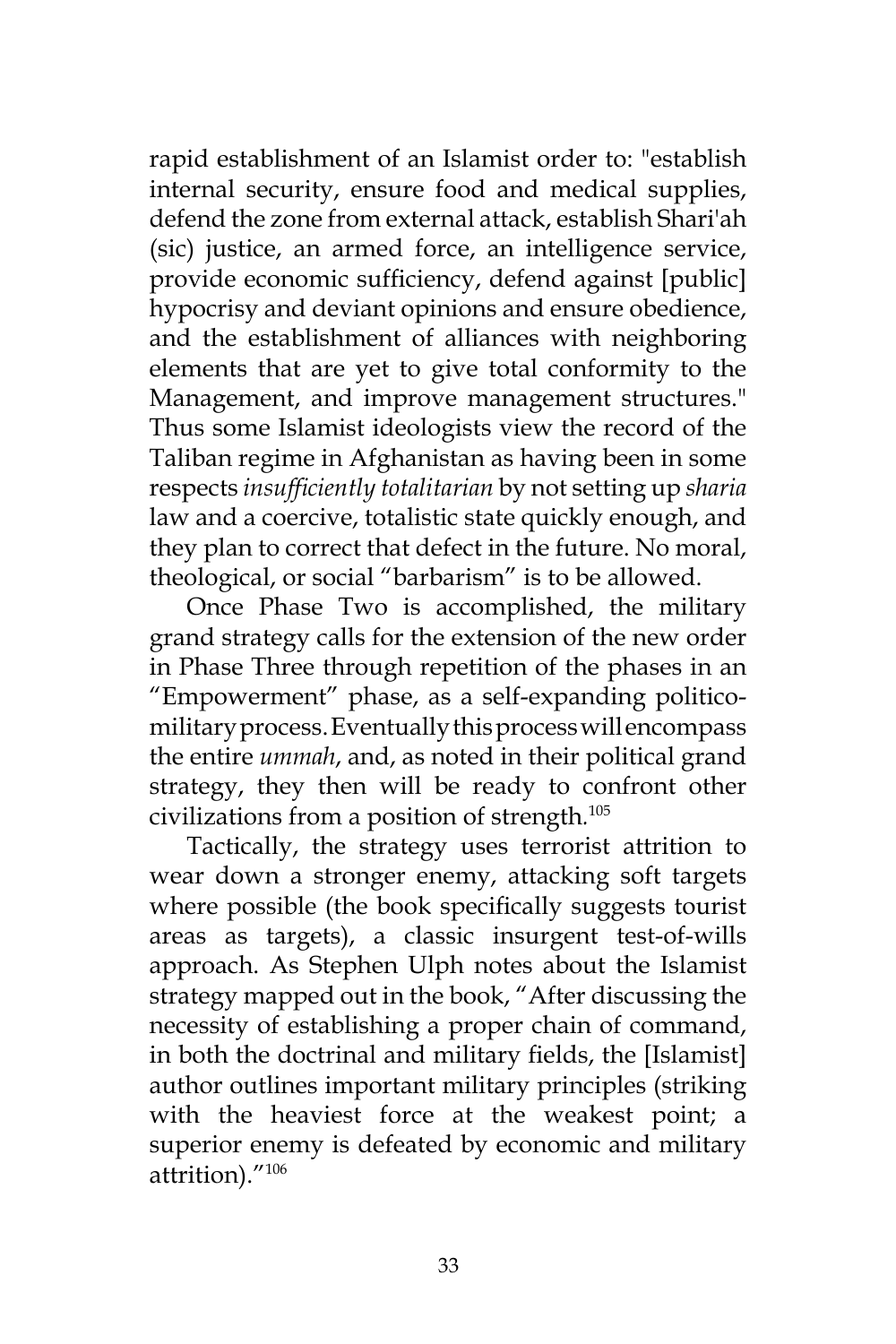Bin Laden himself has made clear that he views his activities as an extended war of attrition over generations, as an attempt to wear down the United States through its strategic overextension. He also sees his position as a win-win situation: if the Americans did not react forcefully to 9/11 by invading Afghanistan, for example, they would have been disgraced; if they did invade Afghanistan they would exhaust themselves materially, as had the Soviets. As Abu Bakr Naji notes in the book *The Management of Savagery*, since the United States, like the USSR, is a materialist-based culture, it is inherently weak: "note that the economic weakness from the burdens of war or from aiming blows of vexation (*al-nikaya*) directly toward the economy is the most important element of cultural annihilation since it threatens the opulence and (worldly) pleasures which those societies thirst for."107

On a computer hard drive captured in Afghanistan, a letter existed that bin Laden wrote to Afghani leader Mullah Muhammad Omar on the issue of the American response to 9/11 prior to the U.S. invasion of that country:

Keep in mind that America is currently facing two contradictory problems:

a) If it refrains from responding to *jihad* operations, its prestige will collapse, thus forcing it to withdraw its troops abroad and restrict itself to U.S. internal affairs. This will transform it from a major power to a third-rate power, similar to Russia.

b) On the other hand, a campaign against Afghanistan will impose great long-term economic burdens, leading to further economic collapse, which will force America, God willing, to resort to the former Soviet Union's only option: withdrawal from Afghanistan, disintegration, and contraction.108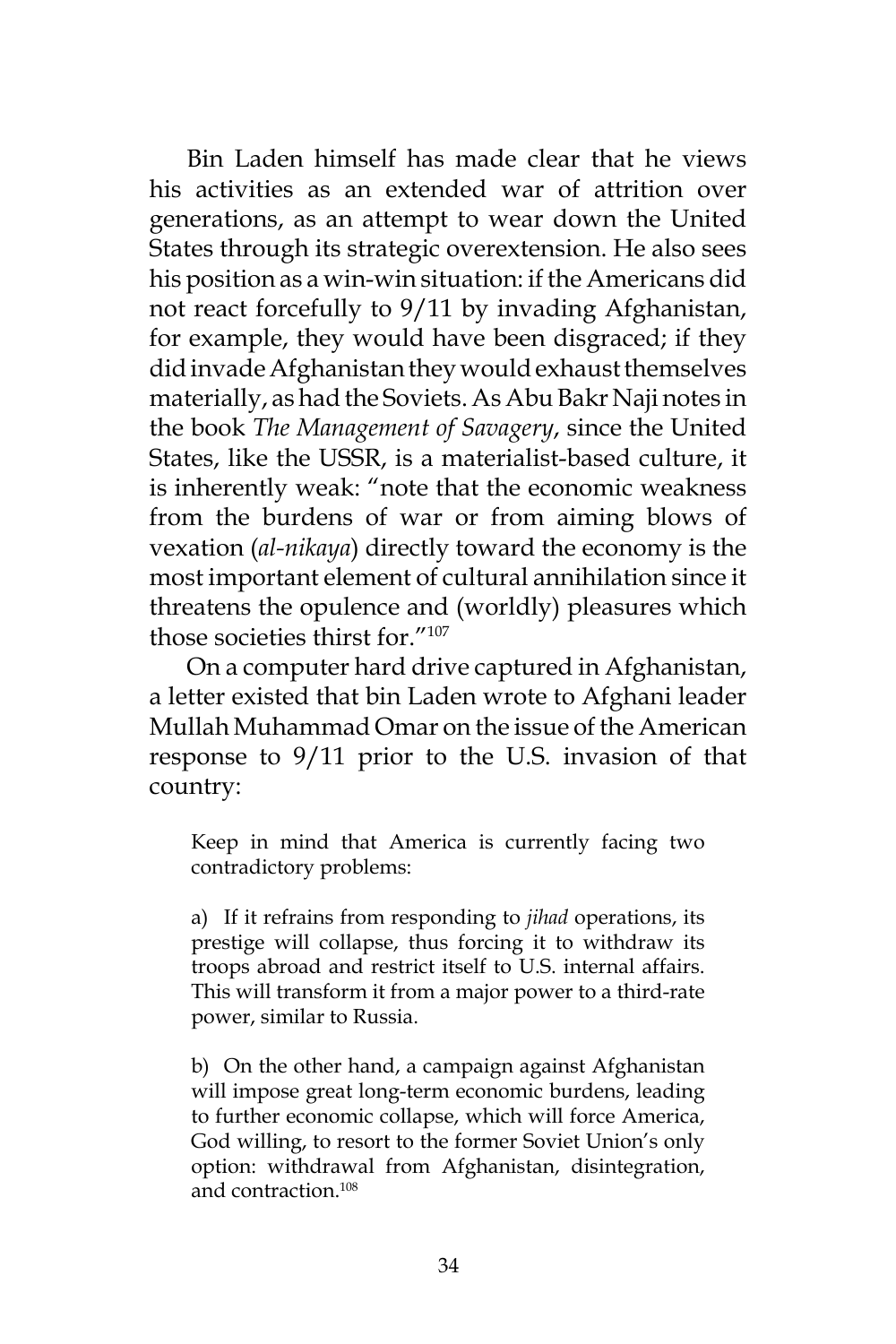The consistent equation of the United States with the former Soviet Union may prove to be one of the Islamists*'* biggest mistakes. They are not facing a failing state. Yet strategic and economic overextension remains a potential danger that could be exploited by the enemy.

Thus, the Islamist political and military grand strategies are integrated intelligently and systematically in a sophisticated synthesis of distinct political aims and insurgent military traditions, despite the relative novelty and seeming randomness of some of their beastly bombing tactics. This is a highly educated, disciplined, and trained enemy, not merely a group of power-seeking renegade clerics with mere delusions of grandeur as some, such as Benazir Bhutto, portray them.

# **Explaining Radical Islamist Political Grand Strategy in Practice.**

As we have seen, the Islamist political grand strategy is, at least in the abstract, a sequential one. In stage one, the "near enemy" secularists and apostates are to be defeated, the "sedentary" Muslims won over, and a unified Islamist civilization created. Then a second stage will commence: a confrontation with the other civilizations around the globe which, in some of the more frantic versions, will end with the triumph of Islam everywhere in the world.

The former Soviet Union threw this sequence off in 1979 by invading Afghanistan and creating the necessity of a defensive *jihad* in that country. This was followed by the largely Western invasion of Iraq in 1991, and the subsequent placing of U.S. troops in Saudi Arabia and elsewhere in the region as a deterrent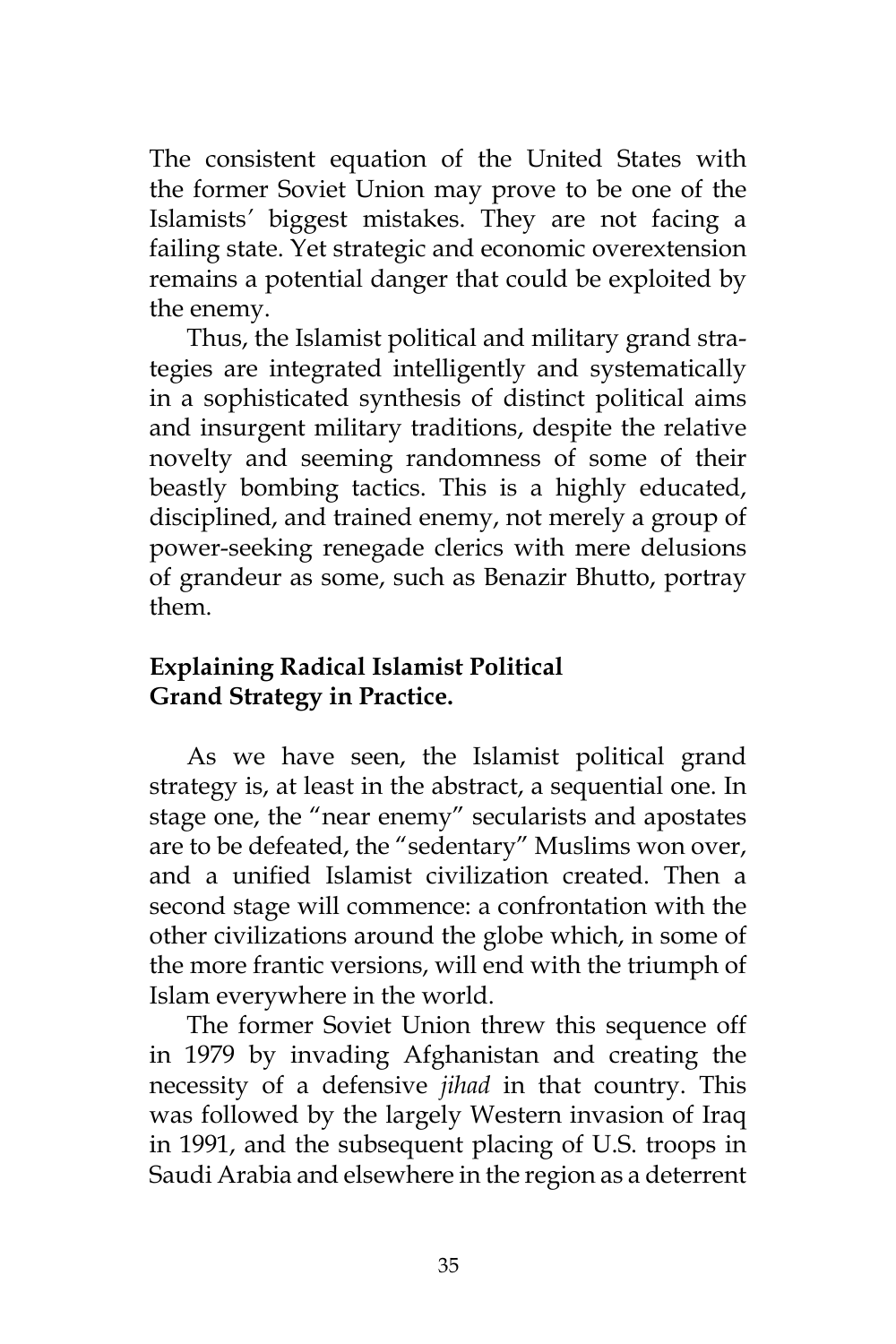against attack on the Saudis and as part of the sanctions regime against Iraq that followed the war. These events, among others, led to increasing attacks on Western, Eastern, and African interests in the mid-1990s before the *ummah* actually was united, or even close to it.<sup>109</sup> In the short run, these strikes against the powerful won the Islamists admirers in the Muslim world, especially among the young. The Osama bin Laden tee-shirt became ubiquitous in many Muslim countries, $110$  and even in the West among Muslim immigrants. The radical Islamist strategy shifted gears in the early 1990s and increasingly entailed attacking *both* the "near" and "far" enemies.<sup>111</sup> As chief al-Qa'ida ideologist Ayman Muhammad al-Zawahiri put it in a post-9/11 book: ". . . we reiterate that focusing on the domestic [i.e., "near"] enemy alone will not be feasible at this stage."<sup>112</sup> Things have not gone according to the extremist Islamist plan, yet they have proved resourceful in adapting to new conditions.

## **What Is the Appeal?**

Why do these radical identity-driven ideas appeal to some in the Muslim world? This is far too complicated a subject to deal with adequately in this monograph, but identity theories can offer analytical starting points that can then be tested against the empirical evidence, such as it is.

It is more likely that such a transformation of group identity is done through the medium of religion than through a secularist ideology.<sup>113</sup> To embittered, powerless people who tend to externalize their own shortcomings and who have a seemingly endless capacity for outrage, revolution and the attainment of the certainty of paradise and God's favor are powerfully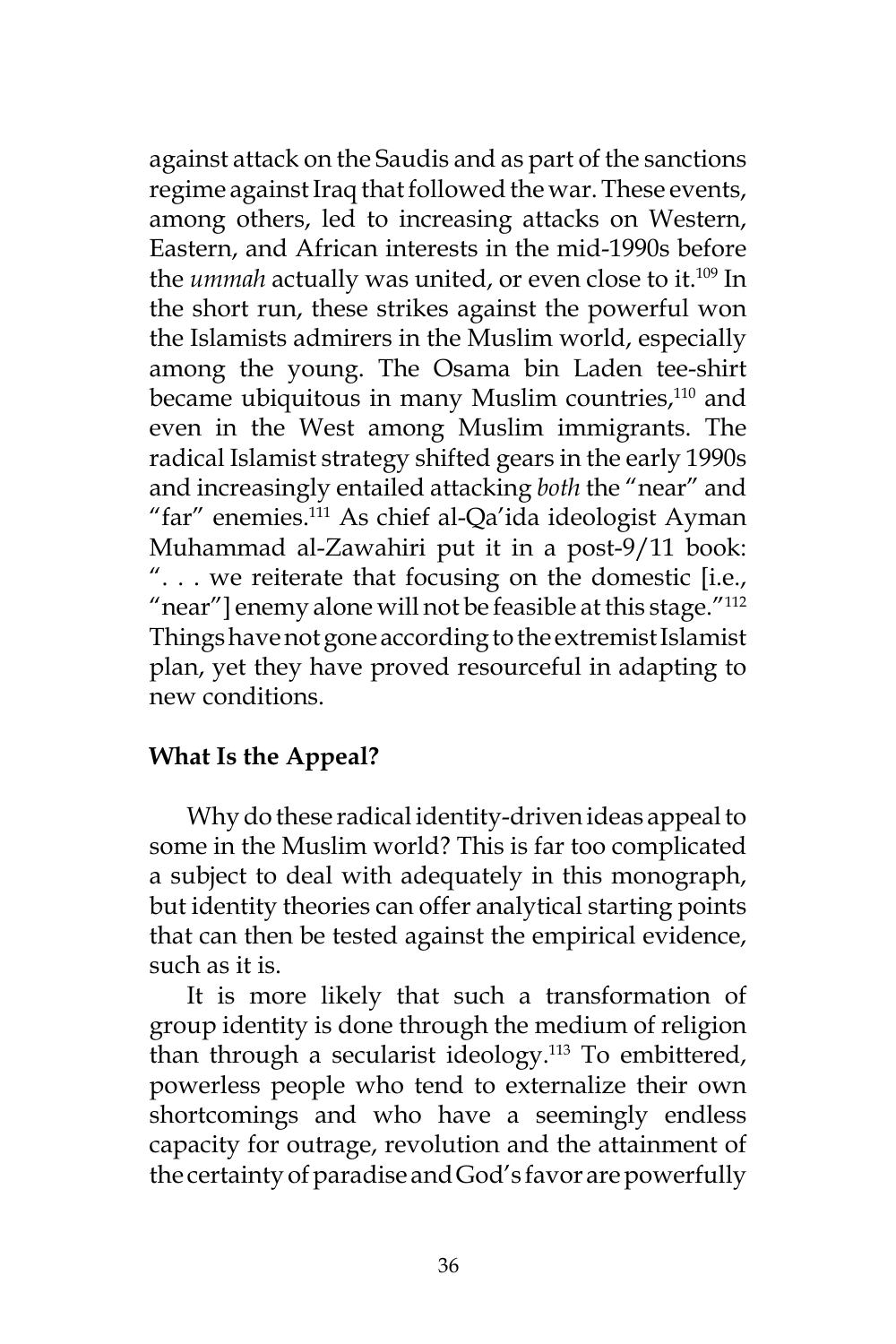positive inducements.<sup>114</sup> To the young who, as we have seen, are particular targets of Islamist recruiters, the excitement of being part of a conspiratorial movement and belonging to something larger than oneself in fighting a hated enemy also can be a powerful draw. They may be less likely to question the claims of charismatic religious leaders. Selflessness and sacrifice can seem to be especially noble to those young people who see the world as corrupt and unjust.<sup>115</sup>

Thus statements by bin Laden, who gave up a very privileged life to live in the Sudan and the wilds of Afghanistan, in praise of the 9/11 terrorists, such as "Victory is not material gain; it is about sticking to your principles," can be highly appealing to some idealistic young people.116 "Revolutionary asceticism"117 among leaders, whether real or feigned, constructive or destructive, often has been an additional element of charisma in their appeal, from Moses to Jesus to Buddha to Gandhi to Lenin to Hitler to Ho. The Islamists have used it to good effect in separating themselves politically from what they portray as the typical grubby "near enemy" politician who consorts with the infidels and betrays Islam; that is, a politician who must live and work in the real political world of compromises and the "art of the possible."

#### **Evidence for the Existence of the Strategy.**

One must include in an inquiry into the ultimate goals of the radicals' political grand strategy, the question: How do we know that the Islamists seek a clash of civilizations? The simple answer is: because they say so. Such civilizational attitudes are openly and often expressed by global Islamists. It should be again emphasized that it is not being argued here that the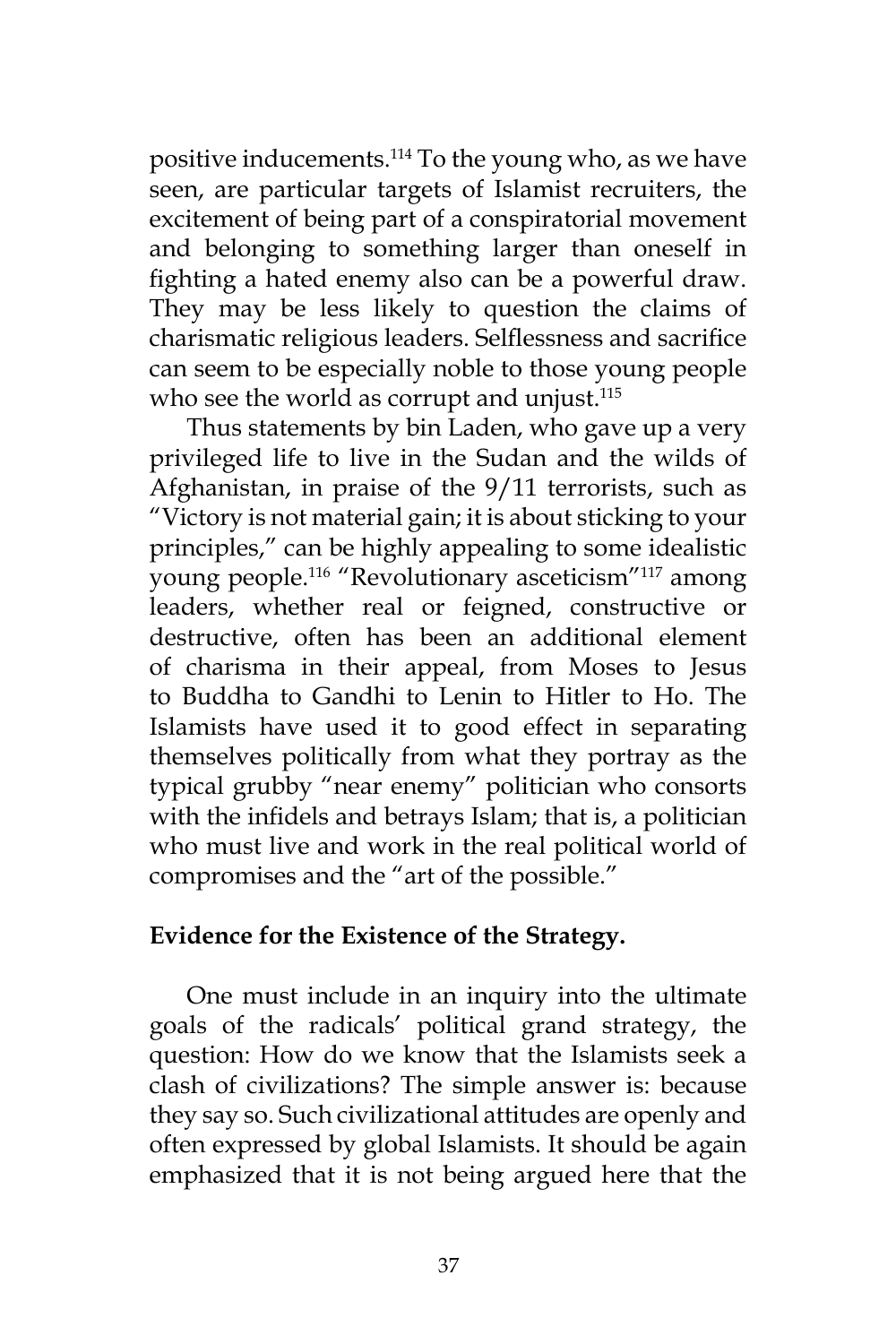Muslim world views reality this way at this time, but that the radical Islamists *themselves* view it this way. That is, the ultimate goal of the strategy is to create this civilizational clash eventually, although some also say it is already in progress. $118$ 

Thus, when asked directly by an interviewer in October 2001 whether the Islamists were involved in a Clash of Civilizations, bin Laden answered in the affirmative:

I say that there is no doubt about this. This [clash of civilizations] is a very clear matter, proven in the Qur'an and the traditions of the Prophet, and any true believer who claims to be faithful shouldn't doubt these truths. no matter what anybody says about them.<sup>119</sup>

In December 2004, bin Laden called on all Muslims to "Resist the New Rome" and declared that "This conflict and confrontation [with the infidels] will go on because the conflict between right and falsehood will continue until Judgment Day."120 This clash of civilizations is not to be limited to the West. In April 2006, bin Laden heavily criticized those Muslims who denied that there was an ongoing clash of civilizations, which included not only the Jewish and Christian "crusaders," but also the "Buddhist pagans."121 Bin Laden also has talked in terms of the "Hindu enemy" in the past, and has called on Pakistan to prepare enough nuclear weapons to defeat it in Kashmir.<sup>122</sup> There can be no peace between the true believers and nonbelievers, according to this view.

Osama Bin Laden's counterpart in Southeast Asia, the Emir Abu Bakar Bashir of Jemaah Islamiya*,* recently agreed in a wide-ranging interview, although he placed the conflict in the future, as in the original strategic sequence: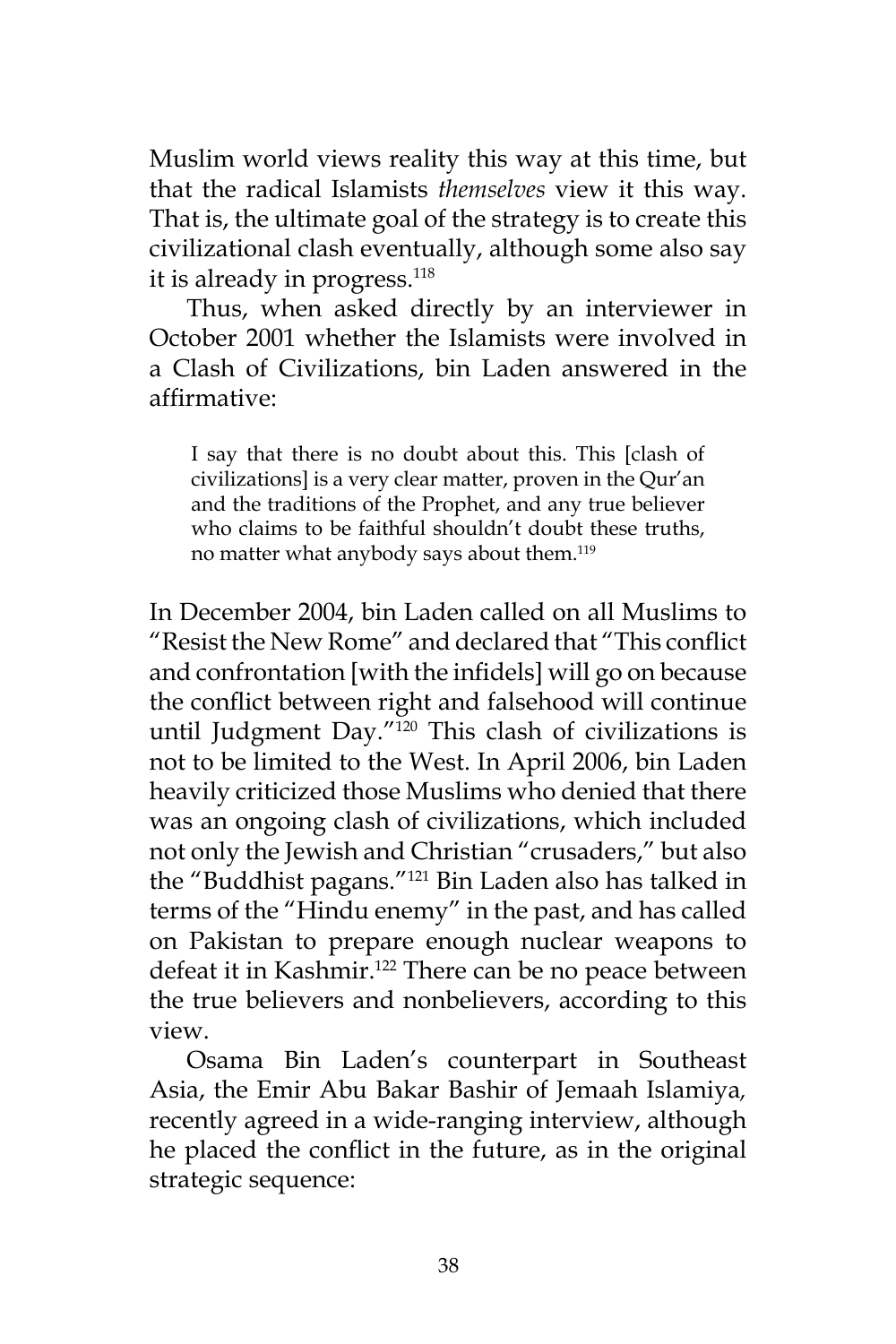It is true there will be a clash of civilizations. The argumentation is correct that there will be a clash between Islam and the infidels. There is no [example] of Islam and the infidels, the right and the wrong, living together in peace.<sup>123</sup>

When all Islam is united into a "truly" transnational *ummah* under *sharia* laws*,* then the clash of civilizations will, and must, occur. Bashir also has been quoted as teaching, "Allah has divided humanity into two segments, namely the followers of Allah and those who follow Satan. . . . Between [the infidels] and us there will forever be a ravine of hate, and we will be enemies until you follow Allah's law."124

Al-Qa'ida's designated leader in Iraq, the late Abu Musab al-Zarqawi, apparently agreed with Bashir. In a tape released to his radical Islamist sympathizers before he was killed, he made two demands before he would end his terror: 1) remove all non-Muslims from Palestine, Iraq, and any other Islamist-defined Muslim lands; and 2) "install (sic) *sharia* on the entire Earth and spread Islamic justice there. . . . The attacks will not cease until after the victory of Islam and the setting up of *sharia."*<sup>125</sup> Clearly this view encompasses the sequential political grand strategy of the Islamists*:*  civilizational unity followed by civilizational hegemony (a universalized global Islamist identity.) This vision may seem excessively grandiose, but it is comparable in scope and ambition to the ultimate aims of the Leninists, for example.

These views are not just held by leaders and regime strategists, but have seeped down to the lower ranks of the radical Islamist movement. When Abdul Hakim Murad, a terrorist compatriot of Ramzi Yousef, the mastermind of the 1993 bombing of the World Trade Center, was asked by his Filipino interrogators after his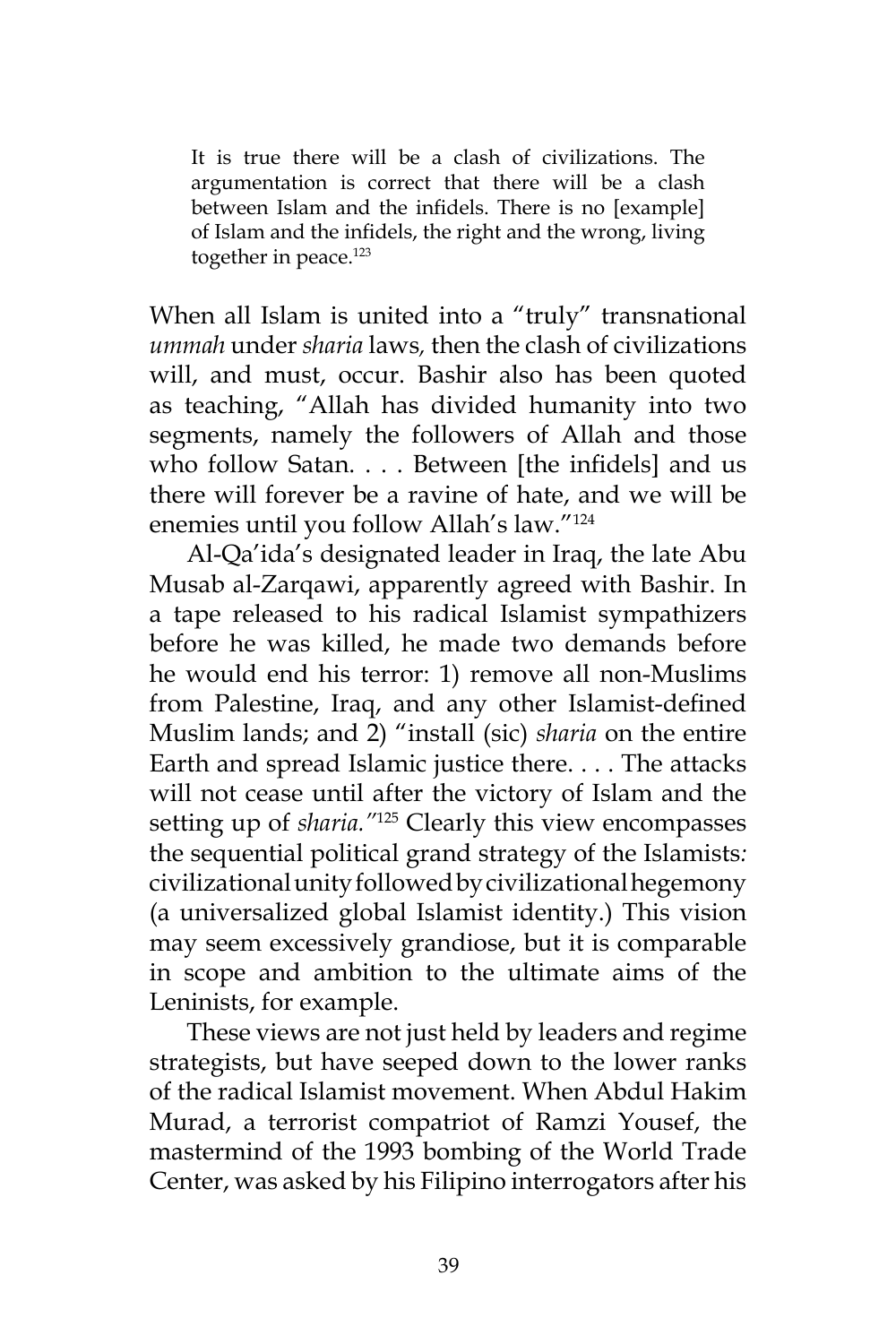1995 arrest whether he was attacking the United States because it was making trouble for "your country," he replied:

I'm not. I'm—look, I'm not looking for a country. I don't care about [a] country. We are Muslims. The United States is making trouble for Muslims.<sup>126</sup>

Similarly, when captured Singaporean Islamists, coming from a country that is not occupied by foreign troops, where Muslims are in relative terms neither marginalized nor oppressed, and where socioeconomic conditions are among the highest in the region, were questioned by psychiatrists, they were found to be spiritually and economically motivated, including concern for helping the broader *ummah*. 127 National liberation per se did not figure into their most important motivations.

There is even a racist element to this civilizational conflict among some Islamists. When asked why they had killed Australians rather than Americans, one of the 2002 Bali, Indonesia bombers flippantly answered, "Australians, Americans, whatever—they are all white people."<sup>128</sup>

## **Radical Islamism and Nationalism: A Critique of the National Liberation Thesis.**

These statements, and others like them among captured Islamists, strongly suggest an emerging civilizational identity among young radical Islamists that takes precedence over any particular national identity, although Afghanistan under the Taliban, as the "only" Islamist state in the world and home of al-Qa'ida, was given a special place in their loyalties. Afghanistan after the overthrow of the Taliban, lost that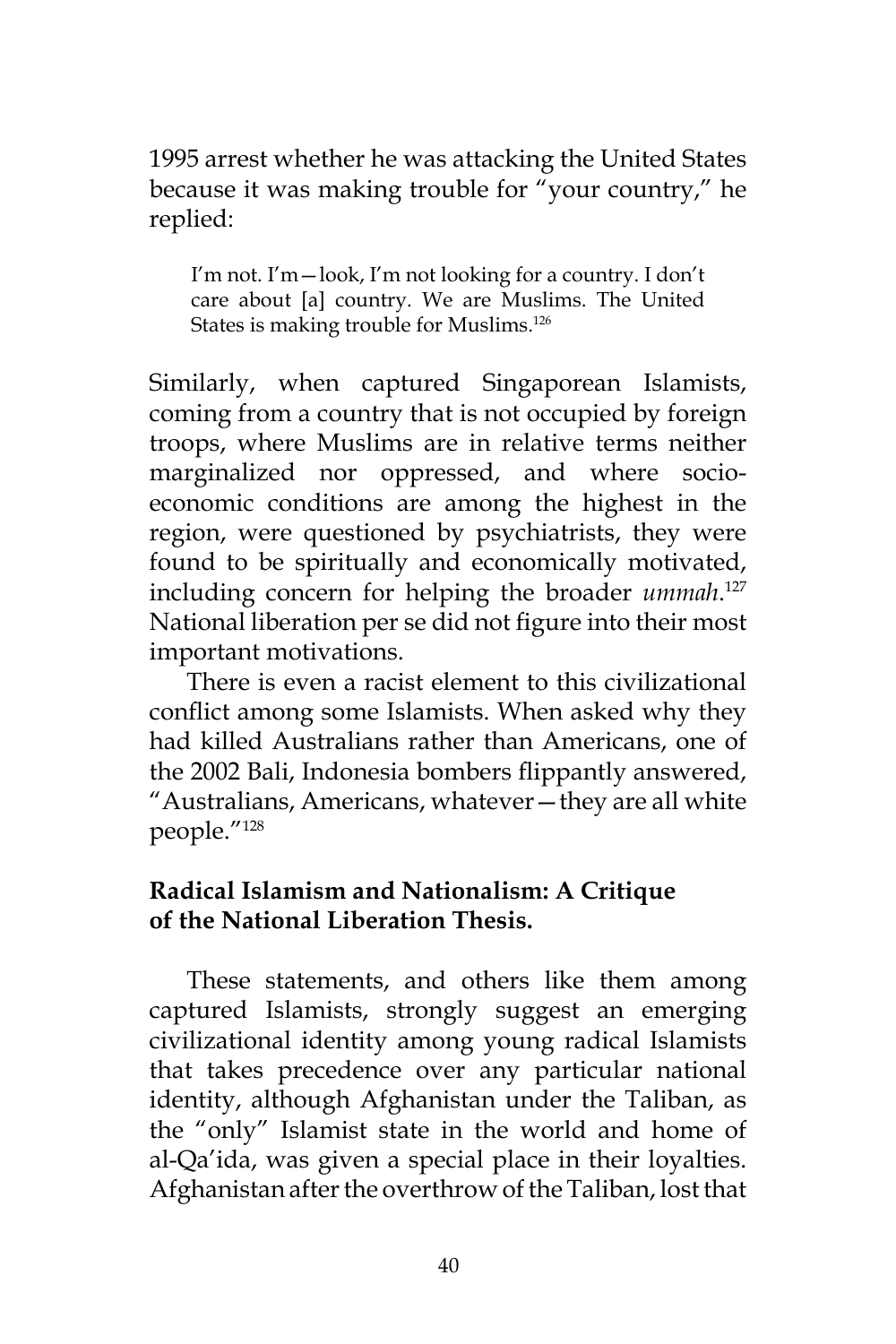place and is now again an "infidel" country.129 Efforts to appease such convinced civilizational Islamists along nationalistic lines may "succeed" in the short term, but are very likely to fail in the longer term because further demands are inevitable until the ultimate transnational goals are reached. National liberation is only a stepping stone to civilizational and/or global liberation for the radical Islamists*,* as it was for the Leninists. Islamism ultimately is not about nationalist goals, although they are important in the short term, but about civilizational or global goals.

Thus, the thesis of Robert Pape, who has written a recent influential book claiming that suicide terrorism, though not necessarily other forms, is "primarily nationalistic, not religious," overlooks the continued importance of religious-based and transnational terrorism when that thesis is applied to radical Islamism more generally.<sup>130</sup> If one looks at aggregate terrorist incidents, not just suicide terror as U.S. strategists must, including attacks on property and failed attempts without casualties, the picture changes somewhat. According to the State Department's "Worldwide Incidents Tracking System," in 2005 there were 5,378 global terrorist incidents, using a far broader classification than suicide bombing alone. Of these, 1,101 were religiously based, 3,298 were secularly (but not necessarily nationalistic) based, and 979 were of unknown origin.<sup>131</sup> While it is true that terrorism remains primarily secular, religious-based terror also remains an important aspect of the problem. Pape's thesis also has not had much predictive power. Since Pape's original presentation of the thesis in 2003, suicide terrorism has been "frequently more religiously motivated."<sup>132</sup>

Moreover, such violence by al-Qa'ida and its supporting groups can be both nationalistic and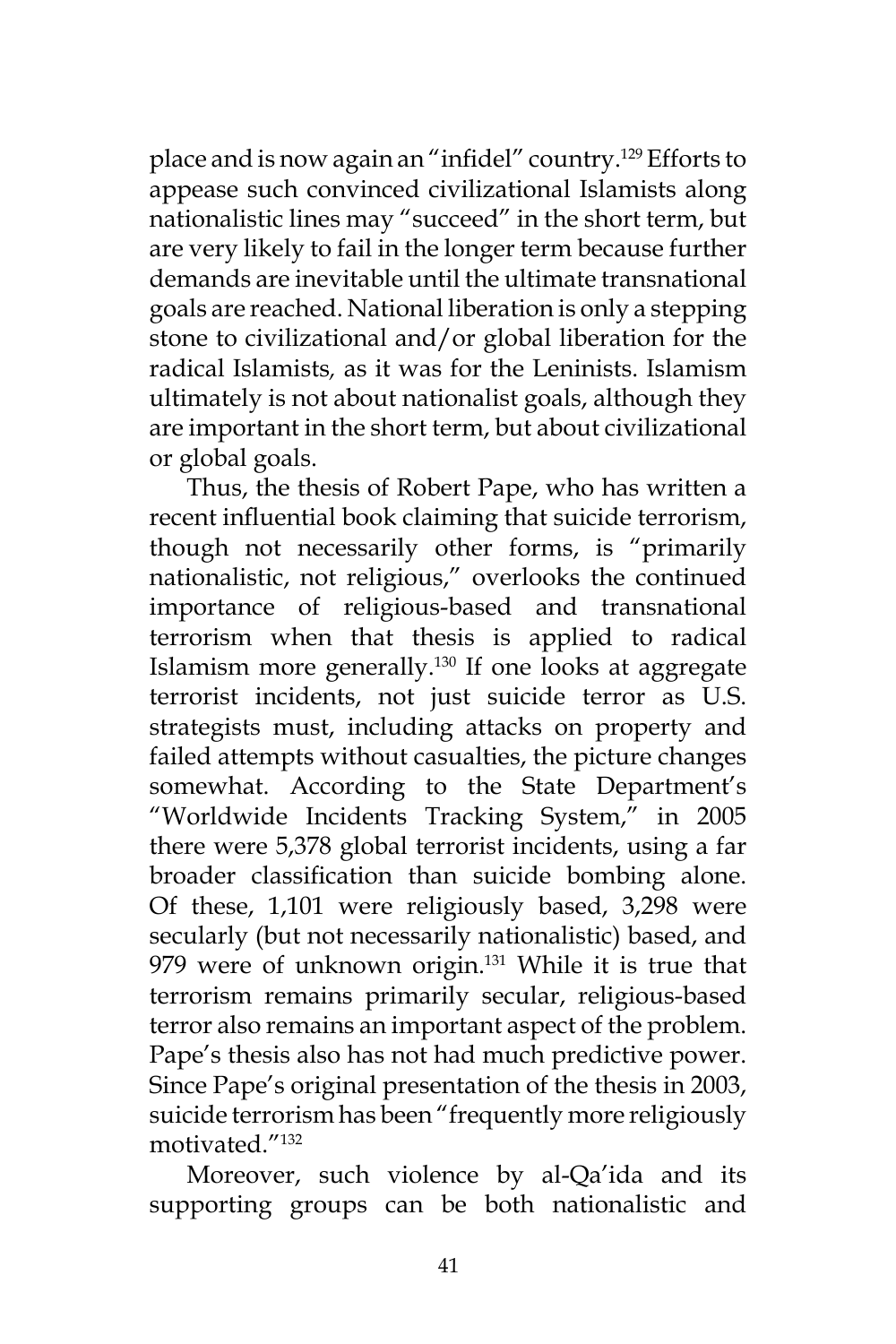religious, but it is always in service to broader longterm transnational extremist Islamist goals. Pape also claims, "every group mounting a suicide campaign over the past 2 decades has had as a major objective or as its central objective—coercing a foreign state that has military forces in what terrorists see as their homeland to take those forces out."133 While this claim may have some surface plausibility, when applied to the real world as policy analysis, it loses much of its analytical value. This is especially true if you include Southeast Asia and other parts of the *ummah* outside of the Middle East, something Pape only partially attempts.

As Pape's analysis makes note, suicide bombing from 1980 to 2001 comprised only 3 percent of overall terrorist attacks, although it can claim an inordinate percentage of the casualties (48 percent; this figure excludes  $9/11$  to prevent skewing the results).<sup>134</sup> Casualties are an important, but hardly the only, measure for defining the threat of terrorism. And a general counterterrorism strategy should not be based on a relatively small portion of the overall capabilities and aims of the terrorists. Some of the latest evidence at the time of this writing, including the strategy of Naji quoted above, suggests that the Islamists are switching somewhat to economic targets in a "bleed-untilbankruptcy" long-term strategy, which is unlikely to entail suicide bombings.<sup>135</sup> Suicide bombings are thus but a small part of the overall terrorist threat.

In Southeast Asia specifically, a region in which Pape ignores examples crucial to the study of terrorism,<sup>136</sup> this analysis does not seem to apply, given the relative rarity of suicide bombings there. But even if we look at his analysis within the context of suicide bombings in the region, it does not explain the Indonesian Bali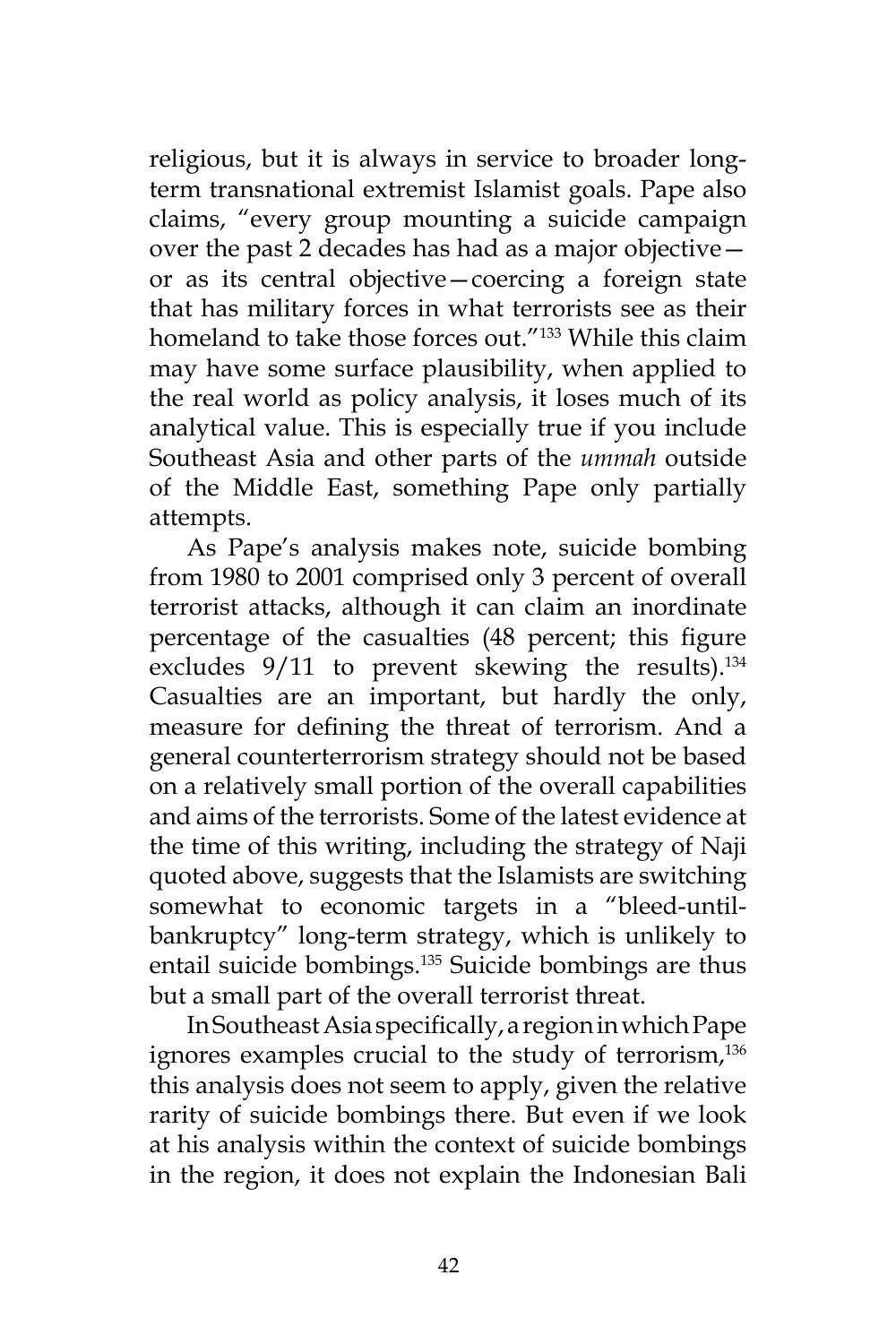suicide bombings by Jemaah Islamiya—a transnational, not merely national group—which were aimed at the tourist industry and the "near enemy" of the Indonesian government as much as the "far enemy" of Australia.<sup>137</sup> Nor does it explain some of the other suicide terror bombings in Indonesia, which were along sectarian religious lines, not nationalistic ones. There are no foreign troops occupying Indonesia, and there have not been any since the early 1950s when the Dutch left. Pape's theory also apparently does not explain the radical Islamist suicide bombings that began to escalate in Bangladesh in late 2005. These attacks were aimed at a secularist government in an Islamic country that does not have any foreign troops stationed in it, or any important contested territorial claims. The suicide bombing campaign began after local Islamic militants connected with radical Islamist transnational ones.<sup>138</sup>

More importantly, the suicide terrorism-asnational-liberation thesis ignores the entire ideological framework of the Islamist political grand strategy. What the radical Islamists want to do is rid the Muslim world of any foreign *presence* or *influence*—commercial, cultural, political, social, ideological, ideational—not merely military occupation or strategic cooperation with the "near enemy." As we have seen, they have made this repeatedly evident. Thus removing troops and moving to an "offshore" military strategy will not solve the problem.

If we do not understand this, we cannot understand their values-based frames of reference from which their actions flow.139 *Realpolitik* analysis may tell us something about the Islamist military or political tactics, but precious little about their grand military and political strategies, which are far more ambitious in purging non-Islamist influences as an absolute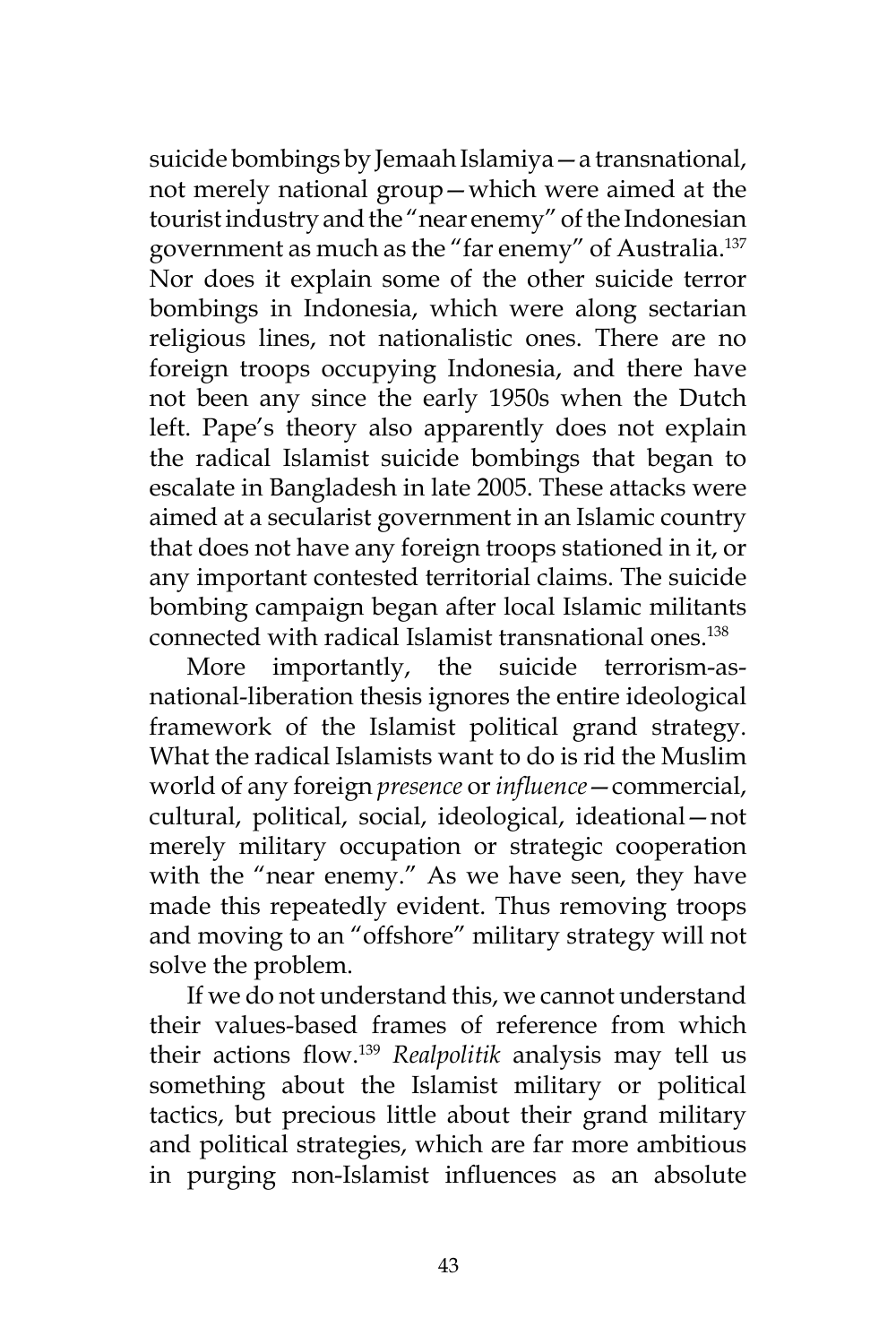value. An understanding of those strategies is much more useful for explaining how Islamists choose and prioritize their enemies, and in demonstrating their much larger strategic ambitions. In this instance, ideational analysis trumps materialist analysis, although both are necessary to explain radical Islamist behavior.

Once again, ideational elective affinities with Leninism as a kindred totalitarian ideology can be instructive in understanding the politics of Islamism on the nationalism issue*.* In some fundamental ways, this political grand strategy resembles that of Leninism after 1917, and perhaps other totalitarian ideologies at other times. Leninists were in favor of "national liberation" from Western (i.e., in their case non-Leninist) influence (as are the radical Islamists), but only as a first stage that would then free the new Leninist states, with all alternative belief systems completely purged, to join in the larger community of socialist states that would then disappear into a unified global community. Eventually, all alternative ways of thinking would disappear, including the nationalist one. This appears to be the same sequential strategy that the most radical Islamists*,* the ones most responsible for terrorism, also adopt but for ideational not materialist reasons.

There are, of course, as many differences between Leninist materialism and Islamist spiritualism as there are similarities. Yet in terms of basic political grand strategies, especially the tactical use of nationalism as a first stage to set up a larger, transnational community, distinct similarities exist. To stop at the nationalist identity as a frame of reference is to miss the point of radical Islamist ideology.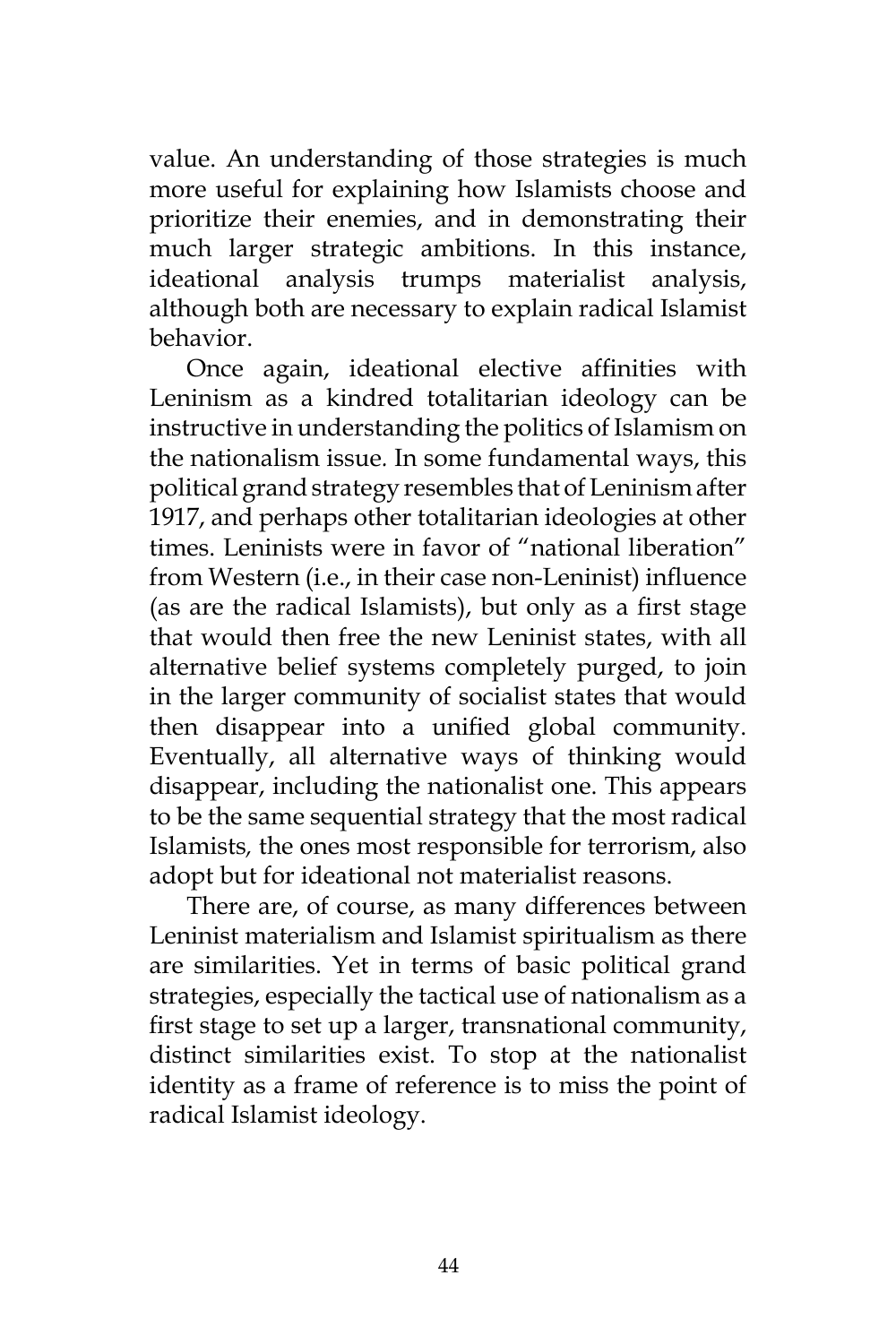### **Why Do They Hate Us?**

Although the entire non-Muslim world makes up the "far enemy," the primary target of this grand strategy with the collapse of the Soviet Union ultimately became the United States, "the head of global unbelief"<sup>140</sup> as bin Laden calls it. The United States is also identified by the radical Islamists and others as the leader of the post-Cold War spread of Neoliberal economic and political values, which they loathe, under the concept of Globalization. The introduction or spread of such values and practices into agrarian or partially industrialized societies can seriously challenge traditional societal relationships. Traditional and modern societies are relatively stable. But the actual movement from the former to the latter is often profoundly destabilizing and disruptive.<sup>141</sup> It was so for Western societies which had decades and sometimes centuries to adjust. It is even more so for the traditional societies of the non-Western world which are undergoing these changes at an unprecedented rate of speed. These transnational forces, especially the economic ones, have not left the Muslim world untouched.

Since Neoliberalism emphasizes limited government to help maintain global economic competitiveness, social safety nets sometimes have proved inadequate in sheltering the lowest socio-economic classes, or particular sectors of the economy such as farming.<sup>142</sup> This has placed new challenges on the national legitimacy of some governments, rather than the predicted alleviation of ethnic conflict and increased legitimacy associated with Neoliberal modernization theory.<sup>143</sup> This has not only meant further economic marginalization of already alienated groups, but has created what could be called a value vacuum. As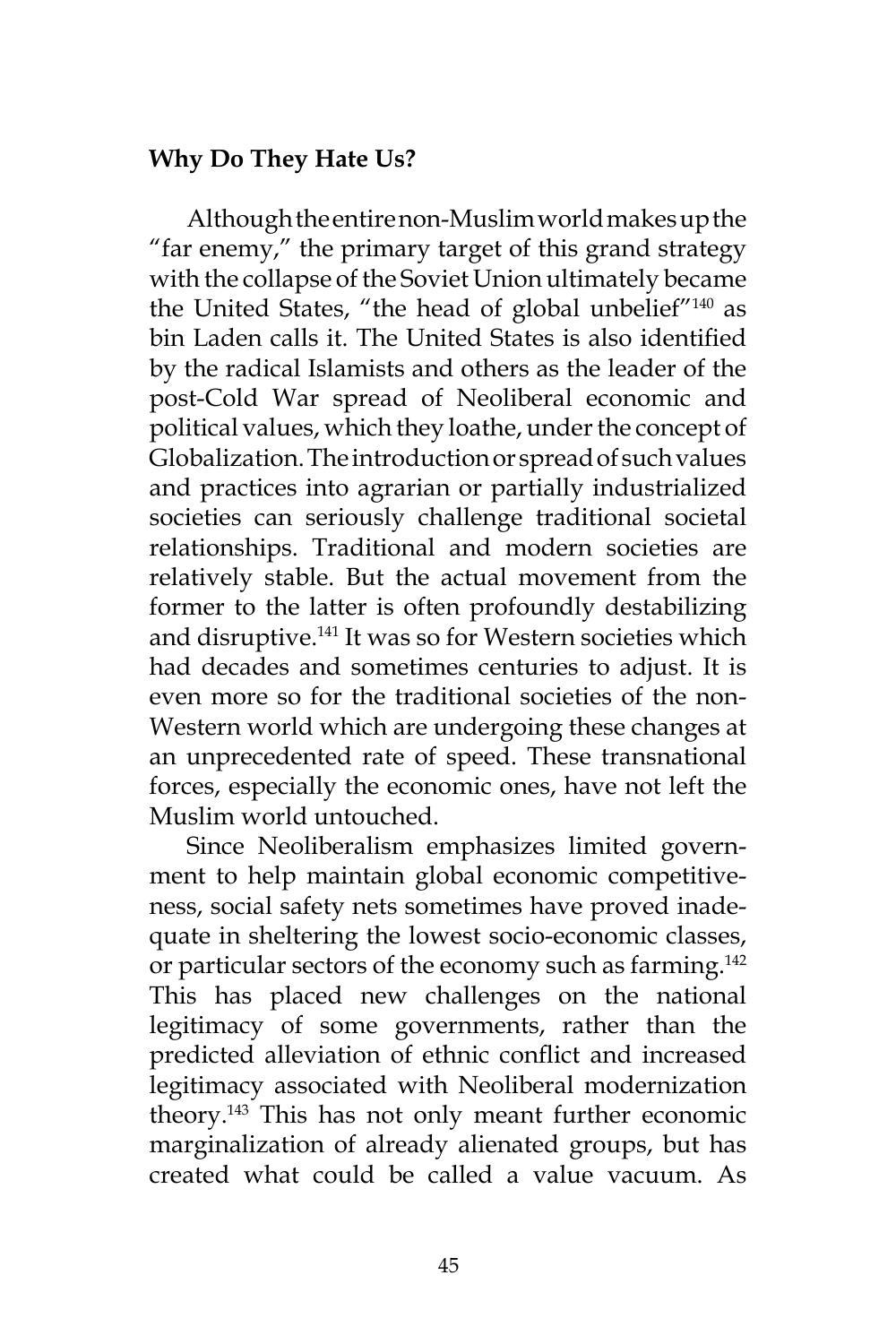Turkish scholar Michael Mousseau notes generally of the effects of the intrusion of Globalized markets in traditionalist rural areas: "A society with clientalist values and beliefs but with fading protections from [communal identity] in-groups is extremely vulnerable to any in-group system that promises to put an end to its deep sense of insecurity."<sup>144</sup> The Islamists are trying to exploit those endemic communal insecurities in national, regional, and civilizational terms. Not too much should be made of this in the long run, as the effects of Globalization (e.g., foreign direct investment and joint ventures) are associated statistically with a *lessening* of terrorist activity.<sup>145</sup> But they may give the terrorists a short-term advantage as change is often materially and psychologically disruptive.

There were factors at play in Muslim anger at America other than contrasting ideologies or its symbolic importance as the leader of Globalization, of course, including specific U.S. foreign policies, which led it to emerge as the first among peers among the "far enemies" to the militants. American support of Israel, the invasion of Iraq to expel it from Kuwait in the First Gulf War in 1991, the subsequent sanctions regime against Iraq (which Islamists were as angry over as the 2003 invasion—the sanctions regime against Iraq was no more acceptable to them),<sup>146</sup> the placing of U.S. troops in the sacred land of Saudi Arabia, the abandonment of Afghanistan to the militants in the early 1990s following the defeat of the Soviets, American support for the secularist "near enemy" governments in the Middle East and in South and Southeast Asia, and America's image as the secularist leader of the Neoliberal order emerging from the Cold War, all made it virtually inevitable that those who believed as the militants do would see the United States as the main obstacle to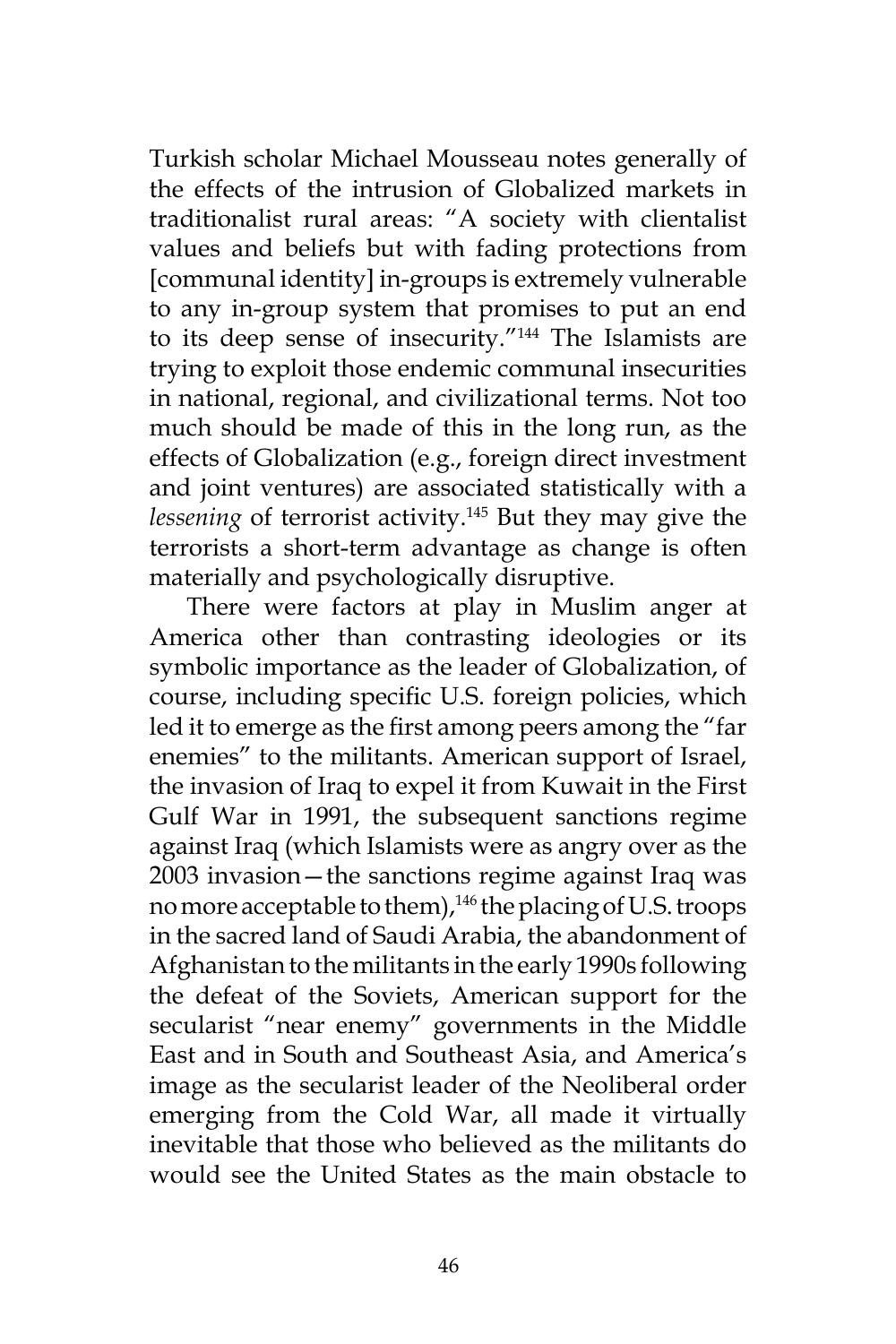creating a global Muslim community, and the premier corruptor of the "near enemy."

When President Bush, Prime Minister John Howard, and Prime Minister Tony Blair declare that the Islamists hate the West for its values, they are right. But that is not the only reason they attack Western interests. They attack them, and will continue to do so as long as they exist, because of the corrupting influence the West represents in the "near enemy" and therefore in keeping the Muslim world divided, in their view.

#### **The Gradual Erosion of the American Deterrent Globally.**

The supportive policies of the United States for the governments in the Muslim world, Israel, or the invasions of Afghanistan and Iraq were not all that convinced the Islamists to bring the war to the "far enemy." A growing contempt for American power also was entailed. Although many American academics insist that the loss in Vietnam did little harm to America's reputation as a superpower, the results of that disaster are still with us. In addition, several precipitous subsequent withdrawals in various "hot spots" and the lack of coordinated responses to terrorist attacks in the 1980s and 1990s apparently convinced the Islamists that the United States was vulnerable, in Maoist language, a "paper tiger."

Bin Laden made this clear when he taunted the Americans in a 1996 document addressed to then-Secretary of Defense William Perry:

Where was this courage of yours when the explosion in Beirut took place in 1983 . . . (sic) You were transformed into scattered bits and pieces at that time; 241 soldiers were killed, most of them Marines. And where was this courage of yours when two explosions made you leave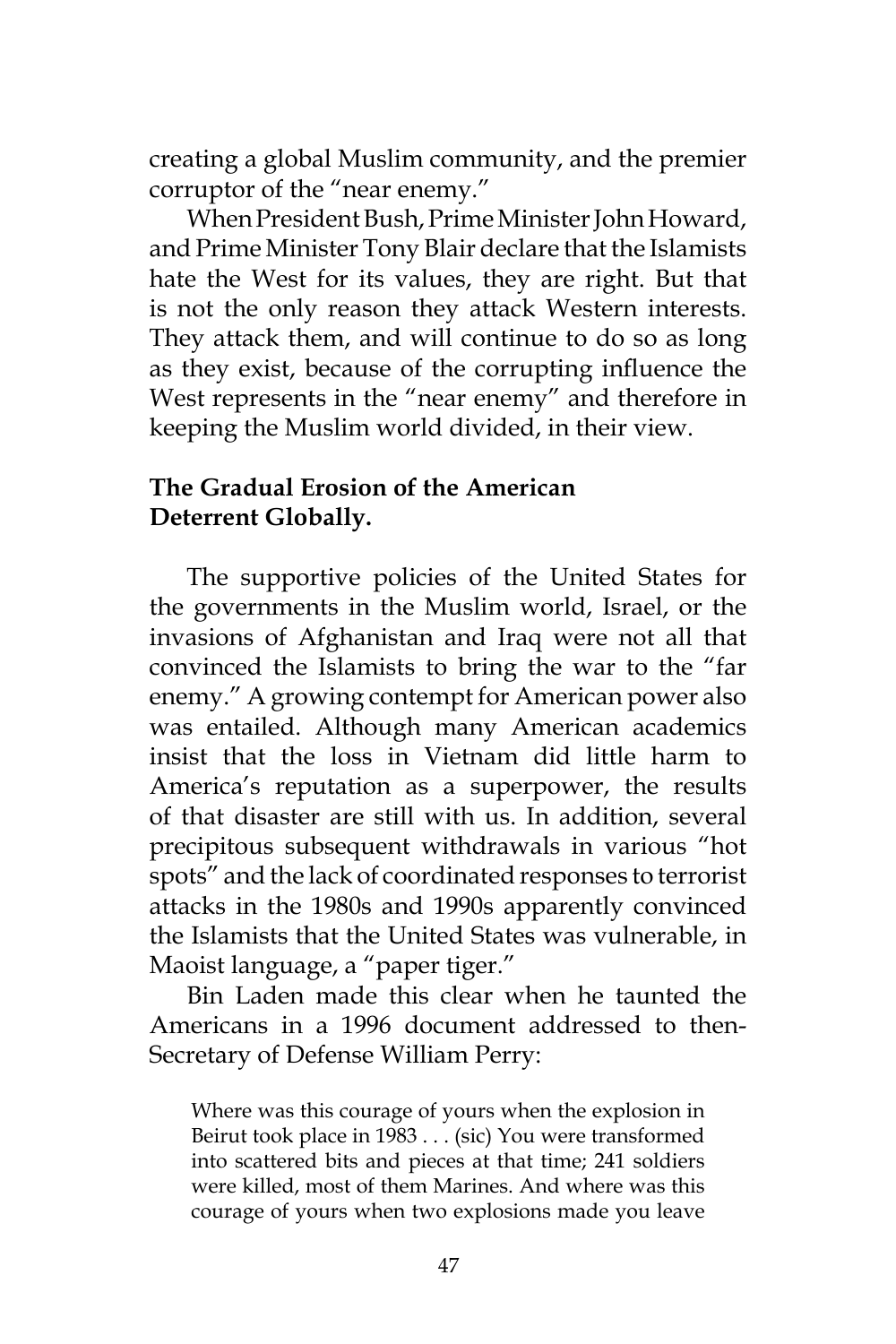Aden in less than 24 hours! . . . (sic) [Y]ou moved tens of thousands of international forces, including 28,000 American soldiers, into Somalia. However, when tens of your soldiers were killed in minor battles and one American pilot was dragged in the streets of Mogadishu, you left the area in disappointment, humiliation, and defeat, your dead with you. . . . It was a pleasure for the heart of every Muslim and a remedy to the chests of believing nations to see you defeated in the three Islamic cities of Beirut, Aden, and Mogadishu.<sup>147</sup>

Bin Laden also predictably refers to the American withdrawal from Vietnam in his litany of "retreats."<sup>148</sup> This view of the political will of the United States, and the West in general, virtually invites the "Disruption and Exhaustion" and test of wills tactics noted earlier in radical Islamist political and military strategies. Prior to the 2003 Gulf War, Iraq's Saddam Hussein held remarkably similar views.<sup>149</sup> In spite of academic skepticism, reputations matter greatly in international politics.150

It does not take too much imagination to predict how the extremist Islamists would interpret a precipitous American withdrawal from either Afghanistan or Iraq in the current period. Al-Qa'ida's chief ideologist, the Egyptian physician Ayman al-Zawahiri, recently has stated that a victory for the Islamists in Iraq would lead to the immediate expansion of its operations transnationally into Syria, Jordan, Israel, Lebanon, and Egypt.<sup>151</sup> So much for the "national liberation from occupied territory" hypothesis, at least according to Islamist leaders' declared policy plans. Claims that "fewer and fewer" people would pay attention to bin Laden's claims of "appeasement" with an American military withdrawal from the Arabian Peninsula are hardly reassuring given this history.<sup>152</sup> Some anti-Iraqi war critics actually have used the withdrawals in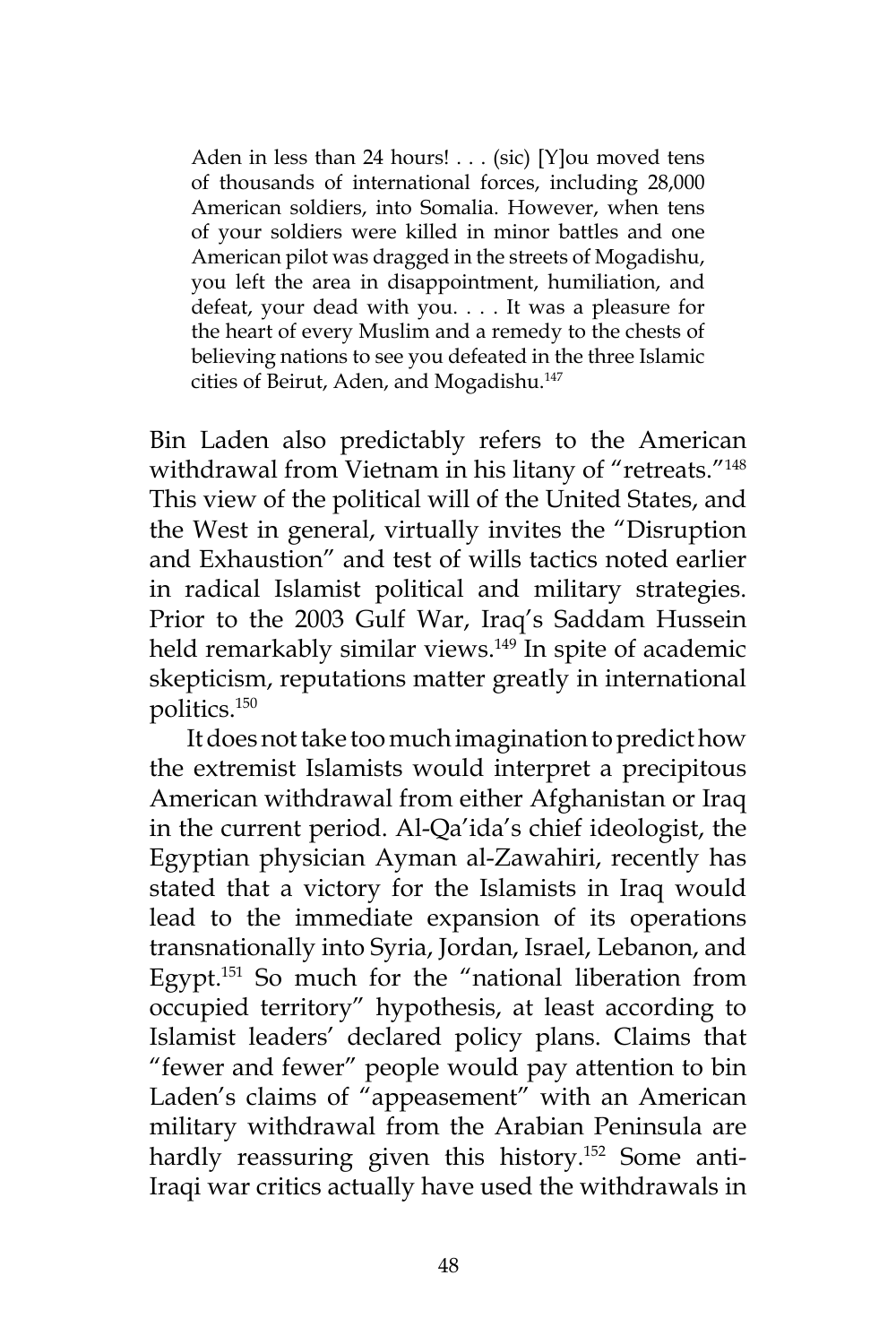Lebanon in 1983 and Somalia in 1993, those that bin Laden himself uses to ridicule American resolve, as models for altering current policies in Iraq.<sup>153</sup>

This new militancy especially became apparent after the American role in the 1991 Gulf War and the stationing of troops in Saudi Arabia. As we have seen, the Islamists could no longer wait until the "near enemy" was defeated and the radical Islamist *ummah* created. The "far enemy" had to be attacked simultaneously in defense of the Islamic world. For this reason, according to former Deputy Secretary of Defense Paul Wolfowitz, the removal of American troops from Saudi Arabia was "huge" in making the decision to invade Iraq in 2003:

[U.S. troop] presence there over the last twelve years has been a source of enormous difficulty for a friendly government. It's been a huge recruiting device for al-Qa'ida. In fact if you look at bin Laden, one of his principal grievances has been the presence of crusader forces on the holy land, Mecca and Medina.<sup>154</sup>

Removing U.S. forces in Arabia by placing them elsewhere in the *ummah*, of course, will not work in appeasing the ire of al-Qa'ida. Only an entire withdrawal of all "infidel" *influence* from the entire Muslim world could accomplish that, and even then there would be historical bitterness mixed with Islamist triumphalism with which to deal. Thus far, bin Laden, *et. al*., do not seem to have added the withdrawal of U.S. troops from Saudi Arabia publicly to their list of American "retreats."

When mixed with the heady experience of "causing" the collapse of the hated atheistic Soviet superpower by defeating it in Afghanistan, this perception of weak American political will led to certain delusions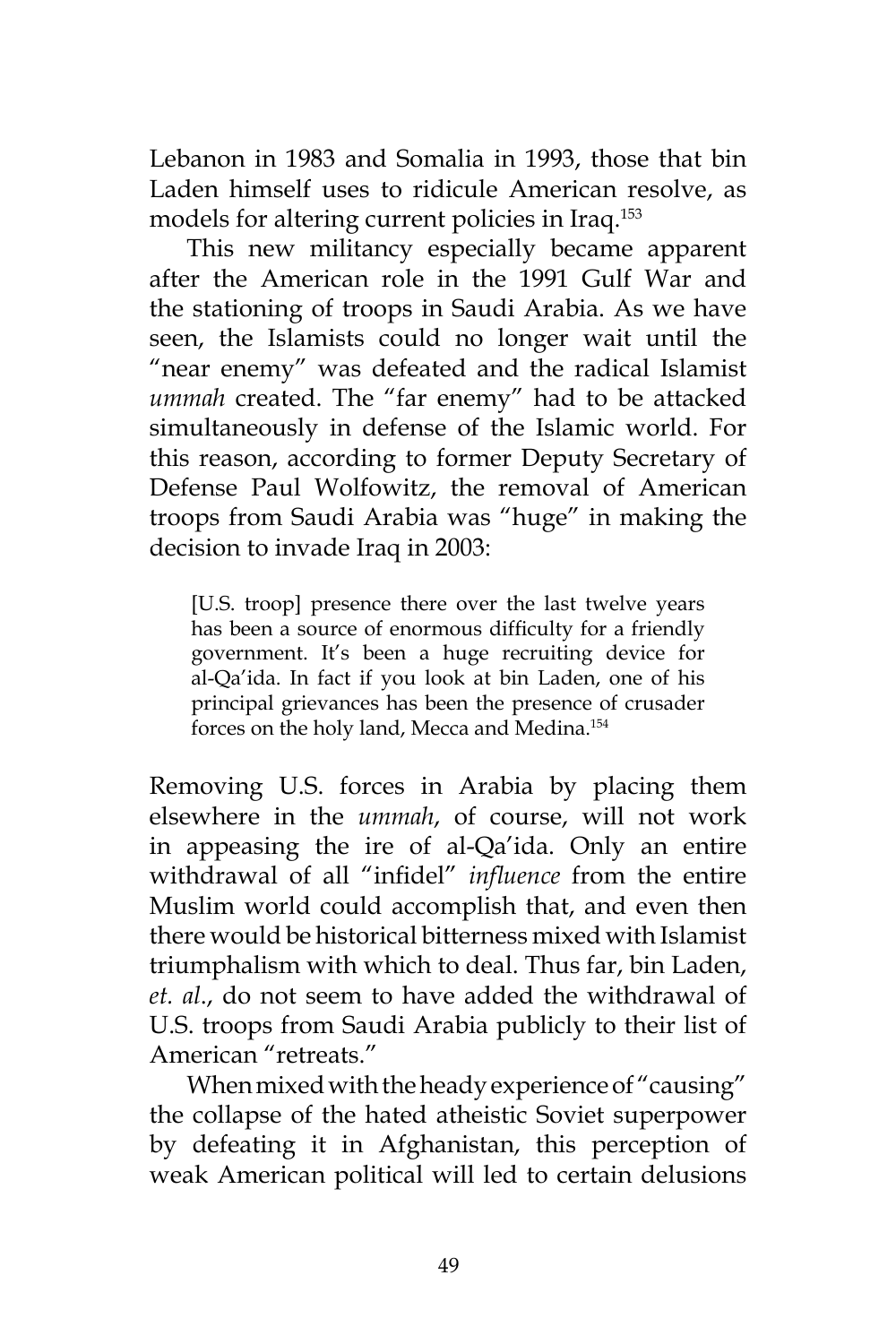of grandeur among many in the Islamist movement. Bin Laden was quoted as saying, "Having borne arms against the Russians in Afghanistan, we think our battle with America will be easy in comparison."155 Thus began the attacks on the United States and its interests throughout the 1990s and after, to take advantage of its supposed weakness. It remains to be seen if this strategy works.

#### **POLICY RECOMMENDATIONS**

The categorical imperative of American political grand strategy in the LWT must be: **The conflict with the radical Islamists cannot be allowed to reach civilizational proportions generally, and all other policies must be aimed at this fundamental goal.** If it is allowed to become so, a significant portion of the world's population will be perpetually at war with us, threatening lives and liberties both in the United States and abroad. The LWT therefore involves threats to our core values at multiple and complex levels that are not fixable by going after our enemies militarily, and certainly not by trying to appease them. The war must be fought "indirectly" as well in the realms of economics, ideology, value pluralism, and social justice.156 We must reward moderation and punish extremism. There are those that argue that any civilizational dialogue must be carried out at the civic societal, not governmental, level, that is, from the bottom up.157 There may be a good deal of merit in that idea. Certainly a great deal of suspicion of government-to-government programs exists in many Muslim-majority nations. As noted above, a recent quantitative study suggests that Western economic relations in the Muslim areas are correlated with a *reduction* in terrorist activity, raising questions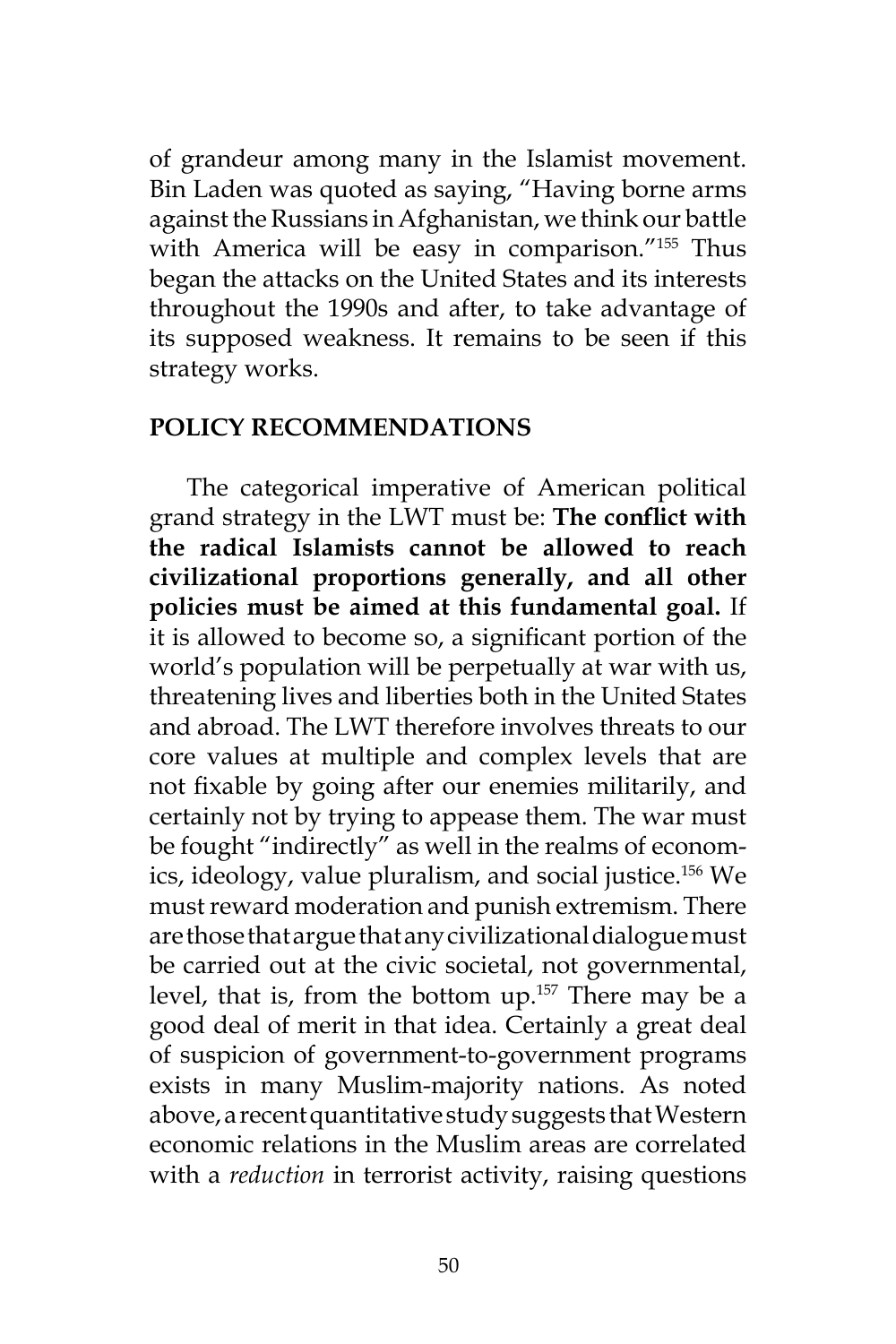about the assumption that economic Globalization measures feed the monster. On the other hand, a perception of military dependence on an outside Great Power correlates with *increases* in terrorist activities.<sup>158</sup> Thus the American military "footprint" should be kept to an absolute minimum. Yet there are also proactive programs that governments can implement to support those other efforts.

#### **Social Identity Outreach Programs.**

The underlying argument of this monograph is that mainstream Muslims around the world are in danger of becoming the victims of collective identity theft. If this identity theft is to be prevented, supporting moderate alternatives to Islamism will be crucial in the war of ideas so crucial to the LWT. This is a most sensitive subject for obvious reasons. An obvious or discovered covert operation in this area would be disastrous and destroy much of the good work that has been accomplished already. Support for mainstream clerics and governments in the public sphere could include the following: speaking tours for mainstream clerics in the United States; promoting communications between mainstream American Muslim associations and the moderates elsewhere; scholarships for Muslim students at universities in the United States where their sensibilities will be respected; more training for foreign security forces inside the United States; and any other public actions that will not so identify mainstream Muslims with the United States that it will undermine their credibility and legitimacy. To the extent that we can, the goal should be to enhance that credibility and legitimacy, especially in the relatively new democracies such as Indonesia, Thailand, the Philippines, Bangladesh, Afghanistan, Iraq, and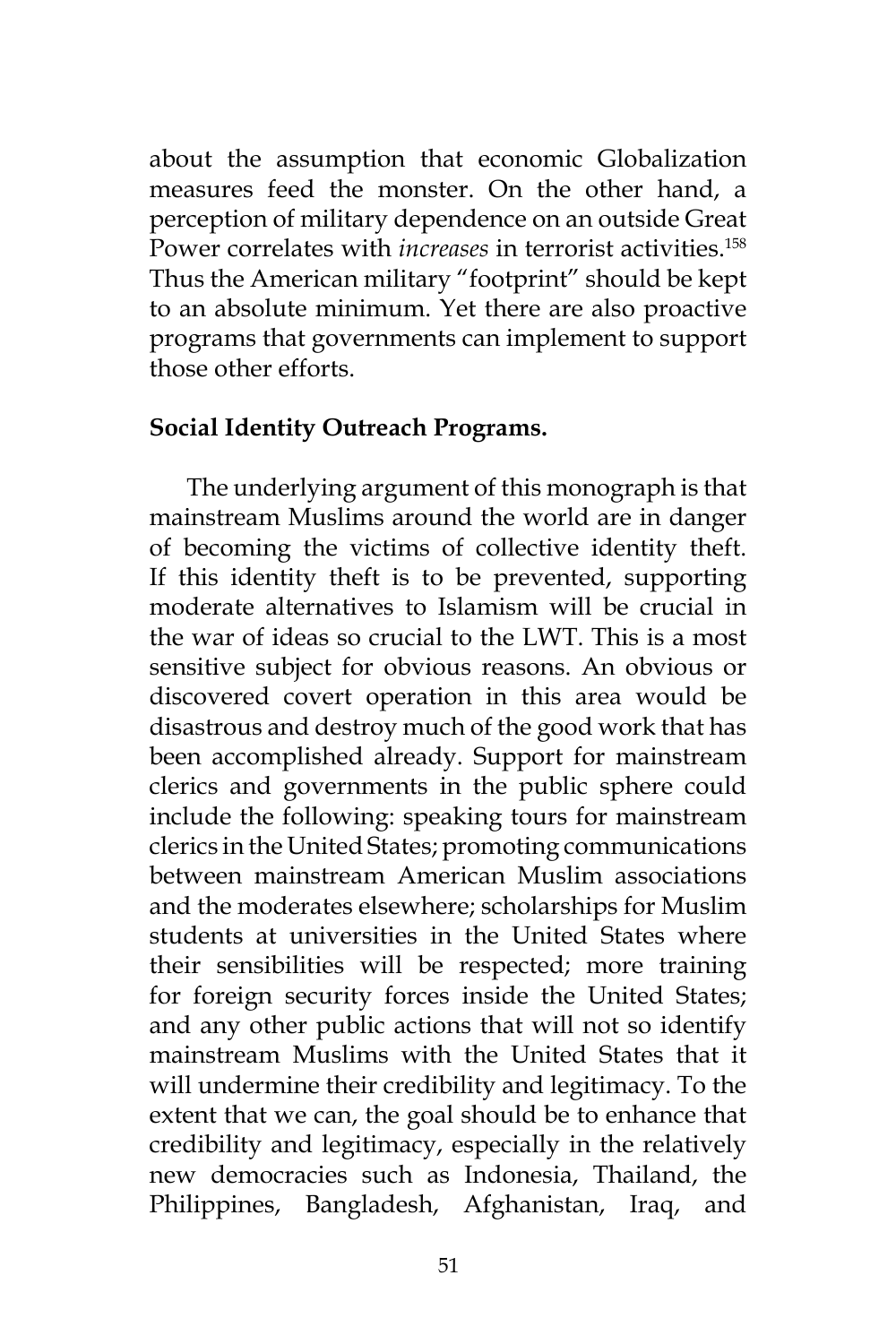elsewhere. Our support for fledgling democracies must be unswerving and generous.

American outreach programs have been criticized justifiably as being out of touch with the cultures and sensibilities of the target audiences.<sup>159</sup> They have tended to concentrate on short-term programs to convince foreigners that Muslims are treated fairly in the United States or what are seen, often from an ethnocentric point of view, as some of the more positive aspects of American life. These can be fixed by more culturally informed policies, and may be necessary to offset radical Islamist propaganda. But they are in no way sufficient to win the war of ideas. This task is severely complicated by the negative treatments of American values and alleged social realities in Hollywood movies, rap music, and the like, that are very popular overseas in some circles and detested in others. A wholesale program of informational outreach is needed, including in American Muslim communities, to combat the outrageous lies that continue to proliferate, even in countries with free media and relatively high degrees of education as in Europe. As in the Cold War, we must make compellingly clear, at home and abroad, the valuational contrast between ourselves and our enemy, between freedom and oppression.<sup>160</sup> But we also must be willing to accept that other values, such as economic justice, equality, and mutual respect, for example, also must be part of the effort to convince our allies that liberal pluralism is the best way to approach those goals. It is likely that much of the non-Western world, if it democratizes, will lean towards forms of European-style social democracy rather than the liberal democracy favored in the United States. Whether the rest of the world likes us or copies us is not as important as ensuring they know the potential consequences involved in the Islamists winning the LWT.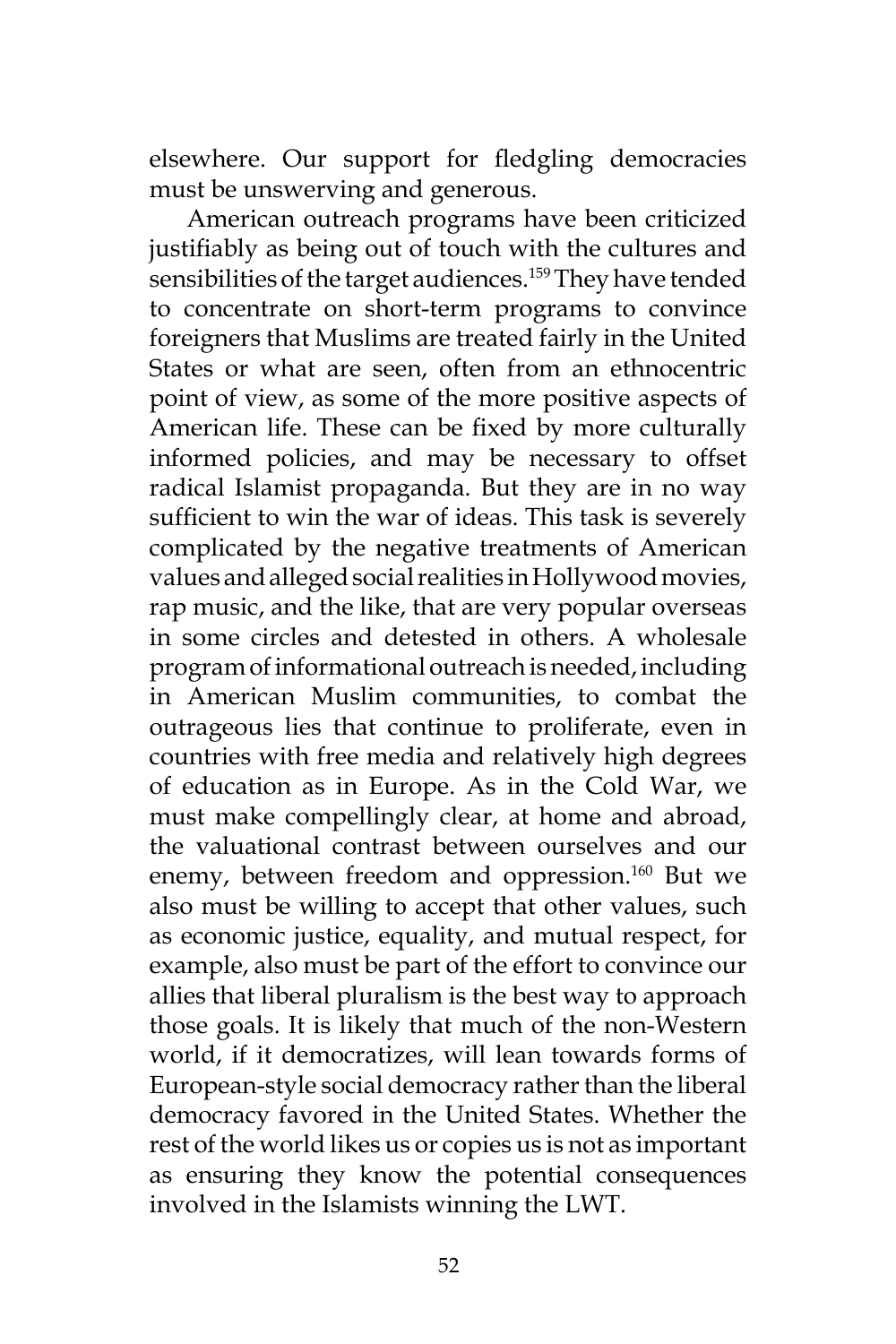Yet one must be cautious and do one's homework before following such an "attraction" strategy. In Britain, for example, the government sponsored a tour of "moderate" Islamic clerics around the United Kingdom, but it turned out that many of them had radical backgrounds and ended up preaching militant policies.<sup>161</sup> The choices of who should participate should be left to the indigenous governments who are familiar with the cultural terrain, even though in this instance the British government apparently was not. Our goal must be to support the indigenous forces of relative moderation where they exist, *not* try to intervene directly ourselves.

Although warriors and hard-bitten diplomats sometimes disparage the "softer" aspects of a strategic relationship, such as perceptions of mutual respect, cultural sensitivities, and the like, they can be very important in relations with less-developed nations still smarting culturally over the humiliation and exploitation of historical imperialism. They cost us virtually nothing. An example of this can be seen in the Bush administration's new sensitivity to Indonesia, the largest Muslim nation in the world, which has had a very positive effect on relations, both governmental and in civic society. For example, the recent initiatives emanating from Washington toward Indonesia brought this response from Din Syamsuddin, chairman of *Muhammidiyah*, Indonesia's second largest mainstream Muslim organization:

The main cause of this poor relationship is because the West connects Islam to terrorism. But my feeling is that the relationship is beginning to change in Indonesia. This might be in part because the U.S. foreign policy toward Indonesia recently has been to look at Indonesia, being a large Muslim country, as a friend and strategic partner instead of an enemy and a threat. It is changing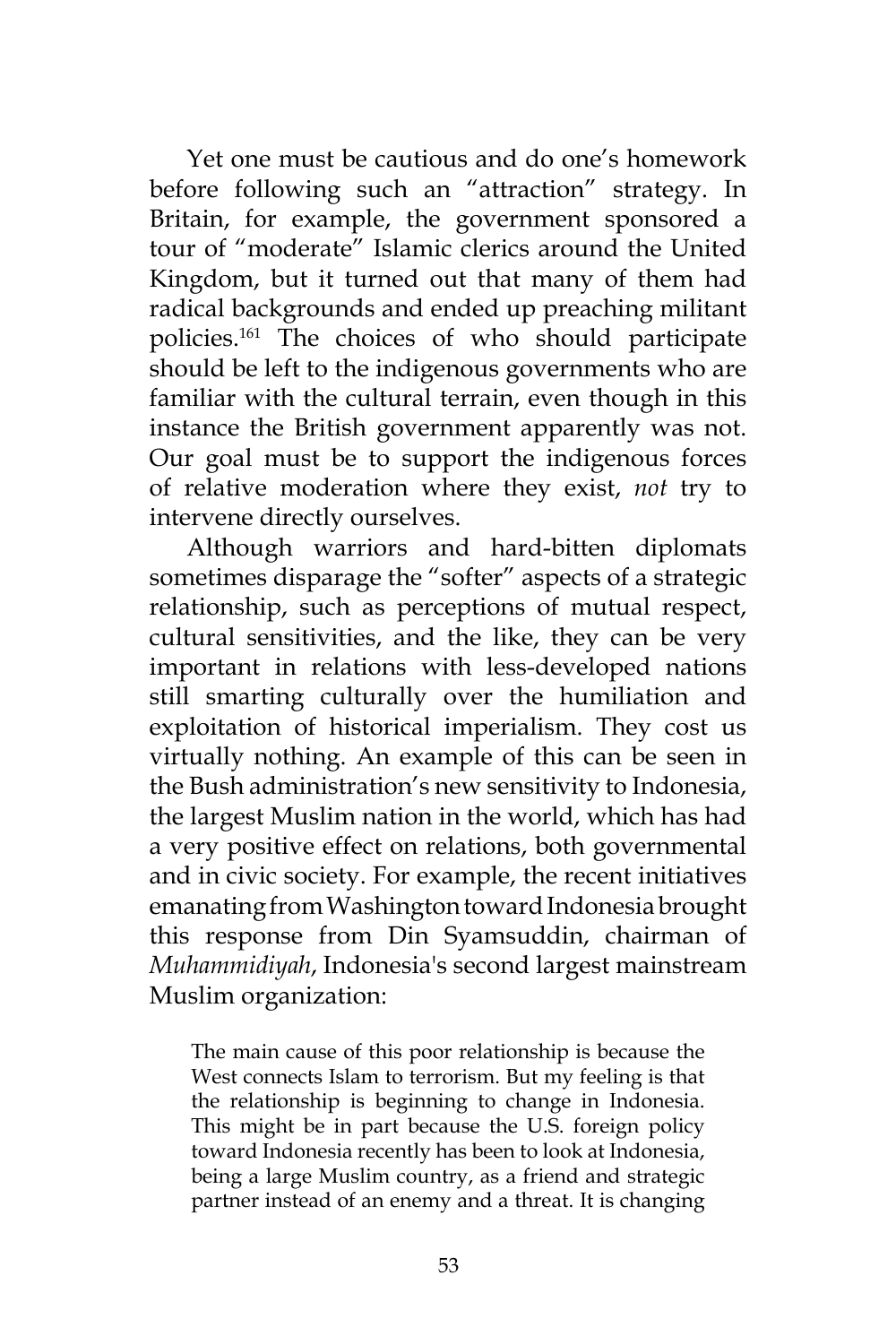now because there is a lot of cooperation between many U.S. agencies with Muslim organizations, like my organization, in Indonesia. We have been working together. We are now engaged in a partnership.<sup>162</sup>

This positive direction has recently been funneled into a more difficult political context given the events in the Middle East in mid-2006. But the potentialities, at least in some Muslim societies, may reappear in the future.

# **Promote "Dual Identities" and "Attraction/Attrition" Strategies.**

The United States should promote a moderate nationalism to combat the ideational appeal of radical transnational Islamism. Policies such as the "dual identity" approach — part national, part communal $1^{163}$  of the current Indonesian and Filipino governments toward Muslim separatist movements appear to be working at the time of this writing in making civilizational solutions less appealing.<sup>164</sup> The relatively singular nationalist approach of the government of Thailand appears to be in trouble at the time of this writing.<sup>165</sup> Yet seeking "dual identity" solutions, what one scholar calls *ethnofederalism*, is also a risky policy for the governments involved, and for the United States. More cultural and political autonomy conceivably might *increase* separatist sentiments and violence in the longer run, thereby creating potential opportunities for the extremist Islamists.<sup>166</sup> That is why governments often are reluctant to implement them. But the use of "search and destroy" military-style "attrition" strategies alone over decades has not worked in any of these countries, has led to many deaths on both sides, complicating attempts at unity, and already has led to increased political opportunities for the Islamists.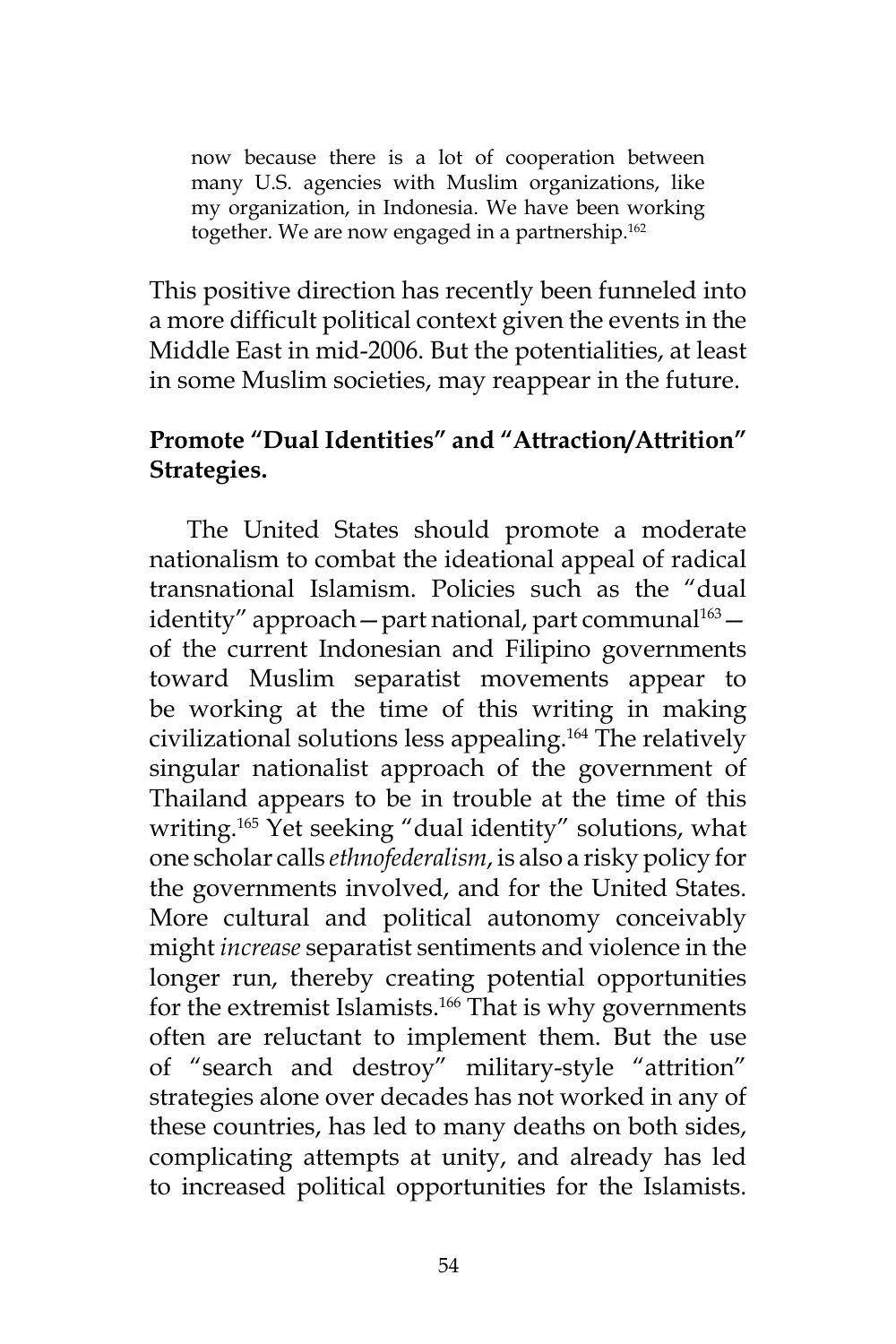This appears to be the pattern in Thailand today. The combined *attraction/attrition* strategies inherent in the "dual identity" approach have done much better at stabilizing the situations, at least in the short run.

The "dual identity," *ethnofederalist* approach is an attempt to fuse communal and national identities, rather than placing them in direct conflict and causing the rejection of the national communities' norms and standards of citizenship by fanning in-group hatred. In other words, a nationalist Muslim is assumed to be less likely to become a separatist or civilizational Muslim if equal political loyalty is to country as much as to clan or global *ummah*, or at least that is the hope. And civilizational Islamism*,* rather than Islamic nationalism, poses the greater threat to American interests. The radical Islamists detest such a notion as "dual identity." Indeed, the influential Islamist theoretician, Sayyid Qutb, called such diversity of loyalties "hideously schizophrenic" in the 1950s.<sup>167</sup> His radical disciples of today have shown similar contempt for multiculturalism. They desire, instead, a rigid, totalitarian uniculturalism.

Following policies meant to encourage primary identities to remain at the localist or communal level might also be an option, but it also is filled with difficulties and risks. First, it risks hindering economic growth and development. Second, it will probably be seen by nationalist elites, in former colonial countries especially, as attempts to hold back their societies. It conceivably could cause them to drift toward the radical Islamists. Third, it is doubtful that such a policy would hold the support of the American public over time. Nonetheless, there may be cases in which there is no national identity that can readily be appealed to, for example in "failing states." In a "failing state,"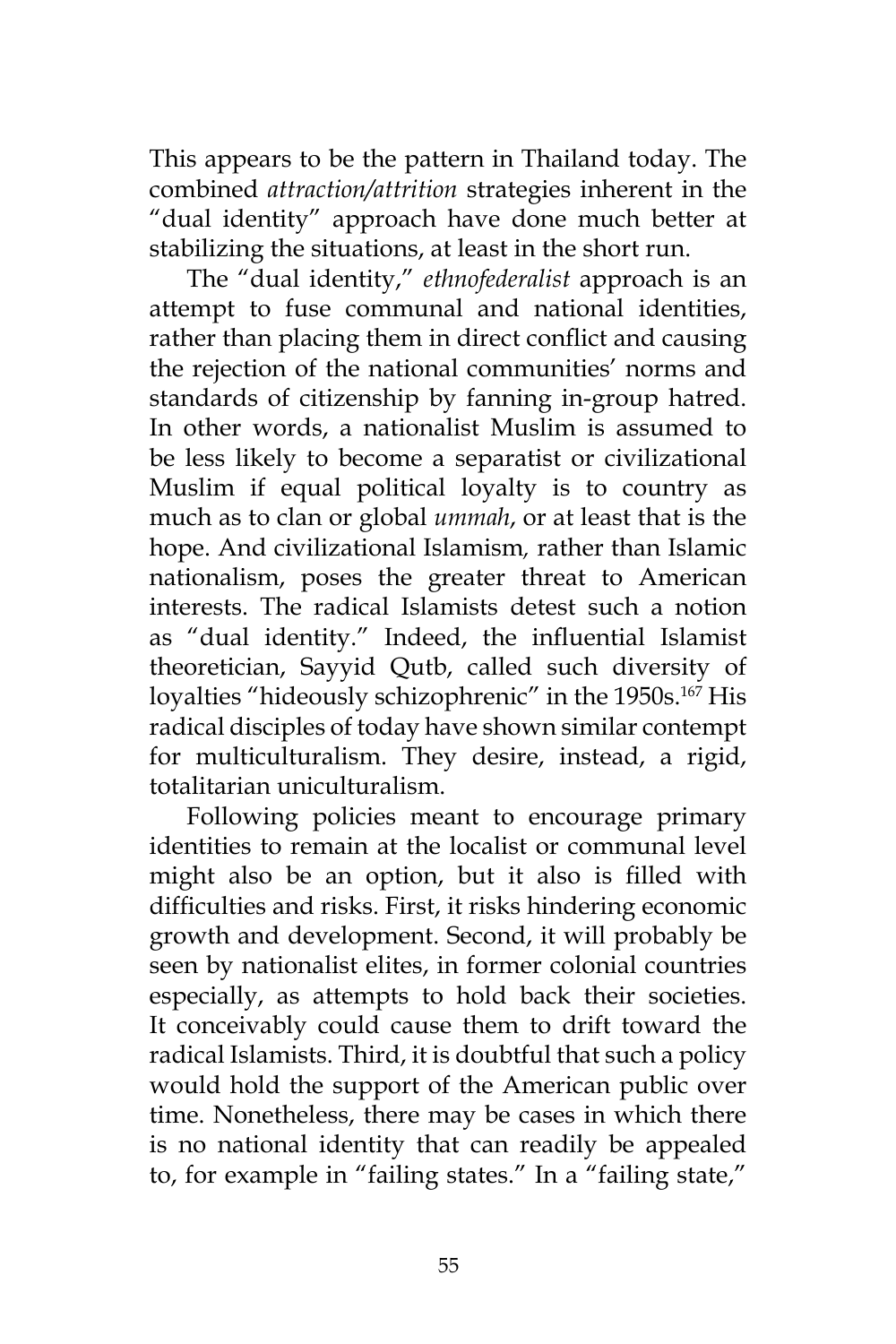no central governance exists, and communal and localist identities tend to predominate, with national identities contested or rejected. In such cases, perhaps the least poor solution might be to support subnational communal groups in order to achieve the short-term security goal of preventing a state supporting terrorism from forming, as occurred recently in Somalia.<sup>168</sup> There is, of course, no guarantee that it will work in any case, as there is none for the other levels of identity.<sup>169</sup> Thus a subnational social identity may be the only solution available in certain cases, but it is a short-term policy at best.

Similarly, attempting to manipulate the intra-Muslim identity along Shia and Sunni fault lines is unambiguously risky and might actually have the effect of unifying the two against the non-Muslim world. It is interesting to note that al-Qa'ida virtually ignored using the terms Shia and Sunni in its pronouncements prior to their attempt to instigate a sectarian war in Iraq in 2005. The doctrinal emphasis prior to that time was on Muslim unity across sectarian lines. With the death of Abu Musab al-Zarqawi, the al-Qa'ida leader in Iraq, who apparently successfully helped instigate such a sectarian conflict in that country, the overall sectarian appeals have again become somewhat obtuse. Yet these deep religious identity splits in Islam are too volatile and unpredictable to warrant an attempt to use them for political purposes. Neither the West, nor perhaps anyone else, has the knowledge, prestige, and intelligence to carry out such a plan of manipulation.170

The promotion of "dual-identity" nationalism, or ethnofederalism, is a risky policy, but allowing a drift towards pan-Islamist extremism arguably is far riskier. The United States therefore should subtly encourage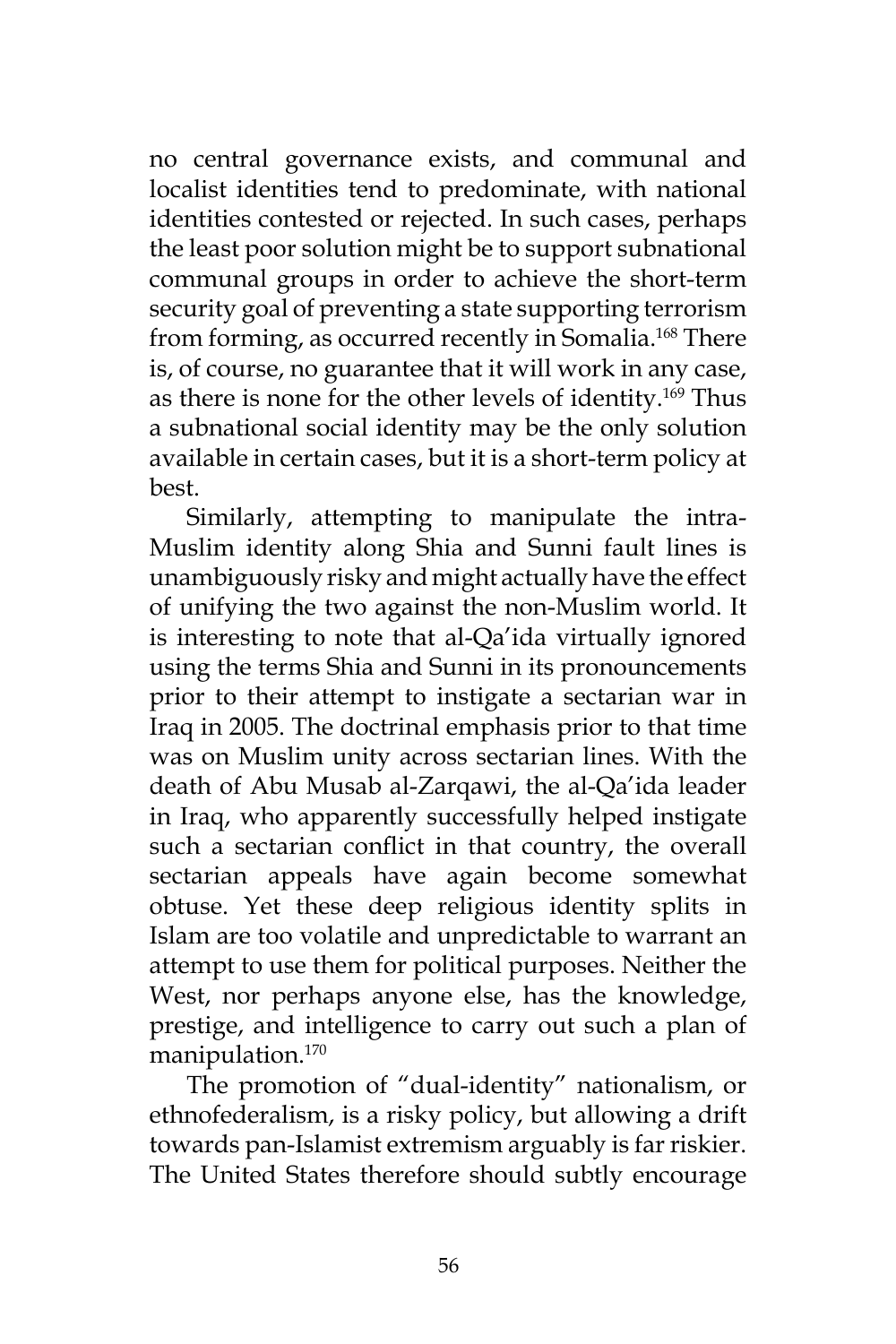moderate nationalist identities in the Muslim world, even if at some cost to its own short-term interests. We are strong and wealthy enough to do so. If identities can be maintained at the national level, eschewing civilizational warfare, the chances of gradually integrating these nations into the global economy to eliminate some of the underlying causes of their discontent should improve.

The United States, for all of its faults and foibles, also brings much to the table in its attempted creation of a new world order based on liberal institutions, domestically and internationally. The Islamists and their movement oppose such developments, not only in the realm of ideas, but also in the world of global power. Liberalism, in the sense of liberal, marketoriented, democratic, and republican ideas, stands in inherent ideational opposition to this movement. The radical Islamists see such opposition in civilizational identity terms. They base their political grand strategy on this basic set of beliefs. As totalitarians, they cannot accept the value pluralism of the polytheistic, liberal, or secular humanist ideals. There is nothing to negotiate with these people except our own surrender of values, for it would take that to satisfy them. Each concession to them will only lead to more demands until their ultimate goal is achieved. As American negotiators used to complain about the former Soviet Union: "What's theirs is theirs; what's ours is negotiable." It is always thus with totalitarians. Those who counsel otherwise do not understand properly the dynamics of totalitarian social and political movements and the belief systems upon which they are based.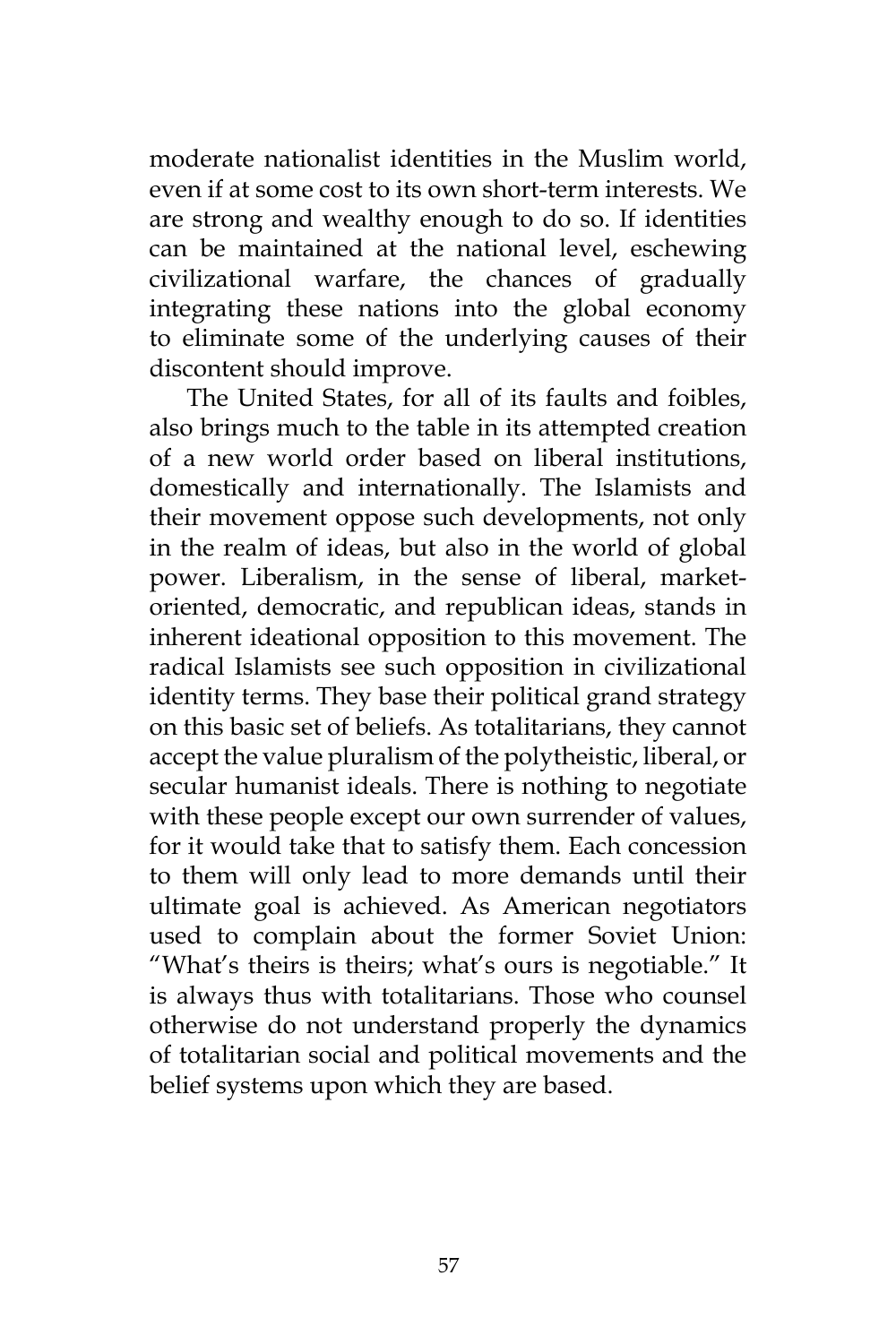#### **ENDNOTES**

1. Kennedy quote from Kennedy Library Online, "Speeches: 'Commencement Address at American University'," June 10, 1963, available at *www.jfklibrary.org*, October 10, 2006.

2. I am using the term "liberal" here and throughout in the generic sense used in political theory, that is, a belief system that is characterized by an adherence to promoting a host of particular freedoms and political and economic institutions. The political system thus produced may be liberal democratic, social democratic, Christian democratic, or take other forms, but they all adhere to essential liberal values (guaranteed personal freedoms, rule of law, freedom of association, market-oriented economic system, etc.). In the United States, for example, both what are called "Liberals" and "Conservatives" are liberals as the term is used here. They are simply left-wing liberals versus right-wing liberals, respectively. Both "Liberals" and "Conservatives" in the United States and elsewhere have shown themselves capable of quite naïve assumptions in dealing with totalitarians at times. See Eduard Mark, "October or Thermidor? Interpretations of Stalinism and the Perception of Soviet Foreign Policy in the United States, 1927-1947," *American Historical Review*, Vol. 94, No. 4, October 1989, pp. 937-963. For a good overview of the failures of both left and right liberals in Britain to understand the true nature of Hitlerism despite widespread revulsion toward much of his behavior, see Ian Kershaw, *Making Friends with Hitler: Lord Londonderry, the Nazis, and the Road to War*, New York: The Penguin Press, 2004, pp. 25-64. One of the main problems, argues Kershaw, at least with the London *Times'* analysis, was that: "No connection was made between Hitler's domestic brutality and disregard for legal constraints and his likely actions in the realm of foreign policy." *Ibid.*, p. 33. There were, of course, some who got it right also.

3. See "Information on U.S. Agencies' Efforts to Address Islamic Extremism," Washington, DC: United States Government Accountability Office (GAO), September 2005. On the coinage of the word Islamism to distinguish the terrorists from mainstream and moderate Islam, see Norvell B. De Atkine, "Islam, Islamism, and Terrorism," *Army,* Vol. 56, No. 1, January 2006, p. 55. There is no generally accepted definition of the word terrorism. Following the definition used by Rex Hudson in a study for the Library of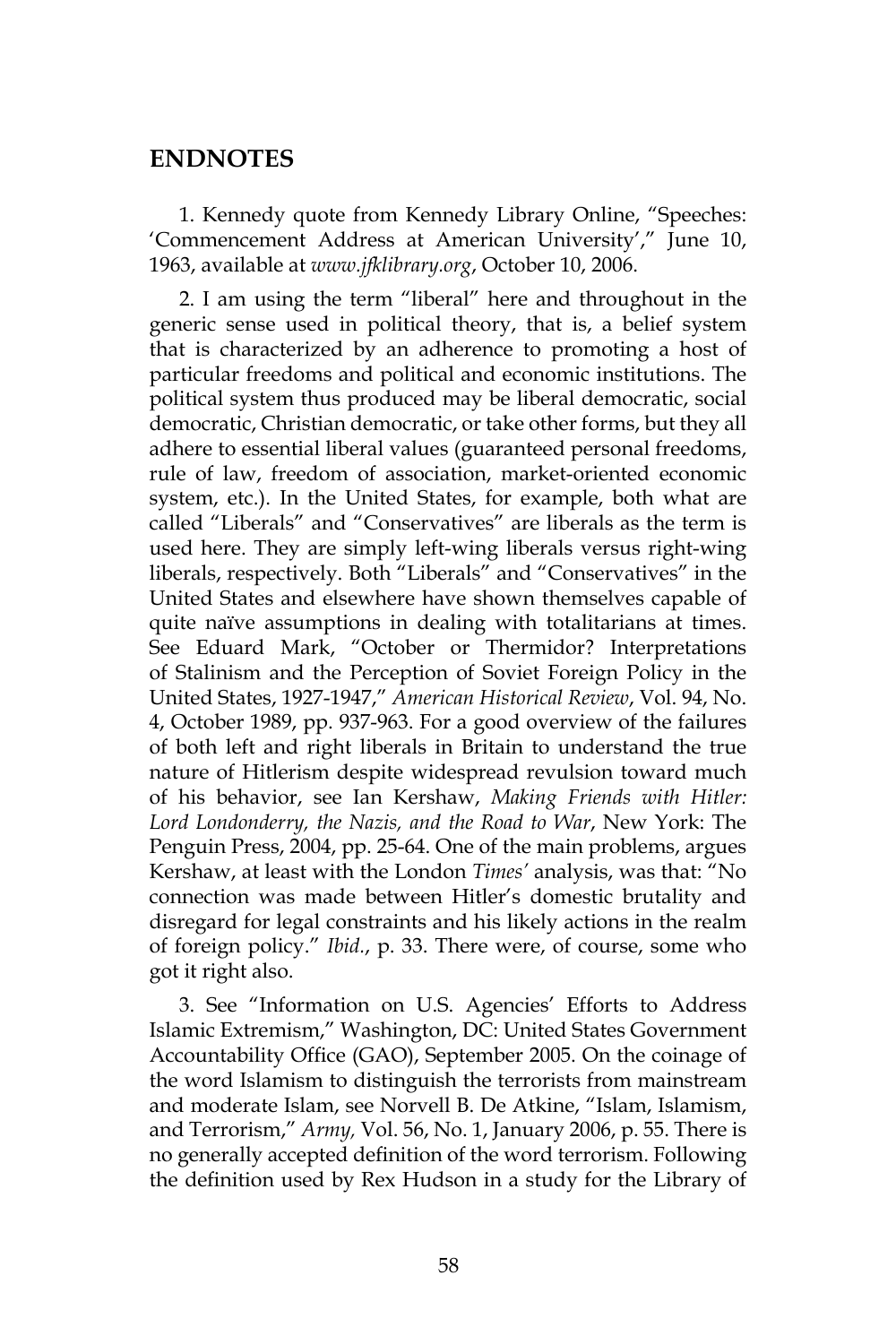Congress, terrorism for the purposes of this monograph is "the calculated use of unexpected, shocking, and unlawful violence against noncombatants (including, in addition to civilians, offduty military and security personnel in peaceful situations) and other symbolic targets perpetrated by a clandestine member(s) of a subnational group or a clandestine agent(s) for the psychological purpose of publicizing a political or religious cause and/or intimidating or coercing a government(s) or civilian population into accepting demands on behalf of the cause." Rex A. Hudson, *The Sociology and Psychology of Terrorism: Who Becomes a Terrorist and Why*? Washington, DC: Library of Congress, 1999, pp. 10-11, at *www.fas.org/irp/threat/frd.html*; available August 23, 2005. I also include attacks against economic targets as terrorism, since they often have great human costs.

4. As viewed speaking in Washington, DC, on C-span, broadcast on October 24, 2005.

5. Alexander Downer, "Extremist Islam Holds Little Appeal," *Middle East Quarterly,* Vol. 12, No. 4, Fall 2005, p. 67.

6. For an argument that virtually only ideas matter and that the use of police and military force merely creates sympathy for the Islamists, see Joseph Chinyong Liow, "The Mahathir Administration's War Against Islamic Militancy: Operational and Ideological Challenges," *Australian Journal of International Affairs*, Vol. 58, No. 2, June 2004, pp. 241-256. Although Liow's point of the danger of excessive reliance on force alone is well taken, I believe his approach basically is wrong. In my view, the judicious use of force and credible ideational competition are both necessary to combat radical Islamism.

7. For an excellent overview of radical Islamist ideology, see Mary Habeck, *Knowing The Enemy: Jihadist Ideology and the War on Terror,* New Haven: Yale University Press, 2006. See also Rohan Gunaratna, *Inside al-Qai'da: Global Network of Terror,* New York: Columbia University Press, 2002; Christopher M. Blanchard, *al-Qai'da: Statements and Evolving Ideology*, Washington, DC: Congressional Research Service, Library of Congress, February 4, 2005; Peter L. Bergen, *The Osama bin Laden I Know: An Oral History of al-Qa'ida's Leader,* New York: Free Press, 2006; Bruce Hoffman, *Inside Terrorism,* New York: Columbia University Press, 1998; Fawaz A. Gerges, *The Far Enemy: Why Jihad Went Global,* New York: Cambridge University Press, 2005; Olivier Roy, *Globalized Islam:*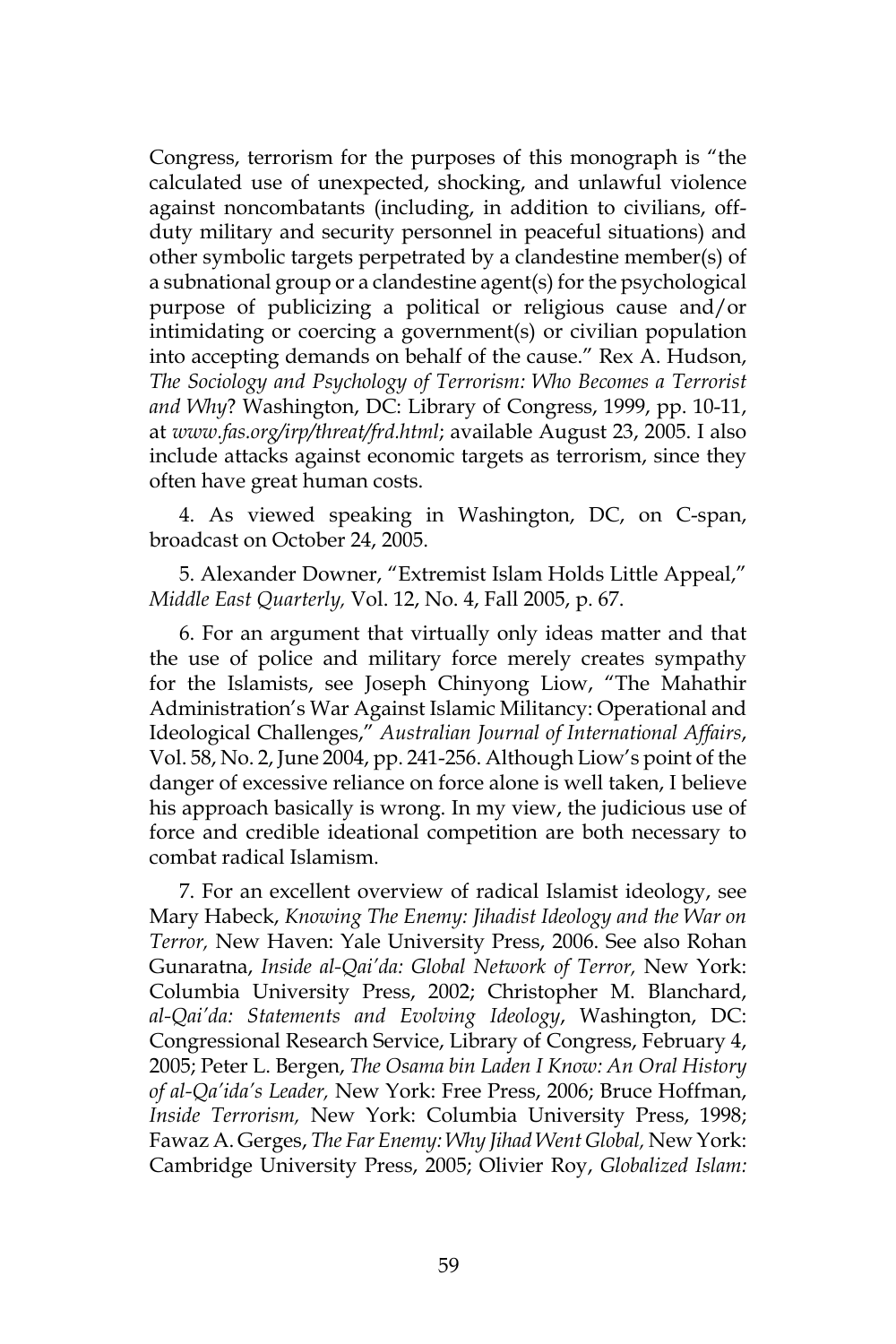*The Search for a New Ummah,* New York: Columbia University Press, 2004.

8. For variations among radical Islamist groups, see Gunaratna, pp. 92-94.

9. An experienced psychiatrist, Jerrold M. Post, notes the extreme difficulty in dissuading a confirmed terrorist into abandoning his ways, in "When Hatred is Bred in the Bone: Psycho-Cultural Foundations of Contemporary Terrorism," *Political Psychology*, Vol. 26, No. 4, August 2005, pp. 615-636. On regeneration, see also *idem.*, "Terrorist Psycho-logic: Terrorist Behavior as a Product of Psychological Forces," in Walter Reich, ed., *Origins of Terrorism: Psychologies, Theologies, States of Mind,* Washington, DC: The Woodrow Wilson Center Press, 1998, pp. 25-40; Kumar Ramakrishna, " 'Constructing' the Jemaah Islamiya Terrorist: A Preliminary Inquiry," *Working Paper No. 71,* Singapore: Institute of Defence and Strategic Studies, 2004, pp. 2-3.

10. Post, "Terrorist Psycho-logic," p. 38.

11. Blanchard, pp. 8-10.

12. For an excellent introduction to the evolution of Jemaah Islamiya, see Greg Barton, *Jemaah Islamiya: Radical Islamism in Indonesia,* Singapore: Singapore University Press, 2005.

13. See the August 2005 interview with Bashir, the "Imam" of Jemaah Islamiya, by Dr. Scott Atran in *Spotlight on Terror*, Vol. 3, No. 9, Jamestown Foundation, September 15, 2005, n.p., *www.Jamestown.org/terrorism/news/uploads/362baasyir;* available September 30, 2005. I want to thank Sherifa Zuhur for alerting me to this source. For the operational planning for the regional "super state," see Captain Wayne Turnbull, "A Tangled Web of Southeast Asian Islamic Terrorism: The Jemaah Islamiya Terrorist Network," Monterey, CA: M.A. Thesis, Monterey Institute of International Studies, 2003; Zachary Abuza shows that the extremist Islamic schools in Southeast Asia increasingly have become radicalized into pan-Islamism with contact and influence from the Middle East, *Militant Islam in Southeast Asia: The Crucible of Terror,* Boulder, CO: Lynne Reiner, 2003, pp. 13-18. The name of the Indonesian-based Islamist group, Jemaah Islamiya, is rendered in several ways. I have maintained the spelling of the author cited in the footnotes, and in the text used the spelling noted here.

14. *The Cold War and Soviet Insecurity: The Stalin Years,* New York: Oxford University Press, 1996, p. 9.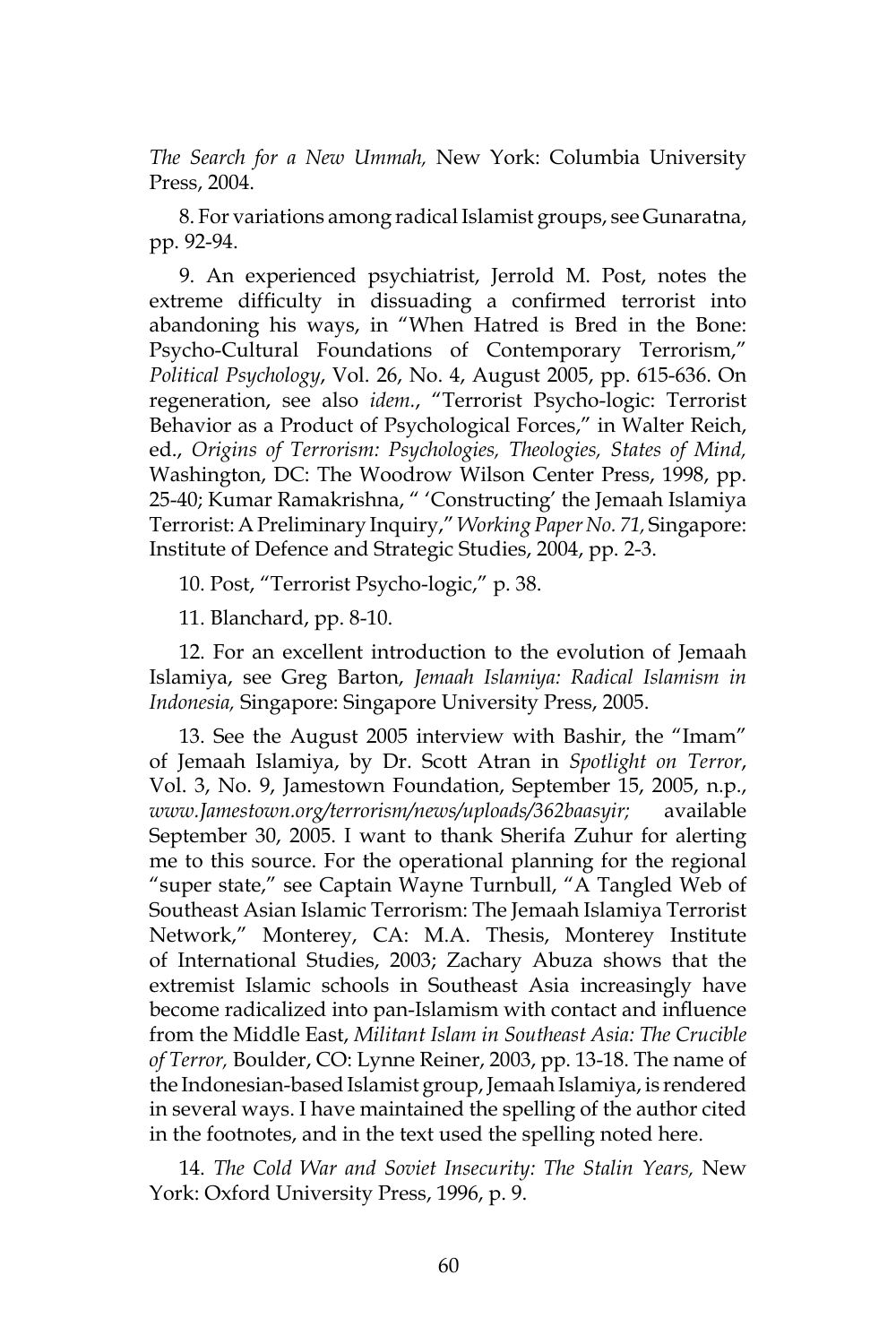15. For an example of such reasoning concerning the current radical government in Iran, see David Ignatius, "It's Time to Engage With Iran," *Washington Post Online,* May 26, 2006, n.p., *www. washingtonpost.com;* available May 26, 2006. After asserting that East-West dialogue ended the Cold War, a simplistic and dubious claim in my opinion, Ignatius argues that the harsh rhetoric of the Iranian regime and its threats to destroy Israel actually are meant to establish domestic credibility so that it can engage the West in peaceful dialogue. Subsequent behavior by the Iranian regime has not supported such a conclusion. For a particularly egregious attempt to portray the radical Islamist President Ahmadinejad of Iran as a moderate, for example, see Michael Slackman, "Iran Chief Eclipses Power of Clerics," *New York Times Online,* May 28, 2006, n.p., *www.nytimes.com;* available May 28, 2006.

16. James S. Robbins, "Khomeini Redux: Tehran Rising," *National Review Online,* January 3, 2006, *www.nationalreview.com;*  available January 3, 2006. For an extended left-of-center critique of liberal assumptions of reasonableness in totalitarian adversaries, see Martin Bright, *When Progressives Treat with Reactionaries: The British State's Flirtation with Radical Islamism,* London: Policy Exchange, 2006, *www.policyexchange.org.uk/images/libimages/176. pdf;* available April 6, 2006.

17. This valuational mirror-imaging is not only true of those who are naïve or inexperienced in the world of diplomacy. Thus previous foreign secretary of Great Britain and Labour leader Arthur Henderson, after a meeting with Hitler early in his regime, told the *Manchester Guardian* that "He had seen Hitler and believed him to be sincerely pacific." Why? Because Hitler had told him so. Kershaw, p. 34.

18. Gunaratna, pp. 229-230.

19. Mahammad-Mahmoud Ould Mohamedou, *Non-Linearity of Engagement: Transnational Armed Groups, International Law, and the Conflict Between al-Qai'da and the United States,* Cambridge, MA: Program on Humanitarian Policy and Conflict Research, Harvard University, 2005, p. iii. Based on this judgment, in a widely distributed article, Mohamedou called for negotiations to end the conflict with al-Qa'ida by essentially ending the American presence in the Middle East, which is one of al-Qa'ida*'s* basic demands for peace. He does not mention South or Southeast Asia. He is apparently unaware that they figure into radical Islamist strategy also. See *idem.*, "Time to Talk to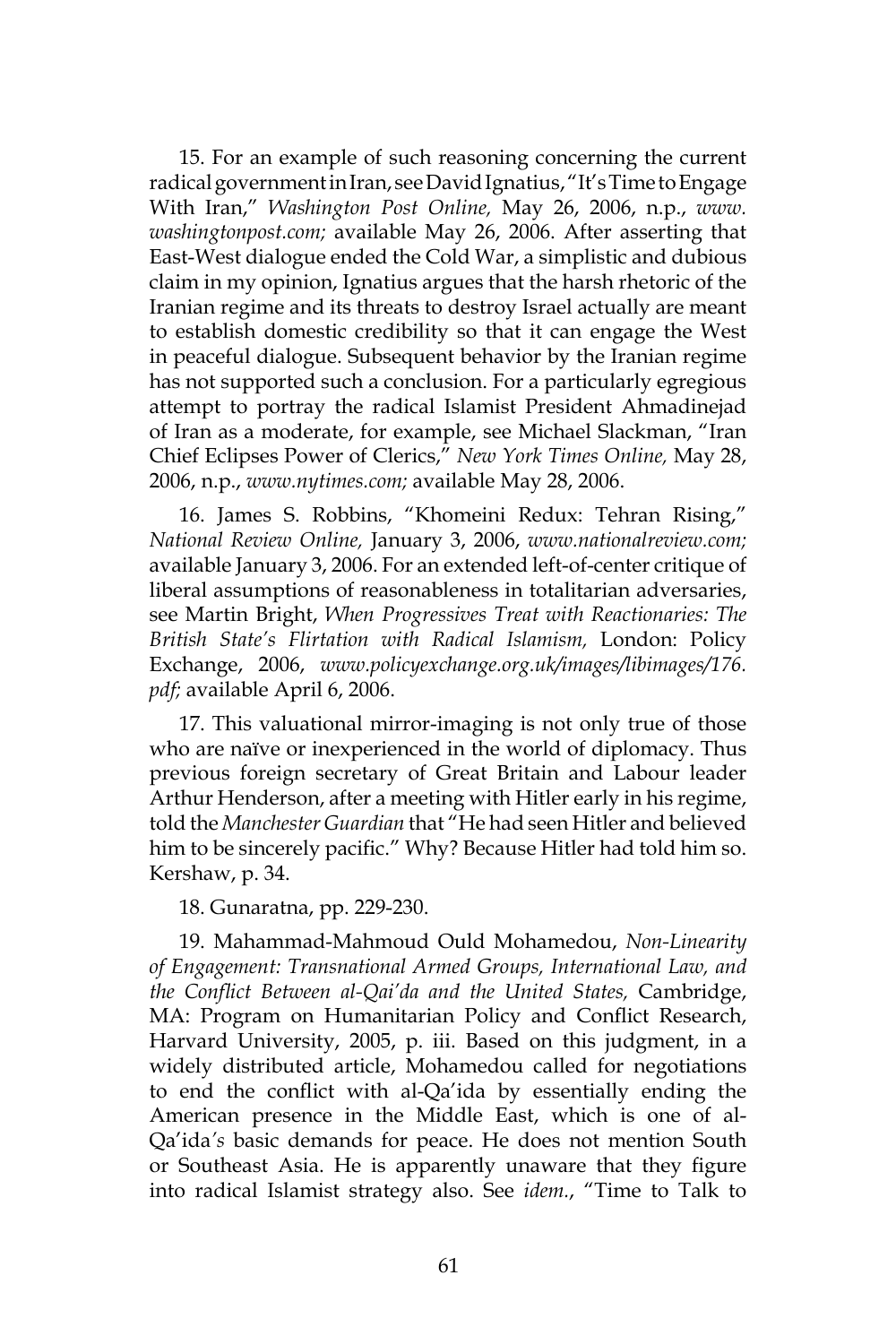al-Qai'da?" *Boston Globe Online*, September 14, 2005, n.p., *www. boston.com;* available September 14, 2005*.* A visit to this program's web site shows that it is funded largely by the Swiss, Norwegian, Canadian, and Swedish governments, all of which have taken strong positions against major aspects of the American-led LWT. Among the program's "partner organizations" listed are The Center for Human Rights Studies and the Graduate Center for the Study of International Relations of the University of Tehran. Why anti-LWT governments would be financing "partners" that are connected to the University of Tehran, and why they are given space and succor by Harvard's Program for Public Health, will be left to the reader to discern.

20. Robert Pape, *Dying to Win: The Strategic Logic of Suicide Terrorism,* New York: Random House, 2005. This thesis will be discussed further below.

21. Joseph J. Ellis, "Finding A Place for 9/11 in American History," *New York Times Online,* January 28, 2006, *www. nytimes.com*; available January 28, 2006. Professor Ellis has had a controversial career, despite the many honors he has received. In 2001 he was suspended for a year without pay from Mt. Holyoke College and forced to give up his endowed chair for lying about his military service. Ellis used his claim to have been a highly decorated Vietnam veteran to support his antiwar activities in the 1980s and 1990s. It was later discovered that he had never been in Vietnam and had spent his army duty teaching history at West Point.

22. John Mueller, "Is There Still a Terrorist Threat?" *Foreign Affairs Online,* September/October 2006, n.p., *www.foreignaffairs. org;* available September 3, 2006. Mueller does not argue that there is no threat, but that it has been greatly exaggerated.

23. Habeck, pp. 68, 69.

24. Bergen, p. 392.

25. The term "totalitarianism" was coined by Italian journalists in 1923 to describe changes in election laws made by Benito Mussolini that effectively destroyed the chances of other parties to compete in an election. It was later positively appropriated by Mussolini himself. It also was later applied to Nazism and Leninism in the sense of their being ideologies that demanded a monopoly on valuational and political power, refused the legitimate existence of alternative moral value systems, and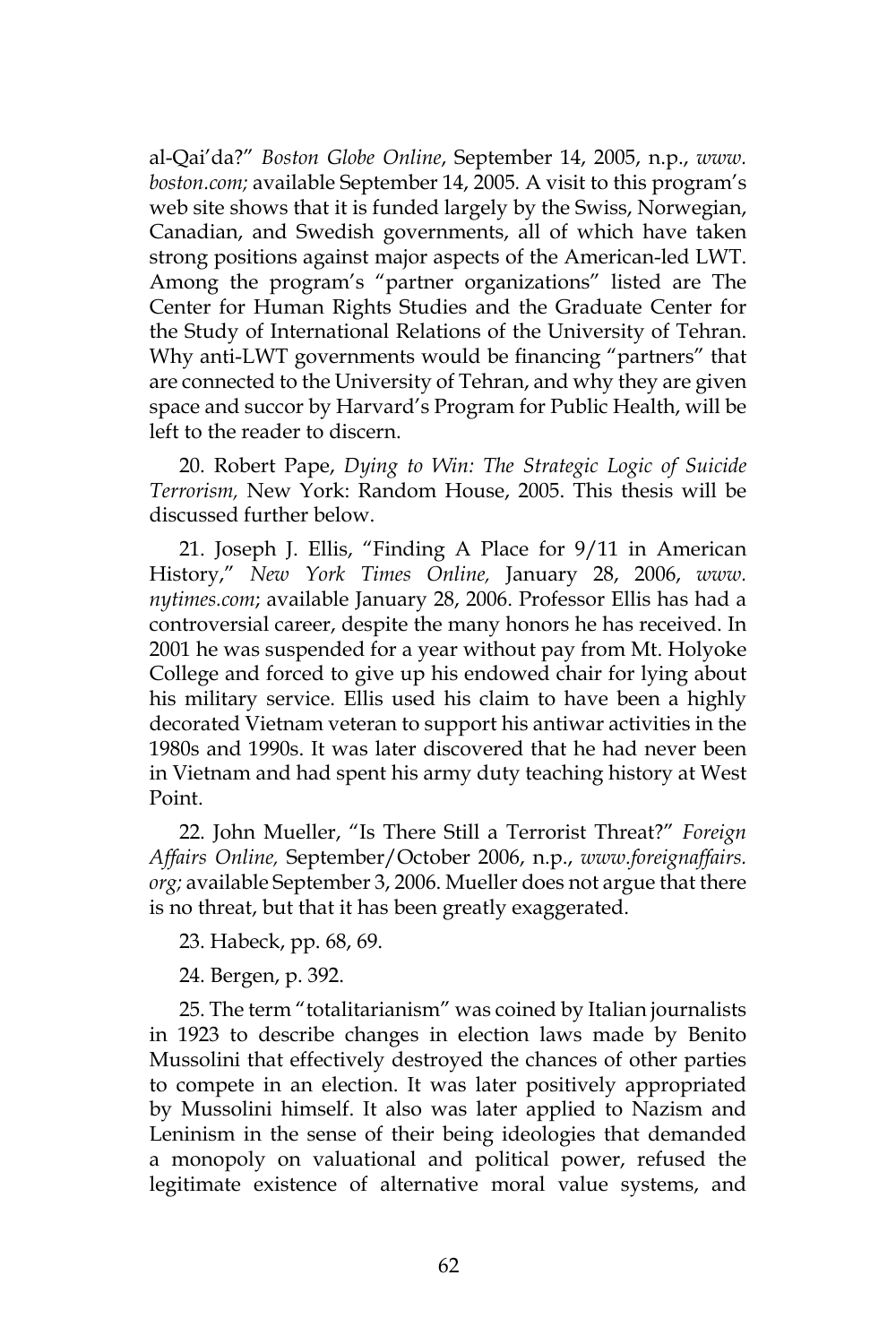attempted to erase the distinction between public and private behavior as objects of political control. That is, they aimed at total control of behavior. It has been, at times, a contested term. I am using it in the generic sense cited here: a belief system that is ultimately intolerant of the existence of any other belief system. For excellent overviews of the concept and its uses in political discourse, see Abbot Gleason, *Totalitarianism: The Inner History of the Cold War,* New York: Oxford University Press, 1995; and Michael Halberstam, *Totalitarianism and the Modern Conception of Politics,* New Haven: Yale University Press, 2000. For Mussolini's adoption of the term in the Italian context, see R. J. B. Bosworth, *Mussolini,* New York: Oxford University Press, 2002, pp. 194-216.

26. For example, see Marc Sageman's use of "hubs" and "nodes" to describe the Islamist networks, *Understanding Terror Networks,*  Philadelphia: University of Pennsylvania Press, 2004, p. 164; see also Gunaratna, pp. 223-225; Abuza, *Militant Islam in Southeast Asia*, pp. 6, 8-9, 25, 89, 128-131; and the sources they cite.

27. See Sherifa Zuhur, *A Hundred Osamas: Islamist Threats and the Future of Counterinsurgency*, Carlisle Barracks, PA: Strategic Studies Institute, U.S. Army War College, 2005.

28. Alan Bullock, *Hitler and Stalin: Parallel Lives,* New York: Alfred A. Knopf, 1991, p. 642.

29. See Kershaw's magisterial two volume biography, *Hitler, 1889-1936: Hubris,* New York: W. W. Norton, 1999; and *Hitler, 1936-1945: Nemesis,* New York: W. W. Norton, 2001, for the concept of "working toward the *Fuehrer."* For a brief overview of the concept, see *idem.*, *The "Hitler Myth": Image and Reality in the Third Reich,* New York: Oxford University Press, 1987, pp. 83-104.

30. From a December 1998 interview of bin Laden in *Time* Magazine as quoted on a transcript of the PBS series *Frontline*, *www.pbs.org.wgbh/pages/frontline/shows/binladen/who/edicts/html;*  available November 3, 2005*.*

31. For the "think globally, act locally" formulation and the Phares quote, see Priya Abraham, "Terror: al-Qai'da Affiliates Attack," *World Magazine,* Vol. 21, No. 1, December 31, 2005, n.p., *www.worldmag.com;* available January 25, 2006.

32. For similarities and differences between totalitarian ideologies and Islamism*,* see Michael Whine, "Islamism and Totalitarianism: Similarities and Differences," *Totalitarian Movements and Political Religions*, Vol. 2, No. 2, Autumn 2001,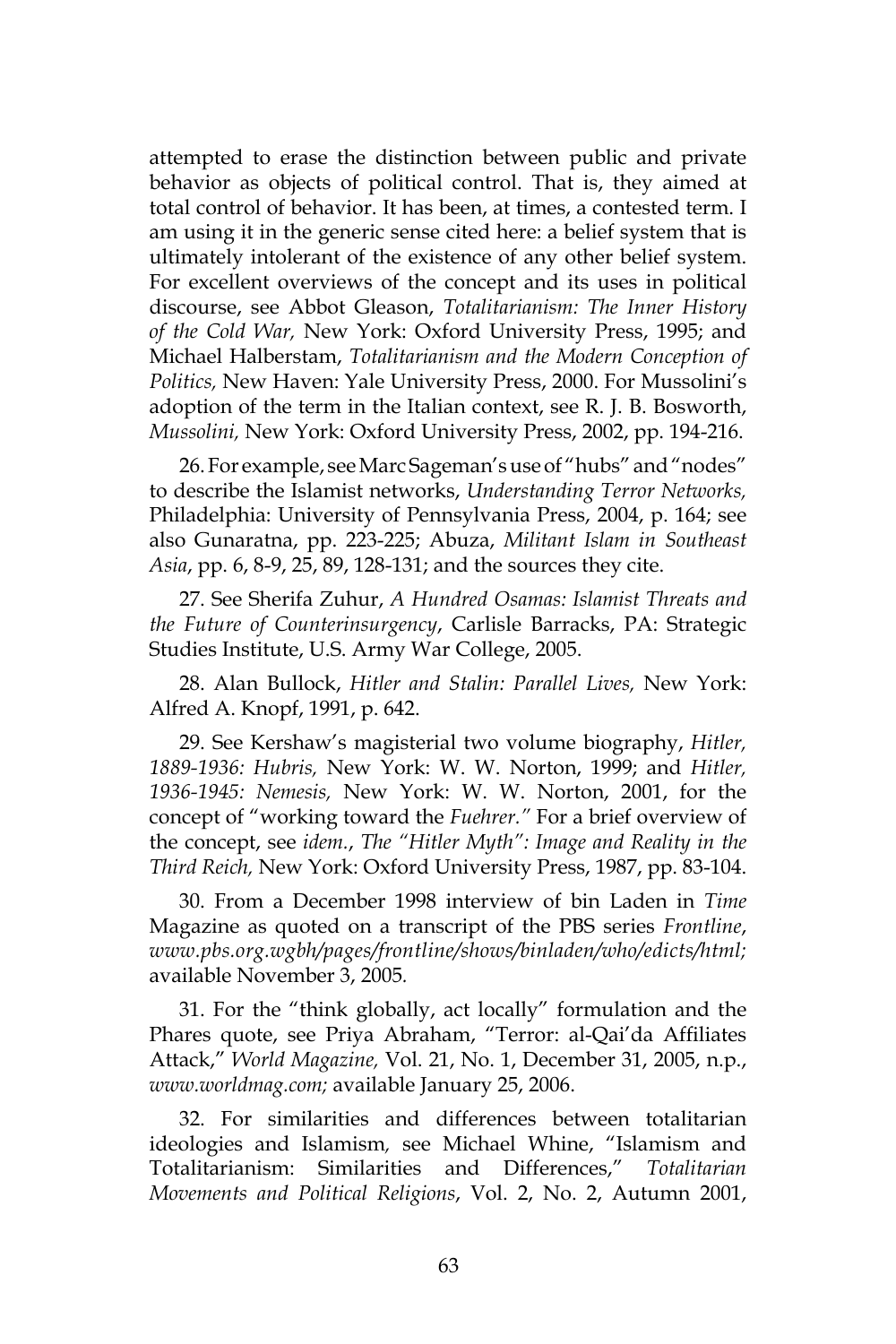pp. 54-72. For excellent comparisons of totalitarian regimes in Great Powers, see Bullock, *Hitler and Stalin*, and Richard Overy, *The Dictators: Hitler's Germany, Stalin's Russia,* New York: W. W. Norton, 2004.

33. Quoted in Adam LeBor and Roger Boyes, *Seduced by Hitler: The Choices of a Nation and the Ethics of Survival,* New York: Barnes and Noble, 2000, p. 22.

34. Paul Berman attributes the totalistic nature of Islamist thought to the interpretation of radical Islam offered by writers such as the influential Egyptian Islamic scholar, Sayyid Qutb. Qutb apparently thought that this totality of claims on one's being was especially Islamic, but, as Berman notes, secular totalitarian ideologies in the West made similar claims on the individual. Berman, pp. 66-67.

35. Quoted in Blanchard, p. 6, fn. 20.

36. As quoted in John C. Zimmerman, "Roots of Conflict: The Islamist Critique of Western Values," *The Journal of Social, Political, and Economic Studies*, Vol. 30, No. 4, Winter 2005, pp. 440-441.

37. For the concept of rational choices made through a fundamentalist religious cognitive and cultural framework, see Kristen Renwick Monroe and Lina Haddad Kreidie, "The Perspective of Islamic Fundamentalists and the Limits of Rational Choice Theory," *Political Psychology*, Vol. 18, No. 1, March 1997, pp. 19-43.

38. For this criticism of those who ignore the importance of beliefs and values in international politics, see Douglas J. Macdonald, "Formal Ideology and the Cold War: Toward a Framework for Empirical Analysis," in Odd Arne Westad, ed., *Reviewing the Cold War: Approaches, Interpretations, Theory,* London: Frank Cass, 2000, pp. 80-105.

39. Bullock, p. 446.

40. *Ibid.*, p. 464.

41. Martin Seliger, *Ideology and Politics,* New York: The Free Press, 1976; and Macdonald, *passim.*

42. Raghid El-Solh, "Islamist Attitudes Toward Democracy: A Review of the Ideas of al-Ghazali, al-Turabi and 'Amara," *British Journal of Middle Eastern Studies*, Vol. 20, No. 1, May 1993, pp. 57- 63; Gudrun Kramer, "Islamist Notions of Democracy," *Middle East Report*, No. 183, July-August 1993, pp. 2-8; more recently, see the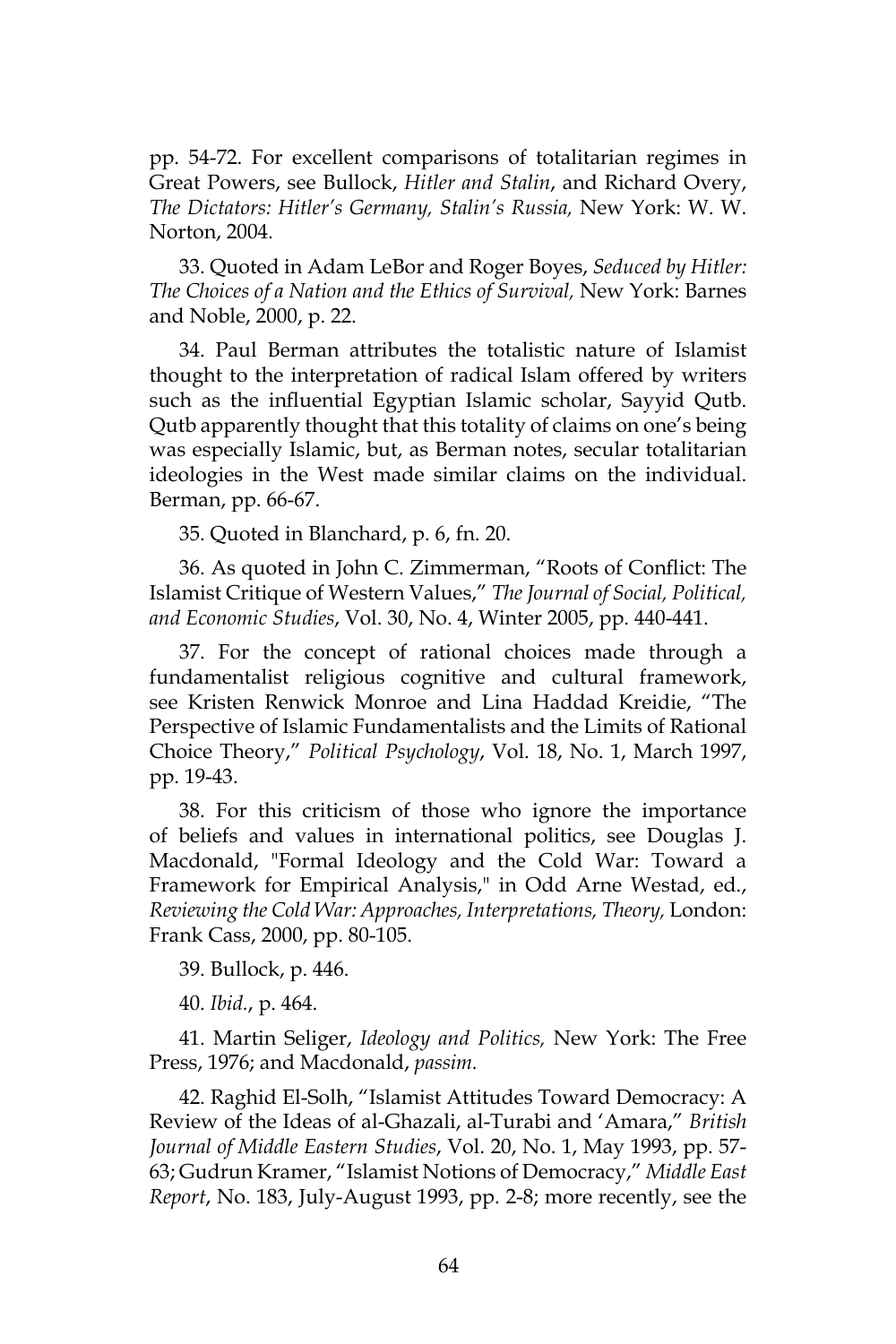discussion from a former Indonesian president in Abdurrahman Wahid, "Hearts and Minds: Right Islam vs. Wrong Islam," *Wall Street Journal Online,* December 30, 2005, *www.wsj.com;* available December 30, 2005. For example, the creation of Israel turned the influential Islamist theorist Sayyid Qutb in a much more anti-Western and radical direction. See Lawrence Wright, *The Looming Tower: Al-Qaeda and the Road to 9/11,* New York: Alfred A. Knopf, 2006, pp. 8-9.

43. I would like to thank Douglas Lovelace and Steven Metz for pointing out the differences between a military grand strategy and a political grand strategy as I am defining the latter here.

44. Boyd quoted in Dr. Chet Richards, "Grand Strategy," n.p., *www.d-n-i-net/fcs/boyd\_grand-strategy.htm;* available October 9, 2005.

45. For example, see Tom McKenna, "Saints, Scholars, and the Idealized Past in Philippine Muslim Separatism," *Pacific Review*, Vol. 15, No. 4, December 2002, pp. 539-553; Michael Laffan, "The Tangled Roots of Islamist Activism in Southeast Asia," *Cambridge Journal of International Affairs*, Vol. 16, No. 3, October 2003, pp. 397-414; Diego Muro, "Nationalism and Nostalgia: The Case of Radical Basque Nationalism," *Nations and Nationalism*, Vol. 11, No. 4, October 2005, pp. 571-589.

46. On communism in particular, see the magnificent work by the late French historian, Francois Furet, *The Passing of an Illusion: The Idea of Communism in the Twentieth Century,* Chicago: University of Chicago Press, 1999. On Nazism, see Richard J. Evans, *The Third Reich in Power, 1933-1939,* New York: The Penguin Press, 2005.

47. Quoted in Lebor and Boyes, p. 103.

48. Quoted in Zuhur, p. 10. The translation in brackets is Zuhur's.

49. Quoted on *CNN.com*, n.p.,*www.cnn.com/2005/ALLPOLITICS/ 01/26/bush*; available February 12, 2006.

50. For the classic work on the need for a mixture of idealism and realism in American foreign policy, see Robert E. Osgood, *Ideals and Self-Interest in America's Foreign Relations: The Great Transformation of the Twentieth Century,* Chicago: University of Chicago Press, 1953.

51. As I will explain in a book-in-progress on the role of ideology in international politics, there are, of course, political grand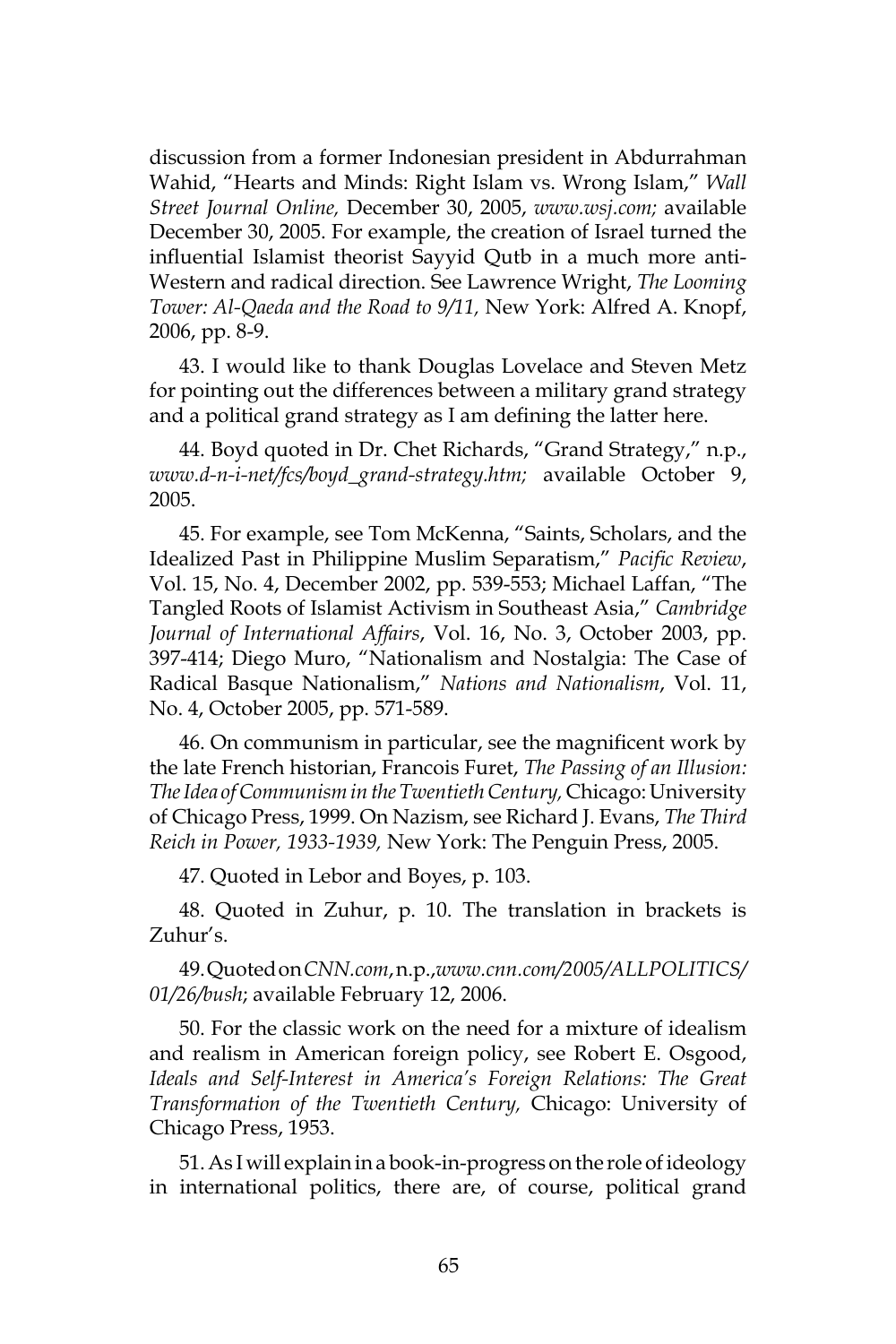strategies to *maintain* the status quo. But that point is not relevant to the subject under study here. The fundamental difference between the totalitarian and democratic models of political grand strategy is that the former spread their beliefs through violence and hostility against *everyone* who disagrees, while democratic strategy is far more selective and, at least theoretically, based on self-determination through peaceful means. All belief systems, however, are at some point absolutist if their adherents are willing to defend themselves and their system. Democracy is simply far more open, tolerant, and pluralistic than authoritarian or totalitarian forms of government, but it is a matter of degree. If there is a group attempting to overthrow the system violently, for example, democrats usually will demand a right to selfdefense. Its relative tolerance, therefore, is, and must be, limited at some point if it is to protect itself when in danger. For general discussions of these points, see Preston King, *The Ideology of Order: A Comparative Analysis of Jean Bodin and Thomas Hobbes,* London: Frank Cass, 1999; John G. A. Pocock, *The Machiavellian Moment: Florentine Political Thought and the Atlantic Republican Tradition,*  Princeton: Princeton University Press, 1975.

52. Atran Interview with Abu Bakar Bashir, August 2005*.*

53. Osama bin Laden, *Messages to the World: The Statements of Osama Bin Laden*, edited and introduced by Bruce Lawrence, New York: Verso, 2005, p. 166.

54. Bashir also denies that the first Bali bombing was the work of Jemaah Islamiya, even though the bombers gleefully admitted their crime in open court. Bashir avers that the Israelis and the CIA perpetrated the bombing. Atran Interview with Abu Bakar Bashir, August, 2005.

55. Abuza, *Militant Islam in Southeast Asia*, p. 23.

56. Ramakrishna, pp. 33-34.

57. Bin Laden, pp. 126-127.

58. Quoted in Stephen Ulph, "Internet Mujahideen Intensify Internet Research on U.S. Economic Targets," *Terrorism Focus*, Vol. III, No. 2, January 18, 2006, n.p., *www.Jamestown.org;* available January 20, 2006.

59. Ramakrishna, p. 42. See also Maya Ranganathan, "Potential of the Net to Construct and Convey Ethnic and National Identities: Comparison of the Use in the Sri Lankan Tamil and Kashmir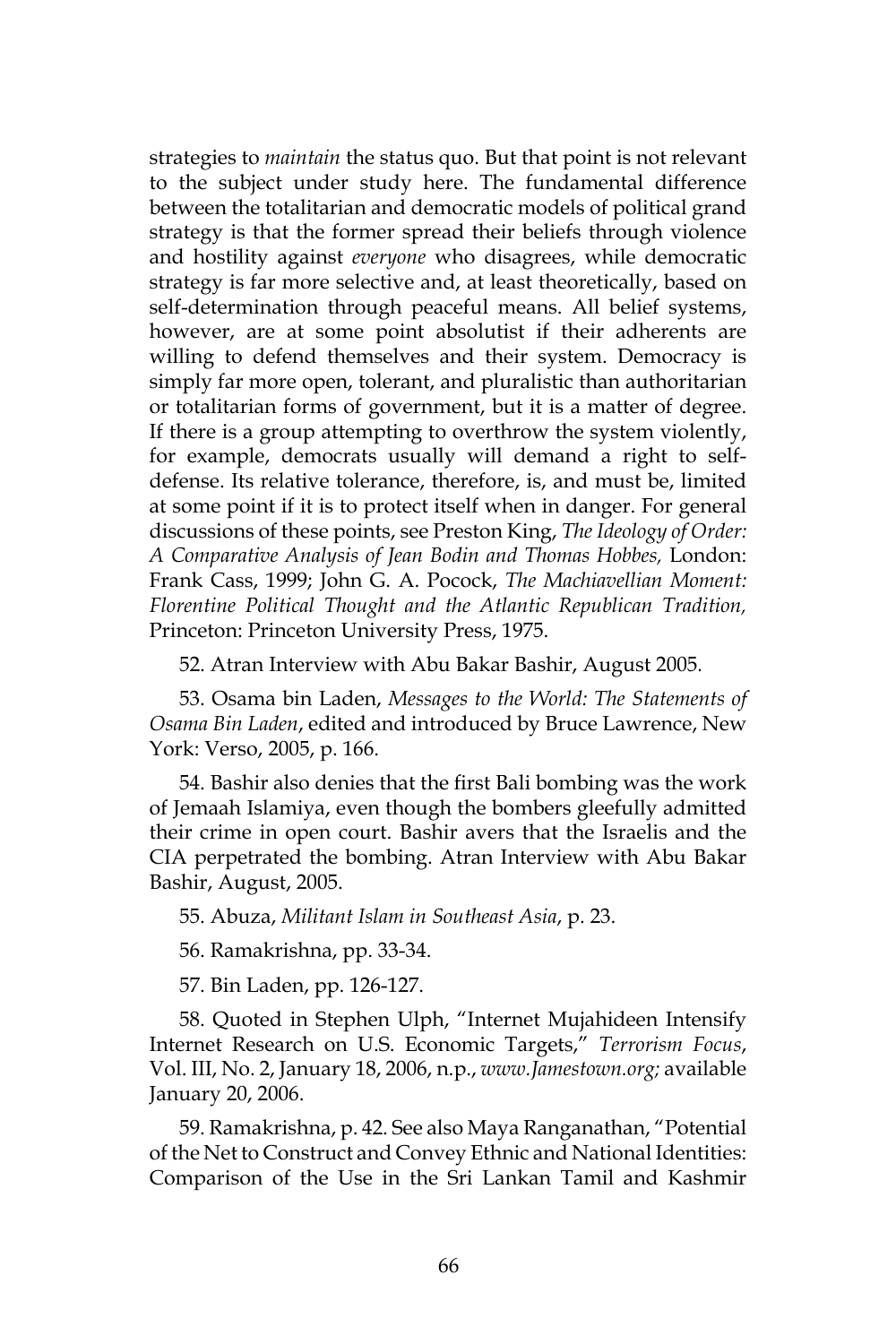Situations," *Asian Ethnicity*, Vol. 4, No. 2, June 2003, pp. 265-280; Ronald Niezen, "Digital Identity: The Construction of Virtual Selfhood in the Indigenous Peoples' Movement," *Comparative Studies in Society and History,* Vol. 47, No. 3, July 2005, pp. 532- 551; Birgit Blaucher, "Islamic Radicalism Online: The Moluccun Mission of the Lasker Jihad in Cyberspace," *Australian Journal of Anthropology*, Vol. 15, No. 3, December 2004, pp. 267-285; Gary R. Bunt, "Islam@britain.net: 'British Muslim' Identities in Cyberspace," *Islam and Christian-Muslim Relations*, Vol. 10, No. 3, October 1999, pp. 353-364; Sageman, p. 158; Jake Tapper, "Iraqi Insurgents Increasingly Using Internet as Propaganda Machine," *ABC News Online,* February 14, 2006, n.p., *www.abcnews.go.com*; available February 14, 2006; for an Indonesian case study, see Merlyna Lim, *Islamic Radicalism and Anti-Americanism in Indonesia: The Role of the Internet,* Washington, DC: East-West Center, 2005.

60. Stephen Ulph, "Coming Soon: The 'Voice of the Caliphate' Radio," *Terrorism Focus*, Vol. 2, No. 17, September 19, 2005, n.p., *www.jamestown.org;* available December 3, 2005.

61. The Middle East Media Research Institute (hereafter MEMRI), "Now Online: Swear Loyalty to al-Qa'ida Leaders," November 18, 2005, *www.memri.org/bin/articles.cgi?Page=archives &Area=sd&ID=SP102705;* available December 14, 2005.

62. See Stephen Ulph, "Internet Mujahideen Refine Electronic Warfare Techniques," *Terrorism Focus*, Vol. 3, Issue 5, February 7, 2006, *www.jamestown.org;* available March 27, 2006.

63. Laurie Mylroie, "The World Trade Center Bomb: Who is Ramzi Yousef? And Why it Matters," *National Interest*, Winter 1995/96, n.p., *www.fas.org/irp/world/iraq/956-tni.htm;* available February 9, 2006*.*

64. Cited in David Albright, *et. al*., "Bin Laden and the Bomb," *The Bulletin of the Atomic Scientists*, Vol. 51, No. 1, January/ February 2002, pp. 23-24.

65. Eli Lake, "Backlash in Zarqawi's Hometown: Imam: 'Everyone is Ashamed,'" *The New York Sun Online*, November 14, 2005, *www.daily.nysun.com*; available November 14, 2005; Mark MacKinnon, "Did al Zarqawi Strike Too Close to Home?" *The Globe and Mail Online*, November 12, 2005, *www.globeandmail.com;*  available November 12, 2005; Stephen Ulph, "Zarqawi Threatens Moroccan Diplomats, Ignites Debate Among Clerics," *Terrorism Focus*, Vol. 2, No. 21, November 14, 2005, *www.jamestown.org/*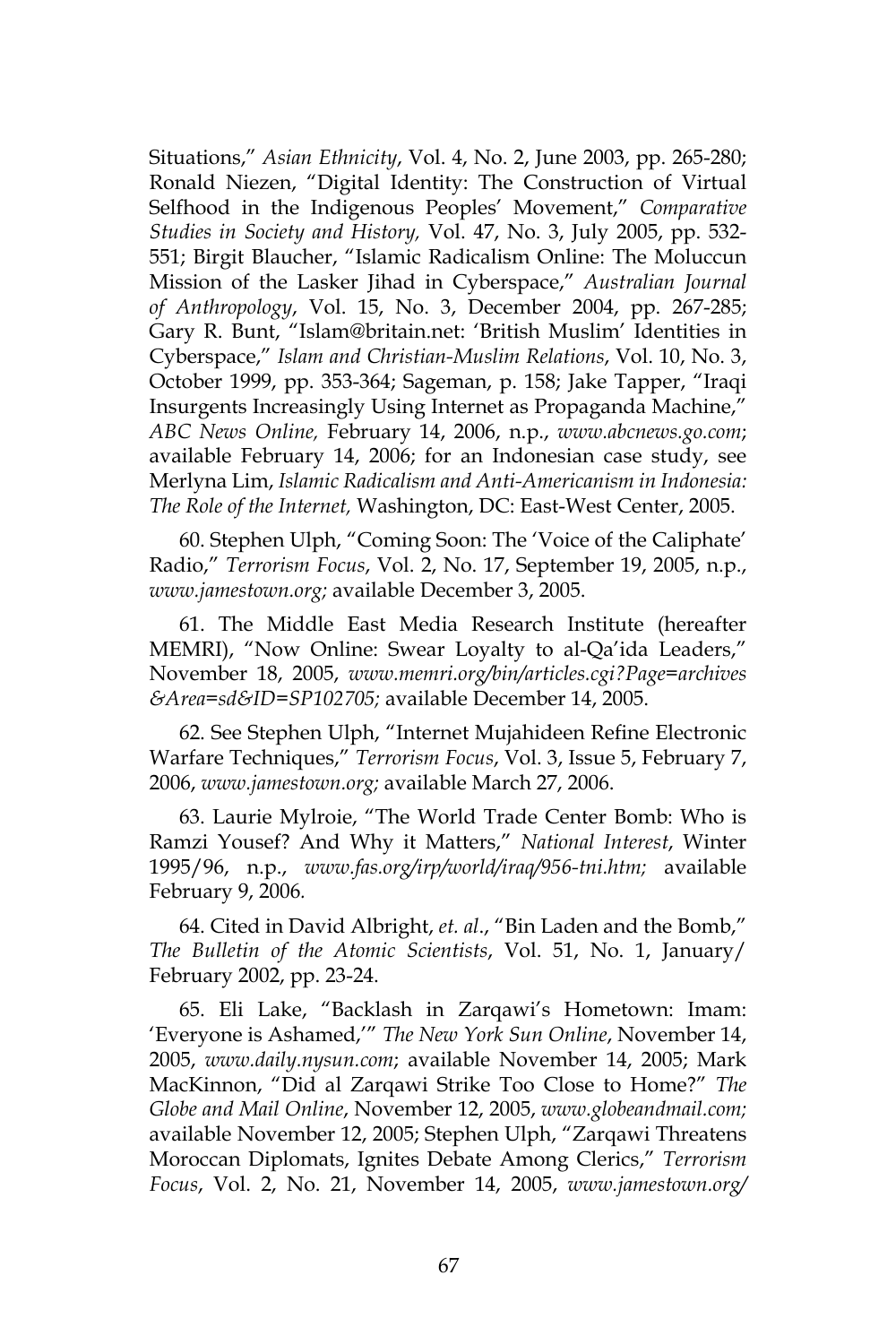*terrorism/news/article.php?articleid=2369825*; available November 14, 2005; Heba Kandil, "Arab Shows Decry Islamists," *Washington Times Online,* November 22, 2005, *www.washtimes.com*; available November 22, 2005; Tim Regan, "Musharraf Calls for 'Muslim Renaissance': Muslim Summit Also Hears Calls to Ban Groups Preaching Violence," *Christian Science Monitor Online,* December 8, 2005, *www.csmonitor.com/2005/1208/dailyUpdate.html?s=mesdu*; available December 8, 2005; "Islamists Lose in Malaysian Election," *International Herald Tribune Online,* December 8, 2005, *www. iht.com/articles/2005/12/07/news/malaysia.php*; available December 8, 2005; Sheila Bahn, "Indonesian Moderate Warns of Militants," *Washington Times,* May 8, 2006, *www.washingtontimes. com/world/20060507-102028-4766r.htm;* available May 8, 2006.

66. Quoted from a September 2005 interview in Bergen, p. 379.

67. For the role of mutually hostile ideologies in breeding conflict, a factor that has been largely overlooked in the international relations literature due to the dominance of the Realist paradigm, see Mark L. Haas, *The Ideological Origins of Great Power Politics, 1789-1989,* Ithaca, NY: Cornell University Press, 2005.

68. As Mary Harbeck notes, there are various explanations among the Islamists for the decline of the Muslim world, some emphasizing internal, "near enemy" factors and some emphasizing external, "far enemy" factors. They all believe, however, that Islam is in serious decline. Habeck, pp. 7-15. As we shall see, the dominant tendency in the beginning of the most recent movement was to deal with the "near enemy" first.

69. Like many Indonesians, Sukarno only used one name.

70. Sageman, p. 9.

71. For the history, see Habeck, pp. 17-40; Sageman, pp. 25-35; Gerges, pp. 4-6; Hoffman, Ch. 2. For bin Laden's and the al-Qa'ida leadership's personal intellectual debt to Qutb, see bin Laden, p. 16, fn. 3; Gerges, pp. 4-5; and Bergen, pp. 18-20.

72. Gerges, p. 7. For an accessible, brief overview of Qutb's intellectual evolution and career, see Wright, pp. 7-31.

73. The following account is based roughly on bin Laden's own version, in *Messages to the World,* pp. 133-138; and the overviews found in Berman, pp. 22-51; and Harbeck, pp. 1-32. More generally,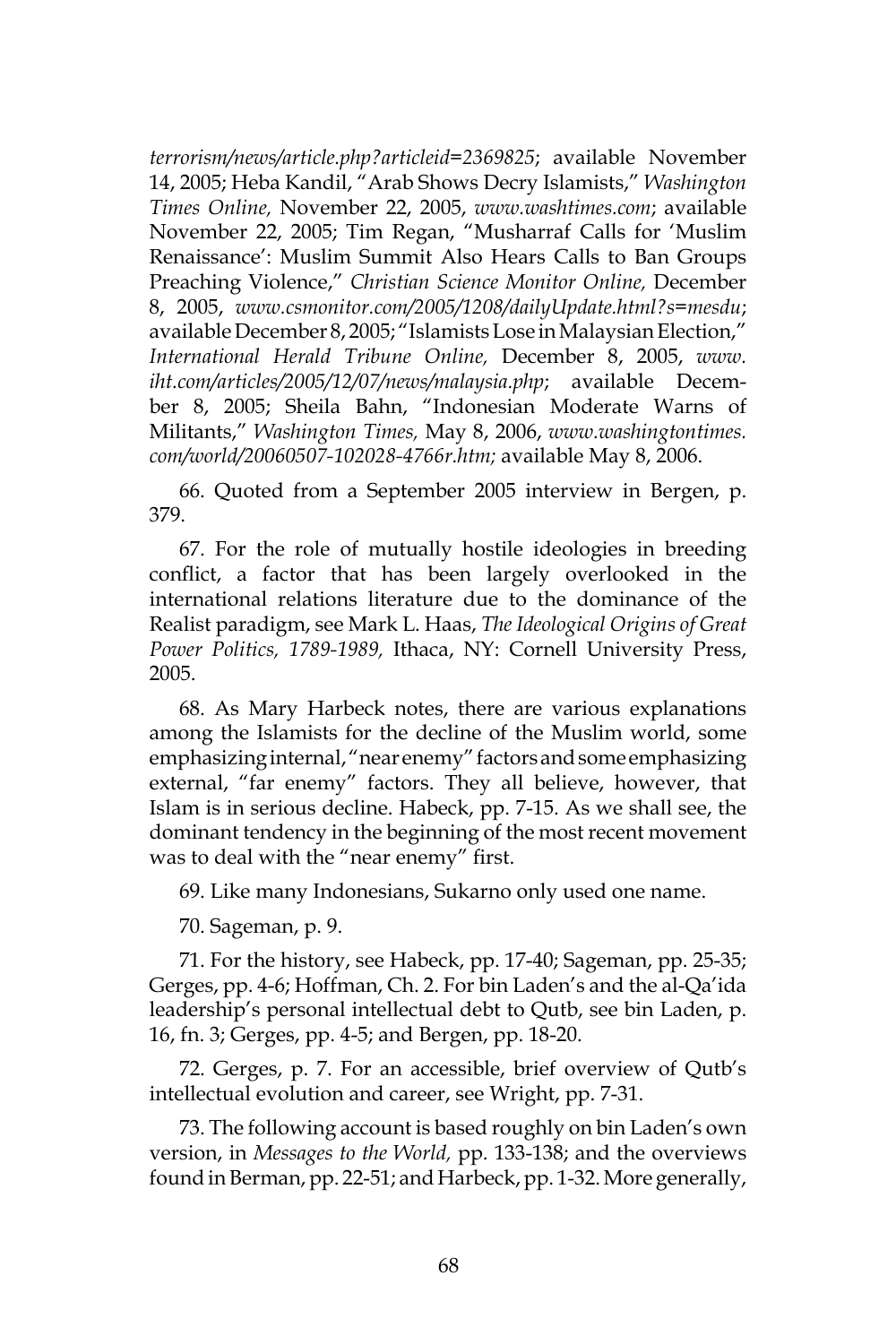see Bernard Lewis, *What Went Wrong?*: *The Clash Between Islam and Modernity in the Middle East,* New York: Harper Perennial, 2003.

74. For a general discussion of ideology and Islam, see William E. Shepard, "Islam and Ideology: Towards a Typology," *International Journal of Middle East Studies*, Vol. 19, No. 3, August 1987, pp. 307-335.

75. For radical Islamists' opposition to nationalism, see Ramakrishna, p. 12; Zimmerman, p. 453. Other Islamists, of course, may be ardent nationalists.

76. As with the term liberal, I am defining Globalization and Neoliberal generally. They refer to the adoption of liberal forms of political and economic organization that began to spread, especially, following the end of the Cold War.

77. For subordinate-superordinate identities, see Miles Hewstone, *et. al*., "Intergroup Bias," *Annual Review of Psychology,* Vol. 53, 2002, pp. 590-591.

78. For the concept of an "imagined community," see Benedict Anderson, *Imagined Communitie*s*: Reflections on the Origin and Spread of Nationalism,* New York: Verso, 1991, p. 5-7. For an account of the evolution of this transnational concept in parts of the Muslim world, see Sageman, pp. 2-3, 18-24. For transnational revolutionary movements more generally, see Mark N. Katz, "Transnational Revolutionary Ideologies," *Society*, Vol. 42, Issue 6, September-October, 2005, pp. 26-30.

79. Anderson, p. 5. The analytical fit is an imperfect one, as Anderson sees such national groupings as replacing religion in Western society. Among the Islamists, religion is an integral part of the community identity. As we have seen, it many times trumps nationalism among them as a motivating identity.

80. "Sedentary" is the term used by Islamists to ridicule those Muslims that will not join them. Zuhur, p. 7. They apparently believe the "sedentary" ones gradually will come around as the strategy works its way in the world. See also Stephen Ulph, "Islamists Criticize Muslims Who Abstain From Jihad," *Terrorism Focus,* Vol. 3, Issue 7, February 21, 2006, *www.jamestown.org;*  available February 24, 2006.

81. Gerges, pp. 43-79.

82. For the Islam-versus-the-rest model of Islamist thought and a comparison with Samuel P. Huntington's "clash of civilizations"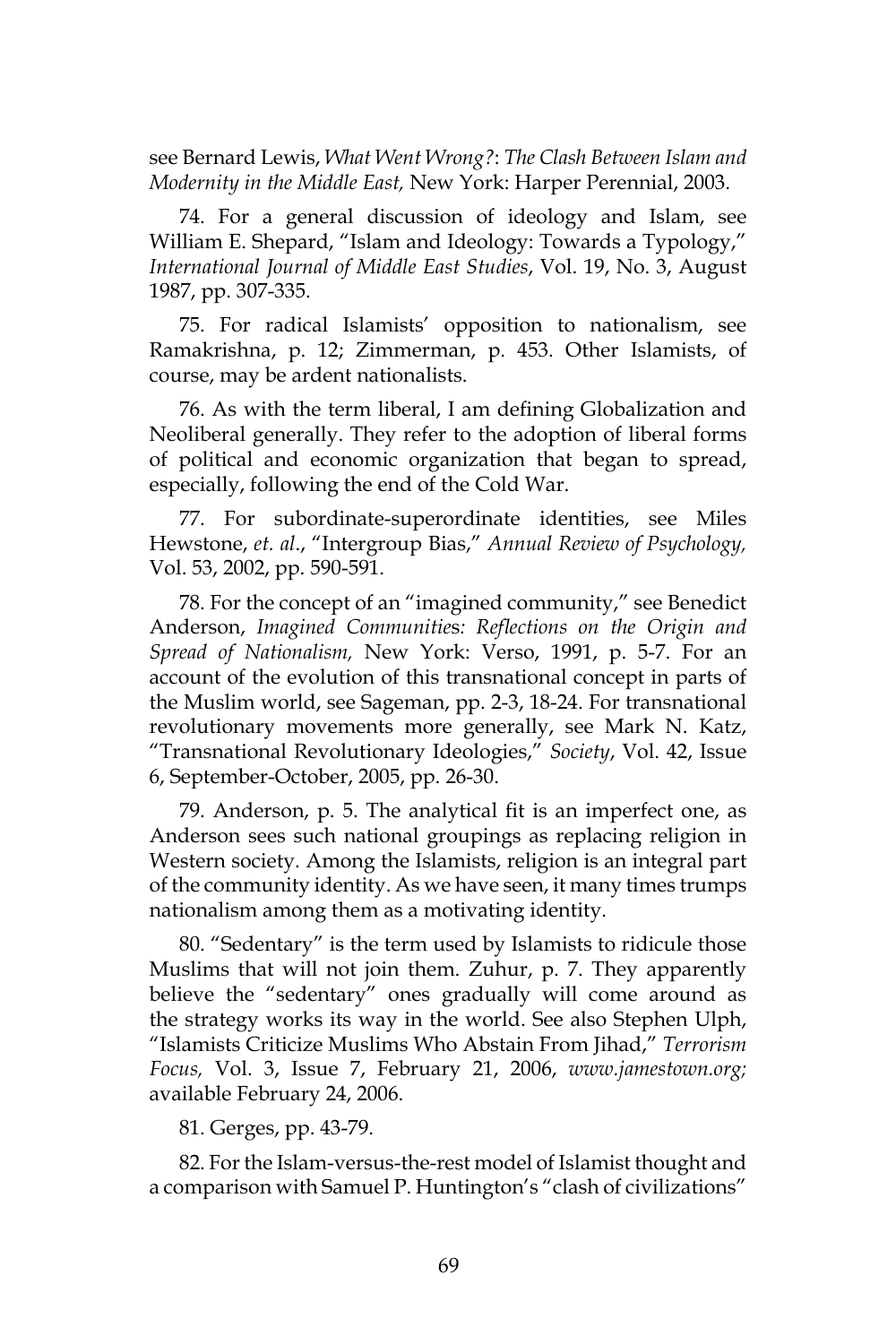thesis, see Abdelaziz Testas, "Models of Cultural Exclusion and Civilizational Clashes: A Comparison Between Huntington and Siddiqui," *Islam and Christian-Muslim Relations,* Vol. 144, No. 2, April 2003, pp. 175-178.

83. Bin Laden, pp. 123, 202. When challenged by an interviewer if he really meant "even one word," bin Laden insisted that he meant it literally. *Ibid.*, p. 123.

84. As quoted in James S. Robbins, "Al-Qaeda Versus Democracy," *The Journal of International Security Affairs*, No. 9, Fall 2005, *www.securityaffairs.org/issues/2005/09/robbins.php#footnotes;*  available January 12, 2006. See also "Arab Reformists Under Threat from Islamists: Bin Laden Urges Killing of 'Freethinkers'," MEMRI, No. 1153, May 3, 2006, *www.memri.com;* available May 15, 2006.

85. For an excellent overview of the social psychological literature on social group identity, see Hewstone, *et. al*., pp. 575- 604.

86. Ministry of Foreign Affairs, *Singapore White Paper: The Jemaah Islamiyah Arrests and the Threat of Terrorism,* January *7*, 2003, as quoted in Ramakrishna, p. 40. Hereafter referenced as *Singapore White Paper* with page numbers from the original report.

87. Criminal Indictment, United States of America v. Zacarias Moussaoui, December 2001 term, Eastern District of Virginia, p. 5, *www.fas.org/irp/world/para/docs/mous\_indict.html;* available December 3, 2006.

88. Generally, see Gerges, pp. 15, 151-250. See also David Wright-Neville, "Jemaah Islamiyah Split But Still Deadly," *BBC News Online,* October 3, 2005, n.p., *www.newsvote.bbc.co.uk/go/pr/ fr/-/1/hi/world/asia-pacific/2983612.stm*; available October 3, 2005; "Bali Bomber 'Heads New Group'," *BBC Online,* January 30, 2006, n.p., *www.news.bbc.co.uk/go/pr/fr/-/2/hi/asia-pacific/4661386. stm*; available January 30, 2006; "Noordin Claims To Be Leader of New Terror Group," *Jakarta Post Online,* January 31, 2006, n.p., *www.thejakartapost.com*; available January 31, 2006; "Terror Expert Says JI Split Into Bombing Faction and 'Mainstream' Group," *The Jakarta Post Online,* January 6, 2006, *www.thejakartapost.com;*  available January 6, 2006. The "expert" mentioned in the latter headline is Sidney Jones of the International Crisis Group.

89. Samuel P. Huntington, *The Clash of Civilizations and the Remaking of World Order,* New York: Simon and Shuster, 1996, p. 43.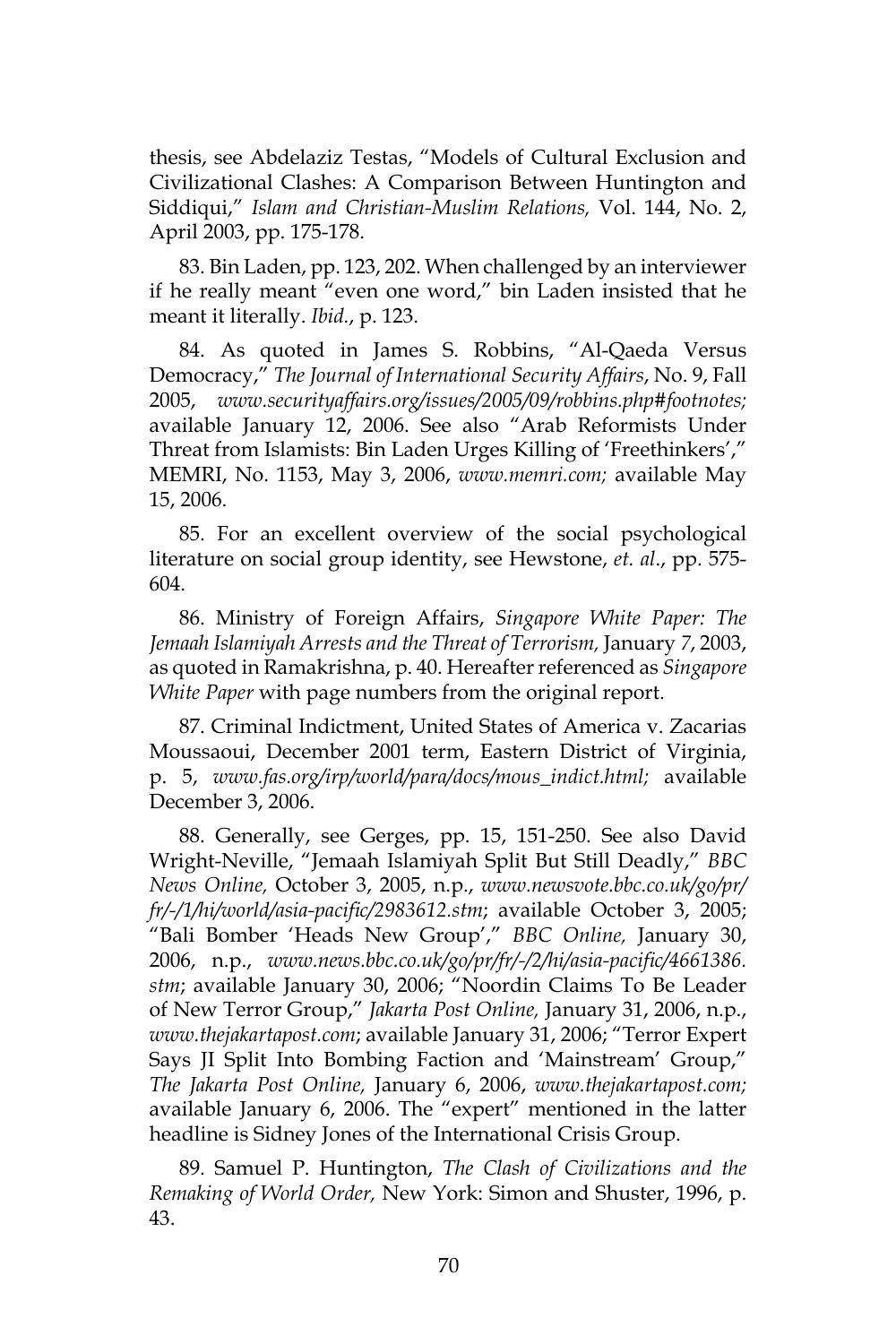90. Ken Tsutsumibayashi,, "Fusion of Horizons or Confusion of Horizons? Intercultural Dialogue and Its Risks," *Global Governance,* Vol. 11, No. 1, January-March 2005, pp. 103-114.

91. "Zapatero to Ask Annan's Help for 'Alliance of Civilizations,'" *The Spain Herald,* March 9, 2005, *www.spainherald. com/374.html;* available February 3, 2006.

92. Quoted in Alan Topol, "Chirac, the Bomb, and Terrorism," *The Washington Times Online,* January 26, 2006, *www. washingtontimes.com;* available January 26, 2006.

93. Quoted in *ibid.* 

94. George Conger, "Study: Germans Pessimistic on Islam," *The Jerusalem Post Online,* May 24, 2006, n.p., *www.jpost.com;*  available May 24, 2006.

95. Huntington, *The Clash of Civilizations,* pp. 246-265.

96. *Ibid.*, p. 67.

97. Hewstone, *et. al*., p. 581.

98. Quoted in Genrikh Borovik, *The Philby Files: The Secret Life of Master Spy Kim Philby,* Phillip Knightley, ed., Boston: Little, Brown, and Co., 1996, p. 363.

99. In addition to Huntington, see the discussion in Sheila L. Croucher, *Globalization and Belonging: The Politics of Identity in a Changing World*, New York: Rowman and Littlefield, 2003. For the Muslim world, see Ira M. Lapidus, "Between Universalism and Particularism: The Historical Bases of Muslim Communal, National, and Global Identities," *Global Networks*, Vol. 1, No. 1, January 2001, pp. 37-55. For the growth of a mixed national-European/regional social identity in Malta for comparison, see Anthony M. Abella, "Shaping a National Identity," *International Journal of Sociology,* Vol. 35, No. 4, Winter 2005, pp. 10-27.

100. For example, Atran Interview with Abu Bakar Bashir, August 2005.

101. For this process in the Abu Sayaaf group in the Philippines, moving from tribal loyalties to transnational ones, see Dirk J. Barreveld, *Terrorism in the Philippines: The Bloody Trail of* Abu Sayyaf*, Bin Laden's Asian Connection,* San Jose, CA: Writers Club Press, 2001, pp. 213-231; Marites Danguilan Vitug and Glenda M. Gloria, *Under the Crescent Moon: Rebellion in Mindanao,* Quezon City, Philippines: Ateneo Center for Social Policy and Public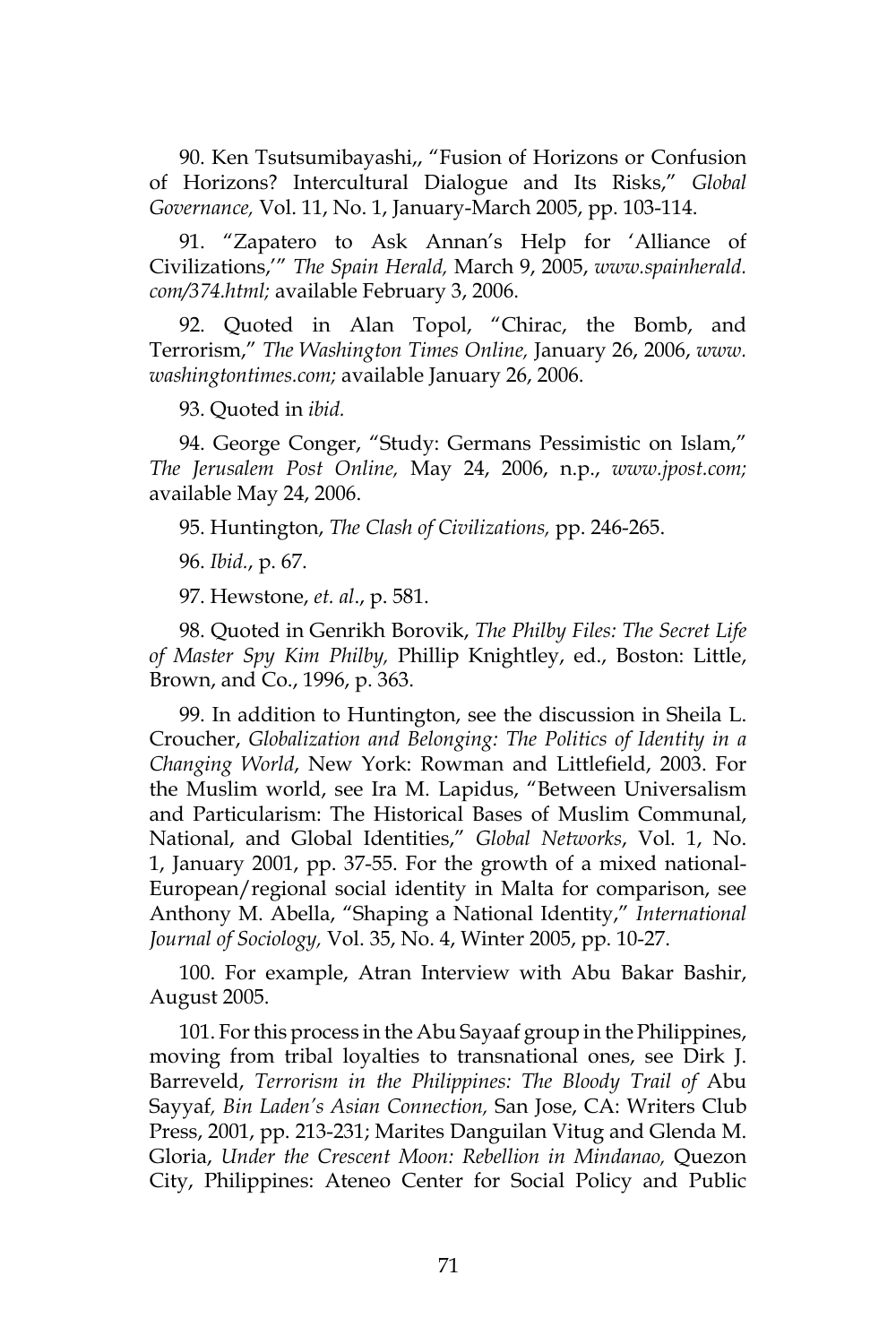Affairs, Institute for Popular Democracy, 2000, pp. 204-221; for a more scholarly study, see Abuza, *Militant Islam in Southeast Asia*, pp. 89-120. For the linking with Jemaah Islamiya, see Rey Arquiza, "Abu Sayyaf, Jemaah Islamiya Team Up To Unleash Terror Campaign," *Philippine Star Online,* October 25, 2002, n.p., *www. philstar.com*; available December 3, 2005; Jim Gomez, "Muslim Militants Linked to Al-Qaida Form Umbrella Group in Southeast Asia," Associated Press, *TBO.COM*, November 20, 2002, n.p., *www.aptbo.com*; available December 3, 2005; Maria Ressa, "The Quest for SE Asia's Islamic 'Super' State: 1995 Report Forewarned of US Terror Attacks," *CNN Online,* August 29, 2002, *www.cnn. worldnews.com*; available January 5, 2006; *idem.*, *Seeds of Terror: An Eyewitness Account of Al-Qaeda's Newest Center of Operations in Southeast Asia,* New York: Free Press, 2003, pp. 25-28, 104-123.

102. Ressa, *Seeds of Terror,* pp. 124-142.

103. Quoted in *ibid.*, pp. 12-13.

104. Unless otherwise noted, all quotes are translations from Stephen Ulph, "New Online Book Lays Out Al-Qaeda's Military Strategy," *Terrorism Focus,* Vol. 2, Issue 6, March 17, 2005, n.p., *www.jamestown.org;* available December 3, 2005. See also Jarret M. Brachman and William F. McCants, "Stealing al-Qai'da's Playbook," *Studies in Conflict and Terrorism,* Vol. 29, No. 4, June 2006, pp. 309-321. The entire book has now been translated by William McCants with funding provided by the John M. Olin Institute for Strategic Studies at Harvard University and published online by the U.S. Military Academy. See Abu Bakr Naji, William McCants, trans., *The Management of Savagery: The Most Critical Stage Through Which the Umma (sic) Will Pass,* May 23, 2006, *www. ctc.usma.edu/Management\_of\_Savagery.pdf;* available June 18, 2006. Barbarism and savagery are differing translations of the same Arabic word.

105. Ulph, "Al-Qaeda's Military Strategy," n.p.

106. *Ibid.*, n.p.

107. Naji, n.p.

108. Quoted in Alan Cullison, "Inside Al-Qaeda's Hard Drive," *The Atlantic Online,* September 2004, n.p., *www.theatlantic.com/doc /200409/culllison;* available December 18, 2005*.*

109. Gerges, pp. 119-150.

110. For example in Malaysia. See "Voice From Pondoks: Malaysian Students Pray for Afghan Warriors," *Shanghai Star,*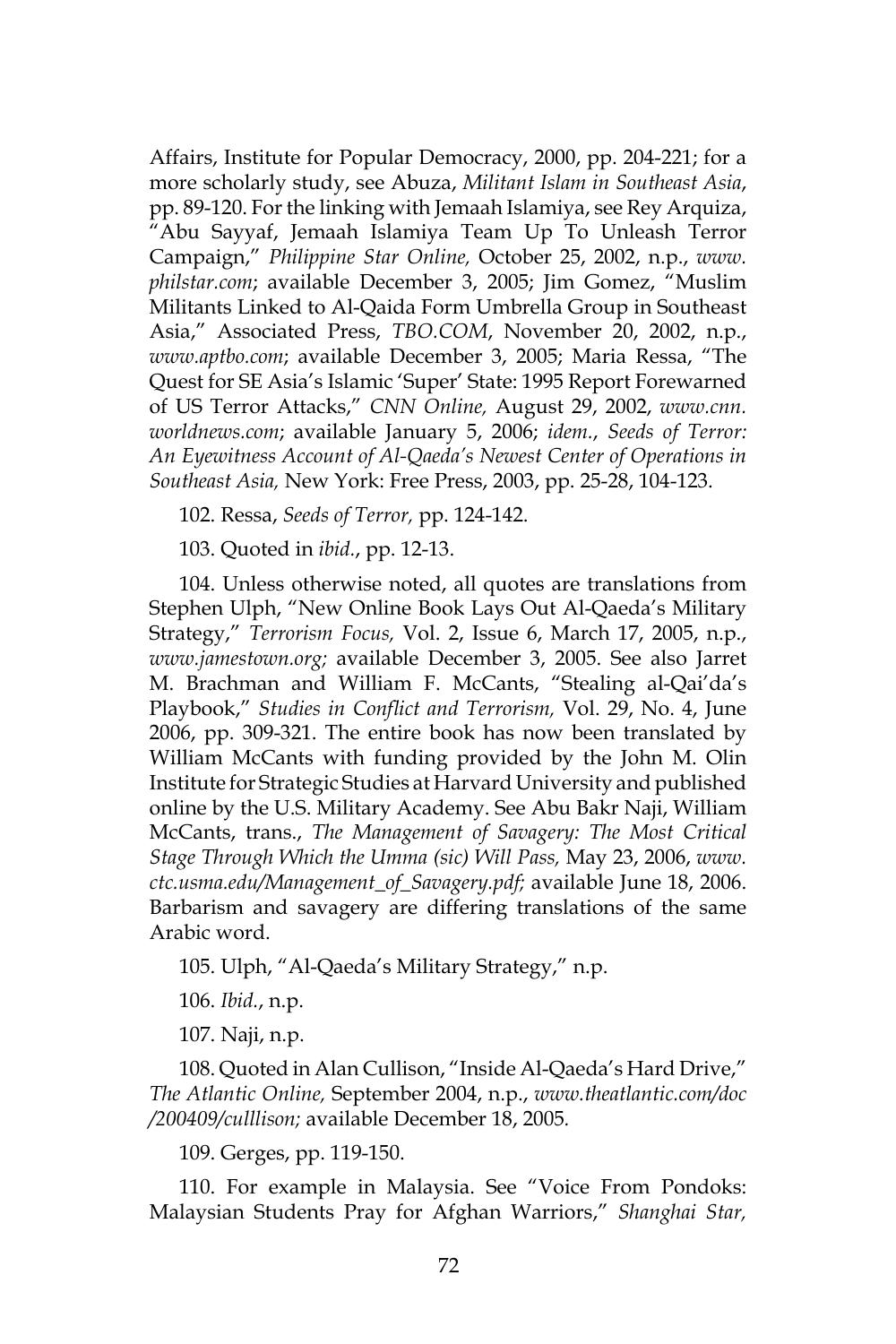November 8, 2001, *www.app1.chinadaily.com.cn/star/2001/1108/ fe19-1.html;* available March 19, 2006*.*

111. Gerges, pp. 80-150.

112. Quoted in Gunaratna, p. 224.

113. Jeffrey R. Seul, "'Ours is the Way of God': Religion, Identity, and Intergroup Conflict," *Journal of Peace Research*, Vol. 36, No. 5, September 1999, pp. 553-569.

114. On the desire for certainty in group behavior, see Hewstone, *et. al*., p. 581. On the appeal of certainty for religious terrorists, see Ramakrishna, pp. 30-33. For the desire for certainty in the captured Islamists in Singapore, see *Singapore White Paper*, p. 17. For a more philosophical treatment, see Tamara Albertini, "The Seductiveness of Certainty: The Destruction of Islam's Intellectual Legacy by the Fundamentalists," *Philosophy East and West*, Vol. 53, No. 4, October 2003, pp. 455-470.

115. Bin Laden emphasizes the role of youth in Islamist recruitment in *Messages to the World,* p. 203.

116. *Ibid.,* p. 154.

117. The classic work on the subject is Bruce Mazlish, *The Revolutionary Ascetic: Evolution of a Political Type,* New York: Basic Books, 1977.

118. For the argument that al-Qa'ida is a "civilizational revolutionary" movement, see Robert S. Snyder, "Hating America: Bin Laden as a Civilizational Revolutionary," *Review of Politics*, Vol. 65, No. 4, Fall 2003, pp. 325-349. Snyder believes that bin Laden has failed in this endeavor. Olivier Roy agrees, pp. 1-17. I continue to believe it is still too early to tell, though I agree bin Laden has failed thus far.

119. Bin Laden, *Messages to the World,* p. 124.

120. *Ibid.*, p. 217.

121. "Bin Laden: West Waging a Crusade," *al Jazeera Online,*  April 23, 2006, *www.english.aljazeera.net/NR/exeres/FEE6E1E5- DCC0-4E8A-80CF-FFCCA2BC4C2A.htm;* available April 23, 2006.

122. Cited in Bergen, pp. 339-340.

123. Atran Interview with Abu Bakar Bashir, August 2005.

124. *Ibid.*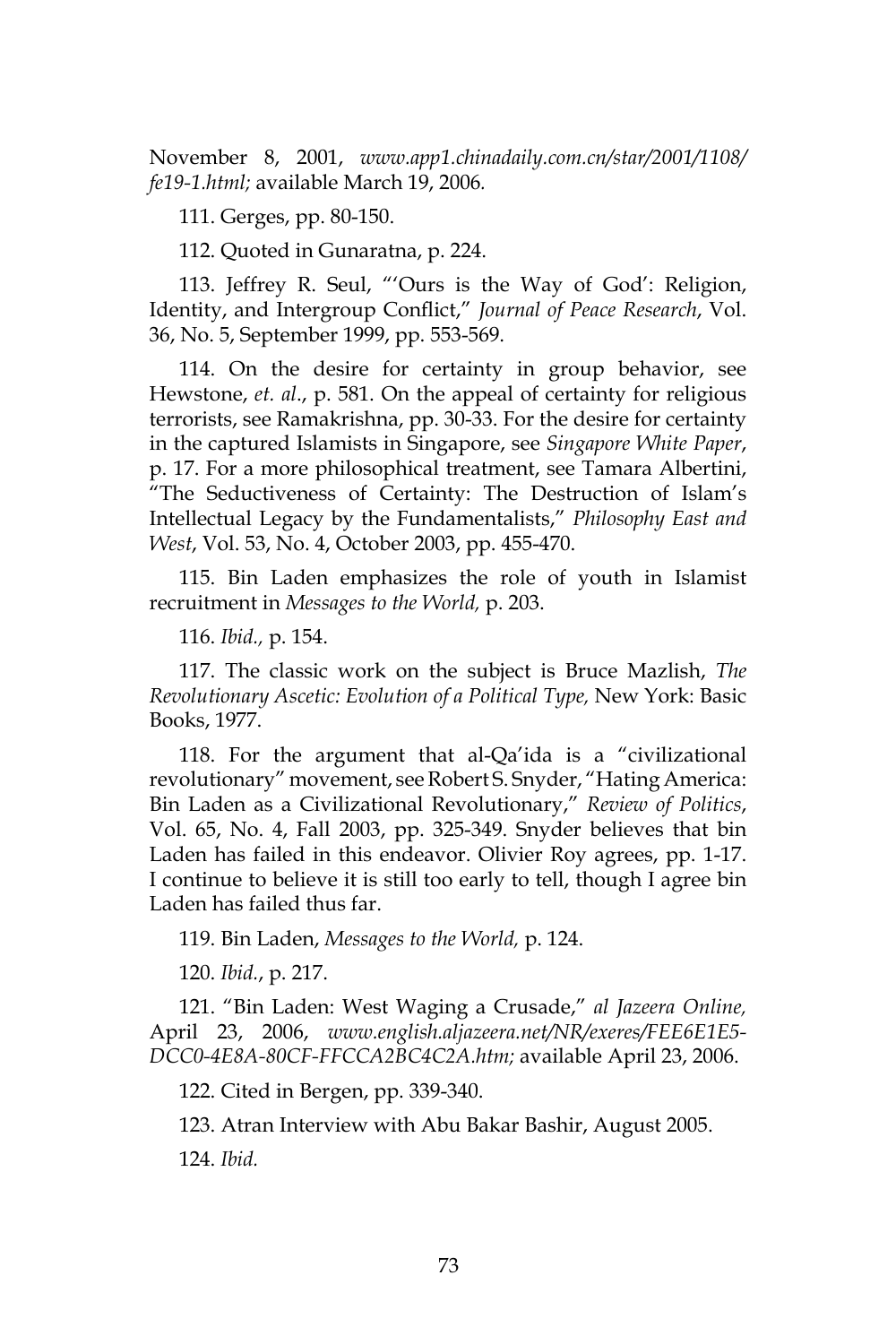125. As quoted in "Rockets Against Israel 'Ordered by Bin Laden': Iraqi Al-Qaeda Chief," *Agence France Presse,* January 9, 2006, *www.breitbart.com;* available January 9, 2006.

126. "Murad Investigation," January 7, 1995, p. 7, *www. thesmokinggun.com/packageart/fall/murad1.gif;* available November 19, 2005.

127. *Singapore White Paper*, p. 15.

128. Quoted in Ramakrishna, p. 45.

129. See bin Laden, *Messages to the World*, pp. 245-275. For the Taliban and Afghanistan specifically, see *ibid.*, pp. 83-86; as the "only" true Islamist state, see p. 143. Thus we can see what bin Laden means generally as the future polity for the *ummah.* As noted above, however, even the Taliban comes in for criticism as being insufficiently strict in implementing the Islamist plan.

130. *Dying to Win, passim.* For an excellent critical review of Pape's thesis, see Jeffrey Goodwin, "What Do We Really Know About (Suicide) Terrorism?" *Sociological Forum*, forthcoming. I would like to thank Professor Goodwin for permission to cite the pre-publication version of the article.

131. See the Worldwide Incidents Tracking System for 2005 on the State Department's website, at *www.state.gov;* available July 18, 2006.

132. Scott Atran "Mishandling Suicide Terrorism," *Washington Quarterly*, Vol. 27, No. 3, Summer 2004, p. 68.

133. Pape, p. 21*.*

134. See his earlier analysis which reaches the same conclusion as his book in Pape, "The Strategic Logic of Suicide Terrorism," *American Political Science Review*, Vol. 97, No. 3, August 2003, pp. 341-363.

135. Ulph, "Internet Mujahideen Intensify Internet Research on U.S. Economic Targets," n.p. See also Raphael Perl, Congressional Research Service, "Trends in Terrorism: 2006," *CRS Report for Congress,* July 21, 2006, pp. 8-9. In 2005, approximately 54 percent of global terrorist attacks were against economic targets.

136. The Philippines, which is one of the centers of Islamist and other terrorism in the region—including very important training, safe haven, and supply areas in Mindanao that have been used in support of Islamist groups as well as terror groups such as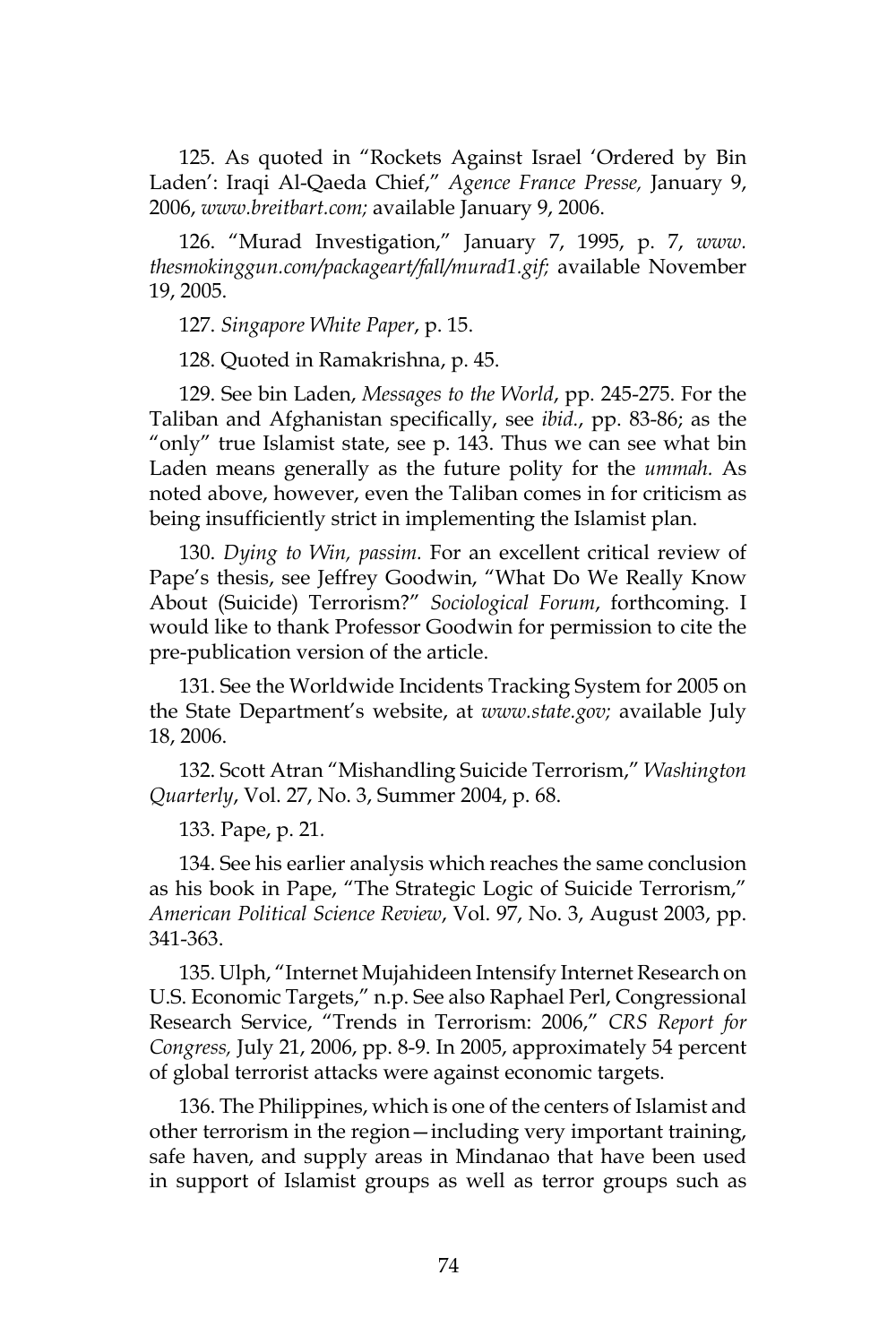the Tamil Tigers of Sri Lanka that have ravaged the region—is mentioned exactly twice in the text of *Dying to Win*. Both references are to the Philippines in relation to the Japanese *kamikaze* pilots in the 1940s, pp. 13, 35. The only contemporary reference to the Philippines is in a footnote and refers to a 1990 agreement with the Moro Islamic Liberation Front that was never implemented and has been superseded by subsequent agreements. *Ibid.*, p. 100.

137. It is true that the lead bomber of the 2002 Bali bombing, Imam Samudra, stated as a reason: "Australia has taken part in efforts to separate East Timor from Indonesia which was an international conspiracy by followers of the (Christian) Cross," but that is not the same as "occupation." It was the largely Christian East Timor's independence that was resented. Moreover, he frames the attack in civilizational, not nationalist, terms. "Bali Attack 'Targeted Australians'," *BBC News Online*, February 10, 2003, *www.bbc.news.co.uk/2/hi/asia-pacific/default.stm;* available February 25, 2006. It might be noted that in the same story another terrorist claimed he thought they were attacking Americans.

138. Andrew Holt, "Islamists Pose a Growing Threat to Stability in Bangladesh," *Terrorism Focus*, Vol. III, No. 2, January 18, 2006, n.p., *www.Jamestown.org*; Ronald Buerk, "Bangladesh and Islamic Militants," *BBC News Online,* February 25, 2005, *www. news.bbc.co.uk/go/pr/fr/-/2/hi/south\_asia/4294147.stm*; available January 13, 2006. *idem.,* "Bangladesh's Escalating Extremism," *BBC News Online,* November 29, 2005, *www.news.bbc.co.uk/go/ pr/fr/-/2/hi/south\_asia/4482320.stm*; available November 29, 2005; "Bangladesh Suicide Bombing Kills 8," *CNN Online,* December 8, 2005, *www.cnn.worldnews.com;* available December 8, 2005.

139. See Monroe and Kreidie.

140. Bin Laden, *Messages to the World,* p. 155.

141. For this argument, see Samuel P. Huntington, *Political Order in Changing Societies,* New Haven: Yale University Press, 1968.

142. For this problem in Thailand, for example, see "Mass Protest as Thailand, U.S. Resume Trade Talks," *The Nation* (Thailand), January 9, 2006, n.p., *www.nationmultimedia.com*; available January 9, 2006; Kevin Hewison, "Resisting Globalization: A Study of Localism in Thailand," *Pacific Review*, Vol. 13, No. 2, June 2000, pp. 279-296.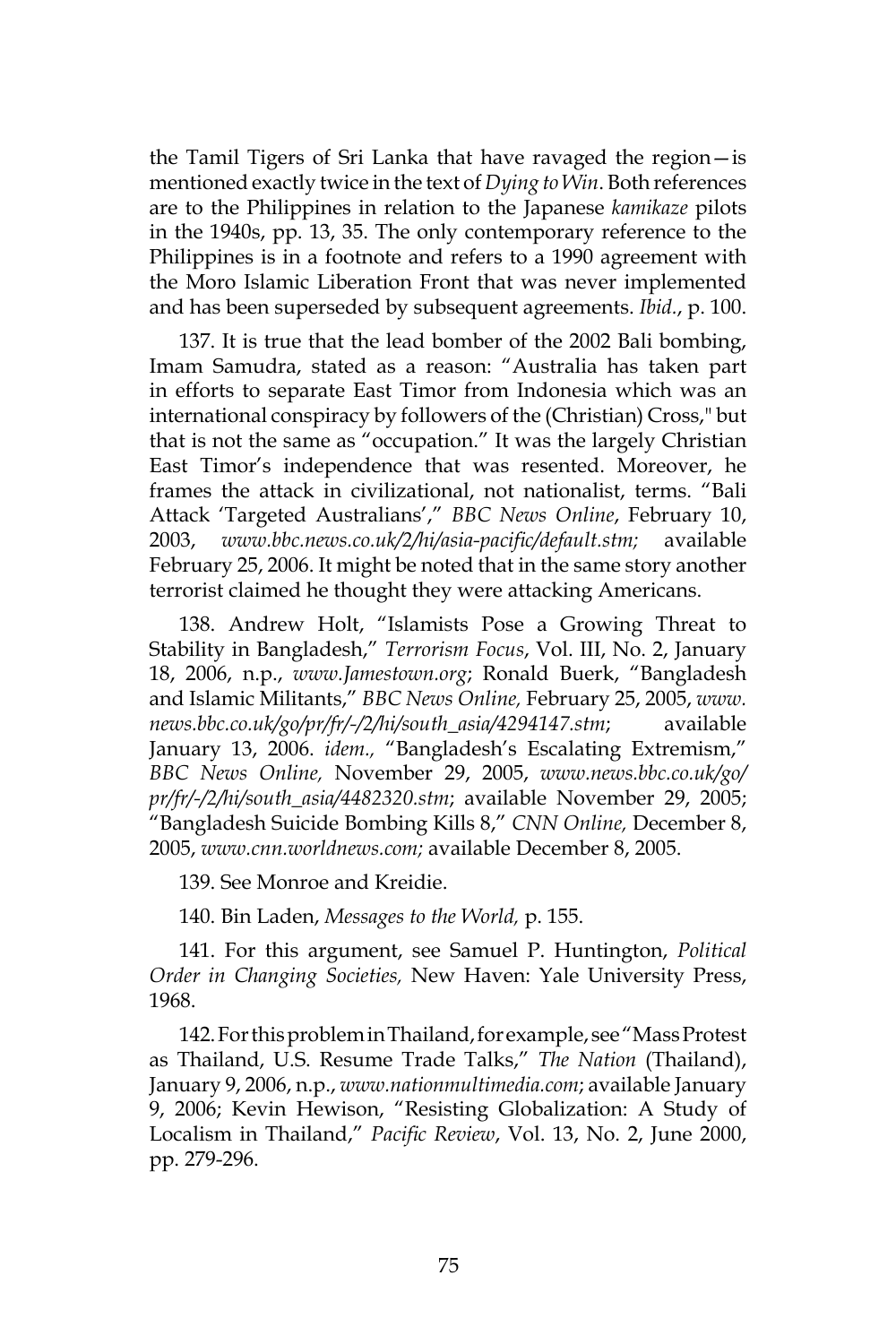143. For the argument that social and economic safety nets are important in nurturing new democracies undergoing the strains of Globalization and market economics, see Nita Rudra, "Globalization and the Strengthening of Democracy in the Developing World," *American Journal of Political Science*, Vol. 49, Issue 4, October 2005, pp. 704-730.

144. "Market Civilization and Its Clash with Terror," *International Security*, Vol. 27, No. 3, Winter 2002/2003, p. 17. I want to thank Robert Snyder for calling my attention to this passage and article. For a broader discussion, see Aurel Croissant, "Changing Welfare Regimes in East and Southeast Asia: Crisis, Change, and Challenge," *Social Policy and Administration*, Vol. 38, No. 5, October 2004, pp. 504-524.

145. See Kristopher K. Robison, *et. al*., "Ideologies of Violence: The Social Origins of Islamist and Leftist Transnational Terrorism," *Social Forces,* Vol. 84, No. 4, June 2006, pp. 2009-2026.

146. Bin Laden ludicrously claims that 1,000,000 children died in Iraq because of the sanctions regime. *Messages to the World*, p. 117.

147. As quoted in Reuel Marc Gerecht, "The Gospel According to Osama bin Laden," *The Atlantic Online,* January 2002, n.p., *www. theatlantic.com/doc/200201/gerecht;* available February 21, 2006. Bin Laden made similar comments in February 2003, *Messages to the World,* pp. 192-193.

148. Bin Laden, *Messages to the World,* p. 141.

149. Michael R. Gordon and General Bernard E. Trainor, *Cobra II: The Inside Story of the Invasion and Occupation of Iraq,* New York: Pantheon, 2006, pp. 65-66. Saddam's views come from a secret report by U.S. intelligence services based on interviews with top Iraqi officials after the war. The Pentagon subsequently released the report. See Kevin M. Woods, with Michael R. Psasc, Mark E. Stout, Williamson Murray, and James E. Lacey, *Iraqi Perspectives Project: A View of Operation Iraqi Freedom from Saddam's Senior Leadership*, at *www.foreignaffairs.org/special/iraq/ipp.pdf;* available July 13, 2006. The views expressed here can be found on pp. 15- 16, and p. 20, fns. 79, 80.

150. For an influential critique of the role of reputations in international politics, see Jonathan Mercer, *Reputations and International Politics,* Ithaca, NY: Cornell University Press, 1996. See also Ted Hopf, *Peripheral Visions: Deterrence Theory and American*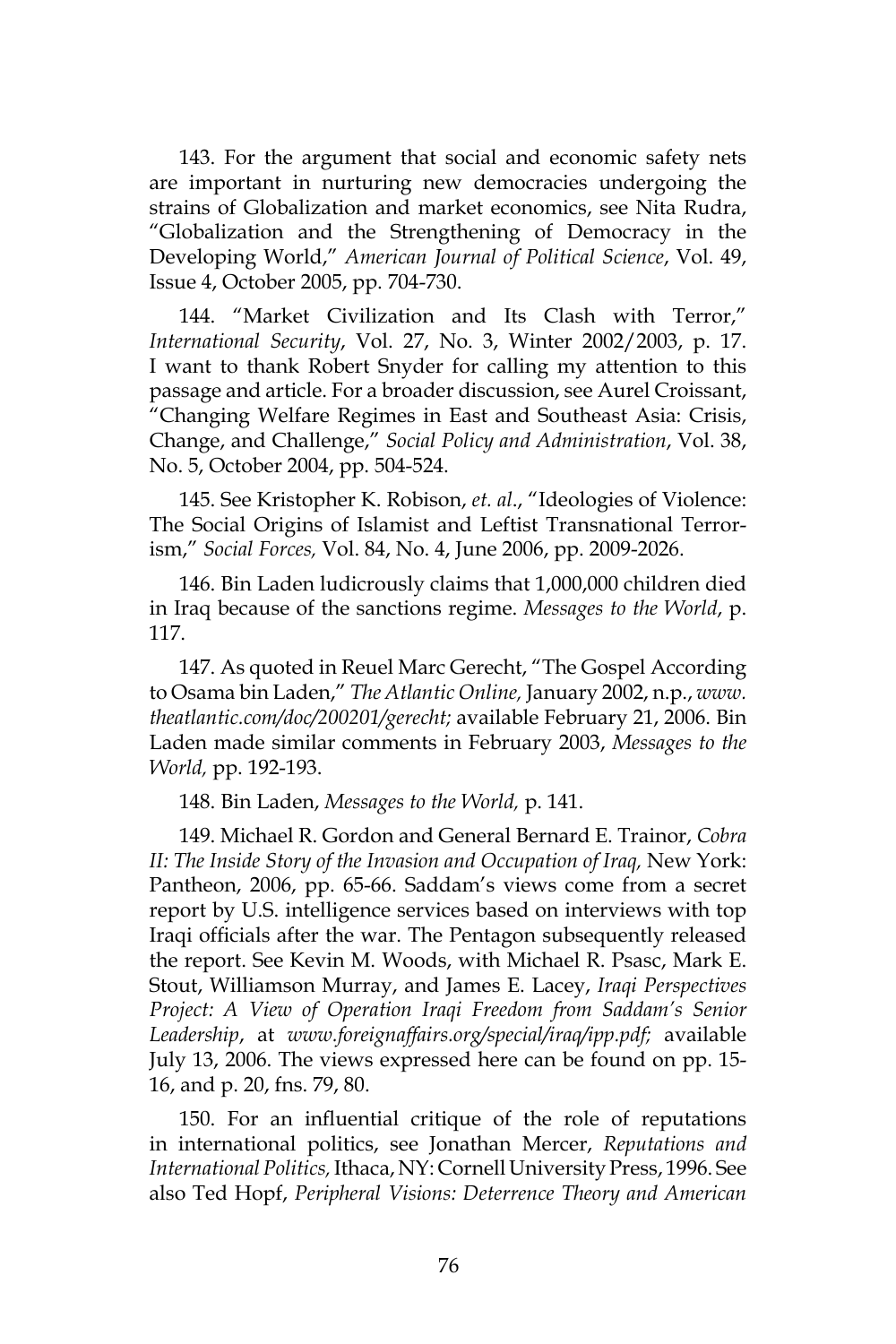*Foreign Policy in the Third World, 1965-1990,* Ann Arbor: University of Michigan Press, 1994.

151. "Letter From al-Zawahiri to al-Zarqawi, July 9, 2005," Director of National Intelligence, *www.DNI.gov;* available January 12, 2006. The authenticity of this letter has been debated, but the U.S. Government stands by it. For an Iraq War critic's acceptance of its authenticity, see former CIA analyst Michael Scheur, "In Depth: The Al-Zawahiri-Al-Zarqawi Letter: Al-Qaeda's Tactical and Theater-of-War Concerns," *Terrorism Focus*, Vol. II, Issue 21, November 14, 2005, n.p., *www.Jamestown.org*; available March 12, 2006.

152. Pape, *Dying to Win,* p. 249.

153. See the remarks of Representative John Murtha (D-PA) on "Meet the Press" as viewed on June 18, 2006.

154. U.S. troops were in Saudi Arabia, of course, as part of the sanctions regime against Saddam in the aftermath of the first Gulf War. When the dictator was removed, the deterrent was no longer necessary and American troops largely were removed. Paul Wolfowitz interview with Sam Tannenhaus, May 9, 2003, at *www.defenselink.mil/transcripts/2003/tr20030509-depsecdef0223. html*; available June 11, 2006.

155. Quoted in Michael L. Scheur, *Through Our Enemies' Eyes: Osama bin Laden, Radical Islam, and the Future of America,*  Washington, DC: Brassey's, 2002, p. 107, cited in Robert S. Snyder, "September 11 and International Politics: Before and After," paper presented at the annual meeting of the International Studies Association in San Diego, CA, March 2006, fn. 7.

156. Barry Desker and Kumar Ramakrishna, "Forging an Indirect Strategy in Southeast Asia," *The Washington Quarterly*, Vol. 25, No. 2, Spring 2002, pp. 161-176.

157. Tsutsumibayashi, p. 112.

158. Robison, *et. al*., pp. 2009-2026.

159. See Bijana Scott, "Whose Story Wins? Relevance Theory and Public Diplomacy," paper presented at the annual meeting of the International Studies Association in San Diego, CA, March, 2006. The paper is available on the Association's website, *www. isanet.org;* available April 22, 2006.

160. For example, Kenneth Osgood, *Total Cold War: Eisenhower's Secret Propaganda Battle at Home and Abroad,* Lawrence: University of Kansas Press, 2006.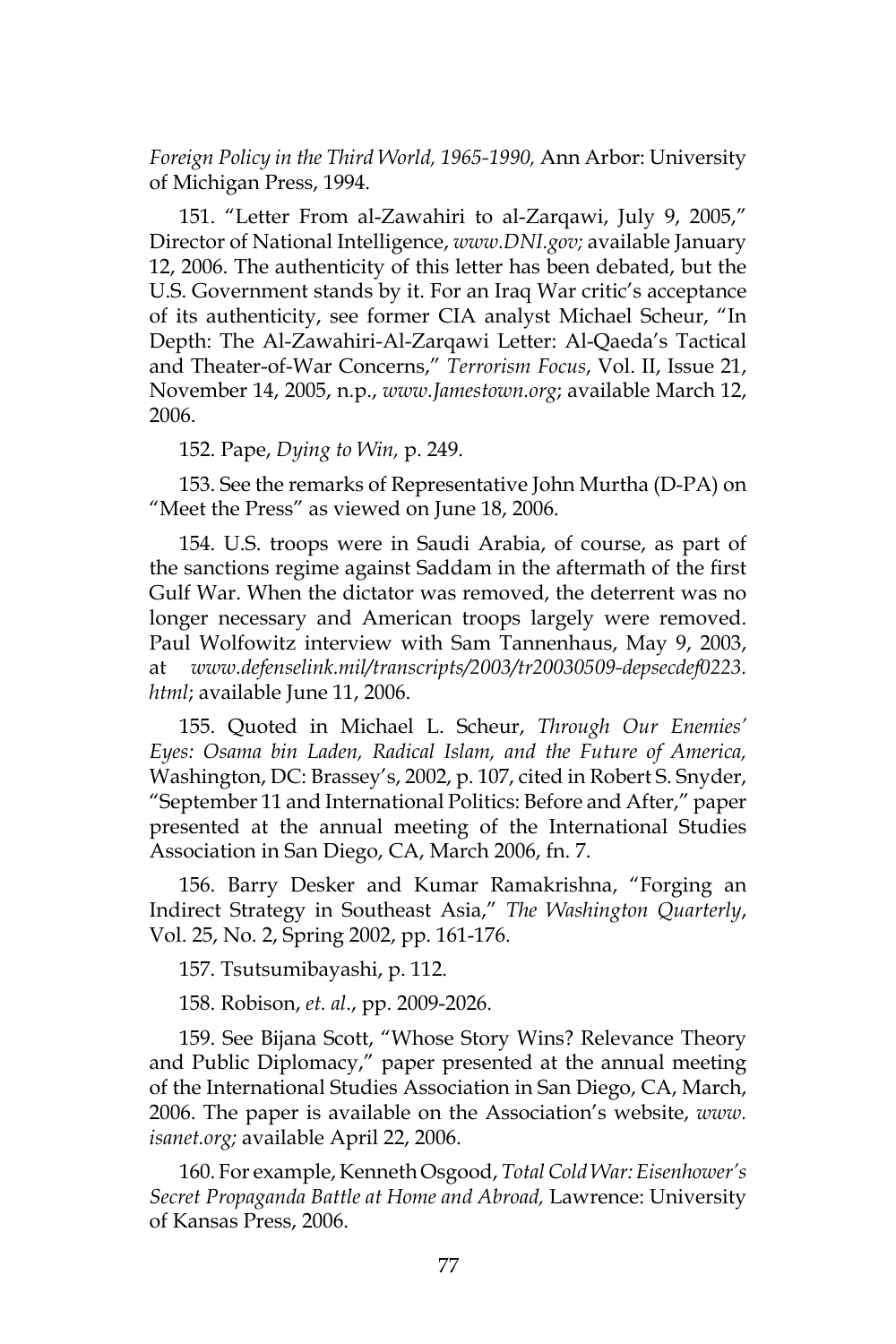161. See Stephen Schwartz, "Radical Roadshow: The British Try to Counter Radical Islam With Slightly Less Radical Islam," *The Daily Standard Online,* January 31, 2006, n.p., *www.weeklystandard. com;* available February 9, 2006. See also, Bright*, passim.*

162. Quoted in Pew Foundation, "The Great Divide: How Westerners and Muslims View Each Other," June 22, 2006, *www. pewglobal.org/reports/pdf/253.pdf;* available September 18, 2006.

163. For a positive argument for dual identity, see Andrew Mason, "Political Community, Liberal-Nationalism, and the Ethics of Assimilation," *Ethics*, Vol. 109, No. 2, October 1999, pp. 261-287.

164. The Indonesian conflict in Aceh is more ethno-national and economic than religiously based. Yet it did include issues of "dual identities." The recent agreement allows Aceh to use its own regional flag, crest, and national hymn, and keep a larger share of its petroleum income. However, Jakarta will still control the province's finances, defense, and foreign policy. See Esther Pan, "The Aceh Peace Agreement," *Council of Foreign Relations,* September 15, 2005, n.p., *www.cfr.org/publication/8789/indonesia. html#4*; available December 22, 2005; *International Crisis Group*, "Aceh: A New Chance for Peace," Asia Briefing No. 40, August 15, 2005, pp. 1-18, *www.crisisgroup.org*; available October 12, 2005; Edward Aspinall, "The Helsinki Agreement: A More Promising Basis for Peace in Aceh?" Washington, DC: East-West Center, 2006, *www.ciaonet.org/pbei/ewc/ewc013/;* available July 22, 2006*.* For an overview of the Aceh issue in Indonesian history, see Jacques Bertrand, *Nationalism and Ethnic Conflict in Indonesia,* New York: Cambridge University Press, 2004. For the potential prospects for a similar agreement in the southern Philippines, which appear to have lessened at the time of writing, see Zachary Abuza, "Crunchtime for the Mindanao Peace Process?" February 8, 2005, *U.S. Institute of Peace*, n.p., *www.usip.org/index.html*; available December 23, 2005; Astrid S. Tuminez, "Ancestral Domain: The Key to a More Permanent Peace in Mindanao," February 8, 2005, *U.S. Institute of Peace,* n.p., *www.usip.org/index.html;* available June 2006; "Philippines Near Muslim Treaty," *Bangkok Post Online,* May 30, 2006, n.p., *www.bangkokpost.com;* available May 30, 2006.

165. Aurel Croissant, "Unrest in Southern Thailand: Contours, Causes, and Consequences since 2001," *Contemporary Southeast Asia*, Vol. 27, No. 1, April 2005, pp. 21-43.